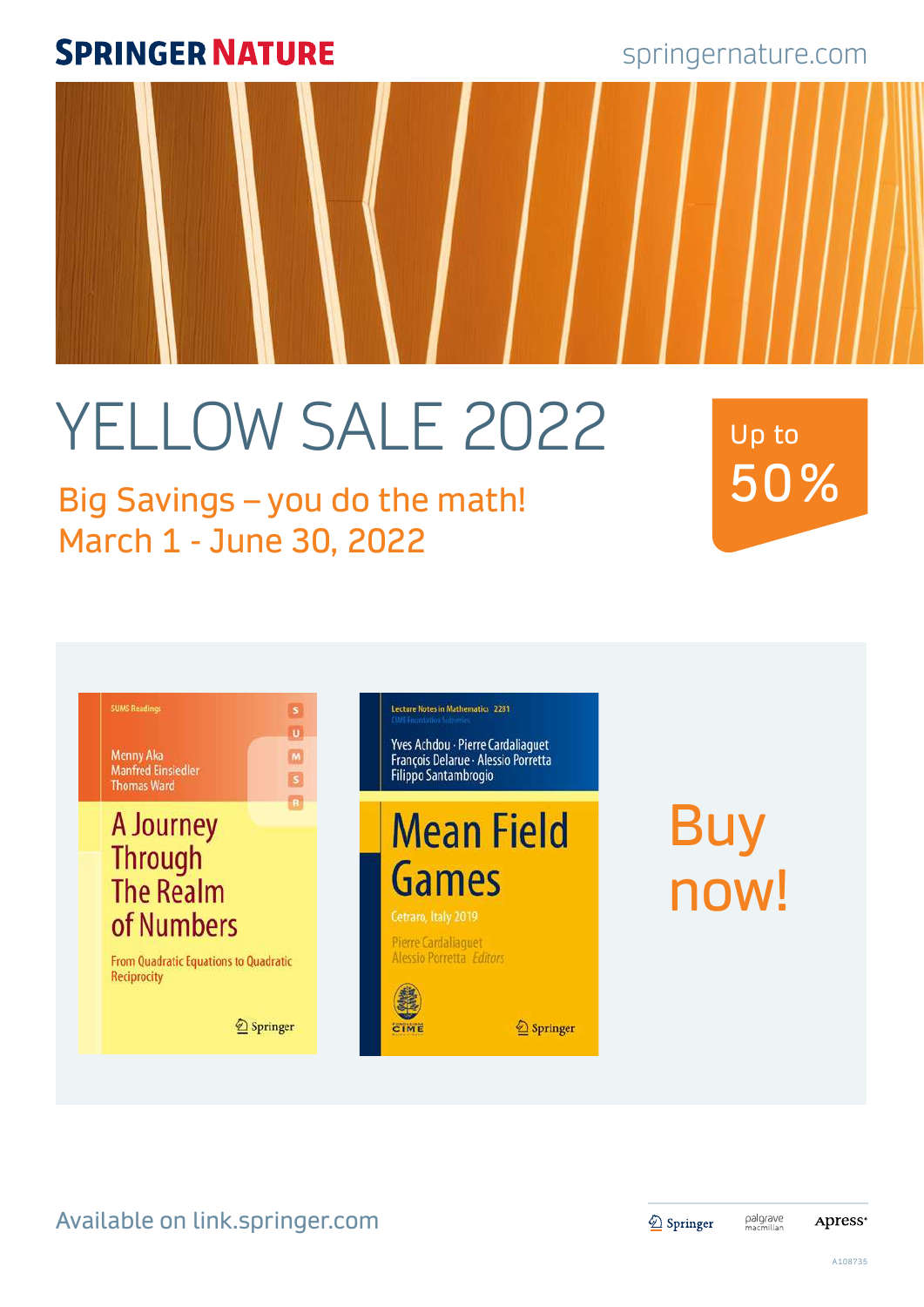### Available on 2 Springer Link

**Shop** 

**Now** 

 $\bullet$ 

### **Yellow Sale Mathematics**

**GTM GTM UT Achim Hente** Kichard Beals<br>Rođenick S. C. Wong Sheidon Auler Probability **Explorations in** Measure, 50% Integration & Complex<br>Functions **Theory Real Analysis** Terms & conditions apply.

・数学書特価セール 期間:3月1日(火)~6月30日(木)

・この対象商品一覧では、価格は、現地価格のみの記載になっています。

- ニッパルプロは、ここには、このファンストリングのコンティングファンストア」でご確認ください。<br>・組合員価格は、生協店舗・もしくはログインして「洋書オンラインストア」でご確認ください。

・一番右のリンク先をクリックすると、オンラインストア上の該当ページに飛びます。ログインしてご注文ください。

Up to

| タイトル                                                                                                        | サブタイトル・巻数                                                                                     | 著者名                              | 版 | <b>ISBN</b>                                | 刊行年  | 装丁                       | 現地価格           | イエロー<br>セール<br>現地価格 | 洋書オンラインストアリンク先URL                                                                                                                                    |
|-------------------------------------------------------------------------------------------------------------|-----------------------------------------------------------------------------------------------|----------------------------------|---|--------------------------------------------|------|--------------------------|----------------|---------------------|------------------------------------------------------------------------------------------------------------------------------------------------------|
| <b>Curves and Surfaces</b>                                                                                  |                                                                                               | M. Abate; F.                     |   | 978-88-470-1940                            | 2012 | Soft cover               | 59.99          | 29.99               | nttps://vosho.univcoop.jp/BookShop/Book/Detail?isbn=978-88-470-1940-9                                                                                |
| Holomorphic Curves and Global Questions in Contact Geometry                                                 |                                                                                               | Casim Abbas                      |   | 978-3-030-11802                            | 2019 | Hard cover               | 64.99          | 32.99               | https://vosho.univcoop.jp/BookShop/Book/Detail?isbn=978-3-030-11802-0                                                                                |
| <b>Understanding Analysis</b>                                                                               |                                                                                               | Stephen Abbott                   |   | 2 978-1-4939-5026                          | 2015 | Soft cover               | 44.99          | 22.99               | https://yosho.univcoop.jp/BookShop/Book/Detail?isbn=978-1-4939-5026-3                                                                                |
| <b>Understanding Analysis</b>                                                                               |                                                                                               | Stephen Abbott                   |   | 2 978-1-4939-2711                          | 2015 | Hard cover               | 44.99          | 22.99               | https://vosho.univcoop.jp/BookShop/Book/Detail?isbn=978-1-4939-2711-1                                                                                |
| The Logical Syntax of Greek Mathematics                                                                     |                                                                                               | Fabio Acerbi                     |   | 978-3-030-76958                            | 2021 | Hard cover               | 119.99         | 59.99               |                                                                                                                                                      |
| Mean Field Games                                                                                            | Cetraro, Italy 2019                                                                           | Yves Achdou                      |   | 978-3-030-59836                            | 2020 | Soft cover               | 44.99          | 22.99               | nttps://yosho.univcoop.jp/BookShop/Book/Detail?isbn=978-3-030-59836-5                                                                                |
| Divergence Operator and Related Inequalities                                                                |                                                                                               | Gabriel Acosta                   |   | 978-1-4939-6983-                           | 2017 | Soft cover               | 54.99          | 27.99               | https://vosho.univcoop.ip/BookShop/Book/Detail?isbn=978-1-4939-6983-8                                                                                |
| Affine, Vertex and W-algebras                                                                               |                                                                                               | Dražen Adamović                  |   | 978-3-030-32908-                           | 2019 | Soft cover               | 79.99          | 39.99               | https://yosho.univcoop.jp/BookShop/Book/Detail?isbn=978-3-030-32908-2                                                                                |
| Affine, Vertex and W-algebras                                                                               |                                                                                               | Dražen Adamović                  |   | 978-3-030-32905                            | 2019 | Hard cover               | 109.99         | 54.99               | https://yosho.univcoop.jp/BookShop/Book/Detail?isbn=978-3-030-32905-1                                                                                |
| Advancing Parametric Optimization                                                                           | On Multiparametric Linear<br>Complementarity Problems with<br>Parameters in General Locations | Nathan Adelgren                  |   | 978-3-030-61820-9                          | 2021 | Soft cover               | 49.99          |                     | 24.99 https://yosho.univcoop.jp/BookShop/Book/Detail?isbn=978-3-030-61820-9                                                                          |
| 500 Examples and Problems of Applied Differential Equations                                                 |                                                                                               | Ravi P. Agarwal                  |   | 978-3-030-26386-                           | 2019 | Soft cover               | 54.99          |                     | 27.99 https://yosho.univcoop.jp/BookShop/Book/Detail?isbn=978-3-030-26386-7                                                                          |
| 500 Examples and Problems of Applied Differential Equations                                                 |                                                                                               | Ravi P. Agarwal                  |   | 978-3-030-26383-                           | 2019 | Hard cover               | 54.99          | 27.99               | https://vosho.univcoop.jp/BookShop/Book/Detail?isbn=978-3-030-26383-6                                                                                |
| Current Trends in Dynamical Systems in Biology and Natural Sciences                                         |                                                                                               | Maira Aguiar                     |   | 978-3-030-41122-                           | 2020 | Soft cover               | 69.99          | 34.99               | https://yosho.univcoop.jp/BookShop/Book/Detail?isbn=978-3-030-41122-0                                                                                |
| Current Trends in Dynamical Systems in Biology and Natural Sciences                                         |                                                                                               | Maira Aguiar                     |   | 978-3-030-41119                            | 2020 | Hard cover               | 99.99          | 49.99               | https://vosho.univcoop.jp/BookShop/Book/Detail?isbn=978-3-030-41119-0                                                                                |
| Identification and Other Probabilistic Models                                                               | Rudolf Ahlswede's Lectures on<br>Information Theory 6                                         | Alexander<br>Ahlswede            |   | 978-3-030-65070                            | 2021 | Hard cover               | 139.99         | 69.99               | https://vosho.univcoop.jp/BookShop/Book/Detail?isbn=978-3-030-65070-4                                                                                |
| <b>Electricity Derivatives</b>                                                                              |                                                                                               | René Aïd                         |   | 978-3-319-08394-                           | 2015 | Soft cover               | 54.99          |                     | 27.99 https://vosho.univcoop.jp/BookShop/Book/Detail?isbn=978-3-319-08394-0                                                                          |
| A Journey Through The Realm of Numbers                                                                      | From Quadratic Equations to<br>Quadratic Reciprocity                                          | Menny Aka                        |   | 978-3-030-55232-                           | 2020 | Soft cover               | 34.99          |                     | 17.99 https://yosho.univcoop.jp/BookShop/Book/Detail?isbn=978-3-030-55232-9                                                                          |
| Dynamics with Chaos and Fractals                                                                            |                                                                                               | Marat Akhmet                     |   | 978-3-030-35856                            | 2020 | Soft cover               | 89.99          | 44.99               | https://vosho.univcoop.jp/BookShop/Book/Detail?isbn=978-3-030-35856-3                                                                                |
| Dynamics with Chaos and Fractals                                                                            |                                                                                               | Marat Akhmet                     |   | 978-3-030-35853                            | 2020 | Hard cover               | 129.99         | 64.99               | https://yosho.univcoop.jp/BookShop/Book/Detail?isbn=978-3-030-35853-2                                                                                |
| Substitution and Tiling Dynamics: Introduction to Self-inducing Structure CIRM Jean-Morlet Chair, Fall 2017 |                                                                                               | Shigeki Akiyama                  |   | 978-3-030-57665-                           | 2020 | Soft cover               | 49.99          | 24.99               | https://vosho.univcoop.jp/BookShop/Book/Detail?isbn=978-3-030-57665-3                                                                                |
| Enlargement of Filtration with Finance in View                                                              |                                                                                               | Anna Aksamit                     |   | 978-3-319-41254                            | 2017 | Soft cover               | 54.99          | 27.99               | https://yosho.univcoop.jp/BookShop/Book/Detail?isbn=978-3-319-41254-2                                                                                |
| Direct and Inverse Scattering for the Matrix Schrödinger Equation                                           |                                                                                               | Tuncay Aktosun                   |   | 978-3-030-38430-                           | 2021 | Hard cover               | 109.99         | 54.99               | https://yosho.univcoop.jp/BookShop/Book/Detail?isbn=978-3-030-38430-2                                                                                |
| Direct and Inverse Scattering for the Matrix Schrödinger Equation                                           |                                                                                               | Tuncay Aktosun                   |   | 978-3-030-38433-                           | 2021 | Soft cover               | 79.99          | 39.99               | https://vosho.univcoop.jp/BookShop/Book/Detail?isbn=978-3-030-38433-3                                                                                |
| Tools and Problems in Partial Differential Equations                                                        |                                                                                               | Thomas Alazard                   |   | 978-3-030-50283-                           | 2020 | Soft cover               | 59.99          | 29.99               | https://vosho.univcoop.jp/BookShop/Book/Detail?isbn=978-3-030-50283-6                                                                                |
| Topics in Banach Space Theory                                                                               |                                                                                               | Fernando Albiac                  |   | 2 978-3-319-31555                          | 2016 | Hard cover               | 79.99          | 39.99               | https://vosho.univcoop.jp/BookShop/Book/Detail?isbn=978-3-319-31555-3                                                                                |
| Topics in Banach Space Theory                                                                               |                                                                                               | Fernando Albiac                  |   | 2 978-3-319-81063                          | 2016 | Soft cover               | 84.99          | 44.99               | nttps://vosho.univcoop.jp/BookShop/Book/Detail?isbn=978-3-319-81063-8                                                                                |
| Introduction to Quantitative Methods for Financial Markets                                                  |                                                                                               | Hansjoerg                        |   | 978-3-0348-0518                            | 2013 | Soft cover               | 64.99          | 32.99               | nttps://yosho.univcoop.jp/BookShop/Book/Detail?isbn=978-3-0348-0518-6                                                                                |
| Analysis of Operators on Function Spaces                                                                    | The Serguei Shimorin Memorial                                                                 | Alexandru                        |   | 978-3-030-14639-                           | 2019 | Hard cover               | 109.99         | 54.99               | https://vosho.univcoop.jp/BookShop/Book/Detail?isbn=978-3-030-14639-9                                                                                |
| Analysis of Operators on Function Spaces                                                                    | Volume<br>The Serguei Shimorin Memorial                                                       | Aleman<br>Alexandru              |   | 978-3-030-14642-                           |      | Soft cover               | 79.99          | 39.99               | https://vosho.univcoop.jp/BookShop/Book/Detail?isbn=978-3-030-14642-9                                                                                |
| Irregularity in Graphs                                                                                      | Volume                                                                                        | Aleman<br>Akbar Ali              |   | 978-3-030-67992                            | 2021 | Soft cover               | 54.99          | 27.99               | https://vosho.univcoop.jp/BookShop/Book/Detail?isbn=978-3-030-67992-7                                                                                |
| Stochastic Population and Epidemic Models                                                                   | Persistence and Extinction                                                                    | Linda J. S. Allen                |   | 978-3-319-21553-                           |      | Soft cover               | 39.99          |                     | 19.99 https://yosho.univcoop.jp/BookShop/Book/Detail?isbn=978-3-319-21553-2                                                                          |
| Complex Function Theory, Operator Theory, Schur Analysis and System A Volume in Honor of V.E.               |                                                                                               | Daniel Alpay                     |   | 1 978-3-030-44818-9                        | 2015 | Hard cover               | 119.99         |                     |                                                                                                                                                      |
|                                                                                                             | Katsnelson                                                                                    |                                  |   |                                            | zuzu |                          |                |                     | 59.99 https://yosho.univcoop.jp/BookShop/Book/Detail?isbn=978-3-030-44818-9                                                                          |
| Complex Function Theory, Operator Theory, Schur Analysis and Syster<br>Linear Functional Analysis           | A Volume in Honor of V.E.<br>Katsnelson<br>An Application-Oriented                            | Daniel Alpay<br>Hans Wilhelm Alt |   | 978-3-030-44821<br>$978 - 1 - 4471 - 7279$ | 2020 | Soft cover<br>Soft cover | 84.99<br>74.99 | 44.99               | https://yosho.univcoop.jp/BookShop/Book/Detail?isbn=978-3-030-44821-9<br>37.99 https://yosho.univcoop.jp/BookShop/Book/Detail?isbn=978-1-4471-7279-6 |
|                                                                                                             | ntroduction                                                                                   |                                  |   |                                            | 201  |                          |                |                     |                                                                                                                                                      |
| A Parametric Approach to Nonparametric Statistics                                                           |                                                                                               | Mayer Alvo; Philip               |   | 978-3-319-94152-                           | 201  | Hard cover               | 64.99          | 32.99               | https://yosho.univcoop.jp/BookShop/Book/Detail?isbn=978-3-319-94152-3                                                                                |
| A Parametric Approach to Nonparametric Statistics                                                           |                                                                                               | Mayer Alvo; Philip               |   | 978-3-030-06804                            | 2018 | Soft cover               | 46.99          | 24.99               | https://yosho.univcoop.jp/BookShop/Book/Detail?isbn=978-3-030-06804-2                                                                                |
| Nonlinear Fractional Schrödinger Equations in R^N                                                           |                                                                                               | √incenzo                         |   | 978-3-030-60219-                           | 2021 | Soft cover               | 54.99          | 27.99               | https://vosho.univcoop.jp/BookShop/Book/Detail?isbn=978-3-030-60219-2                                                                                |
| Topological Methods in the Study of Boundary Value Problems                                                 |                                                                                               | Pablo Amster                     |   | 978-1-4614-8892-                           | 2014 | Soft cover               | 59.99          | 29.99               | https://vosho.univcoop.jp/BookShop/Book/Detail?isbn=978-1-4614-8892-7                                                                                |
| Numerical Analysis Using Sage                                                                               |                                                                                               | George A.                        |   | 978-3-319-38585-                           | 2015 | Soft cover               | 59.99          | 29.99               | https://yosho.univcoop.jp/BookShop/Book/Detail?isbn=978-3-319-38585-3                                                                                |
| Numerical Analysis Using Sage                                                                               |                                                                                               | George A.                        |   | 978-3-319-16738-                           | 2015 | Hard cover               | 59.99          | 29.99               | https://yosho.univcoop.jp/BookShop/Book/Detail?isbn=978-3-319-16738-1                                                                                |
| Quadratic Diophantine Equations                                                                             |                                                                                               | Titu Andreescu                   |   | 978-0-387-35156                            | 201  | Hard cover               | 64.99          | 32.99               | https://vosho.univcoop.jp/BookShop/Book/Detail?isbn=978-0-387-35156-8                                                                                |
| Quadratic Diophantine Equations                                                                             |                                                                                               | Titu Andreescu                   |   | 978-1-4939-3880-                           | 2015 | Soft cover               | 46.99          | 24.99               | https://yosho.univcoop.jp/BookShop/Book/Detail?isbn=978-1-4939-3880-3                                                                                |
| A Derivative-free Two Level Random Search Method for Unconstrained                                          |                                                                                               | Veculai Andrei                   |   | 978-3-030-68516                            | 2021 | Soft cover               | 49.99          | 24.99               | https://yosho.univcoop.jp/BookShop/Book/Detail?isbn=978-3-030-68516-4                                                                                |
| Nonlinear Conjugate Gradient Methods for Unconstrained Optimization                                         |                                                                                               | Neculai Andrei                   |   | 978-3-030-42952                            | 2020 | Soft cover               | 84.99          | 44.99               | https://yosho.univcoop.jp/BookShop/Book/Detail?isbn=978-3-030-42952-2                                                                                |
| Nonlinear Conjugate Gradient Methods for Unconstrained Optimization                                         |                                                                                               | Neculai Andrei                   |   | 978-3-030-42949-                           | 2020 | Hard cover               | 119.99         | 59.99               | https://vosho.univcoop.jp/BookShop/Book/Detail?isbn=978-3-030-42949-2                                                                                |
| Arithmetic and Geometry over Local Fields                                                                   | <b>VIASM 2018</b>                                                                             | Bruno Anglès                     |   | 978-3-030-66248-                           | 2021 | Soft cover               | 44.99          | 22.99               | https://yosho.univcoop.jp/BookShop/Book/Detail?isbn=978-3-030-66248-6                                                                                |
| Equivariant Poincaré Duality on G-Manifolds                                                                 | quivariant Gysin Morphism and<br><b>Equivariant Euler Classes</b>                             | Alberto Arabia                   |   | 978-3-030-70439-                           | 2021 | Soft cover               | 59.99          | 29.99               | https://vosho.univcoop.ip/BookShop/Book/Detail?isbn=978-3-030-70439-1                                                                                |
| Nonlinear Optimization                                                                                      |                                                                                               | Francisco J. Arag<br>ón          |   | 978-3-030-11183-                           | 2019 | Hard cover               | 59.99          | 29.99               | https://yosho.univcoop.jp/BookShop/Book/Detail?isbn=978-3-030-11183-0                                                                                |
| Inequivalent Representations of Canonical Commutation and Anti-Com                                          | Representation-theoretical<br>Viewpoint for Quantum Phenomena                                 | Asao Arai                        |   | 978-981-15-2182-                           | 2020 | Soft cover               | 84.99          |                     | 44.99 https://yosho.univcoop.jp/BookShop/Book/Detail?isbn=978-981-15-2182-9                                                                          |
| Inequivalent Representations of Canonical Commutation and Anti-Com                                          | Representation-theoretical<br>Viewpoint for Quantum Phenomena                                 | Asao Arai                        |   | 978-981-15-2179-9                          | 2020 | Hard cover               | 119.99         |                     | 59.99 https://yosho.univcoop.jp/BookShop/Book/Detail?isbn=978-981-15-2179-9                                                                          |
| Real Algebraic Geometry                                                                                     |                                                                                               | Vladimir I. Arnold               |   | 978-3-642-36242-                           | 2013 | Soft cover               | 49.99          |                     | 24.99 https://yosho.univcoop.jp/BookShop/Book/Detail?isbn=978-3-642-36242-2                                                                          |
| Singularities of Differentiable Maps, Volume 1                                                              | Classification of Critical Points,<br>Caustics and Wave Fronts                                | V.I. Arnold                      |   | 978-0-8176-8339-                           | 2012 | Soft cover               | 89.99          |                     | 44.99 https://yosho.univcoop.jp/BookShop/Book/Detail?isbn=978-0-8176-8339-9                                                                          |
| Singularities of Differentiable Maps, Volume 2                                                              | Monodromy and Asymptotics of<br>Integrals                                                     | Elionora Arnold                  |   | 978-0-8176-8342-                           | 2012 | Soft cover               | 79.99          |                     | 39.99 https://vosho.univcoop.jp/BookShop/Book/Detail?isbn=978-0-8176-8342-9                                                                          |
| Thermally-driven Mesoscale Flows and their Interaction with                                                 |                                                                                               | Jon Ander                        |   | 978-3-030-48578-                           |      | Hard cover               | 129.99         |                     | 64.99 https://vosho.univcoop.jp/BookShop/Book/Detail?isbn=978-3-030-48578-8                                                                          |
| Atmospheric Boundary Layer Turbulence<br>Thermally-driven Mesoscale Flows and their Interaction with        |                                                                                               | Arrillaga                        |   | 978-3-030-48581                            | 2020 |                          | 99.99          |                     |                                                                                                                                                      |
| Atmospheric Boundary Layer Turbulence                                                                       |                                                                                               | Jon Ander<br>Arrillaga           |   |                                            | 2020 | Soft cover               |                |                     | 49.99 https://vosho.univcoop.jp/BookShop/Book/Detail?isbn=978-3-030-48581-8                                                                          |
| Foliations: Dynamics, Geometry and Topology                                                                 |                                                                                               | Masayuki Asaoka                  |   | 978-3-0348-0870                            | 2014 | Soft cover               | 37.99          | 19.99               | https://vosho.univcoop.jp/BookShop/Book/Detail?isbn=978-3-0348-0870-5                                                                                |
| Risk and Insurance                                                                                          | A Graduate Text                                                                               | Søren Asmussen                   |   | 978-3-030-35178                            | 2020 | Soft cover               | 49.99          | 24.99               | https://yosho.univcoop.jp/BookShop/Book/Detail?isbn=978-3-030-35178-6                                                                                |
| Risk and Insurance                                                                                          | A Graduate Text                                                                               | Søren Asmussen                   |   | 978-3-030-35175                            | 2020 | Hard cover               | 64.99          | 32.99               | https://yosho.univcoop.jp/BookShop/Book/Detail?isbn=978-3-030-35175-5                                                                                |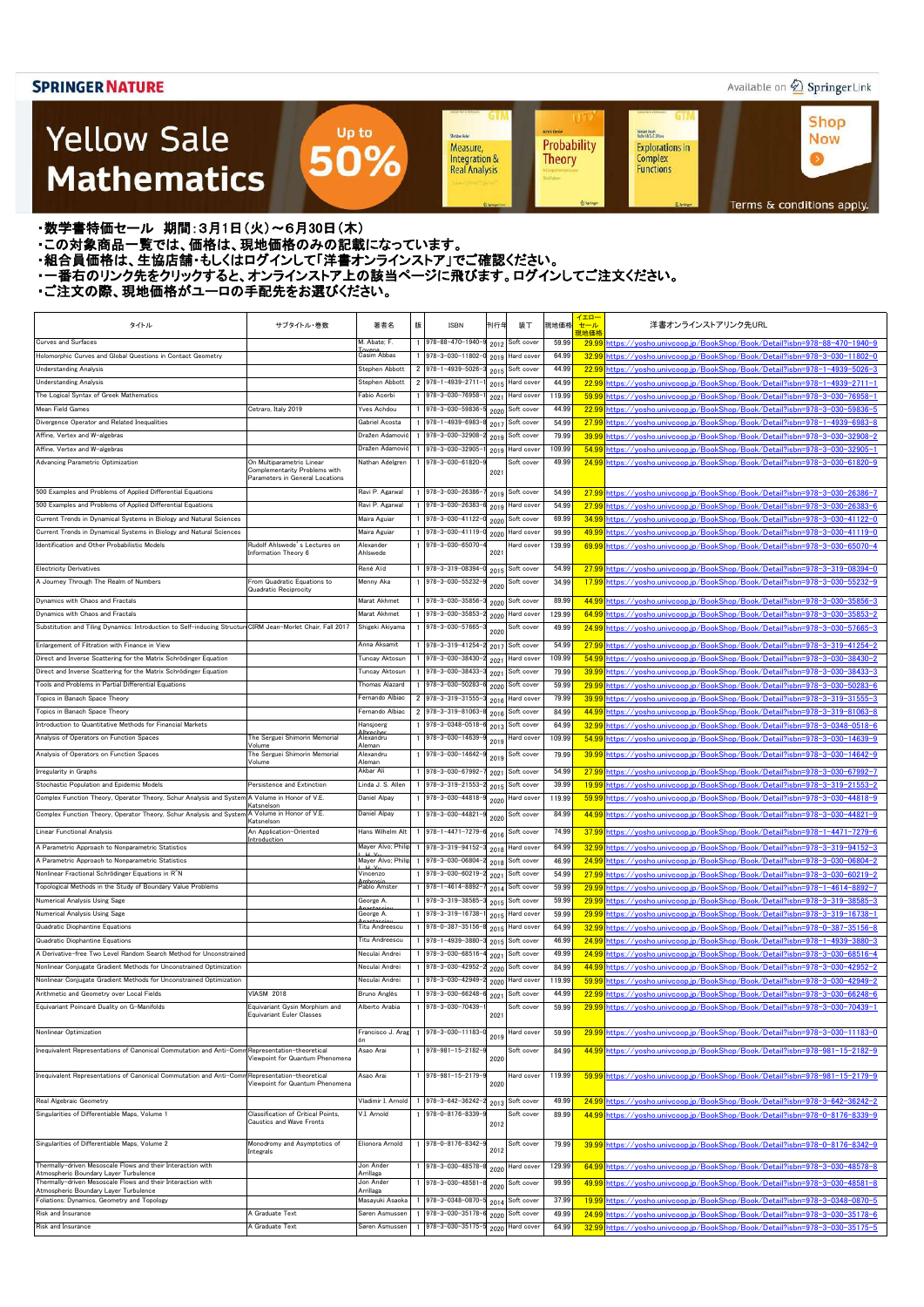### Available on 2 Springer Link

**Shop** 

**Now** 

 $\bullet$ 

### **Yellow Sale Mathematics**

**GTM GTM UT Achim Hente** Kichard Beals<br>Rođenick S. C. Wong Sheidon Auler Probability **Explorations in** Measure, Integration & Complex<br>Functions **Theory Real Analysis** 

Terms & conditions apply.

・数学書特価セール 期間:3月1日(火)~6月30日(木)

・この対象商品一覧では、価格は、現地価格のみの記載になっています。

- ニッパルプロは、ここには、このファンストリングのコンティングファンストア」でご確認ください。<br>・組合員価格は、生協店舗・もしくはログインして「洋書オンラインストア」でご確認ください。

・一番右のリンク先をクリックすると、オンラインストア上の該当ページに飛びます。ログインしてご注文ください。

Up to

50%

| 見地価格<br>Numerical Semigroups and Applications<br>Abdallah Assi<br>2 978-3-030-54942<br>99.99<br>Hard cover<br>49.99<br>nttps://vosho.univcoop.jp/BookShop/Book/Detail?isbn=978-3-030-54942-8<br>2020<br>Discrete and Continuous Models in the Theory of Networks<br>Fatihcan M. Atay<br>978-3-030-44096<br>99.99<br>Hard cover<br>49.99<br>2020<br>Fatihcan M. Atay<br>978-3-030-44099<br>69.99<br>Discrete and Continuous Models in the Theory of Networks<br>34.99<br>https://vosho.univcoop.ip/BookShop/Book/Detail?isbn=978-3-030-44099-2<br>Soft cover<br>2020<br>84.99<br>Brauer Groups and Obstruction Problems<br>Moduli Spaces and Arithmetic<br>Asher Auel<br>978-3-319-83601<br>Soft cover<br>44.99<br>https://yosho.univcoop.jp/BookShop/Book/Detail?isbn=978-3-319-83601-0<br>2017<br>Brauer Groups and Obstruction Problems<br>Moduli Spaces and Arithmetic<br>978-3-319-46851<br>119.99<br>Asher Auel<br>Hard cover<br>59.99<br>https://yosho.univcoop.jp/BookShop/Book/Detail?isbn=978-3-319-46851-8<br>2017<br>Sheldon Axler<br>978-3-030-33142-<br>Measure, Integration & Real Analysis<br>Hard cover<br>49.99<br>24.99<br>https://yosho.univcoop.jp/BookShop/Book/Detail?isbn=978-3-030-33142-9<br>2020<br>Shape Optimization Problems<br>Hideyuki Azegami<br>978-981-15-7617<br>109.99<br>54.99<br>Hard cover<br>https://yosho.univcoop.jp/BookShop/Book/Detail?isbn=978-981-15-7617-1<br>2020<br>$978 - 981 - 15 - 7620$<br>Shape Optimization Problems<br>Hideyuki Azegami<br>79.99<br>Soft cover<br>39.99<br>https://vosho.univcoop.ip/BookShop/Book/Detail?isbn=978-981-15-7620-1<br>2020<br>An Introduction with Applications in<br><b>Michael Bader</b><br>84.99<br>Space-Filling Curves<br>1 978-3-642-31045<br>Hard cover<br>https://vosho.univcoop.ip/BookShop/Book/Detail?isbn=978-3-642-31045-4<br>44.99<br>2013<br>Scientific Computing<br>An Introduction with Applications in<br><b>Michael Bader</b><br>Space-Filling Curves<br>1 978-3-662-52236<br>Soft cover<br>59.99<br>29.99 https://yosho.univcoop.jp/BookShop/Book/Detail?isbn=978-3-662-52236-3<br>Scientific Computing<br>2013<br>Béla Bajnok<br>An Invitation to Abstract Mathematics<br>2 978-3-030-56173<br>49.99<br>24.99 https://yosho.univcoop.jp/BookShop/Book/Detail?isbn=978-3-030-56173-4<br>Hard cover<br>2020<br>2 978-3-030-56176<br>An Invitation to Abstract Mathematics<br>Béla Bajnok<br>49.99<br>https://vosho.univcoop.jp/BookShop/Book/Detail?isbn=978-3-030-56176-5<br>24.99<br>Soft cover<br>2020<br>978-3-319-00226<br>Analysis and Geometry of Markov Diffusion Operators<br>119.99<br>https://vosho.univcoop.jp/BookShop/Book/Detail?isbn=978-3-319-00226-2<br>Dominique Bakry<br>Hard cover<br>59.99<br>2014<br>Analysis and Geometry of Markov Diffusion Operators<br>978-3-319-34323<br>Dominique Bakry<br>109.99<br>https://vosho.univcoop.ip/BookShop/Book/Detail?isbn=978-3-319-34323-5<br>54.99<br>Soft cover<br>2014<br>Dynamical Zeta Functions and Dynamical Determinants for Hyperbolic<br>Viviane Baladi<br>1 978-3-319-77660-<br>109.99<br>A Functional Approach<br>https://vosho.univcoop.jp/BookShop/Book/Detail?isbn=978-3-319-77660-6<br>Hard cover<br>54.99<br>2018<br>Maps<br>Dynamical Zeta Functions and Dynamical Determinants for Hyperbolic<br>1 978-3-030-08505<br>109.99<br>A Functional Approach<br>Viviane Baladi<br>https://vosho.univcoop.ip/BookShop/Book/Detail?isbn=978-3-030-08505-6<br>Soft cover<br>54.99<br>2018<br>Maps<br>2 978-1-4614-4528<br>A Textbook of Graph Theory<br>64.99<br>R. Balakrishnan<br>Soft cover<br>32.99<br>https://yosho.univcoop.jp/BookShop/Book/Detail?isbn=978-1-4614-4528-9<br>2012<br>The Analysis and Geometry of Hardy's Inequality<br>1 978-3-319-22869<br>54.99<br>Alexander A.<br>Soft cover<br>https://vosho.univcoop.ip/BookShop/Book/Detail?isbn=978-3-319-22869-3<br>27.99<br>2015<br>University of Toronto Mathematics Competition (2001-2015)<br>Edward J.<br>1 978-3-319-80273<br>54.99<br>Soft cover<br>27.99<br>https://yosho.univcoop.jp/BookShop/Book/Detail?isbn=978-3-319-80273-2<br>2016<br>54.99<br>University of Toronto Mathematics Competition (2001-2015)<br>1 978-3-319-28104<br>Edward J.<br>Hard cover<br>27.99<br>https://yosho.univcoop.jp/BookShop/Book/Detail?isbn=978-3-319-28104-9<br>2016<br>Differential Equations<br>1 978-3-319-45260<br>34.99<br>Viorel Barbu<br>Soft cover<br>17.99<br>https://yosho.univcoop.jp/BookShop/Book/Detail?isbn=978-3-319-45260-9<br>2016<br>Convexity and Optimization in Banach Spaces<br>Viorel Barbu<br>4 978-94-007-2246<br>109.99<br>54.99<br>Hard cover<br>https://yosho.univcoop.jp/BookShop/Book/Detail?isbn=978-94-007-2246-0<br>2012<br>Convexity and Optimization in Banach Spaces<br>Viorel Barbu<br>4 978-94-017-8241<br>89.99<br>Soft cover<br>44.99<br>https://yosho.univcoop.jp/BookShop/Book/Detail?isbn=978-94-017-8241-8<br>2012<br>Ambit Stochastics<br>Ole E. Barndorff-<br>1 978-3-319-94128<br>109.99<br>54.99<br>Hard cover<br>https://yosho.univcoop.jp/BookShop/Book/Detail?isbn=978-3-319-94128-8<br>2018<br>Ole E. Barndorff-<br>109.99<br>978-3-030-06802-<br>Ambit Stochastics<br>Soft cover<br>54.99<br>https://yosho.univcoop.jp/BookShop/Book/Detail?isbn=978-3-030-06802-8<br>2018<br>59.99<br>Dynamical Systems by Example<br>978-3-030-15914<br>https://yosho.univcoop.jp/BookShop/Book/Detail?isbn=978-3-030-15914-6<br>Luís Barreira<br>Hard cover<br>29.99<br>2019<br>1 978-1-4471-4834<br><b>Dynamical Systems</b><br>An Introduction<br>Luís Barreira<br>Soft cover<br>59.99<br>https://yosho.univcoop.jp/BookShop/Book/Detail?isbn=978-1-4471-4834-0<br>29.99<br>2013<br>Equilibrium, Efficiency and<br>Financial Markets Theory<br>Emilio Barucci<br>2 978-1-4471-7321<br>99.99<br>Hard cover<br>49.99<br>https://yosho.univcoop.jp/BookShop/Book/Detail?isbn=978-1-4471-7321-2<br>201<br>Information<br>Equilibrium, Efficiency and<br>Emilio Barucci<br>2 978-1-4471-7404<br>99.99<br>https://yosho.univcoop.jp/BookShop/Book/Detail?isbn=978-1-4471-7404-2<br>Financial Markets Theory<br>49.99<br>Soft cover<br>201<br>Information<br><b>IMNS 2018</b><br>978-3-030-40824<br>79.99<br><b>Numerical Semigroups</b><br>Valentina Barucc<br>Soft cover<br>39.99<br>nttps://yosho.univcoop.jp/BookShop/Book/Detail?isbn=978-3-030-40824-4<br>2020<br><b>Numerical Semigroups</b><br><b>IMNS 2018</b><br>978-3-030-40821<br>Valentina Barucci<br>Hard cover<br>109.99<br>54.99<br>https://vosho.univcoop.jp/BookShop/Book/Detail?isbn=978-3-030-40821-3<br>2020<br>Combinatorics and Complexity of Partition Functions<br>Alexander<br>1 978-3-319-51828-<br>Hard cover<br>119.99<br>59.99 https://yosho.univcoop.jp/BookShop/Book/Detail?isbn=978-3-319-51828-2<br>2016<br>Combinatorics and Complexity of Partition Functions<br>Alexander<br>$978 - 3 - 319 - 84751$<br>Soft cover<br>84.99<br><u>44.99 https://yosho.univcoop.jp/BookShop/Book/Detail?isbn=978-3-319-84751-1</u><br>2016<br>978-3-319-32060-<br>Stability and Boundary Stabilization of 1-D Hyperbolic Systems<br>109.99<br>Georges Bastin<br>Hard cover<br>54.99<br>https://vosho.univcoop.ip/BookShop/Book/Detail?isbn=978-3-319-32060-1<br>2016<br>Stability and Boundary Stabilization of 1-D Hyperbolic Systems<br>Georges Bastin<br>978-3-319-81185<br>109.99<br>54.99<br>https://yosho.univcoop.jp/BookShop/Book/Detail?isbn=978-3-319-81185-7<br>Soft cover<br>2016<br>1 978-3-319-42811<br>From Finite to Infinite Dimensions<br>András Bátkai<br>74.99<br>37.99 https://vosho.univcoop.jp/BookShop/Book/Detail?isbn=978-3-319-42811-6<br>Positive Operator Semigroups<br>Hard cover<br>201<br>From Finite to Infinite Dimensions<br>András Bátkai<br>1 978-3-319-82670<br>49.99<br>Positive Operator Semigroups<br>Soft cover<br>24.99<br>https://yosho.univcoop.jp/BookShop/Book/Detail?isbn=978-3-319-82670-7<br>2017<br>1 978-3-030-44650<br>Operator Algebras, Toeplitz Operators and Related Topics<br><b>Wolfram Bauer</b><br>89.99<br>Hard cover<br>44.99 https://yosho.univcoop.jp/BookShop/Book/Detail?isbn=978-3-030-44650-5<br>2020<br>Operator Algebras, Toeplitz Operators and Related Topics<br>Wolfram Bauer<br>1 978-3-030-44653<br>64.99<br>32.99<br>https://yosho.univcoop.jp/BookShop/Book/Detail?isbn=978-3-030-44653-6<br>Soft cover<br>2020<br>Convex Analysis and Monotone Operator Theory in Hilbert Spaces<br>Heinz H.<br>2 978-3-319-48310-<br>129.99<br>Hard cover<br>64.99<br>https://yosho.univcoop.jp/BookShop/Book/Detail?isbn=978-3-319-48310-8<br>2017<br>Convex Analysis and Monotone Operator Theory in Hilbert Spaces<br>Heinz H.<br>2 978-3-319-83911<br>129.99<br>64.99<br>https://vosho.univcoop.ip/BookShop/Book/Detail?isbn=978-3-319-83911-0<br>Soft cover<br>2017<br><b>Richard Beals</b><br>1 978-3-030-54532<br>64.99<br><b>Explorations in Complex Functions</b><br>32.99<br>https://yosho.univcoop.jp/BookShop/Book/Detail?isbn=978-3-030-54532-1<br>Hard cover<br>2020<br>978-3-030-54535<br><b>Explorations in Complex Functions</b><br><b>Richard Beals</b><br>49.99<br>24.99<br>https://yosho.univcoop.jp/BookShop/Book/Detail?isbn=978-3-030-54535-2<br>Soft cover<br>2020<br>2 978-1-4939-2968<br>Computing the Continuous Discretely<br>Integer-Point Enumeration in<br>Matthias Beck<br>https://yosho.univcoop.jp/BookShop/Book/Detail?isbn=978-1-4939-2968-9<br>Hard cover<br>54.99<br>27.99<br>2015<br>Polyhedra<br>Integer-Point Enumeration in<br>Matthias Beck<br>2 978-1-4939-3858-<br>54.99<br>27.99 https://yosho.univcoop.jp/BookShop/Book/Detail?isbn=978-1-4939-3858-2<br>Computing the Continuous Discretely<br>Soft cover<br>201<br>Polyhedra<br>39.99<br>A First Course<br>1 978-3-319-27484<br>Elliptic Regularity Theory<br>Lisa Beck<br>Soft cover<br>19.99<br>https://yosho.univcoop.jp/BookShop/Book/Detail?isbn=978-3-319-27484-3<br>2016<br>Quantum Riemannian Geometry<br>1 978-3-030-30296<br>Edwin J. Beggs<br>59.99<br>29.99<br>https://yosho.univcoop.jp/BookShop/Book/Detail?isbn=978-3-030-30296-2<br>Soft cover<br>2020<br>Quantum Riemannian Geometry<br>Edwin J. Beggs<br>978-3-030-30293<br>84.99<br>Hard cover<br>44.99<br>https://yosho.univcoop.jp/BookShop/Book/Detail?isbn=978-3-030-30293-1<br>2020<br>Boundary Value Problems, Weyl Functions, and Differential Operators<br>978-3-030-36713<br>49.99<br>Jussi Behrndt<br>2020 Hard cover<br>24.99<br>https://yosho.univcoop.jp/BookShop/Book/Detail?isbn=978-3-030-36713-8<br>Boundary Value Problems, Weyl Functions, and Differential Operators<br>978-3-030-36716<br>Jussi Behrndt<br>Soft cover<br>49.99<br>https://yosho.univcoop.jp/BookShop/Book/Detail?isbn=978-3-030-36716-9<br>24.99<br>2020<br>École d'Été de Probabilités de<br>Coarse Geometry and Randomness<br>Itai Benjamini<br>978-3-319-02575<br>34.99<br>https://yosho.univcoop.jp/BookShop/Book/Detail?isbn=978-3-319-02575-9<br>Soft cover<br>17.99<br>2013<br>Saint-Flour XLI - 2011<br>Model Reduction of Parametrized Systems<br>1 978-3-319-58785<br>119.99<br>59.99 https://vosho.univcoop.ip/BookShop/Book/Detail?isbn=978-3-319-58785-1<br>Peter Benner<br>2017 Hard cover<br>Model Reduction of Parametrized Systems<br>1 978-3-319-86475<br>Peter Benner<br>Soft cover<br>119.99<br>59.99<br>https://yosho.univcoop.jp/BookShop/Book/Detail?isbn=978-3-319-86475-4<br>2017<br>978-3-030-59087<br>Spectral and Scattering Theory for Ordinary Differential Equations<br>Vol. I: Sturm-Liouville Equations<br>Christer<br>59.99<br>29.99 https://yosho.univcoop.jp/BookShop/Book/Detail?isbn=978-3-030-59087-1<br>Soft cover<br>2020<br>Bennewitz<br>Random Walks on Reductive Groups<br>1 978-3-319-83805<br>84.99<br>Yves Benoist<br>2016 Soft cover<br>44.99<br>https://yosho.univcoop.jp/BookShop/Book/Detail?isbn=978-3-319-83805-2<br>Random Walks on Reductive Groups<br>978-3-319-47719<br>Yves Benoist<br>Hard cover<br>119.99<br>59.99<br>https://yosho.univcoop.jp/BookShop/Book/Detail?isbn=978-3-319-47719-0<br>2016<br>Mean Field Games and Mean Field Type Control Theory<br>54.99<br>Alain Bensoussar<br>978-1-4614-8507<br>Soft cover<br>27.99<br>https://yosho.univcoop.jp/BookShop/Book/Detail?isbn=978-1-4614-8507-0<br>2013<br>54.99<br>Concentration Inequalities for Sums and Martingales<br>Bernard Bercu<br>978-3-319-22098<br>Soft cover<br>27.99<br>https://yosho.univcoop.jp/BookShop/Book/Detail?isbn=978-3-319-22098-7<br>2015<br>Riemannian Manifolds and Homogeneous Geodesics<br>978-3-030-56657<br>Valerii<br>Hard cover<br>119.99<br>59.99<br>https://yosho.univcoop.jp/BookShop/Book/Detail?isbn=978-3-030-56657-9<br>2020<br>Riemannian Manifolds and Homogeneous Geodesics<br>978-3-030-56660<br>Soft cover<br>84.99<br>Valerii<br>44.99<br>https://yosho.univcoop.jp/BookShop/Book/Detail?isbn=978-3-030-56660-9<br>2020<br>978-3-030-29950-<br>Applied Wave Mathematics II<br>Selected Topics in Solids, Fluids, and<br>119.99<br>Arkadi<br>Hard cover<br>59.99 https://yosho.univcoop.jp/BookShop/Book/Detail?isbn=978-3-030-29950-7<br>Mathematical Methods and<br>Berezovski<br>2019<br>Complexity | タイトル | サブタイトル・巻数 | 著者名 | 版 | <b>ISBN</b> | 刊行年 | 装丁 | 現地価格 | イエロー<br>セール | 洋書オンラインストアリンク先URL |
|------------------------------------------------------------------------------------------------------------------------------------------------------------------------------------------------------------------------------------------------------------------------------------------------------------------------------------------------------------------------------------------------------------------------------------------------------------------------------------------------------------------------------------------------------------------------------------------------------------------------------------------------------------------------------------------------------------------------------------------------------------------------------------------------------------------------------------------------------------------------------------------------------------------------------------------------------------------------------------------------------------------------------------------------------------------------------------------------------------------------------------------------------------------------------------------------------------------------------------------------------------------------------------------------------------------------------------------------------------------------------------------------------------------------------------------------------------------------------------------------------------------------------------------------------------------------------------------------------------------------------------------------------------------------------------------------------------------------------------------------------------------------------------------------------------------------------------------------------------------------------------------------------------------------------------------------------------------------------------------------------------------------------------------------------------------------------------------------------------------------------------------------------------------------------------------------------------------------------------------------------------------------------------------------------------------------------------------------------------------------------------------------------------------------------------------------------------------------------------------------------------------------------------------------------------------------------------------------------------------------------------------------------------------------------------------------------------------------------------------------------------------------------------------------------------------------------------------------------------------------------------------------------------------------------------------------------------------------------------------------------------------------------------------------------------------------------------------------------------------------------------------------------------------------------------------------------------------------------------------------------------------------------------------------------------------------------------------------------------------------------------------------------------------------------------------------------------------------------------------------------------------------------------------------------------------------------------------------------------------------------------------------------------------------------------------------------------------------------------------------------------------------------------------------------------------------------------------------------------------------------------------------------------------------------------------------------------------------------------------------------------------------------------------------------------------------------------------------------------------------------------------------------------------------------------------------------------------------------------------------------------------------------------------------------------------------------------------------------------------------------------------------------------------------------------------------------------------------------------------------------------------------------------------------------------------------------------------------------------------------------------------------------------------------------------------------------------------------------------------------------------------------------------------------------------------------------------------------------------------------------------------------------------------------------------------------------------------------------------------------------------------------------------------------------------------------------------------------------------------------------------------------------------------------------------------------------------------------------------------------------------------------------------------------------------------------------------------------------------------------------------------------------------------------------------------------------------------------------------------------------------------------------------------------------------------------------------------------------------------------------------------------------------------------------------------------------------------------------------------------------------------------------------------------------------------------------------------------------------------------------------------------------------------------------------------------------------------------------------------------------------------------------------------------------------------------------------------------------------------------------------------------------------------------------------------------------------------------------------------------------------------------------------------------------------------------------------------------------------------------------------------------------------------------------------------------------------------------------------------------------------------------------------------------------------------------------------------------------------------------------------------------------------------------------------------------------------------------------------------------------------------------------------------------------------------------------------------------------------------------------------------------------------------------------------------------------------------------------------------------------------------------------------------------------------------------------------------------------------------------------------------------------------------------------------------------------------------------------------------------------------------------------------------------------------------------------------------------------------------------------------------------------------------------------------------------------------------------------------------------------------------------------------------------------------------------------------------------------------------------------------------------------------------------------------------------------------------------------------------------------------------------------------------------------------------------------------------------------------------------------------------------------------------------------------------------------------------------------------------------------------------------------------------------------------------------------------------------------------------------------------------------------------------------------------------------------------------------------------------------------------------------------------------------------------------------------------------------------------------------------------------------------------------------------------------------------------------------------------------------------------------------------------------------------------------------------------------------------------------------------------------------------------------------------------------------------------------------------------------------------------------------------------------------------------------------------------------------------------------------------------------------------------------------------------------------------------------------------------------------------------------------------------------------------------------------------------------------------------------------------------------------------------------------------------------------------------------------------------------------------------------------------------------------------------------------------------------------------------------------------------------------------------------------------------------------------------------------------------------------------------------------------------------------------------------------------------------------------------------------------------------------------------------------------------------------------------------------------------------------------------------------------------------------------------------------------------------------------------------------------------------------------------------------------------------------------------------------------------------------------------------------------------------------------------------------------------------------------------------------------------------------------------------------------------------------------------------------------------------------------------------------------------------------------------------------------------------------------------------------------------------------------------------------------------------------------------------------------------------------------------------------------------------------------------------------------------------------------------------------------------------------------------------------------------------------------------------------------------------------------------------------------------------------------------------------------------------------------------------------------------------------------------------------------------------------------------------------------------------------------------------------------------------------------------------------------------------------------------------------------------------------------------------------------------------------------------------------------------------------------------------------------------------------------------------------------------------------------------------------------------------------------------------------------------------------------------------------------------------------------------------------------------------------------------------------------------------------------------------------------------------------------------------------------------------------------------------------------------------------------------------------------------------------------------------------------------------------------------------------------------------------------------------------------------------------------------------------------------------------------------------------------------------------------------------------------------------------------------------------------------------------------------------------------------------------------------------------------------------------------------------------------------------------------------------------------------------------------------------------------------------------------------------------------------------------------------------------------------------------------------------------------------------------------------------------------------------------------------------------------------------------------------------------------------------------------------------------------------------------------------------------------------------------------------------------------------------------------------------------------------------------------------------------------------------------------------------------------------------------------------------------------------------------------------------------------------------------------------------------------------------------------------|------|-----------|-----|---|-------------|-----|----|------|-------------|-------------------|
|                                                                                                                                                                                                                                                                                                                                                                                                                                                                                                                                                                                                                                                                                                                                                                                                                                                                                                                                                                                                                                                                                                                                                                                                                                                                                                                                                                                                                                                                                                                                                                                                                                                                                                                                                                                                                                                                                                                                                                                                                                                                                                                                                                                                                                                                                                                                                                                                                                                                                                                                                                                                                                                                                                                                                                                                                                                                                                                                                                                                                                                                                                                                                                                                                                                                                                                                                                                                                                                                                                                                                                                                                                                                                                                                                                                                                                                                                                                                                                                                                                                                                                                                                                                                                                                                                                                                                                                                                                                                                                                                                                                                                                                                                                                                                                                                                                                                                                                                                                                                                                                                                                                                                                                                                                                                                                                                                                                                                                                                                                                                                                                                                                                                                                                                                                                                                                                                                                                                                                                                                                                                                                                                                                                                                                                                                                                                                                                                                                                                                                                                                                                                                                                                                                                                                                                                                                                                                                                                                                                                                                                                                                                                                                                                                                                                                                                                                                                                                                                                                                                                                                                                                                                                                                                                                                                                                                                                                                                                                                                                                                                                                                                                                                                                                                                                                                                                                                                                                                                                                                                                                                                                                                                                                                                                                                                                                                                                                                                                                                                                                                                                                                                                                                                                                                                                                                                                                                                                                                                                                                                                                                                                                                                                                                                                                                                                                                                                                                                                                                                                                                                                                                                                                                                                                                                                                                                                                                                                                                                                                                                                                                                                                                                                                                                                                                                                                                                                                                                                                                                                                                                                                                                                                                                                                                                                                                                                                                                                                                                                                                                                                                                                                                                                                                                                                                                                                                                                                                                                                                                                                                                                                                                                                                                                                                                                                                                                                                                                                                                                                                                                                                                                                                                                                                                                                                                                                                                                                                                                                                                                                                                                                                                                                            |      |           |     |   |             |     |    |      |             |                   |
|                                                                                                                                                                                                                                                                                                                                                                                                                                                                                                                                                                                                                                                                                                                                                                                                                                                                                                                                                                                                                                                                                                                                                                                                                                                                                                                                                                                                                                                                                                                                                                                                                                                                                                                                                                                                                                                                                                                                                                                                                                                                                                                                                                                                                                                                                                                                                                                                                                                                                                                                                                                                                                                                                                                                                                                                                                                                                                                                                                                                                                                                                                                                                                                                                                                                                                                                                                                                                                                                                                                                                                                                                                                                                                                                                                                                                                                                                                                                                                                                                                                                                                                                                                                                                                                                                                                                                                                                                                                                                                                                                                                                                                                                                                                                                                                                                                                                                                                                                                                                                                                                                                                                                                                                                                                                                                                                                                                                                                                                                                                                                                                                                                                                                                                                                                                                                                                                                                                                                                                                                                                                                                                                                                                                                                                                                                                                                                                                                                                                                                                                                                                                                                                                                                                                                                                                                                                                                                                                                                                                                                                                                                                                                                                                                                                                                                                                                                                                                                                                                                                                                                                                                                                                                                                                                                                                                                                                                                                                                                                                                                                                                                                                                                                                                                                                                                                                                                                                                                                                                                                                                                                                                                                                                                                                                                                                                                                                                                                                                                                                                                                                                                                                                                                                                                                                                                                                                                                                                                                                                                                                                                                                                                                                                                                                                                                                                                                                                                                                                                                                                                                                                                                                                                                                                                                                                                                                                                                                                                                                                                                                                                                                                                                                                                                                                                                                                                                                                                                                                                                                                                                                                                                                                                                                                                                                                                                                                                                                                                                                                                                                                                                                                                                                                                                                                                                                                                                                                                                                                                                                                                                                                                                                                                                                                                                                                                                                                                                                                                                                                                                                                                                                                                                                                                                                                                                                                                                                                                                                                                                                                                                                                                                                                            |      |           |     |   |             |     |    |      |             |                   |
|                                                                                                                                                                                                                                                                                                                                                                                                                                                                                                                                                                                                                                                                                                                                                                                                                                                                                                                                                                                                                                                                                                                                                                                                                                                                                                                                                                                                                                                                                                                                                                                                                                                                                                                                                                                                                                                                                                                                                                                                                                                                                                                                                                                                                                                                                                                                                                                                                                                                                                                                                                                                                                                                                                                                                                                                                                                                                                                                                                                                                                                                                                                                                                                                                                                                                                                                                                                                                                                                                                                                                                                                                                                                                                                                                                                                                                                                                                                                                                                                                                                                                                                                                                                                                                                                                                                                                                                                                                                                                                                                                                                                                                                                                                                                                                                                                                                                                                                                                                                                                                                                                                                                                                                                                                                                                                                                                                                                                                                                                                                                                                                                                                                                                                                                                                                                                                                                                                                                                                                                                                                                                                                                                                                                                                                                                                                                                                                                                                                                                                                                                                                                                                                                                                                                                                                                                                                                                                                                                                                                                                                                                                                                                                                                                                                                                                                                                                                                                                                                                                                                                                                                                                                                                                                                                                                                                                                                                                                                                                                                                                                                                                                                                                                                                                                                                                                                                                                                                                                                                                                                                                                                                                                                                                                                                                                                                                                                                                                                                                                                                                                                                                                                                                                                                                                                                                                                                                                                                                                                                                                                                                                                                                                                                                                                                                                                                                                                                                                                                                                                                                                                                                                                                                                                                                                                                                                                                                                                                                                                                                                                                                                                                                                                                                                                                                                                                                                                                                                                                                                                                                                                                                                                                                                                                                                                                                                                                                                                                                                                                                                                                                                                                                                                                                                                                                                                                                                                                                                                                                                                                                                                                                                                                                                                                                                                                                                                                                                                                                                                                                                                                                                                                                                                                                                                                                                                                                                                                                                                                                                                                                                                                                                                                            |      |           |     |   |             |     |    |      |             |                   |
|                                                                                                                                                                                                                                                                                                                                                                                                                                                                                                                                                                                                                                                                                                                                                                                                                                                                                                                                                                                                                                                                                                                                                                                                                                                                                                                                                                                                                                                                                                                                                                                                                                                                                                                                                                                                                                                                                                                                                                                                                                                                                                                                                                                                                                                                                                                                                                                                                                                                                                                                                                                                                                                                                                                                                                                                                                                                                                                                                                                                                                                                                                                                                                                                                                                                                                                                                                                                                                                                                                                                                                                                                                                                                                                                                                                                                                                                                                                                                                                                                                                                                                                                                                                                                                                                                                                                                                                                                                                                                                                                                                                                                                                                                                                                                                                                                                                                                                                                                                                                                                                                                                                                                                                                                                                                                                                                                                                                                                                                                                                                                                                                                                                                                                                                                                                                                                                                                                                                                                                                                                                                                                                                                                                                                                                                                                                                                                                                                                                                                                                                                                                                                                                                                                                                                                                                                                                                                                                                                                                                                                                                                                                                                                                                                                                                                                                                                                                                                                                                                                                                                                                                                                                                                                                                                                                                                                                                                                                                                                                                                                                                                                                                                                                                                                                                                                                                                                                                                                                                                                                                                                                                                                                                                                                                                                                                                                                                                                                                                                                                                                                                                                                                                                                                                                                                                                                                                                                                                                                                                                                                                                                                                                                                                                                                                                                                                                                                                                                                                                                                                                                                                                                                                                                                                                                                                                                                                                                                                                                                                                                                                                                                                                                                                                                                                                                                                                                                                                                                                                                                                                                                                                                                                                                                                                                                                                                                                                                                                                                                                                                                                                                                                                                                                                                                                                                                                                                                                                                                                                                                                                                                                                                                                                                                                                                                                                                                                                                                                                                                                                                                                                                                                                                                                                                                                                                                                                                                                                                                                                                                                                                                                                                                                            |      |           |     |   |             |     |    |      |             |                   |
|                                                                                                                                                                                                                                                                                                                                                                                                                                                                                                                                                                                                                                                                                                                                                                                                                                                                                                                                                                                                                                                                                                                                                                                                                                                                                                                                                                                                                                                                                                                                                                                                                                                                                                                                                                                                                                                                                                                                                                                                                                                                                                                                                                                                                                                                                                                                                                                                                                                                                                                                                                                                                                                                                                                                                                                                                                                                                                                                                                                                                                                                                                                                                                                                                                                                                                                                                                                                                                                                                                                                                                                                                                                                                                                                                                                                                                                                                                                                                                                                                                                                                                                                                                                                                                                                                                                                                                                                                                                                                                                                                                                                                                                                                                                                                                                                                                                                                                                                                                                                                                                                                                                                                                                                                                                                                                                                                                                                                                                                                                                                                                                                                                                                                                                                                                                                                                                                                                                                                                                                                                                                                                                                                                                                                                                                                                                                                                                                                                                                                                                                                                                                                                                                                                                                                                                                                                                                                                                                                                                                                                                                                                                                                                                                                                                                                                                                                                                                                                                                                                                                                                                                                                                                                                                                                                                                                                                                                                                                                                                                                                                                                                                                                                                                                                                                                                                                                                                                                                                                                                                                                                                                                                                                                                                                                                                                                                                                                                                                                                                                                                                                                                                                                                                                                                                                                                                                                                                                                                                                                                                                                                                                                                                                                                                                                                                                                                                                                                                                                                                                                                                                                                                                                                                                                                                                                                                                                                                                                                                                                                                                                                                                                                                                                                                                                                                                                                                                                                                                                                                                                                                                                                                                                                                                                                                                                                                                                                                                                                                                                                                                                                                                                                                                                                                                                                                                                                                                                                                                                                                                                                                                                                                                                                                                                                                                                                                                                                                                                                                                                                                                                                                                                                                                                                                                                                                                                                                                                                                                                                                                                                                                                                                                                            |      |           |     |   |             |     |    |      |             |                   |
|                                                                                                                                                                                                                                                                                                                                                                                                                                                                                                                                                                                                                                                                                                                                                                                                                                                                                                                                                                                                                                                                                                                                                                                                                                                                                                                                                                                                                                                                                                                                                                                                                                                                                                                                                                                                                                                                                                                                                                                                                                                                                                                                                                                                                                                                                                                                                                                                                                                                                                                                                                                                                                                                                                                                                                                                                                                                                                                                                                                                                                                                                                                                                                                                                                                                                                                                                                                                                                                                                                                                                                                                                                                                                                                                                                                                                                                                                                                                                                                                                                                                                                                                                                                                                                                                                                                                                                                                                                                                                                                                                                                                                                                                                                                                                                                                                                                                                                                                                                                                                                                                                                                                                                                                                                                                                                                                                                                                                                                                                                                                                                                                                                                                                                                                                                                                                                                                                                                                                                                                                                                                                                                                                                                                                                                                                                                                                                                                                                                                                                                                                                                                                                                                                                                                                                                                                                                                                                                                                                                                                                                                                                                                                                                                                                                                                                                                                                                                                                                                                                                                                                                                                                                                                                                                                                                                                                                                                                                                                                                                                                                                                                                                                                                                                                                                                                                                                                                                                                                                                                                                                                                                                                                                                                                                                                                                                                                                                                                                                                                                                                                                                                                                                                                                                                                                                                                                                                                                                                                                                                                                                                                                                                                                                                                                                                                                                                                                                                                                                                                                                                                                                                                                                                                                                                                                                                                                                                                                                                                                                                                                                                                                                                                                                                                                                                                                                                                                                                                                                                                                                                                                                                                                                                                                                                                                                                                                                                                                                                                                                                                                                                                                                                                                                                                                                                                                                                                                                                                                                                                                                                                                                                                                                                                                                                                                                                                                                                                                                                                                                                                                                                                                                                                                                                                                                                                                                                                                                                                                                                                                                                                                                                                                                            |      |           |     |   |             |     |    |      |             |                   |
|                                                                                                                                                                                                                                                                                                                                                                                                                                                                                                                                                                                                                                                                                                                                                                                                                                                                                                                                                                                                                                                                                                                                                                                                                                                                                                                                                                                                                                                                                                                                                                                                                                                                                                                                                                                                                                                                                                                                                                                                                                                                                                                                                                                                                                                                                                                                                                                                                                                                                                                                                                                                                                                                                                                                                                                                                                                                                                                                                                                                                                                                                                                                                                                                                                                                                                                                                                                                                                                                                                                                                                                                                                                                                                                                                                                                                                                                                                                                                                                                                                                                                                                                                                                                                                                                                                                                                                                                                                                                                                                                                                                                                                                                                                                                                                                                                                                                                                                                                                                                                                                                                                                                                                                                                                                                                                                                                                                                                                                                                                                                                                                                                                                                                                                                                                                                                                                                                                                                                                                                                                                                                                                                                                                                                                                                                                                                                                                                                                                                                                                                                                                                                                                                                                                                                                                                                                                                                                                                                                                                                                                                                                                                                                                                                                                                                                                                                                                                                                                                                                                                                                                                                                                                                                                                                                                                                                                                                                                                                                                                                                                                                                                                                                                                                                                                                                                                                                                                                                                                                                                                                                                                                                                                                                                                                                                                                                                                                                                                                                                                                                                                                                                                                                                                                                                                                                                                                                                                                                                                                                                                                                                                                                                                                                                                                                                                                                                                                                                                                                                                                                                                                                                                                                                                                                                                                                                                                                                                                                                                                                                                                                                                                                                                                                                                                                                                                                                                                                                                                                                                                                                                                                                                                                                                                                                                                                                                                                                                                                                                                                                                                                                                                                                                                                                                                                                                                                                                                                                                                                                                                                                                                                                                                                                                                                                                                                                                                                                                                                                                                                                                                                                                                                                                                                                                                                                                                                                                                                                                                                                                                                                                                                                                                            |      |           |     |   |             |     |    |      |             |                   |
|                                                                                                                                                                                                                                                                                                                                                                                                                                                                                                                                                                                                                                                                                                                                                                                                                                                                                                                                                                                                                                                                                                                                                                                                                                                                                                                                                                                                                                                                                                                                                                                                                                                                                                                                                                                                                                                                                                                                                                                                                                                                                                                                                                                                                                                                                                                                                                                                                                                                                                                                                                                                                                                                                                                                                                                                                                                                                                                                                                                                                                                                                                                                                                                                                                                                                                                                                                                                                                                                                                                                                                                                                                                                                                                                                                                                                                                                                                                                                                                                                                                                                                                                                                                                                                                                                                                                                                                                                                                                                                                                                                                                                                                                                                                                                                                                                                                                                                                                                                                                                                                                                                                                                                                                                                                                                                                                                                                                                                                                                                                                                                                                                                                                                                                                                                                                                                                                                                                                                                                                                                                                                                                                                                                                                                                                                                                                                                                                                                                                                                                                                                                                                                                                                                                                                                                                                                                                                                                                                                                                                                                                                                                                                                                                                                                                                                                                                                                                                                                                                                                                                                                                                                                                                                                                                                                                                                                                                                                                                                                                                                                                                                                                                                                                                                                                                                                                                                                                                                                                                                                                                                                                                                                                                                                                                                                                                                                                                                                                                                                                                                                                                                                                                                                                                                                                                                                                                                                                                                                                                                                                                                                                                                                                                                                                                                                                                                                                                                                                                                                                                                                                                                                                                                                                                                                                                                                                                                                                                                                                                                                                                                                                                                                                                                                                                                                                                                                                                                                                                                                                                                                                                                                                                                                                                                                                                                                                                                                                                                                                                                                                                                                                                                                                                                                                                                                                                                                                                                                                                                                                                                                                                                                                                                                                                                                                                                                                                                                                                                                                                                                                                                                                                                                                                                                                                                                                                                                                                                                                                                                                                                                                                                                                                            |      |           |     |   |             |     |    |      |             |                   |
|                                                                                                                                                                                                                                                                                                                                                                                                                                                                                                                                                                                                                                                                                                                                                                                                                                                                                                                                                                                                                                                                                                                                                                                                                                                                                                                                                                                                                                                                                                                                                                                                                                                                                                                                                                                                                                                                                                                                                                                                                                                                                                                                                                                                                                                                                                                                                                                                                                                                                                                                                                                                                                                                                                                                                                                                                                                                                                                                                                                                                                                                                                                                                                                                                                                                                                                                                                                                                                                                                                                                                                                                                                                                                                                                                                                                                                                                                                                                                                                                                                                                                                                                                                                                                                                                                                                                                                                                                                                                                                                                                                                                                                                                                                                                                                                                                                                                                                                                                                                                                                                                                                                                                                                                                                                                                                                                                                                                                                                                                                                                                                                                                                                                                                                                                                                                                                                                                                                                                                                                                                                                                                                                                                                                                                                                                                                                                                                                                                                                                                                                                                                                                                                                                                                                                                                                                                                                                                                                                                                                                                                                                                                                                                                                                                                                                                                                                                                                                                                                                                                                                                                                                                                                                                                                                                                                                                                                                                                                                                                                                                                                                                                                                                                                                                                                                                                                                                                                                                                                                                                                                                                                                                                                                                                                                                                                                                                                                                                                                                                                                                                                                                                                                                                                                                                                                                                                                                                                                                                                                                                                                                                                                                                                                                                                                                                                                                                                                                                                                                                                                                                                                                                                                                                                                                                                                                                                                                                                                                                                                                                                                                                                                                                                                                                                                                                                                                                                                                                                                                                                                                                                                                                                                                                                                                                                                                                                                                                                                                                                                                                                                                                                                                                                                                                                                                                                                                                                                                                                                                                                                                                                                                                                                                                                                                                                                                                                                                                                                                                                                                                                                                                                                                                                                                                                                                                                                                                                                                                                                                                                                                                                                                                                                            |      |           |     |   |             |     |    |      |             |                   |
|                                                                                                                                                                                                                                                                                                                                                                                                                                                                                                                                                                                                                                                                                                                                                                                                                                                                                                                                                                                                                                                                                                                                                                                                                                                                                                                                                                                                                                                                                                                                                                                                                                                                                                                                                                                                                                                                                                                                                                                                                                                                                                                                                                                                                                                                                                                                                                                                                                                                                                                                                                                                                                                                                                                                                                                                                                                                                                                                                                                                                                                                                                                                                                                                                                                                                                                                                                                                                                                                                                                                                                                                                                                                                                                                                                                                                                                                                                                                                                                                                                                                                                                                                                                                                                                                                                                                                                                                                                                                                                                                                                                                                                                                                                                                                                                                                                                                                                                                                                                                                                                                                                                                                                                                                                                                                                                                                                                                                                                                                                                                                                                                                                                                                                                                                                                                                                                                                                                                                                                                                                                                                                                                                                                                                                                                                                                                                                                                                                                                                                                                                                                                                                                                                                                                                                                                                                                                                                                                                                                                                                                                                                                                                                                                                                                                                                                                                                                                                                                                                                                                                                                                                                                                                                                                                                                                                                                                                                                                                                                                                                                                                                                                                                                                                                                                                                                                                                                                                                                                                                                                                                                                                                                                                                                                                                                                                                                                                                                                                                                                                                                                                                                                                                                                                                                                                                                                                                                                                                                                                                                                                                                                                                                                                                                                                                                                                                                                                                                                                                                                                                                                                                                                                                                                                                                                                                                                                                                                                                                                                                                                                                                                                                                                                                                                                                                                                                                                                                                                                                                                                                                                                                                                                                                                                                                                                                                                                                                                                                                                                                                                                                                                                                                                                                                                                                                                                                                                                                                                                                                                                                                                                                                                                                                                                                                                                                                                                                                                                                                                                                                                                                                                                                                                                                                                                                                                                                                                                                                                                                                                                                                                                                                                                            |      |           |     |   |             |     |    |      |             |                   |
|                                                                                                                                                                                                                                                                                                                                                                                                                                                                                                                                                                                                                                                                                                                                                                                                                                                                                                                                                                                                                                                                                                                                                                                                                                                                                                                                                                                                                                                                                                                                                                                                                                                                                                                                                                                                                                                                                                                                                                                                                                                                                                                                                                                                                                                                                                                                                                                                                                                                                                                                                                                                                                                                                                                                                                                                                                                                                                                                                                                                                                                                                                                                                                                                                                                                                                                                                                                                                                                                                                                                                                                                                                                                                                                                                                                                                                                                                                                                                                                                                                                                                                                                                                                                                                                                                                                                                                                                                                                                                                                                                                                                                                                                                                                                                                                                                                                                                                                                                                                                                                                                                                                                                                                                                                                                                                                                                                                                                                                                                                                                                                                                                                                                                                                                                                                                                                                                                                                                                                                                                                                                                                                                                                                                                                                                                                                                                                                                                                                                                                                                                                                                                                                                                                                                                                                                                                                                                                                                                                                                                                                                                                                                                                                                                                                                                                                                                                                                                                                                                                                                                                                                                                                                                                                                                                                                                                                                                                                                                                                                                                                                                                                                                                                                                                                                                                                                                                                                                                                                                                                                                                                                                                                                                                                                                                                                                                                                                                                                                                                                                                                                                                                                                                                                                                                                                                                                                                                                                                                                                                                                                                                                                                                                                                                                                                                                                                                                                                                                                                                                                                                                                                                                                                                                                                                                                                                                                                                                                                                                                                                                                                                                                                                                                                                                                                                                                                                                                                                                                                                                                                                                                                                                                                                                                                                                                                                                                                                                                                                                                                                                                                                                                                                                                                                                                                                                                                                                                                                                                                                                                                                                                                                                                                                                                                                                                                                                                                                                                                                                                                                                                                                                                                                                                                                                                                                                                                                                                                                                                                                                                                                                                                                                                            |      |           |     |   |             |     |    |      |             |                   |
|                                                                                                                                                                                                                                                                                                                                                                                                                                                                                                                                                                                                                                                                                                                                                                                                                                                                                                                                                                                                                                                                                                                                                                                                                                                                                                                                                                                                                                                                                                                                                                                                                                                                                                                                                                                                                                                                                                                                                                                                                                                                                                                                                                                                                                                                                                                                                                                                                                                                                                                                                                                                                                                                                                                                                                                                                                                                                                                                                                                                                                                                                                                                                                                                                                                                                                                                                                                                                                                                                                                                                                                                                                                                                                                                                                                                                                                                                                                                                                                                                                                                                                                                                                                                                                                                                                                                                                                                                                                                                                                                                                                                                                                                                                                                                                                                                                                                                                                                                                                                                                                                                                                                                                                                                                                                                                                                                                                                                                                                                                                                                                                                                                                                                                                                                                                                                                                                                                                                                                                                                                                                                                                                                                                                                                                                                                                                                                                                                                                                                                                                                                                                                                                                                                                                                                                                                                                                                                                                                                                                                                                                                                                                                                                                                                                                                                                                                                                                                                                                                                                                                                                                                                                                                                                                                                                                                                                                                                                                                                                                                                                                                                                                                                                                                                                                                                                                                                                                                                                                                                                                                                                                                                                                                                                                                                                                                                                                                                                                                                                                                                                                                                                                                                                                                                                                                                                                                                                                                                                                                                                                                                                                                                                                                                                                                                                                                                                                                                                                                                                                                                                                                                                                                                                                                                                                                                                                                                                                                                                                                                                                                                                                                                                                                                                                                                                                                                                                                                                                                                                                                                                                                                                                                                                                                                                                                                                                                                                                                                                                                                                                                                                                                                                                                                                                                                                                                                                                                                                                                                                                                                                                                                                                                                                                                                                                                                                                                                                                                                                                                                                                                                                                                                                                                                                                                                                                                                                                                                                                                                                                                                                                                                                                                            |      |           |     |   |             |     |    |      |             |                   |
|                                                                                                                                                                                                                                                                                                                                                                                                                                                                                                                                                                                                                                                                                                                                                                                                                                                                                                                                                                                                                                                                                                                                                                                                                                                                                                                                                                                                                                                                                                                                                                                                                                                                                                                                                                                                                                                                                                                                                                                                                                                                                                                                                                                                                                                                                                                                                                                                                                                                                                                                                                                                                                                                                                                                                                                                                                                                                                                                                                                                                                                                                                                                                                                                                                                                                                                                                                                                                                                                                                                                                                                                                                                                                                                                                                                                                                                                                                                                                                                                                                                                                                                                                                                                                                                                                                                                                                                                                                                                                                                                                                                                                                                                                                                                                                                                                                                                                                                                                                                                                                                                                                                                                                                                                                                                                                                                                                                                                                                                                                                                                                                                                                                                                                                                                                                                                                                                                                                                                                                                                                                                                                                                                                                                                                                                                                                                                                                                                                                                                                                                                                                                                                                                                                                                                                                                                                                                                                                                                                                                                                                                                                                                                                                                                                                                                                                                                                                                                                                                                                                                                                                                                                                                                                                                                                                                                                                                                                                                                                                                                                                                                                                                                                                                                                                                                                                                                                                                                                                                                                                                                                                                                                                                                                                                                                                                                                                                                                                                                                                                                                                                                                                                                                                                                                                                                                                                                                                                                                                                                                                                                                                                                                                                                                                                                                                                                                                                                                                                                                                                                                                                                                                                                                                                                                                                                                                                                                                                                                                                                                                                                                                                                                                                                                                                                                                                                                                                                                                                                                                                                                                                                                                                                                                                                                                                                                                                                                                                                                                                                                                                                                                                                                                                                                                                                                                                                                                                                                                                                                                                                                                                                                                                                                                                                                                                                                                                                                                                                                                                                                                                                                                                                                                                                                                                                                                                                                                                                                                                                                                                                                                                                                                                                            |      |           |     |   |             |     |    |      |             |                   |
|                                                                                                                                                                                                                                                                                                                                                                                                                                                                                                                                                                                                                                                                                                                                                                                                                                                                                                                                                                                                                                                                                                                                                                                                                                                                                                                                                                                                                                                                                                                                                                                                                                                                                                                                                                                                                                                                                                                                                                                                                                                                                                                                                                                                                                                                                                                                                                                                                                                                                                                                                                                                                                                                                                                                                                                                                                                                                                                                                                                                                                                                                                                                                                                                                                                                                                                                                                                                                                                                                                                                                                                                                                                                                                                                                                                                                                                                                                                                                                                                                                                                                                                                                                                                                                                                                                                                                                                                                                                                                                                                                                                                                                                                                                                                                                                                                                                                                                                                                                                                                                                                                                                                                                                                                                                                                                                                                                                                                                                                                                                                                                                                                                                                                                                                                                                                                                                                                                                                                                                                                                                                                                                                                                                                                                                                                                                                                                                                                                                                                                                                                                                                                                                                                                                                                                                                                                                                                                                                                                                                                                                                                                                                                                                                                                                                                                                                                                                                                                                                                                                                                                                                                                                                                                                                                                                                                                                                                                                                                                                                                                                                                                                                                                                                                                                                                                                                                                                                                                                                                                                                                                                                                                                                                                                                                                                                                                                                                                                                                                                                                                                                                                                                                                                                                                                                                                                                                                                                                                                                                                                                                                                                                                                                                                                                                                                                                                                                                                                                                                                                                                                                                                                                                                                                                                                                                                                                                                                                                                                                                                                                                                                                                                                                                                                                                                                                                                                                                                                                                                                                                                                                                                                                                                                                                                                                                                                                                                                                                                                                                                                                                                                                                                                                                                                                                                                                                                                                                                                                                                                                                                                                                                                                                                                                                                                                                                                                                                                                                                                                                                                                                                                                                                                                                                                                                                                                                                                                                                                                                                                                                                                                                                                                                            |      |           |     |   |             |     |    |      |             |                   |
|                                                                                                                                                                                                                                                                                                                                                                                                                                                                                                                                                                                                                                                                                                                                                                                                                                                                                                                                                                                                                                                                                                                                                                                                                                                                                                                                                                                                                                                                                                                                                                                                                                                                                                                                                                                                                                                                                                                                                                                                                                                                                                                                                                                                                                                                                                                                                                                                                                                                                                                                                                                                                                                                                                                                                                                                                                                                                                                                                                                                                                                                                                                                                                                                                                                                                                                                                                                                                                                                                                                                                                                                                                                                                                                                                                                                                                                                                                                                                                                                                                                                                                                                                                                                                                                                                                                                                                                                                                                                                                                                                                                                                                                                                                                                                                                                                                                                                                                                                                                                                                                                                                                                                                                                                                                                                                                                                                                                                                                                                                                                                                                                                                                                                                                                                                                                                                                                                                                                                                                                                                                                                                                                                                                                                                                                                                                                                                                                                                                                                                                                                                                                                                                                                                                                                                                                                                                                                                                                                                                                                                                                                                                                                                                                                                                                                                                                                                                                                                                                                                                                                                                                                                                                                                                                                                                                                                                                                                                                                                                                                                                                                                                                                                                                                                                                                                                                                                                                                                                                                                                                                                                                                                                                                                                                                                                                                                                                                                                                                                                                                                                                                                                                                                                                                                                                                                                                                                                                                                                                                                                                                                                                                                                                                                                                                                                                                                                                                                                                                                                                                                                                                                                                                                                                                                                                                                                                                                                                                                                                                                                                                                                                                                                                                                                                                                                                                                                                                                                                                                                                                                                                                                                                                                                                                                                                                                                                                                                                                                                                                                                                                                                                                                                                                                                                                                                                                                                                                                                                                                                                                                                                                                                                                                                                                                                                                                                                                                                                                                                                                                                                                                                                                                                                                                                                                                                                                                                                                                                                                                                                                                                                                                                                                            |      |           |     |   |             |     |    |      |             |                   |
|                                                                                                                                                                                                                                                                                                                                                                                                                                                                                                                                                                                                                                                                                                                                                                                                                                                                                                                                                                                                                                                                                                                                                                                                                                                                                                                                                                                                                                                                                                                                                                                                                                                                                                                                                                                                                                                                                                                                                                                                                                                                                                                                                                                                                                                                                                                                                                                                                                                                                                                                                                                                                                                                                                                                                                                                                                                                                                                                                                                                                                                                                                                                                                                                                                                                                                                                                                                                                                                                                                                                                                                                                                                                                                                                                                                                                                                                                                                                                                                                                                                                                                                                                                                                                                                                                                                                                                                                                                                                                                                                                                                                                                                                                                                                                                                                                                                                                                                                                                                                                                                                                                                                                                                                                                                                                                                                                                                                                                                                                                                                                                                                                                                                                                                                                                                                                                                                                                                                                                                                                                                                                                                                                                                                                                                                                                                                                                                                                                                                                                                                                                                                                                                                                                                                                                                                                                                                                                                                                                                                                                                                                                                                                                                                                                                                                                                                                                                                                                                                                                                                                                                                                                                                                                                                                                                                                                                                                                                                                                                                                                                                                                                                                                                                                                                                                                                                                                                                                                                                                                                                                                                                                                                                                                                                                                                                                                                                                                                                                                                                                                                                                                                                                                                                                                                                                                                                                                                                                                                                                                                                                                                                                                                                                                                                                                                                                                                                                                                                                                                                                                                                                                                                                                                                                                                                                                                                                                                                                                                                                                                                                                                                                                                                                                                                                                                                                                                                                                                                                                                                                                                                                                                                                                                                                                                                                                                                                                                                                                                                                                                                                                                                                                                                                                                                                                                                                                                                                                                                                                                                                                                                                                                                                                                                                                                                                                                                                                                                                                                                                                                                                                                                                                                                                                                                                                                                                                                                                                                                                                                                                                                                                                                                                            |      |           |     |   |             |     |    |      |             |                   |
|                                                                                                                                                                                                                                                                                                                                                                                                                                                                                                                                                                                                                                                                                                                                                                                                                                                                                                                                                                                                                                                                                                                                                                                                                                                                                                                                                                                                                                                                                                                                                                                                                                                                                                                                                                                                                                                                                                                                                                                                                                                                                                                                                                                                                                                                                                                                                                                                                                                                                                                                                                                                                                                                                                                                                                                                                                                                                                                                                                                                                                                                                                                                                                                                                                                                                                                                                                                                                                                                                                                                                                                                                                                                                                                                                                                                                                                                                                                                                                                                                                                                                                                                                                                                                                                                                                                                                                                                                                                                                                                                                                                                                                                                                                                                                                                                                                                                                                                                                                                                                                                                                                                                                                                                                                                                                                                                                                                                                                                                                                                                                                                                                                                                                                                                                                                                                                                                                                                                                                                                                                                                                                                                                                                                                                                                                                                                                                                                                                                                                                                                                                                                                                                                                                                                                                                                                                                                                                                                                                                                                                                                                                                                                                                                                                                                                                                                                                                                                                                                                                                                                                                                                                                                                                                                                                                                                                                                                                                                                                                                                                                                                                                                                                                                                                                                                                                                                                                                                                                                                                                                                                                                                                                                                                                                                                                                                                                                                                                                                                                                                                                                                                                                                                                                                                                                                                                                                                                                                                                                                                                                                                                                                                                                                                                                                                                                                                                                                                                                                                                                                                                                                                                                                                                                                                                                                                                                                                                                                                                                                                                                                                                                                                                                                                                                                                                                                                                                                                                                                                                                                                                                                                                                                                                                                                                                                                                                                                                                                                                                                                                                                                                                                                                                                                                                                                                                                                                                                                                                                                                                                                                                                                                                                                                                                                                                                                                                                                                                                                                                                                                                                                                                                                                                                                                                                                                                                                                                                                                                                                                                                                                                                                                                                            |      |           |     |   |             |     |    |      |             |                   |
|                                                                                                                                                                                                                                                                                                                                                                                                                                                                                                                                                                                                                                                                                                                                                                                                                                                                                                                                                                                                                                                                                                                                                                                                                                                                                                                                                                                                                                                                                                                                                                                                                                                                                                                                                                                                                                                                                                                                                                                                                                                                                                                                                                                                                                                                                                                                                                                                                                                                                                                                                                                                                                                                                                                                                                                                                                                                                                                                                                                                                                                                                                                                                                                                                                                                                                                                                                                                                                                                                                                                                                                                                                                                                                                                                                                                                                                                                                                                                                                                                                                                                                                                                                                                                                                                                                                                                                                                                                                                                                                                                                                                                                                                                                                                                                                                                                                                                                                                                                                                                                                                                                                                                                                                                                                                                                                                                                                                                                                                                                                                                                                                                                                                                                                                                                                                                                                                                                                                                                                                                                                                                                                                                                                                                                                                                                                                                                                                                                                                                                                                                                                                                                                                                                                                                                                                                                                                                                                                                                                                                                                                                                                                                                                                                                                                                                                                                                                                                                                                                                                                                                                                                                                                                                                                                                                                                                                                                                                                                                                                                                                                                                                                                                                                                                                                                                                                                                                                                                                                                                                                                                                                                                                                                                                                                                                                                                                                                                                                                                                                                                                                                                                                                                                                                                                                                                                                                                                                                                                                                                                                                                                                                                                                                                                                                                                                                                                                                                                                                                                                                                                                                                                                                                                                                                                                                                                                                                                                                                                                                                                                                                                                                                                                                                                                                                                                                                                                                                                                                                                                                                                                                                                                                                                                                                                                                                                                                                                                                                                                                                                                                                                                                                                                                                                                                                                                                                                                                                                                                                                                                                                                                                                                                                                                                                                                                                                                                                                                                                                                                                                                                                                                                                                                                                                                                                                                                                                                                                                                                                                                                                                                                                                                                            |      |           |     |   |             |     |    |      |             |                   |
|                                                                                                                                                                                                                                                                                                                                                                                                                                                                                                                                                                                                                                                                                                                                                                                                                                                                                                                                                                                                                                                                                                                                                                                                                                                                                                                                                                                                                                                                                                                                                                                                                                                                                                                                                                                                                                                                                                                                                                                                                                                                                                                                                                                                                                                                                                                                                                                                                                                                                                                                                                                                                                                                                                                                                                                                                                                                                                                                                                                                                                                                                                                                                                                                                                                                                                                                                                                                                                                                                                                                                                                                                                                                                                                                                                                                                                                                                                                                                                                                                                                                                                                                                                                                                                                                                                                                                                                                                                                                                                                                                                                                                                                                                                                                                                                                                                                                                                                                                                                                                                                                                                                                                                                                                                                                                                                                                                                                                                                                                                                                                                                                                                                                                                                                                                                                                                                                                                                                                                                                                                                                                                                                                                                                                                                                                                                                                                                                                                                                                                                                                                                                                                                                                                                                                                                                                                                                                                                                                                                                                                                                                                                                                                                                                                                                                                                                                                                                                                                                                                                                                                                                                                                                                                                                                                                                                                                                                                                                                                                                                                                                                                                                                                                                                                                                                                                                                                                                                                                                                                                                                                                                                                                                                                                                                                                                                                                                                                                                                                                                                                                                                                                                                                                                                                                                                                                                                                                                                                                                                                                                                                                                                                                                                                                                                                                                                                                                                                                                                                                                                                                                                                                                                                                                                                                                                                                                                                                                                                                                                                                                                                                                                                                                                                                                                                                                                                                                                                                                                                                                                                                                                                                                                                                                                                                                                                                                                                                                                                                                                                                                                                                                                                                                                                                                                                                                                                                                                                                                                                                                                                                                                                                                                                                                                                                                                                                                                                                                                                                                                                                                                                                                                                                                                                                                                                                                                                                                                                                                                                                                                                                                                                                                                            |      |           |     |   |             |     |    |      |             |                   |
|                                                                                                                                                                                                                                                                                                                                                                                                                                                                                                                                                                                                                                                                                                                                                                                                                                                                                                                                                                                                                                                                                                                                                                                                                                                                                                                                                                                                                                                                                                                                                                                                                                                                                                                                                                                                                                                                                                                                                                                                                                                                                                                                                                                                                                                                                                                                                                                                                                                                                                                                                                                                                                                                                                                                                                                                                                                                                                                                                                                                                                                                                                                                                                                                                                                                                                                                                                                                                                                                                                                                                                                                                                                                                                                                                                                                                                                                                                                                                                                                                                                                                                                                                                                                                                                                                                                                                                                                                                                                                                                                                                                                                                                                                                                                                                                                                                                                                                                                                                                                                                                                                                                                                                                                                                                                                                                                                                                                                                                                                                                                                                                                                                                                                                                                                                                                                                                                                                                                                                                                                                                                                                                                                                                                                                                                                                                                                                                                                                                                                                                                                                                                                                                                                                                                                                                                                                                                                                                                                                                                                                                                                                                                                                                                                                                                                                                                                                                                                                                                                                                                                                                                                                                                                                                                                                                                                                                                                                                                                                                                                                                                                                                                                                                                                                                                                                                                                                                                                                                                                                                                                                                                                                                                                                                                                                                                                                                                                                                                                                                                                                                                                                                                                                                                                                                                                                                                                                                                                                                                                                                                                                                                                                                                                                                                                                                                                                                                                                                                                                                                                                                                                                                                                                                                                                                                                                                                                                                                                                                                                                                                                                                                                                                                                                                                                                                                                                                                                                                                                                                                                                                                                                                                                                                                                                                                                                                                                                                                                                                                                                                                                                                                                                                                                                                                                                                                                                                                                                                                                                                                                                                                                                                                                                                                                                                                                                                                                                                                                                                                                                                                                                                                                                                                                                                                                                                                                                                                                                                                                                                                                                                                                                                                                            |      |           |     |   |             |     |    |      |             |                   |
|                                                                                                                                                                                                                                                                                                                                                                                                                                                                                                                                                                                                                                                                                                                                                                                                                                                                                                                                                                                                                                                                                                                                                                                                                                                                                                                                                                                                                                                                                                                                                                                                                                                                                                                                                                                                                                                                                                                                                                                                                                                                                                                                                                                                                                                                                                                                                                                                                                                                                                                                                                                                                                                                                                                                                                                                                                                                                                                                                                                                                                                                                                                                                                                                                                                                                                                                                                                                                                                                                                                                                                                                                                                                                                                                                                                                                                                                                                                                                                                                                                                                                                                                                                                                                                                                                                                                                                                                                                                                                                                                                                                                                                                                                                                                                                                                                                                                                                                                                                                                                                                                                                                                                                                                                                                                                                                                                                                                                                                                                                                                                                                                                                                                                                                                                                                                                                                                                                                                                                                                                                                                                                                                                                                                                                                                                                                                                                                                                                                                                                                                                                                                                                                                                                                                                                                                                                                                                                                                                                                                                                                                                                                                                                                                                                                                                                                                                                                                                                                                                                                                                                                                                                                                                                                                                                                                                                                                                                                                                                                                                                                                                                                                                                                                                                                                                                                                                                                                                                                                                                                                                                                                                                                                                                                                                                                                                                                                                                                                                                                                                                                                                                                                                                                                                                                                                                                                                                                                                                                                                                                                                                                                                                                                                                                                                                                                                                                                                                                                                                                                                                                                                                                                                                                                                                                                                                                                                                                                                                                                                                                                                                                                                                                                                                                                                                                                                                                                                                                                                                                                                                                                                                                                                                                                                                                                                                                                                                                                                                                                                                                                                                                                                                                                                                                                                                                                                                                                                                                                                                                                                                                                                                                                                                                                                                                                                                                                                                                                                                                                                                                                                                                                                                                                                                                                                                                                                                                                                                                                                                                                                                                                                                                                                            |      |           |     |   |             |     |    |      |             |                   |
|                                                                                                                                                                                                                                                                                                                                                                                                                                                                                                                                                                                                                                                                                                                                                                                                                                                                                                                                                                                                                                                                                                                                                                                                                                                                                                                                                                                                                                                                                                                                                                                                                                                                                                                                                                                                                                                                                                                                                                                                                                                                                                                                                                                                                                                                                                                                                                                                                                                                                                                                                                                                                                                                                                                                                                                                                                                                                                                                                                                                                                                                                                                                                                                                                                                                                                                                                                                                                                                                                                                                                                                                                                                                                                                                                                                                                                                                                                                                                                                                                                                                                                                                                                                                                                                                                                                                                                                                                                                                                                                                                                                                                                                                                                                                                                                                                                                                                                                                                                                                                                                                                                                                                                                                                                                                                                                                                                                                                                                                                                                                                                                                                                                                                                                                                                                                                                                                                                                                                                                                                                                                                                                                                                                                                                                                                                                                                                                                                                                                                                                                                                                                                                                                                                                                                                                                                                                                                                                                                                                                                                                                                                                                                                                                                                                                                                                                                                                                                                                                                                                                                                                                                                                                                                                                                                                                                                                                                                                                                                                                                                                                                                                                                                                                                                                                                                                                                                                                                                                                                                                                                                                                                                                                                                                                                                                                                                                                                                                                                                                                                                                                                                                                                                                                                                                                                                                                                                                                                                                                                                                                                                                                                                                                                                                                                                                                                                                                                                                                                                                                                                                                                                                                                                                                                                                                                                                                                                                                                                                                                                                                                                                                                                                                                                                                                                                                                                                                                                                                                                                                                                                                                                                                                                                                                                                                                                                                                                                                                                                                                                                                                                                                                                                                                                                                                                                                                                                                                                                                                                                                                                                                                                                                                                                                                                                                                                                                                                                                                                                                                                                                                                                                                                                                                                                                                                                                                                                                                                                                                                                                                                                                                                                                                            |      |           |     |   |             |     |    |      |             |                   |
|                                                                                                                                                                                                                                                                                                                                                                                                                                                                                                                                                                                                                                                                                                                                                                                                                                                                                                                                                                                                                                                                                                                                                                                                                                                                                                                                                                                                                                                                                                                                                                                                                                                                                                                                                                                                                                                                                                                                                                                                                                                                                                                                                                                                                                                                                                                                                                                                                                                                                                                                                                                                                                                                                                                                                                                                                                                                                                                                                                                                                                                                                                                                                                                                                                                                                                                                                                                                                                                                                                                                                                                                                                                                                                                                                                                                                                                                                                                                                                                                                                                                                                                                                                                                                                                                                                                                                                                                                                                                                                                                                                                                                                                                                                                                                                                                                                                                                                                                                                                                                                                                                                                                                                                                                                                                                                                                                                                                                                                                                                                                                                                                                                                                                                                                                                                                                                                                                                                                                                                                                                                                                                                                                                                                                                                                                                                                                                                                                                                                                                                                                                                                                                                                                                                                                                                                                                                                                                                                                                                                                                                                                                                                                                                                                                                                                                                                                                                                                                                                                                                                                                                                                                                                                                                                                                                                                                                                                                                                                                                                                                                                                                                                                                                                                                                                                                                                                                                                                                                                                                                                                                                                                                                                                                                                                                                                                                                                                                                                                                                                                                                                                                                                                                                                                                                                                                                                                                                                                                                                                                                                                                                                                                                                                                                                                                                                                                                                                                                                                                                                                                                                                                                                                                                                                                                                                                                                                                                                                                                                                                                                                                                                                                                                                                                                                                                                                                                                                                                                                                                                                                                                                                                                                                                                                                                                                                                                                                                                                                                                                                                                                                                                                                                                                                                                                                                                                                                                                                                                                                                                                                                                                                                                                                                                                                                                                                                                                                                                                                                                                                                                                                                                                                                                                                                                                                                                                                                                                                                                                                                                                                                                                                                                                            |      |           |     |   |             |     |    |      |             |                   |
|                                                                                                                                                                                                                                                                                                                                                                                                                                                                                                                                                                                                                                                                                                                                                                                                                                                                                                                                                                                                                                                                                                                                                                                                                                                                                                                                                                                                                                                                                                                                                                                                                                                                                                                                                                                                                                                                                                                                                                                                                                                                                                                                                                                                                                                                                                                                                                                                                                                                                                                                                                                                                                                                                                                                                                                                                                                                                                                                                                                                                                                                                                                                                                                                                                                                                                                                                                                                                                                                                                                                                                                                                                                                                                                                                                                                                                                                                                                                                                                                                                                                                                                                                                                                                                                                                                                                                                                                                                                                                                                                                                                                                                                                                                                                                                                                                                                                                                                                                                                                                                                                                                                                                                                                                                                                                                                                                                                                                                                                                                                                                                                                                                                                                                                                                                                                                                                                                                                                                                                                                                                                                                                                                                                                                                                                                                                                                                                                                                                                                                                                                                                                                                                                                                                                                                                                                                                                                                                                                                                                                                                                                                                                                                                                                                                                                                                                                                                                                                                                                                                                                                                                                                                                                                                                                                                                                                                                                                                                                                                                                                                                                                                                                                                                                                                                                                                                                                                                                                                                                                                                                                                                                                                                                                                                                                                                                                                                                                                                                                                                                                                                                                                                                                                                                                                                                                                                                                                                                                                                                                                                                                                                                                                                                                                                                                                                                                                                                                                                                                                                                                                                                                                                                                                                                                                                                                                                                                                                                                                                                                                                                                                                                                                                                                                                                                                                                                                                                                                                                                                                                                                                                                                                                                                                                                                                                                                                                                                                                                                                                                                                                                                                                                                                                                                                                                                                                                                                                                                                                                                                                                                                                                                                                                                                                                                                                                                                                                                                                                                                                                                                                                                                                                                                                                                                                                                                                                                                                                                                                                                                                                                                                                                                                            |      |           |     |   |             |     |    |      |             |                   |
|                                                                                                                                                                                                                                                                                                                                                                                                                                                                                                                                                                                                                                                                                                                                                                                                                                                                                                                                                                                                                                                                                                                                                                                                                                                                                                                                                                                                                                                                                                                                                                                                                                                                                                                                                                                                                                                                                                                                                                                                                                                                                                                                                                                                                                                                                                                                                                                                                                                                                                                                                                                                                                                                                                                                                                                                                                                                                                                                                                                                                                                                                                                                                                                                                                                                                                                                                                                                                                                                                                                                                                                                                                                                                                                                                                                                                                                                                                                                                                                                                                                                                                                                                                                                                                                                                                                                                                                                                                                                                                                                                                                                                                                                                                                                                                                                                                                                                                                                                                                                                                                                                                                                                                                                                                                                                                                                                                                                                                                                                                                                                                                                                                                                                                                                                                                                                                                                                                                                                                                                                                                                                                                                                                                                                                                                                                                                                                                                                                                                                                                                                                                                                                                                                                                                                                                                                                                                                                                                                                                                                                                                                                                                                                                                                                                                                                                                                                                                                                                                                                                                                                                                                                                                                                                                                                                                                                                                                                                                                                                                                                                                                                                                                                                                                                                                                                                                                                                                                                                                                                                                                                                                                                                                                                                                                                                                                                                                                                                                                                                                                                                                                                                                                                                                                                                                                                                                                                                                                                                                                                                                                                                                                                                                                                                                                                                                                                                                                                                                                                                                                                                                                                                                                                                                                                                                                                                                                                                                                                                                                                                                                                                                                                                                                                                                                                                                                                                                                                                                                                                                                                                                                                                                                                                                                                                                                                                                                                                                                                                                                                                                                                                                                                                                                                                                                                                                                                                                                                                                                                                                                                                                                                                                                                                                                                                                                                                                                                                                                                                                                                                                                                                                                                                                                                                                                                                                                                                                                                                                                                                                                                                                                                                                                            |      |           |     |   |             |     |    |      |             |                   |
|                                                                                                                                                                                                                                                                                                                                                                                                                                                                                                                                                                                                                                                                                                                                                                                                                                                                                                                                                                                                                                                                                                                                                                                                                                                                                                                                                                                                                                                                                                                                                                                                                                                                                                                                                                                                                                                                                                                                                                                                                                                                                                                                                                                                                                                                                                                                                                                                                                                                                                                                                                                                                                                                                                                                                                                                                                                                                                                                                                                                                                                                                                                                                                                                                                                                                                                                                                                                                                                                                                                                                                                                                                                                                                                                                                                                                                                                                                                                                                                                                                                                                                                                                                                                                                                                                                                                                                                                                                                                                                                                                                                                                                                                                                                                                                                                                                                                                                                                                                                                                                                                                                                                                                                                                                                                                                                                                                                                                                                                                                                                                                                                                                                                                                                                                                                                                                                                                                                                                                                                                                                                                                                                                                                                                                                                                                                                                                                                                                                                                                                                                                                                                                                                                                                                                                                                                                                                                                                                                                                                                                                                                                                                                                                                                                                                                                                                                                                                                                                                                                                                                                                                                                                                                                                                                                                                                                                                                                                                                                                                                                                                                                                                                                                                                                                                                                                                                                                                                                                                                                                                                                                                                                                                                                                                                                                                                                                                                                                                                                                                                                                                                                                                                                                                                                                                                                                                                                                                                                                                                                                                                                                                                                                                                                                                                                                                                                                                                                                                                                                                                                                                                                                                                                                                                                                                                                                                                                                                                                                                                                                                                                                                                                                                                                                                                                                                                                                                                                                                                                                                                                                                                                                                                                                                                                                                                                                                                                                                                                                                                                                                                                                                                                                                                                                                                                                                                                                                                                                                                                                                                                                                                                                                                                                                                                                                                                                                                                                                                                                                                                                                                                                                                                                                                                                                                                                                                                                                                                                                                                                                                                                                                                                                                            |      |           |     |   |             |     |    |      |             |                   |
|                                                                                                                                                                                                                                                                                                                                                                                                                                                                                                                                                                                                                                                                                                                                                                                                                                                                                                                                                                                                                                                                                                                                                                                                                                                                                                                                                                                                                                                                                                                                                                                                                                                                                                                                                                                                                                                                                                                                                                                                                                                                                                                                                                                                                                                                                                                                                                                                                                                                                                                                                                                                                                                                                                                                                                                                                                                                                                                                                                                                                                                                                                                                                                                                                                                                                                                                                                                                                                                                                                                                                                                                                                                                                                                                                                                                                                                                                                                                                                                                                                                                                                                                                                                                                                                                                                                                                                                                                                                                                                                                                                                                                                                                                                                                                                                                                                                                                                                                                                                                                                                                                                                                                                                                                                                                                                                                                                                                                                                                                                                                                                                                                                                                                                                                                                                                                                                                                                                                                                                                                                                                                                                                                                                                                                                                                                                                                                                                                                                                                                                                                                                                                                                                                                                                                                                                                                                                                                                                                                                                                                                                                                                                                                                                                                                                                                                                                                                                                                                                                                                                                                                                                                                                                                                                                                                                                                                                                                                                                                                                                                                                                                                                                                                                                                                                                                                                                                                                                                                                                                                                                                                                                                                                                                                                                                                                                                                                                                                                                                                                                                                                                                                                                                                                                                                                                                                                                                                                                                                                                                                                                                                                                                                                                                                                                                                                                                                                                                                                                                                                                                                                                                                                                                                                                                                                                                                                                                                                                                                                                                                                                                                                                                                                                                                                                                                                                                                                                                                                                                                                                                                                                                                                                                                                                                                                                                                                                                                                                                                                                                                                                                                                                                                                                                                                                                                                                                                                                                                                                                                                                                                                                                                                                                                                                                                                                                                                                                                                                                                                                                                                                                                                                                                                                                                                                                                                                                                                                                                                                                                                                                                                                                                                                            |      |           |     |   |             |     |    |      |             |                   |
|                                                                                                                                                                                                                                                                                                                                                                                                                                                                                                                                                                                                                                                                                                                                                                                                                                                                                                                                                                                                                                                                                                                                                                                                                                                                                                                                                                                                                                                                                                                                                                                                                                                                                                                                                                                                                                                                                                                                                                                                                                                                                                                                                                                                                                                                                                                                                                                                                                                                                                                                                                                                                                                                                                                                                                                                                                                                                                                                                                                                                                                                                                                                                                                                                                                                                                                                                                                                                                                                                                                                                                                                                                                                                                                                                                                                                                                                                                                                                                                                                                                                                                                                                                                                                                                                                                                                                                                                                                                                                                                                                                                                                                                                                                                                                                                                                                                                                                                                                                                                                                                                                                                                                                                                                                                                                                                                                                                                                                                                                                                                                                                                                                                                                                                                                                                                                                                                                                                                                                                                                                                                                                                                                                                                                                                                                                                                                                                                                                                                                                                                                                                                                                                                                                                                                                                                                                                                                                                                                                                                                                                                                                                                                                                                                                                                                                                                                                                                                                                                                                                                                                                                                                                                                                                                                                                                                                                                                                                                                                                                                                                                                                                                                                                                                                                                                                                                                                                                                                                                                                                                                                                                                                                                                                                                                                                                                                                                                                                                                                                                                                                                                                                                                                                                                                                                                                                                                                                                                                                                                                                                                                                                                                                                                                                                                                                                                                                                                                                                                                                                                                                                                                                                                                                                                                                                                                                                                                                                                                                                                                                                                                                                                                                                                                                                                                                                                                                                                                                                                                                                                                                                                                                                                                                                                                                                                                                                                                                                                                                                                                                                                                                                                                                                                                                                                                                                                                                                                                                                                                                                                                                                                                                                                                                                                                                                                                                                                                                                                                                                                                                                                                                                                                                                                                                                                                                                                                                                                                                                                                                                                                                                                                                                                            |      |           |     |   |             |     |    |      |             |                   |
|                                                                                                                                                                                                                                                                                                                                                                                                                                                                                                                                                                                                                                                                                                                                                                                                                                                                                                                                                                                                                                                                                                                                                                                                                                                                                                                                                                                                                                                                                                                                                                                                                                                                                                                                                                                                                                                                                                                                                                                                                                                                                                                                                                                                                                                                                                                                                                                                                                                                                                                                                                                                                                                                                                                                                                                                                                                                                                                                                                                                                                                                                                                                                                                                                                                                                                                                                                                                                                                                                                                                                                                                                                                                                                                                                                                                                                                                                                                                                                                                                                                                                                                                                                                                                                                                                                                                                                                                                                                                                                                                                                                                                                                                                                                                                                                                                                                                                                                                                                                                                                                                                                                                                                                                                                                                                                                                                                                                                                                                                                                                                                                                                                                                                                                                                                                                                                                                                                                                                                                                                                                                                                                                                                                                                                                                                                                                                                                                                                                                                                                                                                                                                                                                                                                                                                                                                                                                                                                                                                                                                                                                                                                                                                                                                                                                                                                                                                                                                                                                                                                                                                                                                                                                                                                                                                                                                                                                                                                                                                                                                                                                                                                                                                                                                                                                                                                                                                                                                                                                                                                                                                                                                                                                                                                                                                                                                                                                                                                                                                                                                                                                                                                                                                                                                                                                                                                                                                                                                                                                                                                                                                                                                                                                                                                                                                                                                                                                                                                                                                                                                                                                                                                                                                                                                                                                                                                                                                                                                                                                                                                                                                                                                                                                                                                                                                                                                                                                                                                                                                                                                                                                                                                                                                                                                                                                                                                                                                                                                                                                                                                                                                                                                                                                                                                                                                                                                                                                                                                                                                                                                                                                                                                                                                                                                                                                                                                                                                                                                                                                                                                                                                                                                                                                                                                                                                                                                                                                                                                                                                                                                                                                                                                                                            |      |           |     |   |             |     |    |      |             |                   |
|                                                                                                                                                                                                                                                                                                                                                                                                                                                                                                                                                                                                                                                                                                                                                                                                                                                                                                                                                                                                                                                                                                                                                                                                                                                                                                                                                                                                                                                                                                                                                                                                                                                                                                                                                                                                                                                                                                                                                                                                                                                                                                                                                                                                                                                                                                                                                                                                                                                                                                                                                                                                                                                                                                                                                                                                                                                                                                                                                                                                                                                                                                                                                                                                                                                                                                                                                                                                                                                                                                                                                                                                                                                                                                                                                                                                                                                                                                                                                                                                                                                                                                                                                                                                                                                                                                                                                                                                                                                                                                                                                                                                                                                                                                                                                                                                                                                                                                                                                                                                                                                                                                                                                                                                                                                                                                                                                                                                                                                                                                                                                                                                                                                                                                                                                                                                                                                                                                                                                                                                                                                                                                                                                                                                                                                                                                                                                                                                                                                                                                                                                                                                                                                                                                                                                                                                                                                                                                                                                                                                                                                                                                                                                                                                                                                                                                                                                                                                                                                                                                                                                                                                                                                                                                                                                                                                                                                                                                                                                                                                                                                                                                                                                                                                                                                                                                                                                                                                                                                                                                                                                                                                                                                                                                                                                                                                                                                                                                                                                                                                                                                                                                                                                                                                                                                                                                                                                                                                                                                                                                                                                                                                                                                                                                                                                                                                                                                                                                                                                                                                                                                                                                                                                                                                                                                                                                                                                                                                                                                                                                                                                                                                                                                                                                                                                                                                                                                                                                                                                                                                                                                                                                                                                                                                                                                                                                                                                                                                                                                                                                                                                                                                                                                                                                                                                                                                                                                                                                                                                                                                                                                                                                                                                                                                                                                                                                                                                                                                                                                                                                                                                                                                                                                                                                                                                                                                                                                                                                                                                                                                                                                                                                                                                            |      |           |     |   |             |     |    |      |             |                   |
|                                                                                                                                                                                                                                                                                                                                                                                                                                                                                                                                                                                                                                                                                                                                                                                                                                                                                                                                                                                                                                                                                                                                                                                                                                                                                                                                                                                                                                                                                                                                                                                                                                                                                                                                                                                                                                                                                                                                                                                                                                                                                                                                                                                                                                                                                                                                                                                                                                                                                                                                                                                                                                                                                                                                                                                                                                                                                                                                                                                                                                                                                                                                                                                                                                                                                                                                                                                                                                                                                                                                                                                                                                                                                                                                                                                                                                                                                                                                                                                                                                                                                                                                                                                                                                                                                                                                                                                                                                                                                                                                                                                                                                                                                                                                                                                                                                                                                                                                                                                                                                                                                                                                                                                                                                                                                                                                                                                                                                                                                                                                                                                                                                                                                                                                                                                                                                                                                                                                                                                                                                                                                                                                                                                                                                                                                                                                                                                                                                                                                                                                                                                                                                                                                                                                                                                                                                                                                                                                                                                                                                                                                                                                                                                                                                                                                                                                                                                                                                                                                                                                                                                                                                                                                                                                                                                                                                                                                                                                                                                                                                                                                                                                                                                                                                                                                                                                                                                                                                                                                                                                                                                                                                                                                                                                                                                                                                                                                                                                                                                                                                                                                                                                                                                                                                                                                                                                                                                                                                                                                                                                                                                                                                                                                                                                                                                                                                                                                                                                                                                                                                                                                                                                                                                                                                                                                                                                                                                                                                                                                                                                                                                                                                                                                                                                                                                                                                                                                                                                                                                                                                                                                                                                                                                                                                                                                                                                                                                                                                                                                                                                                                                                                                                                                                                                                                                                                                                                                                                                                                                                                                                                                                                                                                                                                                                                                                                                                                                                                                                                                                                                                                                                                                                                                                                                                                                                                                                                                                                                                                                                                                                                                                                                                            |      |           |     |   |             |     |    |      |             |                   |
|                                                                                                                                                                                                                                                                                                                                                                                                                                                                                                                                                                                                                                                                                                                                                                                                                                                                                                                                                                                                                                                                                                                                                                                                                                                                                                                                                                                                                                                                                                                                                                                                                                                                                                                                                                                                                                                                                                                                                                                                                                                                                                                                                                                                                                                                                                                                                                                                                                                                                                                                                                                                                                                                                                                                                                                                                                                                                                                                                                                                                                                                                                                                                                                                                                                                                                                                                                                                                                                                                                                                                                                                                                                                                                                                                                                                                                                                                                                                                                                                                                                                                                                                                                                                                                                                                                                                                                                                                                                                                                                                                                                                                                                                                                                                                                                                                                                                                                                                                                                                                                                                                                                                                                                                                                                                                                                                                                                                                                                                                                                                                                                                                                                                                                                                                                                                                                                                                                                                                                                                                                                                                                                                                                                                                                                                                                                                                                                                                                                                                                                                                                                                                                                                                                                                                                                                                                                                                                                                                                                                                                                                                                                                                                                                                                                                                                                                                                                                                                                                                                                                                                                                                                                                                                                                                                                                                                                                                                                                                                                                                                                                                                                                                                                                                                                                                                                                                                                                                                                                                                                                                                                                                                                                                                                                                                                                                                                                                                                                                                                                                                                                                                                                                                                                                                                                                                                                                                                                                                                                                                                                                                                                                                                                                                                                                                                                                                                                                                                                                                                                                                                                                                                                                                                                                                                                                                                                                                                                                                                                                                                                                                                                                                                                                                                                                                                                                                                                                                                                                                                                                                                                                                                                                                                                                                                                                                                                                                                                                                                                                                                                                                                                                                                                                                                                                                                                                                                                                                                                                                                                                                                                                                                                                                                                                                                                                                                                                                                                                                                                                                                                                                                                                                                                                                                                                                                                                                                                                                                                                                                                                                                                                                                                                            |      |           |     |   |             |     |    |      |             |                   |
|                                                                                                                                                                                                                                                                                                                                                                                                                                                                                                                                                                                                                                                                                                                                                                                                                                                                                                                                                                                                                                                                                                                                                                                                                                                                                                                                                                                                                                                                                                                                                                                                                                                                                                                                                                                                                                                                                                                                                                                                                                                                                                                                                                                                                                                                                                                                                                                                                                                                                                                                                                                                                                                                                                                                                                                                                                                                                                                                                                                                                                                                                                                                                                                                                                                                                                                                                                                                                                                                                                                                                                                                                                                                                                                                                                                                                                                                                                                                                                                                                                                                                                                                                                                                                                                                                                                                                                                                                                                                                                                                                                                                                                                                                                                                                                                                                                                                                                                                                                                                                                                                                                                                                                                                                                                                                                                                                                                                                                                                                                                                                                                                                                                                                                                                                                                                                                                                                                                                                                                                                                                                                                                                                                                                                                                                                                                                                                                                                                                                                                                                                                                                                                                                                                                                                                                                                                                                                                                                                                                                                                                                                                                                                                                                                                                                                                                                                                                                                                                                                                                                                                                                                                                                                                                                                                                                                                                                                                                                                                                                                                                                                                                                                                                                                                                                                                                                                                                                                                                                                                                                                                                                                                                                                                                                                                                                                                                                                                                                                                                                                                                                                                                                                                                                                                                                                                                                                                                                                                                                                                                                                                                                                                                                                                                                                                                                                                                                                                                                                                                                                                                                                                                                                                                                                                                                                                                                                                                                                                                                                                                                                                                                                                                                                                                                                                                                                                                                                                                                                                                                                                                                                                                                                                                                                                                                                                                                                                                                                                                                                                                                                                                                                                                                                                                                                                                                                                                                                                                                                                                                                                                                                                                                                                                                                                                                                                                                                                                                                                                                                                                                                                                                                                                                                                                                                                                                                                                                                                                                                                                                                                                                                                                                                            |      |           |     |   |             |     |    |      |             |                   |
|                                                                                                                                                                                                                                                                                                                                                                                                                                                                                                                                                                                                                                                                                                                                                                                                                                                                                                                                                                                                                                                                                                                                                                                                                                                                                                                                                                                                                                                                                                                                                                                                                                                                                                                                                                                                                                                                                                                                                                                                                                                                                                                                                                                                                                                                                                                                                                                                                                                                                                                                                                                                                                                                                                                                                                                                                                                                                                                                                                                                                                                                                                                                                                                                                                                                                                                                                                                                                                                                                                                                                                                                                                                                                                                                                                                                                                                                                                                                                                                                                                                                                                                                                                                                                                                                                                                                                                                                                                                                                                                                                                                                                                                                                                                                                                                                                                                                                                                                                                                                                                                                                                                                                                                                                                                                                                                                                                                                                                                                                                                                                                                                                                                                                                                                                                                                                                                                                                                                                                                                                                                                                                                                                                                                                                                                                                                                                                                                                                                                                                                                                                                                                                                                                                                                                                                                                                                                                                                                                                                                                                                                                                                                                                                                                                                                                                                                                                                                                                                                                                                                                                                                                                                                                                                                                                                                                                                                                                                                                                                                                                                                                                                                                                                                                                                                                                                                                                                                                                                                                                                                                                                                                                                                                                                                                                                                                                                                                                                                                                                                                                                                                                                                                                                                                                                                                                                                                                                                                                                                                                                                                                                                                                                                                                                                                                                                                                                                                                                                                                                                                                                                                                                                                                                                                                                                                                                                                                                                                                                                                                                                                                                                                                                                                                                                                                                                                                                                                                                                                                                                                                                                                                                                                                                                                                                                                                                                                                                                                                                                                                                                                                                                                                                                                                                                                                                                                                                                                                                                                                                                                                                                                                                                                                                                                                                                                                                                                                                                                                                                                                                                                                                                                                                                                                                                                                                                                                                                                                                                                                                                                                                                                                                                                            |      |           |     |   |             |     |    |      |             |                   |
|                                                                                                                                                                                                                                                                                                                                                                                                                                                                                                                                                                                                                                                                                                                                                                                                                                                                                                                                                                                                                                                                                                                                                                                                                                                                                                                                                                                                                                                                                                                                                                                                                                                                                                                                                                                                                                                                                                                                                                                                                                                                                                                                                                                                                                                                                                                                                                                                                                                                                                                                                                                                                                                                                                                                                                                                                                                                                                                                                                                                                                                                                                                                                                                                                                                                                                                                                                                                                                                                                                                                                                                                                                                                                                                                                                                                                                                                                                                                                                                                                                                                                                                                                                                                                                                                                                                                                                                                                                                                                                                                                                                                                                                                                                                                                                                                                                                                                                                                                                                                                                                                                                                                                                                                                                                                                                                                                                                                                                                                                                                                                                                                                                                                                                                                                                                                                                                                                                                                                                                                                                                                                                                                                                                                                                                                                                                                                                                                                                                                                                                                                                                                                                                                                                                                                                                                                                                                                                                                                                                                                                                                                                                                                                                                                                                                                                                                                                                                                                                                                                                                                                                                                                                                                                                                                                                                                                                                                                                                                                                                                                                                                                                                                                                                                                                                                                                                                                                                                                                                                                                                                                                                                                                                                                                                                                                                                                                                                                                                                                                                                                                                                                                                                                                                                                                                                                                                                                                                                                                                                                                                                                                                                                                                                                                                                                                                                                                                                                                                                                                                                                                                                                                                                                                                                                                                                                                                                                                                                                                                                                                                                                                                                                                                                                                                                                                                                                                                                                                                                                                                                                                                                                                                                                                                                                                                                                                                                                                                                                                                                                                                                                                                                                                                                                                                                                                                                                                                                                                                                                                                                                                                                                                                                                                                                                                                                                                                                                                                                                                                                                                                                                                                                                                                                                                                                                                                                                                                                                                                                                                                                                                                                                                                                            |      |           |     |   |             |     |    |      |             |                   |
|                                                                                                                                                                                                                                                                                                                                                                                                                                                                                                                                                                                                                                                                                                                                                                                                                                                                                                                                                                                                                                                                                                                                                                                                                                                                                                                                                                                                                                                                                                                                                                                                                                                                                                                                                                                                                                                                                                                                                                                                                                                                                                                                                                                                                                                                                                                                                                                                                                                                                                                                                                                                                                                                                                                                                                                                                                                                                                                                                                                                                                                                                                                                                                                                                                                                                                                                                                                                                                                                                                                                                                                                                                                                                                                                                                                                                                                                                                                                                                                                                                                                                                                                                                                                                                                                                                                                                                                                                                                                                                                                                                                                                                                                                                                                                                                                                                                                                                                                                                                                                                                                                                                                                                                                                                                                                                                                                                                                                                                                                                                                                                                                                                                                                                                                                                                                                                                                                                                                                                                                                                                                                                                                                                                                                                                                                                                                                                                                                                                                                                                                                                                                                                                                                                                                                                                                                                                                                                                                                                                                                                                                                                                                                                                                                                                                                                                                                                                                                                                                                                                                                                                                                                                                                                                                                                                                                                                                                                                                                                                                                                                                                                                                                                                                                                                                                                                                                                                                                                                                                                                                                                                                                                                                                                                                                                                                                                                                                                                                                                                                                                                                                                                                                                                                                                                                                                                                                                                                                                                                                                                                                                                                                                                                                                                                                                                                                                                                                                                                                                                                                                                                                                                                                                                                                                                                                                                                                                                                                                                                                                                                                                                                                                                                                                                                                                                                                                                                                                                                                                                                                                                                                                                                                                                                                                                                                                                                                                                                                                                                                                                                                                                                                                                                                                                                                                                                                                                                                                                                                                                                                                                                                                                                                                                                                                                                                                                                                                                                                                                                                                                                                                                                                                                                                                                                                                                                                                                                                                                                                                                                                                                                                                                                                            |      |           |     |   |             |     |    |      |             |                   |
|                                                                                                                                                                                                                                                                                                                                                                                                                                                                                                                                                                                                                                                                                                                                                                                                                                                                                                                                                                                                                                                                                                                                                                                                                                                                                                                                                                                                                                                                                                                                                                                                                                                                                                                                                                                                                                                                                                                                                                                                                                                                                                                                                                                                                                                                                                                                                                                                                                                                                                                                                                                                                                                                                                                                                                                                                                                                                                                                                                                                                                                                                                                                                                                                                                                                                                                                                                                                                                                                                                                                                                                                                                                                                                                                                                                                                                                                                                                                                                                                                                                                                                                                                                                                                                                                                                                                                                                                                                                                                                                                                                                                                                                                                                                                                                                                                                                                                                                                                                                                                                                                                                                                                                                                                                                                                                                                                                                                                                                                                                                                                                                                                                                                                                                                                                                                                                                                                                                                                                                                                                                                                                                                                                                                                                                                                                                                                                                                                                                                                                                                                                                                                                                                                                                                                                                                                                                                                                                                                                                                                                                                                                                                                                                                                                                                                                                                                                                                                                                                                                                                                                                                                                                                                                                                                                                                                                                                                                                                                                                                                                                                                                                                                                                                                                                                                                                                                                                                                                                                                                                                                                                                                                                                                                                                                                                                                                                                                                                                                                                                                                                                                                                                                                                                                                                                                                                                                                                                                                                                                                                                                                                                                                                                                                                                                                                                                                                                                                                                                                                                                                                                                                                                                                                                                                                                                                                                                                                                                                                                                                                                                                                                                                                                                                                                                                                                                                                                                                                                                                                                                                                                                                                                                                                                                                                                                                                                                                                                                                                                                                                                                                                                                                                                                                                                                                                                                                                                                                                                                                                                                                                                                                                                                                                                                                                                                                                                                                                                                                                                                                                                                                                                                                                                                                                                                                                                                                                                                                                                                                                                                                                                                                                                                            |      |           |     |   |             |     |    |      |             |                   |
|                                                                                                                                                                                                                                                                                                                                                                                                                                                                                                                                                                                                                                                                                                                                                                                                                                                                                                                                                                                                                                                                                                                                                                                                                                                                                                                                                                                                                                                                                                                                                                                                                                                                                                                                                                                                                                                                                                                                                                                                                                                                                                                                                                                                                                                                                                                                                                                                                                                                                                                                                                                                                                                                                                                                                                                                                                                                                                                                                                                                                                                                                                                                                                                                                                                                                                                                                                                                                                                                                                                                                                                                                                                                                                                                                                                                                                                                                                                                                                                                                                                                                                                                                                                                                                                                                                                                                                                                                                                                                                                                                                                                                                                                                                                                                                                                                                                                                                                                                                                                                                                                                                                                                                                                                                                                                                                                                                                                                                                                                                                                                                                                                                                                                                                                                                                                                                                                                                                                                                                                                                                                                                                                                                                                                                                                                                                                                                                                                                                                                                                                                                                                                                                                                                                                                                                                                                                                                                                                                                                                                                                                                                                                                                                                                                                                                                                                                                                                                                                                                                                                                                                                                                                                                                                                                                                                                                                                                                                                                                                                                                                                                                                                                                                                                                                                                                                                                                                                                                                                                                                                                                                                                                                                                                                                                                                                                                                                                                                                                                                                                                                                                                                                                                                                                                                                                                                                                                                                                                                                                                                                                                                                                                                                                                                                                                                                                                                                                                                                                                                                                                                                                                                                                                                                                                                                                                                                                                                                                                                                                                                                                                                                                                                                                                                                                                                                                                                                                                                                                                                                                                                                                                                                                                                                                                                                                                                                                                                                                                                                                                                                                                                                                                                                                                                                                                                                                                                                                                                                                                                                                                                                                                                                                                                                                                                                                                                                                                                                                                                                                                                                                                                                                                                                                                                                                                                                                                                                                                                                                                                                                                                                                                                                                            |      |           |     |   |             |     |    |      |             |                   |
|                                                                                                                                                                                                                                                                                                                                                                                                                                                                                                                                                                                                                                                                                                                                                                                                                                                                                                                                                                                                                                                                                                                                                                                                                                                                                                                                                                                                                                                                                                                                                                                                                                                                                                                                                                                                                                                                                                                                                                                                                                                                                                                                                                                                                                                                                                                                                                                                                                                                                                                                                                                                                                                                                                                                                                                                                                                                                                                                                                                                                                                                                                                                                                                                                                                                                                                                                                                                                                                                                                                                                                                                                                                                                                                                                                                                                                                                                                                                                                                                                                                                                                                                                                                                                                                                                                                                                                                                                                                                                                                                                                                                                                                                                                                                                                                                                                                                                                                                                                                                                                                                                                                                                                                                                                                                                                                                                                                                                                                                                                                                                                                                                                                                                                                                                                                                                                                                                                                                                                                                                                                                                                                                                                                                                                                                                                                                                                                                                                                                                                                                                                                                                                                                                                                                                                                                                                                                                                                                                                                                                                                                                                                                                                                                                                                                                                                                                                                                                                                                                                                                                                                                                                                                                                                                                                                                                                                                                                                                                                                                                                                                                                                                                                                                                                                                                                                                                                                                                                                                                                                                                                                                                                                                                                                                                                                                                                                                                                                                                                                                                                                                                                                                                                                                                                                                                                                                                                                                                                                                                                                                                                                                                                                                                                                                                                                                                                                                                                                                                                                                                                                                                                                                                                                                                                                                                                                                                                                                                                                                                                                                                                                                                                                                                                                                                                                                                                                                                                                                                                                                                                                                                                                                                                                                                                                                                                                                                                                                                                                                                                                                                                                                                                                                                                                                                                                                                                                                                                                                                                                                                                                                                                                                                                                                                                                                                                                                                                                                                                                                                                                                                                                                                                                                                                                                                                                                                                                                                                                                                                                                                                                                                                                                                            |      |           |     |   |             |     |    |      |             |                   |
|                                                                                                                                                                                                                                                                                                                                                                                                                                                                                                                                                                                                                                                                                                                                                                                                                                                                                                                                                                                                                                                                                                                                                                                                                                                                                                                                                                                                                                                                                                                                                                                                                                                                                                                                                                                                                                                                                                                                                                                                                                                                                                                                                                                                                                                                                                                                                                                                                                                                                                                                                                                                                                                                                                                                                                                                                                                                                                                                                                                                                                                                                                                                                                                                                                                                                                                                                                                                                                                                                                                                                                                                                                                                                                                                                                                                                                                                                                                                                                                                                                                                                                                                                                                                                                                                                                                                                                                                                                                                                                                                                                                                                                                                                                                                                                                                                                                                                                                                                                                                                                                                                                                                                                                                                                                                                                                                                                                                                                                                                                                                                                                                                                                                                                                                                                                                                                                                                                                                                                                                                                                                                                                                                                                                                                                                                                                                                                                                                                                                                                                                                                                                                                                                                                                                                                                                                                                                                                                                                                                                                                                                                                                                                                                                                                                                                                                                                                                                                                                                                                                                                                                                                                                                                                                                                                                                                                                                                                                                                                                                                                                                                                                                                                                                                                                                                                                                                                                                                                                                                                                                                                                                                                                                                                                                                                                                                                                                                                                                                                                                                                                                                                                                                                                                                                                                                                                                                                                                                                                                                                                                                                                                                                                                                                                                                                                                                                                                                                                                                                                                                                                                                                                                                                                                                                                                                                                                                                                                                                                                                                                                                                                                                                                                                                                                                                                                                                                                                                                                                                                                                                                                                                                                                                                                                                                                                                                                                                                                                                                                                                                                                                                                                                                                                                                                                                                                                                                                                                                                                                                                                                                                                                                                                                                                                                                                                                                                                                                                                                                                                                                                                                                                                                                                                                                                                                                                                                                                                                                                                                                                                                                                                                                                                            |      |           |     |   |             |     |    |      |             |                   |
|                                                                                                                                                                                                                                                                                                                                                                                                                                                                                                                                                                                                                                                                                                                                                                                                                                                                                                                                                                                                                                                                                                                                                                                                                                                                                                                                                                                                                                                                                                                                                                                                                                                                                                                                                                                                                                                                                                                                                                                                                                                                                                                                                                                                                                                                                                                                                                                                                                                                                                                                                                                                                                                                                                                                                                                                                                                                                                                                                                                                                                                                                                                                                                                                                                                                                                                                                                                                                                                                                                                                                                                                                                                                                                                                                                                                                                                                                                                                                                                                                                                                                                                                                                                                                                                                                                                                                                                                                                                                                                                                                                                                                                                                                                                                                                                                                                                                                                                                                                                                                                                                                                                                                                                                                                                                                                                                                                                                                                                                                                                                                                                                                                                                                                                                                                                                                                                                                                                                                                                                                                                                                                                                                                                                                                                                                                                                                                                                                                                                                                                                                                                                                                                                                                                                                                                                                                                                                                                                                                                                                                                                                                                                                                                                                                                                                                                                                                                                                                                                                                                                                                                                                                                                                                                                                                                                                                                                                                                                                                                                                                                                                                                                                                                                                                                                                                                                                                                                                                                                                                                                                                                                                                                                                                                                                                                                                                                                                                                                                                                                                                                                                                                                                                                                                                                                                                                                                                                                                                                                                                                                                                                                                                                                                                                                                                                                                                                                                                                                                                                                                                                                                                                                                                                                                                                                                                                                                                                                                                                                                                                                                                                                                                                                                                                                                                                                                                                                                                                                                                                                                                                                                                                                                                                                                                                                                                                                                                                                                                                                                                                                                                                                                                                                                                                                                                                                                                                                                                                                                                                                                                                                                                                                                                                                                                                                                                                                                                                                                                                                                                                                                                                                                                                                                                                                                                                                                                                                                                                                                                                                                                                                                                                                                            |      |           |     |   |             |     |    |      |             |                   |
|                                                                                                                                                                                                                                                                                                                                                                                                                                                                                                                                                                                                                                                                                                                                                                                                                                                                                                                                                                                                                                                                                                                                                                                                                                                                                                                                                                                                                                                                                                                                                                                                                                                                                                                                                                                                                                                                                                                                                                                                                                                                                                                                                                                                                                                                                                                                                                                                                                                                                                                                                                                                                                                                                                                                                                                                                                                                                                                                                                                                                                                                                                                                                                                                                                                                                                                                                                                                                                                                                                                                                                                                                                                                                                                                                                                                                                                                                                                                                                                                                                                                                                                                                                                                                                                                                                                                                                                                                                                                                                                                                                                                                                                                                                                                                                                                                                                                                                                                                                                                                                                                                                                                                                                                                                                                                                                                                                                                                                                                                                                                                                                                                                                                                                                                                                                                                                                                                                                                                                                                                                                                                                                                                                                                                                                                                                                                                                                                                                                                                                                                                                                                                                                                                                                                                                                                                                                                                                                                                                                                                                                                                                                                                                                                                                                                                                                                                                                                                                                                                                                                                                                                                                                                                                                                                                                                                                                                                                                                                                                                                                                                                                                                                                                                                                                                                                                                                                                                                                                                                                                                                                                                                                                                                                                                                                                                                                                                                                                                                                                                                                                                                                                                                                                                                                                                                                                                                                                                                                                                                                                                                                                                                                                                                                                                                                                                                                                                                                                                                                                                                                                                                                                                                                                                                                                                                                                                                                                                                                                                                                                                                                                                                                                                                                                                                                                                                                                                                                                                                                                                                                                                                                                                                                                                                                                                                                                                                                                                                                                                                                                                                                                                                                                                                                                                                                                                                                                                                                                                                                                                                                                                                                                                                                                                                                                                                                                                                                                                                                                                                                                                                                                                                                                                                                                                                                                                                                                                                                                                                                                                                                                                                                                                                            |      |           |     |   |             |     |    |      |             |                   |
|                                                                                                                                                                                                                                                                                                                                                                                                                                                                                                                                                                                                                                                                                                                                                                                                                                                                                                                                                                                                                                                                                                                                                                                                                                                                                                                                                                                                                                                                                                                                                                                                                                                                                                                                                                                                                                                                                                                                                                                                                                                                                                                                                                                                                                                                                                                                                                                                                                                                                                                                                                                                                                                                                                                                                                                                                                                                                                                                                                                                                                                                                                                                                                                                                                                                                                                                                                                                                                                                                                                                                                                                                                                                                                                                                                                                                                                                                                                                                                                                                                                                                                                                                                                                                                                                                                                                                                                                                                                                                                                                                                                                                                                                                                                                                                                                                                                                                                                                                                                                                                                                                                                                                                                                                                                                                                                                                                                                                                                                                                                                                                                                                                                                                                                                                                                                                                                                                                                                                                                                                                                                                                                                                                                                                                                                                                                                                                                                                                                                                                                                                                                                                                                                                                                                                                                                                                                                                                                                                                                                                                                                                                                                                                                                                                                                                                                                                                                                                                                                                                                                                                                                                                                                                                                                                                                                                                                                                                                                                                                                                                                                                                                                                                                                                                                                                                                                                                                                                                                                                                                                                                                                                                                                                                                                                                                                                                                                                                                                                                                                                                                                                                                                                                                                                                                                                                                                                                                                                                                                                                                                                                                                                                                                                                                                                                                                                                                                                                                                                                                                                                                                                                                                                                                                                                                                                                                                                                                                                                                                                                                                                                                                                                                                                                                                                                                                                                                                                                                                                                                                                                                                                                                                                                                                                                                                                                                                                                                                                                                                                                                                                                                                                                                                                                                                                                                                                                                                                                                                                                                                                                                                                                                                                                                                                                                                                                                                                                                                                                                                                                                                                                                                                                                                                                                                                                                                                                                                                                                                                                                                                                                                                                                                                            |      |           |     |   |             |     |    |      |             |                   |
|                                                                                                                                                                                                                                                                                                                                                                                                                                                                                                                                                                                                                                                                                                                                                                                                                                                                                                                                                                                                                                                                                                                                                                                                                                                                                                                                                                                                                                                                                                                                                                                                                                                                                                                                                                                                                                                                                                                                                                                                                                                                                                                                                                                                                                                                                                                                                                                                                                                                                                                                                                                                                                                                                                                                                                                                                                                                                                                                                                                                                                                                                                                                                                                                                                                                                                                                                                                                                                                                                                                                                                                                                                                                                                                                                                                                                                                                                                                                                                                                                                                                                                                                                                                                                                                                                                                                                                                                                                                                                                                                                                                                                                                                                                                                                                                                                                                                                                                                                                                                                                                                                                                                                                                                                                                                                                                                                                                                                                                                                                                                                                                                                                                                                                                                                                                                                                                                                                                                                                                                                                                                                                                                                                                                                                                                                                                                                                                                                                                                                                                                                                                                                                                                                                                                                                                                                                                                                                                                                                                                                                                                                                                                                                                                                                                                                                                                                                                                                                                                                                                                                                                                                                                                                                                                                                                                                                                                                                                                                                                                                                                                                                                                                                                                                                                                                                                                                                                                                                                                                                                                                                                                                                                                                                                                                                                                                                                                                                                                                                                                                                                                                                                                                                                                                                                                                                                                                                                                                                                                                                                                                                                                                                                                                                                                                                                                                                                                                                                                                                                                                                                                                                                                                                                                                                                                                                                                                                                                                                                                                                                                                                                                                                                                                                                                                                                                                                                                                                                                                                                                                                                                                                                                                                                                                                                                                                                                                                                                                                                                                                                                                                                                                                                                                                                                                                                                                                                                                                                                                                                                                                                                                                                                                                                                                                                                                                                                                                                                                                                                                                                                                                                                                                                                                                                                                                                                                                                                                                                                                                                                                                                                                                                                                            |      |           |     |   |             |     |    |      |             |                   |
|                                                                                                                                                                                                                                                                                                                                                                                                                                                                                                                                                                                                                                                                                                                                                                                                                                                                                                                                                                                                                                                                                                                                                                                                                                                                                                                                                                                                                                                                                                                                                                                                                                                                                                                                                                                                                                                                                                                                                                                                                                                                                                                                                                                                                                                                                                                                                                                                                                                                                                                                                                                                                                                                                                                                                                                                                                                                                                                                                                                                                                                                                                                                                                                                                                                                                                                                                                                                                                                                                                                                                                                                                                                                                                                                                                                                                                                                                                                                                                                                                                                                                                                                                                                                                                                                                                                                                                                                                                                                                                                                                                                                                                                                                                                                                                                                                                                                                                                                                                                                                                                                                                                                                                                                                                                                                                                                                                                                                                                                                                                                                                                                                                                                                                                                                                                                                                                                                                                                                                                                                                                                                                                                                                                                                                                                                                                                                                                                                                                                                                                                                                                                                                                                                                                                                                                                                                                                                                                                                                                                                                                                                                                                                                                                                                                                                                                                                                                                                                                                                                                                                                                                                                                                                                                                                                                                                                                                                                                                                                                                                                                                                                                                                                                                                                                                                                                                                                                                                                                                                                                                                                                                                                                                                                                                                                                                                                                                                                                                                                                                                                                                                                                                                                                                                                                                                                                                                                                                                                                                                                                                                                                                                                                                                                                                                                                                                                                                                                                                                                                                                                                                                                                                                                                                                                                                                                                                                                                                                                                                                                                                                                                                                                                                                                                                                                                                                                                                                                                                                                                                                                                                                                                                                                                                                                                                                                                                                                                                                                                                                                                                                                                                                                                                                                                                                                                                                                                                                                                                                                                                                                                                                                                                                                                                                                                                                                                                                                                                                                                                                                                                                                                                                                                                                                                                                                                                                                                                                                                                                                                                                                                                                                                                                            |      |           |     |   |             |     |    |      |             |                   |
|                                                                                                                                                                                                                                                                                                                                                                                                                                                                                                                                                                                                                                                                                                                                                                                                                                                                                                                                                                                                                                                                                                                                                                                                                                                                                                                                                                                                                                                                                                                                                                                                                                                                                                                                                                                                                                                                                                                                                                                                                                                                                                                                                                                                                                                                                                                                                                                                                                                                                                                                                                                                                                                                                                                                                                                                                                                                                                                                                                                                                                                                                                                                                                                                                                                                                                                                                                                                                                                                                                                                                                                                                                                                                                                                                                                                                                                                                                                                                                                                                                                                                                                                                                                                                                                                                                                                                                                                                                                                                                                                                                                                                                                                                                                                                                                                                                                                                                                                                                                                                                                                                                                                                                                                                                                                                                                                                                                                                                                                                                                                                                                                                                                                                                                                                                                                                                                                                                                                                                                                                                                                                                                                                                                                                                                                                                                                                                                                                                                                                                                                                                                                                                                                                                                                                                                                                                                                                                                                                                                                                                                                                                                                                                                                                                                                                                                                                                                                                                                                                                                                                                                                                                                                                                                                                                                                                                                                                                                                                                                                                                                                                                                                                                                                                                                                                                                                                                                                                                                                                                                                                                                                                                                                                                                                                                                                                                                                                                                                                                                                                                                                                                                                                                                                                                                                                                                                                                                                                                                                                                                                                                                                                                                                                                                                                                                                                                                                                                                                                                                                                                                                                                                                                                                                                                                                                                                                                                                                                                                                                                                                                                                                                                                                                                                                                                                                                                                                                                                                                                                                                                                                                                                                                                                                                                                                                                                                                                                                                                                                                                                                                                                                                                                                                                                                                                                                                                                                                                                                                                                                                                                                                                                                                                                                                                                                                                                                                                                                                                                                                                                                                                                                                                                                                                                                                                                                                                                                                                                                                                                                                                                                                                                                                            |      |           |     |   |             |     |    |      |             |                   |
|                                                                                                                                                                                                                                                                                                                                                                                                                                                                                                                                                                                                                                                                                                                                                                                                                                                                                                                                                                                                                                                                                                                                                                                                                                                                                                                                                                                                                                                                                                                                                                                                                                                                                                                                                                                                                                                                                                                                                                                                                                                                                                                                                                                                                                                                                                                                                                                                                                                                                                                                                                                                                                                                                                                                                                                                                                                                                                                                                                                                                                                                                                                                                                                                                                                                                                                                                                                                                                                                                                                                                                                                                                                                                                                                                                                                                                                                                                                                                                                                                                                                                                                                                                                                                                                                                                                                                                                                                                                                                                                                                                                                                                                                                                                                                                                                                                                                                                                                                                                                                                                                                                                                                                                                                                                                                                                                                                                                                                                                                                                                                                                                                                                                                                                                                                                                                                                                                                                                                                                                                                                                                                                                                                                                                                                                                                                                                                                                                                                                                                                                                                                                                                                                                                                                                                                                                                                                                                                                                                                                                                                                                                                                                                                                                                                                                                                                                                                                                                                                                                                                                                                                                                                                                                                                                                                                                                                                                                                                                                                                                                                                                                                                                                                                                                                                                                                                                                                                                                                                                                                                                                                                                                                                                                                                                                                                                                                                                                                                                                                                                                                                                                                                                                                                                                                                                                                                                                                                                                                                                                                                                                                                                                                                                                                                                                                                                                                                                                                                                                                                                                                                                                                                                                                                                                                                                                                                                                                                                                                                                                                                                                                                                                                                                                                                                                                                                                                                                                                                                                                                                                                                                                                                                                                                                                                                                                                                                                                                                                                                                                                                                                                                                                                                                                                                                                                                                                                                                                                                                                                                                                                                                                                                                                                                                                                                                                                                                                                                                                                                                                                                                                                                                                                                                                                                                                                                                                                                                                                                                                                                                                                                                                                                                            |      |           |     |   |             |     |    |      |             |                   |
|                                                                                                                                                                                                                                                                                                                                                                                                                                                                                                                                                                                                                                                                                                                                                                                                                                                                                                                                                                                                                                                                                                                                                                                                                                                                                                                                                                                                                                                                                                                                                                                                                                                                                                                                                                                                                                                                                                                                                                                                                                                                                                                                                                                                                                                                                                                                                                                                                                                                                                                                                                                                                                                                                                                                                                                                                                                                                                                                                                                                                                                                                                                                                                                                                                                                                                                                                                                                                                                                                                                                                                                                                                                                                                                                                                                                                                                                                                                                                                                                                                                                                                                                                                                                                                                                                                                                                                                                                                                                                                                                                                                                                                                                                                                                                                                                                                                                                                                                                                                                                                                                                                                                                                                                                                                                                                                                                                                                                                                                                                                                                                                                                                                                                                                                                                                                                                                                                                                                                                                                                                                                                                                                                                                                                                                                                                                                                                                                                                                                                                                                                                                                                                                                                                                                                                                                                                                                                                                                                                                                                                                                                                                                                                                                                                                                                                                                                                                                                                                                                                                                                                                                                                                                                                                                                                                                                                                                                                                                                                                                                                                                                                                                                                                                                                                                                                                                                                                                                                                                                                                                                                                                                                                                                                                                                                                                                                                                                                                                                                                                                                                                                                                                                                                                                                                                                                                                                                                                                                                                                                                                                                                                                                                                                                                                                                                                                                                                                                                                                                                                                                                                                                                                                                                                                                                                                                                                                                                                                                                                                                                                                                                                                                                                                                                                                                                                                                                                                                                                                                                                                                                                                                                                                                                                                                                                                                                                                                                                                                                                                                                                                                                                                                                                                                                                                                                                                                                                                                                                                                                                                                                                                                                                                                                                                                                                                                                                                                                                                                                                                                                                                                                                                                                                                                                                                                                                                                                                                                                                                                                                                                                                                                                                                            |      |           |     |   |             |     |    |      |             |                   |
|                                                                                                                                                                                                                                                                                                                                                                                                                                                                                                                                                                                                                                                                                                                                                                                                                                                                                                                                                                                                                                                                                                                                                                                                                                                                                                                                                                                                                                                                                                                                                                                                                                                                                                                                                                                                                                                                                                                                                                                                                                                                                                                                                                                                                                                                                                                                                                                                                                                                                                                                                                                                                                                                                                                                                                                                                                                                                                                                                                                                                                                                                                                                                                                                                                                                                                                                                                                                                                                                                                                                                                                                                                                                                                                                                                                                                                                                                                                                                                                                                                                                                                                                                                                                                                                                                                                                                                                                                                                                                                                                                                                                                                                                                                                                                                                                                                                                                                                                                                                                                                                                                                                                                                                                                                                                                                                                                                                                                                                                                                                                                                                                                                                                                                                                                                                                                                                                                                                                                                                                                                                                                                                                                                                                                                                                                                                                                                                                                                                                                                                                                                                                                                                                                                                                                                                                                                                                                                                                                                                                                                                                                                                                                                                                                                                                                                                                                                                                                                                                                                                                                                                                                                                                                                                                                                                                                                                                                                                                                                                                                                                                                                                                                                                                                                                                                                                                                                                                                                                                                                                                                                                                                                                                                                                                                                                                                                                                                                                                                                                                                                                                                                                                                                                                                                                                                                                                                                                                                                                                                                                                                                                                                                                                                                                                                                                                                                                                                                                                                                                                                                                                                                                                                                                                                                                                                                                                                                                                                                                                                                                                                                                                                                                                                                                                                                                                                                                                                                                                                                                                                                                                                                                                                                                                                                                                                                                                                                                                                                                                                                                                                                                                                                                                                                                                                                                                                                                                                                                                                                                                                                                                                                                                                                                                                                                                                                                                                                                                                                                                                                                                                                                                                                                                                                                                                                                                                                                                                                                                                                                                                                                                                                                                                            |      |           |     |   |             |     |    |      |             |                   |
|                                                                                                                                                                                                                                                                                                                                                                                                                                                                                                                                                                                                                                                                                                                                                                                                                                                                                                                                                                                                                                                                                                                                                                                                                                                                                                                                                                                                                                                                                                                                                                                                                                                                                                                                                                                                                                                                                                                                                                                                                                                                                                                                                                                                                                                                                                                                                                                                                                                                                                                                                                                                                                                                                                                                                                                                                                                                                                                                                                                                                                                                                                                                                                                                                                                                                                                                                                                                                                                                                                                                                                                                                                                                                                                                                                                                                                                                                                                                                                                                                                                                                                                                                                                                                                                                                                                                                                                                                                                                                                                                                                                                                                                                                                                                                                                                                                                                                                                                                                                                                                                                                                                                                                                                                                                                                                                                                                                                                                                                                                                                                                                                                                                                                                                                                                                                                                                                                                                                                                                                                                                                                                                                                                                                                                                                                                                                                                                                                                                                                                                                                                                                                                                                                                                                                                                                                                                                                                                                                                                                                                                                                                                                                                                                                                                                                                                                                                                                                                                                                                                                                                                                                                                                                                                                                                                                                                                                                                                                                                                                                                                                                                                                                                                                                                                                                                                                                                                                                                                                                                                                                                                                                                                                                                                                                                                                                                                                                                                                                                                                                                                                                                                                                                                                                                                                                                                                                                                                                                                                                                                                                                                                                                                                                                                                                                                                                                                                                                                                                                                                                                                                                                                                                                                                                                                                                                                                                                                                                                                                                                                                                                                                                                                                                                                                                                                                                                                                                                                                                                                                                                                                                                                                                                                                                                                                                                                                                                                                                                                                                                                                                                                                                                                                                                                                                                                                                                                                                                                                                                                                                                                                                                                                                                                                                                                                                                                                                                                                                                                                                                                                                                                                                                                                                                                                                                                                                                                                                                                                                                                                                                                                                                                                                            |      |           |     |   |             |     |    |      |             |                   |
|                                                                                                                                                                                                                                                                                                                                                                                                                                                                                                                                                                                                                                                                                                                                                                                                                                                                                                                                                                                                                                                                                                                                                                                                                                                                                                                                                                                                                                                                                                                                                                                                                                                                                                                                                                                                                                                                                                                                                                                                                                                                                                                                                                                                                                                                                                                                                                                                                                                                                                                                                                                                                                                                                                                                                                                                                                                                                                                                                                                                                                                                                                                                                                                                                                                                                                                                                                                                                                                                                                                                                                                                                                                                                                                                                                                                                                                                                                                                                                                                                                                                                                                                                                                                                                                                                                                                                                                                                                                                                                                                                                                                                                                                                                                                                                                                                                                                                                                                                                                                                                                                                                                                                                                                                                                                                                                                                                                                                                                                                                                                                                                                                                                                                                                                                                                                                                                                                                                                                                                                                                                                                                                                                                                                                                                                                                                                                                                                                                                                                                                                                                                                                                                                                                                                                                                                                                                                                                                                                                                                                                                                                                                                                                                                                                                                                                                                                                                                                                                                                                                                                                                                                                                                                                                                                                                                                                                                                                                                                                                                                                                                                                                                                                                                                                                                                                                                                                                                                                                                                                                                                                                                                                                                                                                                                                                                                                                                                                                                                                                                                                                                                                                                                                                                                                                                                                                                                                                                                                                                                                                                                                                                                                                                                                                                                                                                                                                                                                                                                                                                                                                                                                                                                                                                                                                                                                                                                                                                                                                                                                                                                                                                                                                                                                                                                                                                                                                                                                                                                                                                                                                                                                                                                                                                                                                                                                                                                                                                                                                                                                                                                                                                                                                                                                                                                                                                                                                                                                                                                                                                                                                                                                                                                                                                                                                                                                                                                                                                                                                                                                                                                                                                                                                                                                                                                                                                                                                                                                                                                                                                                                                                                                                                                            |      |           |     |   |             |     |    |      |             |                   |
|                                                                                                                                                                                                                                                                                                                                                                                                                                                                                                                                                                                                                                                                                                                                                                                                                                                                                                                                                                                                                                                                                                                                                                                                                                                                                                                                                                                                                                                                                                                                                                                                                                                                                                                                                                                                                                                                                                                                                                                                                                                                                                                                                                                                                                                                                                                                                                                                                                                                                                                                                                                                                                                                                                                                                                                                                                                                                                                                                                                                                                                                                                                                                                                                                                                                                                                                                                                                                                                                                                                                                                                                                                                                                                                                                                                                                                                                                                                                                                                                                                                                                                                                                                                                                                                                                                                                                                                                                                                                                                                                                                                                                                                                                                                                                                                                                                                                                                                                                                                                                                                                                                                                                                                                                                                                                                                                                                                                                                                                                                                                                                                                                                                                                                                                                                                                                                                                                                                                                                                                                                                                                                                                                                                                                                                                                                                                                                                                                                                                                                                                                                                                                                                                                                                                                                                                                                                                                                                                                                                                                                                                                                                                                                                                                                                                                                                                                                                                                                                                                                                                                                                                                                                                                                                                                                                                                                                                                                                                                                                                                                                                                                                                                                                                                                                                                                                                                                                                                                                                                                                                                                                                                                                                                                                                                                                                                                                                                                                                                                                                                                                                                                                                                                                                                                                                                                                                                                                                                                                                                                                                                                                                                                                                                                                                                                                                                                                                                                                                                                                                                                                                                                                                                                                                                                                                                                                                                                                                                                                                                                                                                                                                                                                                                                                                                                                                                                                                                                                                                                                                                                                                                                                                                                                                                                                                                                                                                                                                                                                                                                                                                                                                                                                                                                                                                                                                                                                                                                                                                                                                                                                                                                                                                                                                                                                                                                                                                                                                                                                                                                                                                                                                                                                                                                                                                                                                                                                                                                                                                                                                                                                                                                                                                            |      |           |     |   |             |     |    |      |             |                   |
|                                                                                                                                                                                                                                                                                                                                                                                                                                                                                                                                                                                                                                                                                                                                                                                                                                                                                                                                                                                                                                                                                                                                                                                                                                                                                                                                                                                                                                                                                                                                                                                                                                                                                                                                                                                                                                                                                                                                                                                                                                                                                                                                                                                                                                                                                                                                                                                                                                                                                                                                                                                                                                                                                                                                                                                                                                                                                                                                                                                                                                                                                                                                                                                                                                                                                                                                                                                                                                                                                                                                                                                                                                                                                                                                                                                                                                                                                                                                                                                                                                                                                                                                                                                                                                                                                                                                                                                                                                                                                                                                                                                                                                                                                                                                                                                                                                                                                                                                                                                                                                                                                                                                                                                                                                                                                                                                                                                                                                                                                                                                                                                                                                                                                                                                                                                                                                                                                                                                                                                                                                                                                                                                                                                                                                                                                                                                                                                                                                                                                                                                                                                                                                                                                                                                                                                                                                                                                                                                                                                                                                                                                                                                                                                                                                                                                                                                                                                                                                                                                                                                                                                                                                                                                                                                                                                                                                                                                                                                                                                                                                                                                                                                                                                                                                                                                                                                                                                                                                                                                                                                                                                                                                                                                                                                                                                                                                                                                                                                                                                                                                                                                                                                                                                                                                                                                                                                                                                                                                                                                                                                                                                                                                                                                                                                                                                                                                                                                                                                                                                                                                                                                                                                                                                                                                                                                                                                                                                                                                                                                                                                                                                                                                                                                                                                                                                                                                                                                                                                                                                                                                                                                                                                                                                                                                                                                                                                                                                                                                                                                                                                                                                                                                                                                                                                                                                                                                                                                                                                                                                                                                                                                                                                                                                                                                                                                                                                                                                                                                                                                                                                                                                                                                                                                                                                                                                                                                                                                                                                                                                                                                                                                                                                                            |      |           |     |   |             |     |    |      |             |                   |
|                                                                                                                                                                                                                                                                                                                                                                                                                                                                                                                                                                                                                                                                                                                                                                                                                                                                                                                                                                                                                                                                                                                                                                                                                                                                                                                                                                                                                                                                                                                                                                                                                                                                                                                                                                                                                                                                                                                                                                                                                                                                                                                                                                                                                                                                                                                                                                                                                                                                                                                                                                                                                                                                                                                                                                                                                                                                                                                                                                                                                                                                                                                                                                                                                                                                                                                                                                                                                                                                                                                                                                                                                                                                                                                                                                                                                                                                                                                                                                                                                                                                                                                                                                                                                                                                                                                                                                                                                                                                                                                                                                                                                                                                                                                                                                                                                                                                                                                                                                                                                                                                                                                                                                                                                                                                                                                                                                                                                                                                                                                                                                                                                                                                                                                                                                                                                                                                                                                                                                                                                                                                                                                                                                                                                                                                                                                                                                                                                                                                                                                                                                                                                                                                                                                                                                                                                                                                                                                                                                                                                                                                                                                                                                                                                                                                                                                                                                                                                                                                                                                                                                                                                                                                                                                                                                                                                                                                                                                                                                                                                                                                                                                                                                                                                                                                                                                                                                                                                                                                                                                                                                                                                                                                                                                                                                                                                                                                                                                                                                                                                                                                                                                                                                                                                                                                                                                                                                                                                                                                                                                                                                                                                                                                                                                                                                                                                                                                                                                                                                                                                                                                                                                                                                                                                                                                                                                                                                                                                                                                                                                                                                                                                                                                                                                                                                                                                                                                                                                                                                                                                                                                                                                                                                                                                                                                                                                                                                                                                                                                                                                                                                                                                                                                                                                                                                                                                                                                                                                                                                                                                                                                                                                                                                                                                                                                                                                                                                                                                                                                                                                                                                                                                                                                                                                                                                                                                                                                                                                                                                                                                                                                                                                                                            |      |           |     |   |             |     |    |      |             |                   |
|                                                                                                                                                                                                                                                                                                                                                                                                                                                                                                                                                                                                                                                                                                                                                                                                                                                                                                                                                                                                                                                                                                                                                                                                                                                                                                                                                                                                                                                                                                                                                                                                                                                                                                                                                                                                                                                                                                                                                                                                                                                                                                                                                                                                                                                                                                                                                                                                                                                                                                                                                                                                                                                                                                                                                                                                                                                                                                                                                                                                                                                                                                                                                                                                                                                                                                                                                                                                                                                                                                                                                                                                                                                                                                                                                                                                                                                                                                                                                                                                                                                                                                                                                                                                                                                                                                                                                                                                                                                                                                                                                                                                                                                                                                                                                                                                                                                                                                                                                                                                                                                                                                                                                                                                                                                                                                                                                                                                                                                                                                                                                                                                                                                                                                                                                                                                                                                                                                                                                                                                                                                                                                                                                                                                                                                                                                                                                                                                                                                                                                                                                                                                                                                                                                                                                                                                                                                                                                                                                                                                                                                                                                                                                                                                                                                                                                                                                                                                                                                                                                                                                                                                                                                                                                                                                                                                                                                                                                                                                                                                                                                                                                                                                                                                                                                                                                                                                                                                                                                                                                                                                                                                                                                                                                                                                                                                                                                                                                                                                                                                                                                                                                                                                                                                                                                                                                                                                                                                                                                                                                                                                                                                                                                                                                                                                                                                                                                                                                                                                                                                                                                                                                                                                                                                                                                                                                                                                                                                                                                                                                                                                                                                                                                                                                                                                                                                                                                                                                                                                                                                                                                                                                                                                                                                                                                                                                                                                                                                                                                                                                                                                                                                                                                                                                                                                                                                                                                                                                                                                                                                                                                                                                                                                                                                                                                                                                                                                                                                                                                                                                                                                                                                                                                                                                                                                                                                                                                                                                                                                                                                                                                                                                                                                            |      |           |     |   |             |     |    |      |             |                   |
|                                                                                                                                                                                                                                                                                                                                                                                                                                                                                                                                                                                                                                                                                                                                                                                                                                                                                                                                                                                                                                                                                                                                                                                                                                                                                                                                                                                                                                                                                                                                                                                                                                                                                                                                                                                                                                                                                                                                                                                                                                                                                                                                                                                                                                                                                                                                                                                                                                                                                                                                                                                                                                                                                                                                                                                                                                                                                                                                                                                                                                                                                                                                                                                                                                                                                                                                                                                                                                                                                                                                                                                                                                                                                                                                                                                                                                                                                                                                                                                                                                                                                                                                                                                                                                                                                                                                                                                                                                                                                                                                                                                                                                                                                                                                                                                                                                                                                                                                                                                                                                                                                                                                                                                                                                                                                                                                                                                                                                                                                                                                                                                                                                                                                                                                                                                                                                                                                                                                                                                                                                                                                                                                                                                                                                                                                                                                                                                                                                                                                                                                                                                                                                                                                                                                                                                                                                                                                                                                                                                                                                                                                                                                                                                                                                                                                                                                                                                                                                                                                                                                                                                                                                                                                                                                                                                                                                                                                                                                                                                                                                                                                                                                                                                                                                                                                                                                                                                                                                                                                                                                                                                                                                                                                                                                                                                                                                                                                                                                                                                                                                                                                                                                                                                                                                                                                                                                                                                                                                                                                                                                                                                                                                                                                                                                                                                                                                                                                                                                                                                                                                                                                                                                                                                                                                                                                                                                                                                                                                                                                                                                                                                                                                                                                                                                                                                                                                                                                                                                                                                                                                                                                                                                                                                                                                                                                                                                                                                                                                                                                                                                                                                                                                                                                                                                                                                                                                                                                                                                                                                                                                                                                                                                                                                                                                                                                                                                                                                                                                                                                                                                                                                                                                                                                                                                                                                                                                                                                                                                                                                                                                                                                                                                                            |      |           |     |   |             |     |    |      |             |                   |
|                                                                                                                                                                                                                                                                                                                                                                                                                                                                                                                                                                                                                                                                                                                                                                                                                                                                                                                                                                                                                                                                                                                                                                                                                                                                                                                                                                                                                                                                                                                                                                                                                                                                                                                                                                                                                                                                                                                                                                                                                                                                                                                                                                                                                                                                                                                                                                                                                                                                                                                                                                                                                                                                                                                                                                                                                                                                                                                                                                                                                                                                                                                                                                                                                                                                                                                                                                                                                                                                                                                                                                                                                                                                                                                                                                                                                                                                                                                                                                                                                                                                                                                                                                                                                                                                                                                                                                                                                                                                                                                                                                                                                                                                                                                                                                                                                                                                                                                                                                                                                                                                                                                                                                                                                                                                                                                                                                                                                                                                                                                                                                                                                                                                                                                                                                                                                                                                                                                                                                                                                                                                                                                                                                                                                                                                                                                                                                                                                                                                                                                                                                                                                                                                                                                                                                                                                                                                                                                                                                                                                                                                                                                                                                                                                                                                                                                                                                                                                                                                                                                                                                                                                                                                                                                                                                                                                                                                                                                                                                                                                                                                                                                                                                                                                                                                                                                                                                                                                                                                                                                                                                                                                                                                                                                                                                                                                                                                                                                                                                                                                                                                                                                                                                                                                                                                                                                                                                                                                                                                                                                                                                                                                                                                                                                                                                                                                                                                                                                                                                                                                                                                                                                                                                                                                                                                                                                                                                                                                                                                                                                                                                                                                                                                                                                                                                                                                                                                                                                                                                                                                                                                                                                                                                                                                                                                                                                                                                                                                                                                                                                                                                                                                                                                                                                                                                                                                                                                                                                                                                                                                                                                                                                                                                                                                                                                                                                                                                                                                                                                                                                                                                                                                                                                                                                                                                                                                                                                                                                                                                                                                                                                                                                                                            |      |           |     |   |             |     |    |      |             |                   |
|                                                                                                                                                                                                                                                                                                                                                                                                                                                                                                                                                                                                                                                                                                                                                                                                                                                                                                                                                                                                                                                                                                                                                                                                                                                                                                                                                                                                                                                                                                                                                                                                                                                                                                                                                                                                                                                                                                                                                                                                                                                                                                                                                                                                                                                                                                                                                                                                                                                                                                                                                                                                                                                                                                                                                                                                                                                                                                                                                                                                                                                                                                                                                                                                                                                                                                                                                                                                                                                                                                                                                                                                                                                                                                                                                                                                                                                                                                                                                                                                                                                                                                                                                                                                                                                                                                                                                                                                                                                                                                                                                                                                                                                                                                                                                                                                                                                                                                                                                                                                                                                                                                                                                                                                                                                                                                                                                                                                                                                                                                                                                                                                                                                                                                                                                                                                                                                                                                                                                                                                                                                                                                                                                                                                                                                                                                                                                                                                                                                                                                                                                                                                                                                                                                                                                                                                                                                                                                                                                                                                                                                                                                                                                                                                                                                                                                                                                                                                                                                                                                                                                                                                                                                                                                                                                                                                                                                                                                                                                                                                                                                                                                                                                                                                                                                                                                                                                                                                                                                                                                                                                                                                                                                                                                                                                                                                                                                                                                                                                                                                                                                                                                                                                                                                                                                                                                                                                                                                                                                                                                                                                                                                                                                                                                                                                                                                                                                                                                                                                                                                                                                                                                                                                                                                                                                                                                                                                                                                                                                                                                                                                                                                                                                                                                                                                                                                                                                                                                                                                                                                                                                                                                                                                                                                                                                                                                                                                                                                                                                                                                                                                                                                                                                                                                                                                                                                                                                                                                                                                                                                                                                                                                                                                                                                                                                                                                                                                                                                                                                                                                                                                                                                                                                                                                                                                                                                                                                                                                                                                                                                                                                                                                                                                            |      |           |     |   |             |     |    |      |             |                   |
|                                                                                                                                                                                                                                                                                                                                                                                                                                                                                                                                                                                                                                                                                                                                                                                                                                                                                                                                                                                                                                                                                                                                                                                                                                                                                                                                                                                                                                                                                                                                                                                                                                                                                                                                                                                                                                                                                                                                                                                                                                                                                                                                                                                                                                                                                                                                                                                                                                                                                                                                                                                                                                                                                                                                                                                                                                                                                                                                                                                                                                                                                                                                                                                                                                                                                                                                                                                                                                                                                                                                                                                                                                                                                                                                                                                                                                                                                                                                                                                                                                                                                                                                                                                                                                                                                                                                                                                                                                                                                                                                                                                                                                                                                                                                                                                                                                                                                                                                                                                                                                                                                                                                                                                                                                                                                                                                                                                                                                                                                                                                                                                                                                                                                                                                                                                                                                                                                                                                                                                                                                                                                                                                                                                                                                                                                                                                                                                                                                                                                                                                                                                                                                                                                                                                                                                                                                                                                                                                                                                                                                                                                                                                                                                                                                                                                                                                                                                                                                                                                                                                                                                                                                                                                                                                                                                                                                                                                                                                                                                                                                                                                                                                                                                                                                                                                                                                                                                                                                                                                                                                                                                                                                                                                                                                                                                                                                                                                                                                                                                                                                                                                                                                                                                                                                                                                                                                                                                                                                                                                                                                                                                                                                                                                                                                                                                                                                                                                                                                                                                                                                                                                                                                                                                                                                                                                                                                                                                                                                                                                                                                                                                                                                                                                                                                                                                                                                                                                                                                                                                                                                                                                                                                                                                                                                                                                                                                                                                                                                                                                                                                                                                                                                                                                                                                                                                                                                                                                                                                                                                                                                                                                                                                                                                                                                                                                                                                                                                                                                                                                                                                                                                                                                                                                                                                                                                                                                                                                                                                                                                                                                                                                                                                                            |      |           |     |   |             |     |    |      |             |                   |
|                                                                                                                                                                                                                                                                                                                                                                                                                                                                                                                                                                                                                                                                                                                                                                                                                                                                                                                                                                                                                                                                                                                                                                                                                                                                                                                                                                                                                                                                                                                                                                                                                                                                                                                                                                                                                                                                                                                                                                                                                                                                                                                                                                                                                                                                                                                                                                                                                                                                                                                                                                                                                                                                                                                                                                                                                                                                                                                                                                                                                                                                                                                                                                                                                                                                                                                                                                                                                                                                                                                                                                                                                                                                                                                                                                                                                                                                                                                                                                                                                                                                                                                                                                                                                                                                                                                                                                                                                                                                                                                                                                                                                                                                                                                                                                                                                                                                                                                                                                                                                                                                                                                                                                                                                                                                                                                                                                                                                                                                                                                                                                                                                                                                                                                                                                                                                                                                                                                                                                                                                                                                                                                                                                                                                                                                                                                                                                                                                                                                                                                                                                                                                                                                                                                                                                                                                                                                                                                                                                                                                                                                                                                                                                                                                                                                                                                                                                                                                                                                                                                                                                                                                                                                                                                                                                                                                                                                                                                                                                                                                                                                                                                                                                                                                                                                                                                                                                                                                                                                                                                                                                                                                                                                                                                                                                                                                                                                                                                                                                                                                                                                                                                                                                                                                                                                                                                                                                                                                                                                                                                                                                                                                                                                                                                                                                                                                                                                                                                                                                                                                                                                                                                                                                                                                                                                                                                                                                                                                                                                                                                                                                                                                                                                                                                                                                                                                                                                                                                                                                                                                                                                                                                                                                                                                                                                                                                                                                                                                                                                                                                                                                                                                                                                                                                                                                                                                                                                                                                                                                                                                                                                                                                                                                                                                                                                                                                                                                                                                                                                                                                                                                                                                                                                                                                                                                                                                                                                                                                                                                                                                                                                                                                                                            |      |           |     |   |             |     |    |      |             |                   |
|                                                                                                                                                                                                                                                                                                                                                                                                                                                                                                                                                                                                                                                                                                                                                                                                                                                                                                                                                                                                                                                                                                                                                                                                                                                                                                                                                                                                                                                                                                                                                                                                                                                                                                                                                                                                                                                                                                                                                                                                                                                                                                                                                                                                                                                                                                                                                                                                                                                                                                                                                                                                                                                                                                                                                                                                                                                                                                                                                                                                                                                                                                                                                                                                                                                                                                                                                                                                                                                                                                                                                                                                                                                                                                                                                                                                                                                                                                                                                                                                                                                                                                                                                                                                                                                                                                                                                                                                                                                                                                                                                                                                                                                                                                                                                                                                                                                                                                                                                                                                                                                                                                                                                                                                                                                                                                                                                                                                                                                                                                                                                                                                                                                                                                                                                                                                                                                                                                                                                                                                                                                                                                                                                                                                                                                                                                                                                                                                                                                                                                                                                                                                                                                                                                                                                                                                                                                                                                                                                                                                                                                                                                                                                                                                                                                                                                                                                                                                                                                                                                                                                                                                                                                                                                                                                                                                                                                                                                                                                                                                                                                                                                                                                                                                                                                                                                                                                                                                                                                                                                                                                                                                                                                                                                                                                                                                                                                                                                                                                                                                                                                                                                                                                                                                                                                                                                                                                                                                                                                                                                                                                                                                                                                                                                                                                                                                                                                                                                                                                                                                                                                                                                                                                                                                                                                                                                                                                                                                                                                                                                                                                                                                                                                                                                                                                                                                                                                                                                                                                                                                                                                                                                                                                                                                                                                                                                                                                                                                                                                                                                                                                                                                                                                                                                                                                                                                                                                                                                                                                                                                                                                                                                                                                                                                                                                                                                                                                                                                                                                                                                                                                                                                                                                                                                                                                                                                                                                                                                                                                                                                                                                                                                                                                            |      |           |     |   |             |     |    |      |             |                   |
|                                                                                                                                                                                                                                                                                                                                                                                                                                                                                                                                                                                                                                                                                                                                                                                                                                                                                                                                                                                                                                                                                                                                                                                                                                                                                                                                                                                                                                                                                                                                                                                                                                                                                                                                                                                                                                                                                                                                                                                                                                                                                                                                                                                                                                                                                                                                                                                                                                                                                                                                                                                                                                                                                                                                                                                                                                                                                                                                                                                                                                                                                                                                                                                                                                                                                                                                                                                                                                                                                                                                                                                                                                                                                                                                                                                                                                                                                                                                                                                                                                                                                                                                                                                                                                                                                                                                                                                                                                                                                                                                                                                                                                                                                                                                                                                                                                                                                                                                                                                                                                                                                                                                                                                                                                                                                                                                                                                                                                                                                                                                                                                                                                                                                                                                                                                                                                                                                                                                                                                                                                                                                                                                                                                                                                                                                                                                                                                                                                                                                                                                                                                                                                                                                                                                                                                                                                                                                                                                                                                                                                                                                                                                                                                                                                                                                                                                                                                                                                                                                                                                                                                                                                                                                                                                                                                                                                                                                                                                                                                                                                                                                                                                                                                                                                                                                                                                                                                                                                                                                                                                                                                                                                                                                                                                                                                                                                                                                                                                                                                                                                                                                                                                                                                                                                                                                                                                                                                                                                                                                                                                                                                                                                                                                                                                                                                                                                                                                                                                                                                                                                                                                                                                                                                                                                                                                                                                                                                                                                                                                                                                                                                                                                                                                                                                                                                                                                                                                                                                                                                                                                                                                                                                                                                                                                                                                                                                                                                                                                                                                                                                                                                                                                                                                                                                                                                                                                                                                                                                                                                                                                                                                                                                                                                                                                                                                                                                                                                                                                                                                                                                                                                                                                                                                                                                                                                                                                                                                                                                                                                                                                                                                                                                                            |      |           |     |   |             |     |    |      |             |                   |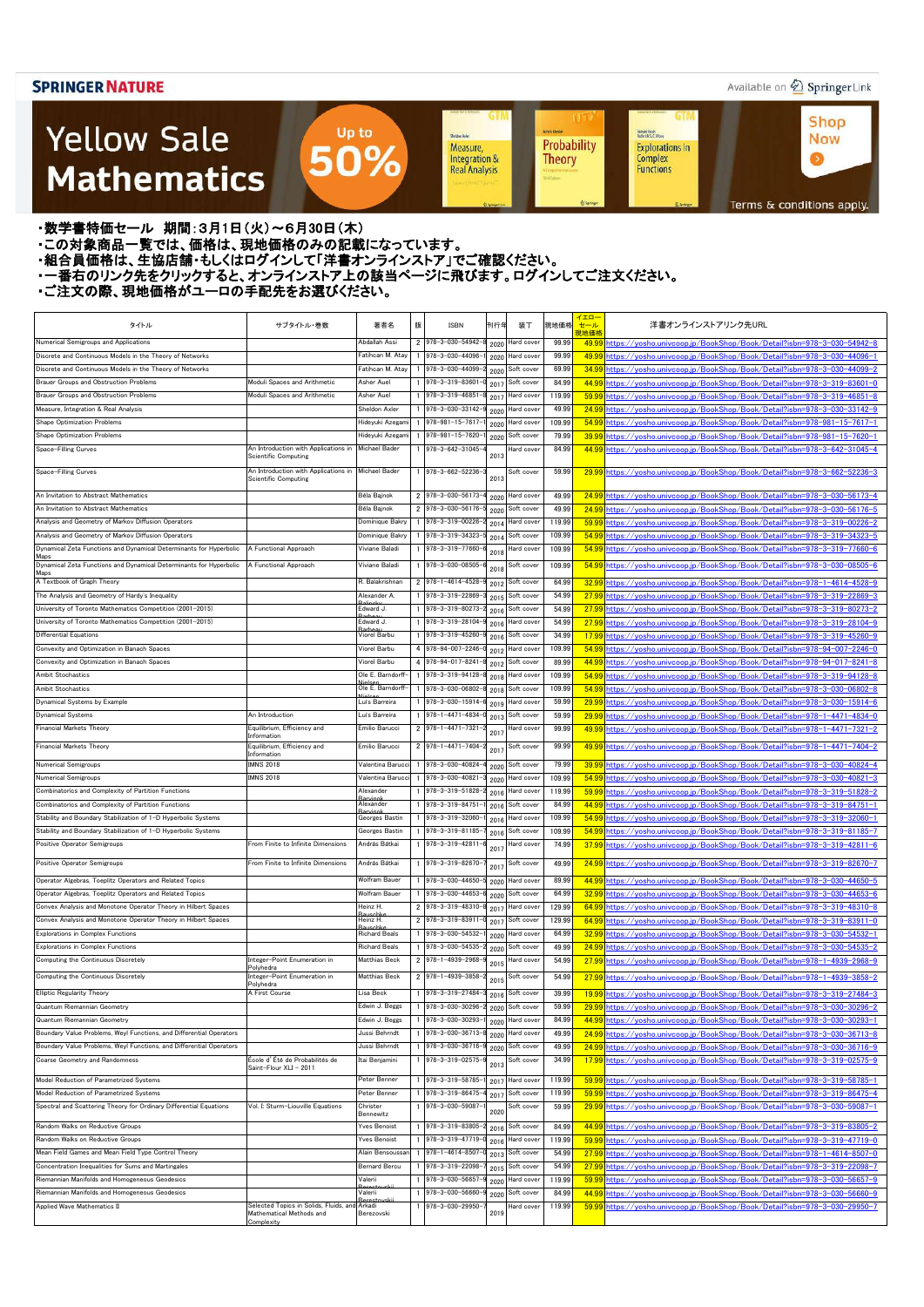### Available on 2 Springer Link

 $\bullet$ 

### **Yellow Sale Mathematics**

**GTM GTM UT Shop Achim Hente** Kichard Beals<br>Rođenick S. C. Wong Sheidon Auler **Now** Probability **Explorations in** Measure, 50% Integration & Complex<br>Functions **Theory Real Analysis** Terms & conditions apply.

・数学書特価セール 期間:3月1日(火)~6月30日(木)

・この対象商品一覧では、価格は、現地価格のみの記載になっています。

- ニッパルプロは、ここには、このファンストリングのコンティングファンストア」でご確認ください。<br>・組合員価格は、生協店舗・もしくはログインして「洋書オンラインストア」でご確認ください。

・一番右のリンク先をクリックすると、オンラインストア上の該当ページに飛びます。ログインしてご注文ください。

Up to

| タイトル                                                                                                      | サブタイトル・巻数                                                            | 著者名                                      | 版 | ISBN                                                   | 刊行年          | 装丁                       | 現地価格           | イエロー<br>セール<br>見地価格 | 洋書オンラインストアリンク先URL                                                           |
|-----------------------------------------------------------------------------------------------------------|----------------------------------------------------------------------|------------------------------------------|---|--------------------------------------------------------|--------------|--------------------------|----------------|---------------------|-----------------------------------------------------------------------------|
| Applied Wave Mathematics II                                                                               | Selected Topics in Solids, Fluids, and Arkadi                        |                                          |   | 978-3-030-29953-                                       |              | Soft cover               | 84.99          | 44.99               | https://vosho.univcoop.ip/BookShop/Book/Detail?isbn=978-3-030-29953-8       |
|                                                                                                           | Mathematical Methods and<br>Complexity                               | Berezovski                               |   |                                                        | 2019         |                          |                |                     |                                                                             |
| Elliptic Curves, Hilbert Modular Forms and Galois Deformations                                            |                                                                      | Laurent Berger                           |   | $1$ 978-3-0348-0617                                    | 2013         | Soft cover               | 29.99          | 17.99               | https://vosho.univcoop.jp/BookShop/Book/Detail?isbn=978-3-0348-0617-6       |
| An Invitation to General Algebra and Universal Constructions                                              |                                                                      | George M.                                |   | 2 978-3-319-11477                                      | 2015         | Soft cover               | 74.99          | 37.99               | https://yosho.univcoop.jp/BookShop/Book/Detail?isbn=978-3-319-11477-4       |
| Introduction au traitement mathématique des images - méthodes détern                                      |                                                                      | Maïtine<br><u>Bergounioux</u>            |   | 978-3-662-46538                                        | 2015         | Soft cover               | 44.99          | 22.99               | https://vosho.univcoop.jp/BookShop/Book/Detail?isbn=978-3-662-46538-7       |
| Getting Acquainted with Homogenization and Multiscale                                                     |                                                                      | Leonid Berlyand                          |   | 978-3-030-01776                                        | 2018         | Soft cover               | 44.99          | 22.99               | https://yosho.univcoop.jp/BookShop/Book/Detail?isbn=978-3-030-01776-7       |
| Mathematical Models and Numerical Simulation in Electromagnetism                                          |                                                                      | Alfredo Bermú<br>dez de Castro           |   | 978-3-319-02948                                        | 2014         | Soft cover               | 59.99          | 29.99               | https://yosho.univcoop.jp/BookShop/Book/Detail?isbn=978-3-319-02948-1       |
| Ginzburg-Landau Vortices                                                                                  |                                                                      | Fabrice Bethuel                          |   | 1 978-3-319-66672                                      | 2017         | Soft cover               | 64.99          | 32.99               | https://yosho.univcoop.jp/BookShop/Book/Detail?isbn=978-3-319-66672-3       |
| Universal Logic: An Anthology                                                                             | From Paul Hertz to Dov Gabbay                                        | Jean-Yves Bé<br>ziau                     |   | 1 978-3-0346-0144                                      | 2012         | Soft cover               | 84.99          | 44.99               | https://yosho.univcoop.jp/BookShop/Book/Detail?isbn=978-3-0346-0144-3       |
| Topology and Condensed Matter Physics                                                                     |                                                                      | Somendra Mohan<br>Bhattacharjee          |   | 1 978-981-10-6840-                                     | 201          | Hard cover               | 169.99         | 84.99               | https://vosho.univcoop.jp/BookShop/Book/Detail?isbn=978-981-10-6840-9       |
| Topology and Condensed Matter Physics                                                                     |                                                                      | Somendra Mohan<br>Bhattacharjee          |   | 1 978-981-13-4958                                      | 201          | Soft cover               | 119.99         | 59.99               | https://vosho.univcoop.jp/BookShop/Book/Detail?isbn=978-981-13-4958-4       |
| A Basic Course in Probability Theory                                                                      |                                                                      | Rabi                                     |   | 2 978-3-319-47972                                      | 2016         | Soft cover               | 64.99          | 32.99               | https://vosho.univcoop.ip/BookShop/Book/Detail?isbn=978-3-319-47972-9       |
| Advanced Optimization and Operations Research                                                             |                                                                      | <b>Rhattack</b><br>Asoke Kumar<br>Bhunia |   | 978-981-32-9966                                        | 2019         | Hard cover               | 74.99          | 37.99               | https://vosho.univcoop.jp/BookShop/Book/Detail?isbn=978-981-32-9966-5       |
| Advanced Optimization and Operations Research                                                             |                                                                      | Asoke Kumar<br>3 hunia                   |   | 1 978-981-32-9969                                      | 2019         | Soft cover               | 49.99          | 24.99               | https://vosho.univcoop.ip/BookShop/Book/Detail?isbn=978-981-32-9969-6       |
| Risk Measures and Attitudes                                                                               |                                                                      | Francesca Biagin                         |   | 978-1-4471-4925                                        | 2013         | Soft cover               | 39.99          | 19.99               | https://vosho.univcoop.ip/BookShop/Book/Detail?isbn=978-1-4471-4925-5       |
| Geometric Analysis of Quasilinear Inequalities on Complete Manifolds                                      | Maximum and Compact Support                                          | Bruno Bianchini                          |   | 1 978-3-030-62703-4                                    |              | Soft cover               | 54.99          | 27.99               | https://vosho.univcoop.jp/BookShop/Book/Detail?isbn=978-3-030-62703-4       |
|                                                                                                           | Principles and Detours on Manifolds                                  |                                          |   |                                                        | 2021         |                          |                |                     |                                                                             |
| Set-Theoretic Methods in Control                                                                          |                                                                      | Franco Blanchini                         |   | 2 978-3-319-33048                                      | 2015         | Soft cover               | 109.99         | 54.99               | https://yosho.univcoop.jp/BookShop/Book/Detail?isbn=978-3-319-33048-8       |
| Set-Theoretic Methods in Control                                                                          |                                                                      | Franco Blanchini                         |   | 2 978-3-319-17932                                      | 2015         | Hard cover               | 149.99         | 74.99               | https://vosho.univcoop.jp/BookShop/Book/Detail?isbn=978-3-319-17932-2       |
| Nonholonomic Mechanics and Control                                                                        |                                                                      | A.M. Bloch                               |   | 2 978-1-4939-3016                                      | 2015         | Hard cover               | 74.99          | 37.99               | https://yosho.univcoop.jp/BookShop/Book/Detail?isbn=978-1-4939-3016-6       |
| Nonholonomic Mechanics and Control                                                                        |                                                                      | A.M. Bloch                               |   | 2 978-1-4939-3821                                      | 2015         | Soft cover               | 49.99          | 24.99               | https://yosho.univcoop.jp/BookShop/Book/Detail?isbn=978-1-4939-3821-6       |
| Controller Tuning Optimization Methods for Multi-Constraints and Nonlin A Metaheuristic Approach          |                                                                      | Maude Josée<br>Blondin                   |   | 1 978-3-030-64540-                                     | 202          | Soft cover               | 49.99          | 24.99               | https://yosho.univcoop.jp/BookShop/Book/Detail?isbn=978-3-030-64540-3       |
| Arithmetic Geometry over Global Function Fields                                                           |                                                                      | Gebhard Böckle                           |   | 978-3-0348-0852                                        | 2014         | Soft cover               | 44.99          | 22.99               | https://vosho.univcoop.ip/BookShop/Book/Detail?isbn=978-3-0348-0852-1       |
| Asymptotic Integration of Differential and Difference Equations                                           |                                                                      | Sigrun Bodine                            |   | 978-3-319-18247                                        | 2015         | Soft cover               | 64.99          | 32.99               | https://vosho.univcoop.jp/BookShop/Book/Detail?isbn=978-3-319-18247-6       |
| Fluids Under Pressure                                                                                     |                                                                      | Tomáš Bodnár                             |   | 978-3-030-39641                                        | 2020         | Soft cover               | 84.99          | 44.99               | https://vosho.univcoop.ip/BookShop/Book/Detail?isbn=978-3-030-39641-1       |
| Waves in Flows                                                                                            | The 2018 Prague-Sum Workshop<br>Lectures                             | Tomáš Bodnár                             |   | 978-3-030-68143                                        | 2021         | Soft cover               | 69.99          | 34.99               | https://vosho.univcoop.jp/BookShop/Book/Detail?isbn=978-3-030-68143-2       |
| Fluids Under Pressure                                                                                     |                                                                      | Tomáš Bodnár                             |   | 1 978-3-030-39638                                      | 2020         | Hard cover               | 119.99         | 59.99               | https://vosho.univcoop.jp/BookShop/Book/Detail?isbn=978-3-030-39638-1       |
| Mixed Finite Element Methods and Applications                                                             |                                                                      | Daniele Boffi                            |   | 978-3-642-36518                                        | 2013         | Hard cover               | 159.99         | 79.99               | https://vosho.univcoop.ip/BookShop/Book/Detail?isbn=978-3-642-36518-8       |
| Mixed Finite Element Methods and Applications                                                             |                                                                      | Daniele Boffi                            |   | 978-3-642-43602                                        | 2013         | Soft cover               | 114.99         | 59.99               | https://yosho.univcoop.jp/BookShop/Book/Detail?isbn=978-3-642-43602-4       |
| Real and Functional Analysis                                                                              |                                                                      | Vladimir I.                              |   | 1 978-3-030-38221                                      | 2020         | Soft cover               | 59.99          | 29.99               | https://yosho.univcoop.jp/BookShop/Book/Detail?isbn=978-3-030-38221-6       |
| Topological Vector Spaces and Their Applications                                                          |                                                                      | Bogachev<br>√.I. Bogachev                |   | 1 978-3-319-57116                                      |              | Hard cover               | 119.99         | 59.99               | https://vosho.univcoop.jp/BookShop/Book/Detail?isbn=978-3-319-57116-4       |
| Topological Vector Spaces and Their Applications                                                          |                                                                      | V.I. Bogachev                            |   | 1 978-3-319-86080-0                                    | 2017<br>2017 | Soft cover               | 84.99          |                     | 44.99 https://yosho.univcoop.jp/BookShop/Book/Detail?isbn=978-3-319-86080-0 |
| Real and Functional Analysis                                                                              |                                                                      | Vladimir I                               |   | 978-3-030-38218-                                       |              | Hard cover               | 79.99          | 39.99               | https://vosho.univcoop.jp/BookShop/Book/Detail?isbn=978-3-030-38218-6       |
|                                                                                                           |                                                                      | Bogachev                                 |   |                                                        | 2020         |                          |                |                     |                                                                             |
| Advances in Microlocal and Time-Frequency Analysis                                                        |                                                                      | Paolo Boggiatto                          |   | 978-3-030-36140                                        | 2020         | Soft cover               | 84.99          | 44.99               | https://yosho.univcoop.jp/BookShop/Book/Detail?isbn=978-3-030-36140-2       |
| Advances in Microlocal and Time-Frequency Analysis                                                        |                                                                      | Paolo Boggiatto                          |   | 978-3-030-36137                                        | 2020         | Hard cover               | 119.99         | 59.99               | https://yosho.univcoop.jp/BookShop/Book/Detail?isbn=978-3-030-36137-2       |
| Hopf Algebras and Their Generalizations from a Category Theoretical Po<br>A Sampling of Remarkable Groups | Thompson's, Self-similar,                                            | Gabriella Böhm<br>Marianna C.            |   | 978-3-319-98136<br>1 978-3-030-01976                   | 2018         | Soft cover<br>Soft cover | 39.99<br>49.99 | 19.99<br>24.99      | https://vosho.univcoop.ip/BookShop/Book/Detail?isbn=978-3-319-98136-9       |
|                                                                                                           | Lamplighter, and Baumslag-Solitar                                    | Bonanome                                 |   |                                                        | 2018         |                          |                |                     | https://yosho.univcoop.jp/BookShop/Book/Detail?isbn=978-3-030-01976-1       |
| Nonlocal and Nonlinear Diffusions and Interactions: New Methods and Di Cetraro, Italy 2016                |                                                                      | Matteo Bonforte                          |   | 1 978-3-319-61493                                      | 2017         | Soft cover               | 44.99          | 22.99               | https://yosho.univcoop.jp/BookShop/Book/Detail?isbn=978-3-319-61493-9       |
| Convex and Stochastic Optimization                                                                        |                                                                      | J. Frédéric<br>Bonnans                   |   | 1 978-3-030-14976                                      | 2019         | Soft cover               | 54.99          | 27.99               | https://vosho.univcoop.ip/BookShop/Book/Detail?isbn=978-3-030-14976-5       |
| Arithmetic Tales                                                                                          | <b>Advanced Edition</b>                                              | Olivier Bordellès                        |   | 2 978-3-030-54945-                                     | 2020         | Soft cover               | 69.99          | 34.99               | https://yosho.univcoop.jp/BookShop/Book/Detail?isbn=978-3-030-54945-9       |
| Financial Data Resampling for Machine Learning Based Trading                                              | Application to Cryptocurrency<br>Markets                             | Tomé Almeida<br><b>Borges</b>            |   | 1 978-3-030-68378                                      | 202          | Soft cover               | 49.99          | 24.99               | https://vosho.univcoop.jp/BookShop/Book/Detail?isbn=978-3-030-68378-8       |
| Problems on Partial Differential Equations                                                                |                                                                      | Maciej Borodzik                          |   | 1 978-3-030-14733                                      | 2019         | Hard cover               | 59.99          | 29.99               | https://yosho.univcoop.jp/BookShop/Book/Detail?isbn=978-3-030-14733-4       |
| Introduction to Partial Differential Equations                                                            |                                                                      | David Borthwick                          |   | 1 978-3-319-48934                                      | 2016         | Hard cover               | 44.99          | 22.99               | https://yosho.univcoop.jp/BookShop/Book/Detail?isbn=978-3-319-48934-6       |
| Spectral Theory                                                                                           | <b>Basic Concepts and Applications</b>                               | David Borthwick                          |   | 978-3-030-38004                                        | 2020         | Soft cover               | 59.99          | 29.99               | https://yosho.univcoop.jp/BookShop/Book/Detail?isbn=978-3-030-38004-5       |
| Introduction to Partial Differential Equations                                                            |                                                                      | David Borthwick                          |   | 978-3-319-84051                                        | 2016         | Soft cover               | 44.99          | 22.99               | nttps://yosho.univcoop.jp/BookShop/Book/Detail?isbn=978-3-319-84051-2       |
| Spectral Theory of Infinite-Area Hyperbolic Surfaces                                                      |                                                                      | David Borthwick                          |   | 2 978-3-319-33875                                      | 2016         | Hard cover               | 109.99         | 54.99               | https://yosho.univcoop.jp/BookShop/Book/Detail?isbn=978-3-319-33875-0       |
| Spectral Theory                                                                                           | Basic Concepts and Applications                                      | David Borthwick                          |   | 978-3-030-38001                                        | 2020         | Hard cover               | 59.99          | 29.99               | nttps://yosho.univcoop.jp/BookShop/Book/Detail?isbn=978-3-030-38001-4       |
| Spectral Theory of Infinite-Area Hyperbolic Surfaces                                                      |                                                                      | David Borthwick                          |   | 2 978-3-319-81622                                      | 2016         | Soft cover               | 109.99         | 54.99               | https://yosho.univcoop.jp/BookShop/Book/Detail?isbn=978-3-319-81622-7       |
| An Introduction to Modern Mathematical Computing                                                          | With Mathematica®                                                    | Jonathan M.<br>Borwein                   |   | $1$ 978-1-4614-4252                                    | 2012         | Hard cover               | 54.99          | 27.99               | https://yosho.univcoop.jp/BookShop/Book/Detail?isbn=978-1-4614-4252-3       |
| An Introduction to Modern Mathematical Computing                                                          | With Mathematica®                                                    | Jonathan M.                              |   | 978-1-4939-4295                                        | 2012         | Soft cover               | 54.99          | 27.99               | https://yosho.univcoop.jp/BookShop/Book/Detail?isbn=978-1-4939-4295-4       |
| Lectures on Formal and Rigid Geometry                                                                     |                                                                      | Borwein<br>Siegfried Bosch               |   | 1 978-3-319-04416                                      | 2014         | Soft cover               | 49.99          | 24.99               | https://yosho.univcoop.jp/BookShop/Book/Detail?isbn=978-3-319-04416-3       |
| Algebra                                                                                                   | From the Viewpoint of Galois Theory Siegfried Bosch                  |                                          |   | 978-3-319-95176                                        |              | Hard cover               | 74.99          | 37.99               | https://vosho.univcoop.ip/BookShop/Book/Detail?isbn=978-3-319-95176-8       |
|                                                                                                           |                                                                      |                                          |   |                                                        | 2018         |                          |                |                     |                                                                             |
| Théories spectrales                                                                                       | Chapitres 1 et 2                                                     | N. Bourbaki                              |   | 2 978-3-030-14063                                      | 2019         | Soft cover               | 64.99          | 32.99               | https://yosho.univcoop.jp/BookShop/Book/Detail?isbn=978-3-030-14063-2       |
| Algèbre                                                                                                   | Chapitre 8                                                           | N. Bourbaki<br>N. Bourbaki               |   | 2 978-3-540-35315<br>$\frac{1}{978 - 3 - 662 - 49360}$ | 2012         | Soft cover               | 59.99          | 29.99               | https://yosho.univcoop.jp/BookShop/Book/Detail?isbn=978-3-540-35315-7       |
| Topologie algébrique<br>From Groups to Categorial Algebra                                                 | Chapitres 1 à 4<br>Introduction to Protomodular and                  | Dominique Bourn                          |   | 1 978-3-319-57218                                      | 2016         | Soft cover               | 44.99<br>49.99 | 22.99               | https://yosho.univcoop.jp/BookShop/Book/Detail?isbn=978-3-662-49360-1       |
|                                                                                                           | Mal' tsey Categories                                                 |                                          |   |                                                        | 201          | Soft cover               |                | 24.99               | https://yosho.univcoop.jp/BookShop/Book/Detail?isbn=978-3-319-57218-5       |
| Continuous Semigroups of Holomorphic Self-maps of the Unit Disc                                           |                                                                      | Filippo Bracci                           |   | 978-3-030-36781                                        | 2020         | Hard cover               | 119.99         | 59.99               | https://vosho.univcoop.jp/BookShop/Book/Detail?isbn=978-3-030-36781-7       |
| Continuous Semigroups of Holomorphic Self-maps of the Unit Disc                                           |                                                                      | Filippo Bracci                           |   | 978-3-030-36784                                        | 2020         | Soft cover               | 84.99          | 44.99               | https://yosho.univcoop.jp/BookShop/Book/Detail?isbn=978-3-030-36784-8       |
| Mopital's Analyse des infiniments petits                                                                  | An Annotated Translation with<br>Source Material by Johann Bernoulli | Robert E Bradlev                         |   | 978-3-319-17114                                        | 2015         | Hard cover               | 109.99         | 54.99               | https://yosho.univcoop.jp/BookShop/Book/Detail?isbn=978-3-319-17114-2       |
| .' Hôpital's Analyse des infiniments petits                                                               | An Annotated Translation with<br>Source Material by Johann Bernoulli | Robert E Bradley                         |   | 978-3-319-34494                                        | 2015         | Soft cover               | 109.99         |                     | 54.99 https://vosho.univcoop.jp/BookShop/Book/Detail?isbn=978-3-319-34494-2 |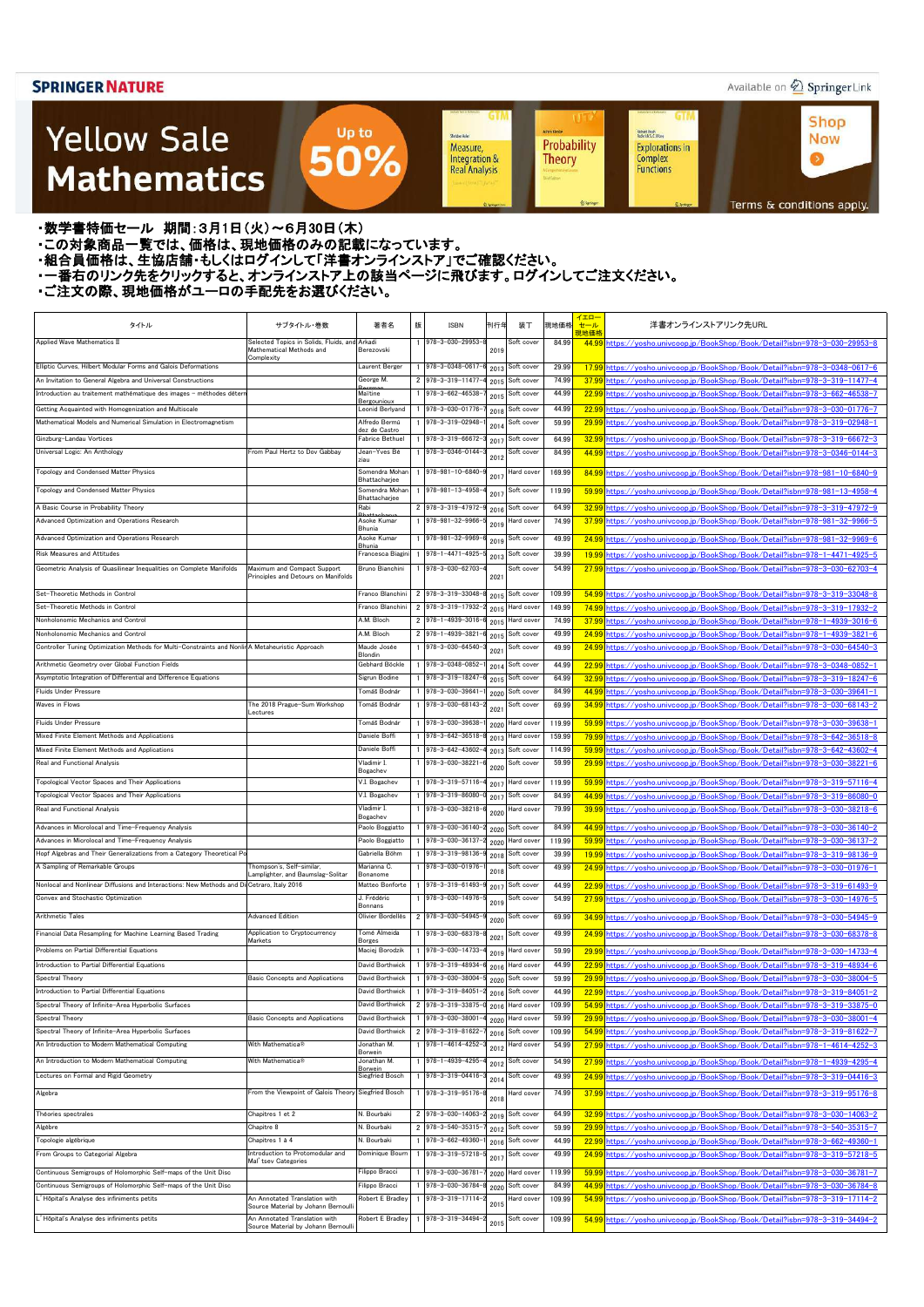### Available on 2 Springer Link

### **Yellow Sale Mathematics**

**GTM GTM UT Shop Achim Hente** Kichard Beals<br>Rođenick S. C. Wong Sheidon Auler **Now** Probability **Explorations in** Measure, 50% Integration & Complex<br>Functions  $\bullet$ **Theory Real Analysis** Terms & conditions apply.

・数学書特価セール 期間:3月1日(火)~6月30日(木)

・この対象商品一覧では、価格は、現地価格のみの記載になっています。

- ニッパルプロは、ここには、このファンストリングのコンティングファンストア」でご確認ください。<br>・組合員価格は、生協店舗・もしくはログインして「洋書オンラインストア」でご確認ください。

・一番右のリンク先をクリックすると、オンラインストア上の該当ページに飛びます。ログインしてご注文ください。

Up to

| タイトル                                                                                               | サブタイトル・巻数                                                                                         | 著者名                                | 版 | <b>ISBN</b>                        | 刊行年          | 装丁                       | 現地価格           | イエロー<br>セール<br>現地価格 | 洋書オンラインストアリンク先URL                                                                                                                                          |
|----------------------------------------------------------------------------------------------------|---------------------------------------------------------------------------------------------------|------------------------------------|---|------------------------------------|--------------|--------------------------|----------------|---------------------|------------------------------------------------------------------------------------------------------------------------------------------------------------|
| Moduli of Curves                                                                                   | CIMAT Guanajuato, Mexico 2016                                                                     | Leticia Brambila                   |   | 978-3-319-59485-                   | 2017         | Soft cover               | 59.99          |                     | 29.99 https://vosho.univcoop.jp/BookShop/Book/Detail?isbn=978-3-319-59485-9                                                                                |
| Simplicial Partitions with Applications to the Finite Element Method                               |                                                                                                   | Paz<br>Jan Brandts                 |   | 1 978-3-030-55676                  |              | Hard cover               | 99.99          |                     | 49.99 https://vosho.univcoop.jp/BookShop/Book/Detail?isbn=978-3-030-55676-1                                                                                |
| Simplicial Partitions with Applications to the Finite Element Method                               |                                                                                                   | Jan Brandts                        |   | 1 978-3-030-55679                  | 2020<br>2020 | Soft cover               | 69.99          |                     | 34.99 https://vosho.univcoop.jp/BookShop/Book/Detail?isbn=978-3-030-55679-2                                                                                |
| Mathematical Models in Population Biology and Epidemiology                                         |                                                                                                   | <b>Fred Brauer</b>                 |   | 2 978-1-4614-1685                  | 2012         | Hard cover               | 89.99          |                     | 44.99 https://vosho.univcoop.jp/BookShop/Book/Detail?isbn=978-1-4614-1685-2                                                                                |
| Mathematical Models in Population Biology and Epidemiology                                         |                                                                                                   | <b>Fred Brauer</b>                 |   | 2 978-1-4899-9398                  | 2012         | Soft cover               | 64.99          | 32.99               | https://yosho.univcoop.jp/BookShop/Book/Detail?isbn=978-1-4899-9398-4                                                                                      |
| Mathematical Image Processing                                                                      |                                                                                                   | Kristian Bredies                   |   | 978-3-030-01457                    | 2018         | Hard cover               | 69.99          | 34.99               | https://yosho.univcoop.jp/BookShop/Book/Detail?isbn=978-3-030-01457-5                                                                                      |
| Fourier Analysis and Stochastic Processes                                                          |                                                                                                   | Pierre Brémaud                     |   | 978-3-319-09589                    | 2014         | Soft cover               | 69.99          |                     | 34.99 https://yosho.univcoop.jp/BookShop/Book/Detail?isbn=978-3-319-09589-9                                                                                |
| Discrete Probability Models and Methods                                                            | Probability on Graphs and Trees,<br>Markov Chains and Random Fields,<br><b>Entropy and Coding</b> | Pierre Brémaud                     |   | 978-3-319-43475-                   | 2017         | Hard cover               | 99.99          |                     | 49.99 https://yosho.univcoop.jp/BookShop/Book/Detail?isbn=978-3-319-43475-9                                                                                |
| Discrete Probability Models and Methods                                                            | Probability on Graphs and Trees,<br>Markov Chains and Random Fields,<br><b>Entropy and Coding</b> | Pierre Brémaud                     |   | 978-3-319-82835-0                  | 2017         | Soft cover               | 89.99          |                     | 44.99 https://vosho.univcoop.jp/BookShop/Book/Detail?isbn=978-3-319-82835-0                                                                                |
| Markov Chains                                                                                      | Gibbs Fields, Monte Carlo Simulation Pierre Brémaud<br>and Queues                                 |                                    |   | 2 978-3-030-45984-                 | 2020         | Soft cover               | 59.99          |                     | 29.99 https://vosho.univcoop.jp/BookShop/Book/Detail?isbn=978-3-030-45984-0                                                                                |
| Markov Chains                                                                                      | Gibbs Fields, Monte Carlo Simulation Pierre Brémaud<br>and Queues                                 |                                    |   | 2 978-3-030-45981                  | 2020         | Hard cover               | 59.99          |                     | 29.99 https://yosho.univcoop.jp/BookShop/Book/Detail?isbn=978-3-030-45981-9                                                                                |
| Domination Games Played on Graphs                                                                  |                                                                                                   | Boštjan Brešar                     |   | 978-3-030-69086                    | 2021         | Soft cover               | 49.99          |                     | 24.99 https://yosho.univcoop.jp/BookShop/Book/Detail?isbn=978-3-030-69086-1                                                                                |
| Introduction to Noncommutative Algebra                                                             |                                                                                                   | Matej Brešar                       |   | 978-3-319-08692                    | 2014         | Soft cover               | 59.99          |                     | 29.99 https://yosho.univcoop.jp/BookShop/Book/Detail?isbn=978-3-319-08692-7                                                                                |
| Aerospace System Analysis and Optimization in Uncertainty                                          |                                                                                                   | Loïc Brevault                      |   | 978-3-030-39125                    | 2020         | Hard cover               | 119.99         | 59.99               | https://yosho.univcoop.jp/BookShop/Book/Detail?isbn=978-3-030-39125-6                                                                                      |
| Aerospace System Analysis and Optimization in Uncertainty                                          |                                                                                                   | oïc Brevault_                      |   | 978-3-030-39128-                   | 2020         | Soft cover               | 84.99          | 44.99               | https://yosho.univcoop.jp/BookShop/Book/Detail?isbn=978-3-030-39128-7                                                                                      |
| Calculus for Scientists and Engineers                                                              |                                                                                                   | Martin Brokate                     |   | $978 - 981 - 13 - 8463$            | 2019         | Hard cover               | 59.99          | 29.99               | https://yosho.univcoop.jp/BookShop/Book/Detail?isbn=978-981-13-8463-9                                                                                      |
| Calculus for Scientists and Engineers                                                              |                                                                                                   | Martin Brokate                     |   | $978 - 981 - 13 - 8466$            | 2019         | Soft cover               | 59.99          | 29.99               | https://vosho.univcoop.jp/BookShop/Book/Detail?isbn=978-981-13-8466-0                                                                                      |
| On Characters of Finite Groups                                                                     |                                                                                                   | Michel Broué                       |   | 978-981-10-6877                    | 2017         | Hard cover               | 44.99          | 22.99               | https://yosho.univcoop.jp/BookShop/Book/Detail?isbn=978-981-10-6877-5                                                                                      |
| On Characters of Finite Groups                                                                     |                                                                                                   | Michel Broué                       |   | 978-981-13-4964-                   | 2017         | Soft cover               | 44.99          |                     | 22.99 https://yosho.univcoop.jp/BookShop/Book/Detail?isbn=978-981-13-4964-5                                                                                |
| Spectra of Graphs                                                                                  |                                                                                                   | Andries E.                         |   | 978-1-4899-9433-                   | 2012         | Soft cover               | 49.99          |                     | 24.99 https://vosho.univcoop.ip/BookShop/Book/Detail?isbn=978-1-4899-9433-2                                                                                |
| Spectra of Graphs                                                                                  |                                                                                                   | Andries E.                         |   | 978-1-4614-1938-                   | 2012         | Hard cover               | 74.99          |                     | 37.99 https://vosho.univcoop.jp/BookShop/Book/Detail?isbn=978-1-4614-1938-9                                                                                |
| Quantitative Portfolio Management                                                                  | with Applications in Python                                                                       | Pierre Brugière<br>Pierre Brugière |   | 978-3-030-37742                    | 2020         | Soft cover               | 49.99          |                     | 24.99 https://vosho.univcoop.jp/BookShop/Book/Detail?isbn=978-3-030-37742-7                                                                                |
| Quantitative Portfolio Management<br>Topics in Uniform Approximation of Continuous Functions       | with Applications in Python                                                                       | Ileana Bucur                       |   | 978-3-030-37739<br>978-3-030-48411 | 2020         | Hard cover<br>Soft cover | 49.99<br>54.99 |                     | 24.99 https://yosho.univcoop.jp/BookShop/Book/Detail?isbn=978-3-030-37739-7                                                                                |
| Stochastic Models with Power-Law Tails                                                             | The Equation $X = AX + B$                                                                         | Dariusz                            |   | 978-3-319-29678                    | 2020         | Hard cover               | 129.99         |                     | 27.99 https://yosho.univcoop.jp/BookShop/Book/Detail?isbn=978-3-030-48411-8<br>64.99 https://vosho.univcoop.jp/BookShop/Book/Detail?isbn=978-3-319-29678-4 |
| Stochastic Models with Power-Law Tails                                                             | The Equation $X = AX + B$                                                                         | Dariusz                            |   | 978-3-319-80624                    | 2016         | Soft cover               | 89.99          | 44.99               | https://vosho.univcoop.jp/BookShop/Book/Detail?isbn=978-3-319-80624-2                                                                                      |
| Green's Functions in the Theory of Ordinary Differential Equations                                 |                                                                                                   | Alberto Cabada                     |   | 978-1-4614-9505                    | 2016<br>2014 | Soft cover               | 54.99          | 27.99               | https://vosho.univcoop.jp/BookShop/Book/Detail?isbn=978-1-4614-9505-5                                                                                      |
| A Qualitative Approach to Inverse Scattering Theory                                                |                                                                                                   | Fioralba Cakoni                    |   | 978-1-4614-8826                    | 2014         | Hard cover               | 109.99         |                     | 54.99 https://yosho.univcoop.jp/BookShop/Book/Detail?isbn=978-1-4614-8826-2                                                                                |
| A Qualitative Approach to Inverse Scattering Theory                                                |                                                                                                   | Fioralba Cakoni                    |   | 978-1-4899-7960                    | $201 -$      | Soft cover               | 84.99          |                     | 44.99 https://vosho.uniycoop.jp/BookShop/Book/Detail?isbn=978-1-4899-7960-5                                                                                |
| Deep Learning Architectures                                                                        | A Mathematical Approach                                                                           | Ovidiu Calin                       |   | 978-3-030-36723-                   | 2020         | Soft cover               | 59.99          |                     | 29.99 https://yosho.univcoop.jp/BookShop/Book/Detail?isbn=978-3-030-36723-7                                                                                |
| Deep Learning Architectures                                                                        | A Mathematical Approach                                                                           | Ovidiu Calin                       |   | 978-3-030-36720                    | 2020         | Hard cover               | 84.99          |                     | <u>44.99 https://yosho.univcoop.jp/BookShop/Book/Detail?isbn=978-3-030-36720-6</u>                                                                         |
| An Introduction to Undergraduate Research in Computational and Mathe From Birdsongs to Viscosities |                                                                                                   | Hannah Callender                   |   | 978-3-030-33644                    | 2020         | Hard cover               | 54.99          |                     | 27.99 https://vosho.univcoop.jp/BookShop/Book/Detail?isbn=978-3-030-33644-8                                                                                |
| An Introduction to Undergraduate Research in Computational and Mathe From Birdsongs to Viscosities |                                                                                                   | Hannah Callender                   |   | 978-3-030-33647                    | 2020         | Soft cover               | 54.99          |                     | 27.99 https://yosho.univcoop.jp/BookShop/Book/Detail?isbn=978-3-030-33647-9                                                                                |
| Physique des Écoulements Continus                                                                  |                                                                                                   | Jean-Paul                          |   | 978-3-642-39509                    | 2013         | Soft cover               | 49.99          | 24.99               | https://vosho.univcoop.jp/BookShop/Book/Detail?isbn=978-3-642-39509-3                                                                                      |
| Stereotomy                                                                                         | Stone Construction and Geometry in José Calvo-Ló                                                  |                                    |   | 978-3-030-43217                    | 2020         | Hard cover               | 119.99         |                     | 59.99 https://vosho.univcoop.jp/BookShop/Book/Detail?isbn=978-3-030-43217-1                                                                                |
| Stereotomy                                                                                         | Western Europe 1200-1900<br>Stone Construction and Geometry in                                    | pez<br>José Calvo-Ló               |   | 978-3-030-43220                    |              | Soft cover               | 84.99          |                     | 44.99 https://yosho.univcoop.jp/BookShop/Book/Detail?isbn=978-3-030-43220-1                                                                                |
|                                                                                                    | Western Europe 1200-1900                                                                          | pez                                |   |                                    | 2020         |                          |                |                     |                                                                                                                                                            |
| An Excursion through Elementary Mathematics, Volume I                                              | Real Numbers and Functions                                                                        | Antonio Caminha                    |   | 978-3-319-53870                    | 2017         | Hard cover               | 69.99          |                     | 34.99 https://yosho.univcoop.jp/BookShop/Book/Detail?isbn=978-3-319-53870-9                                                                                |
| An Excursion through Elementary Mathematics, Volume I                                              | Real Numbers and Functions                                                                        | Antonio Caminha<br>iniz Nat        |   | 978-3-319-85261                    | 2017         | Soft cover               | 49.99          |                     | 24.99 https://yosho.univcoop.jp/BookShop/Book/Detail?isbn=978-3-319-85261-4                                                                                |
| An Excursion through Elementary Mathematics, Volume III                                            | Discrete Mathematics and<br>Polynomial Algebra                                                    | Antonio Caminha<br>Muniz Neto      |   | 978-3-319-77976                    | 2018         | Hard cover               | 69.99          |                     | 34.99 https://yosho.univcoop.jp/BookShop/Book/Detail?isbn=978-3-319-77976-8                                                                                |
| An Excursion through Elementary Mathematics, Volume III                                            | Discrete Mathematics and<br>Polynomial Algebra                                                    | Antonio Caminha<br>Muniz Neto      |   | 978-3-030-08590-                   | 2018         | Soft cover               | 49.99          |                     | 24.99 https://yosho.univcoop.jp/BookShop/Book/Detail?isbn=978-3-030-08590-2                                                                                |
| The XFT Quadrature in Discrete Fourier Analysis                                                    |                                                                                                   | Rafael G. Campos                   |   | 978-3-030-13425                    | 2019         | Soft cover               | 69.99          |                     | 34.99 https://yosho.univcoop.jp/BookShop/Book/Detail?isbn=978-3-030-13425-9                                                                                |
| The XFT Quadrature in Discrete Fourier Analysis                                                    |                                                                                                   | Rafael G. Campos                   |   | 978-3-030-13422                    | 2019         | Hard cover               | 99.99          |                     | 49.99 https://yosho.univcoop.jp/BookShop/Book/Detail?isbn=978-3-030-13422-8                                                                                |
| Ramanujan Summation of Divergent Series                                                            |                                                                                                   | Bernard                            |   | 978-3-319-63629-                   | 2017         | Soft cover               | 44.99          |                     | 22.99 https://yosho.univcoop.jp/BookShop/Book/Detail?isbn=978-3-319-63629-0                                                                                |
| hp-Version Discontinuous Galerkin Methods on Polygonal and Polyhedra                               |                                                                                                   | Andrea Cangiani                    |   | 978-3-319-67671                    | 2017         | Soft cover               | 54.99          |                     | 27.99 https://yosho.univcoop.jp/BookShop/Book/Detail?isbn=978-3-319-67671-5                                                                                |
| Mathematical Approach to Climate Change and its Impacts                                            | MAC2I                                                                                             | Piermarco                          |   | 978-3-030-38671                    | 2020         | Soft cover               | 69.99          |                     | 34.99 https://yosho.univcoop.jp/BookShop/Book/Detail?isbn=978-3-030-38671-9                                                                                |
| Mathematical Approach to Climate Change and its Impacts                                            | MAC2I                                                                                             | Piermarco                          |   | 1 978-3-030-38668                  | 2020         | Hard cover               | 99.99          |                     | 49.99 https://yosho.univcoop.jp/BookShop/Book/Detail?isbn=978-3-030-38668-9                                                                                |
| Quality Control with R                                                                             | An ISO Standards Approach                                                                         | Emilio L. Cano                     |   | 978-3-319-24044                    | 2015         | Soft cover               | 74.99          |                     | 37.99 https://yosho.univcoop.jp/BookShop/Book/Detail?isbn=978-3-319-24044-2                                                                                |
| Introduction to Sofic and Hyperlinear Groups and Connes' Embedding Co                              |                                                                                                   | Valerio Capraro                    |   | 1 978-3-319-19332                  | 2015         | Soft cover               | 34.99          |                     | 17.99 https://yosho.univcoop.jp/BookShop/Book/Detail?isbn=978-3-319-19332-8                                                                                |
| Elementary Symplectic Topology and Mechanics                                                       |                                                                                                   | Franco Cardin                      |   | 978-3-319-11025                    | 2015         | Soft cover               | 49.99          |                     | 24.99 https://vosho.univcoop.jp/BookShop/Book/Detail?isbn=978-3-319-11025-7                                                                                |
| <b>Finite Frames</b>                                                                               | Theory and Applications                                                                           | Peter G. Casazza                   |   | 978-0-8176-8372                    | 2013         | Hard cover               | 139.99         |                     | 69.99 https://yosho.univcoop.jp/BookShop/Book/Detail?isbn=978-0-8176-8372-6                                                                                |
| Sampling: Theory and Applications                                                                  | A Centennial Celebration of Claude<br>Shannon                                                     | Stephen D.<br>Casey                |   | 978-3-030-36293-                   | 2020         | Soft cover               | 64.99          |                     | 32.99 https://yosho.univcoop.jp/BookShop/Book/Detail?isbn=978-3-030-36293-5                                                                                |
| Sampling: Theory and Applications                                                                  | A Centennial Celebration of Claude<br>Shannon                                                     | Stephen D.<br>Casey                |   | 978-3-030-36290-                   | 2020         | Hard cover               | 89.99          |                     | 44.99 https://vosho.univcoop.jp/BookShop/Book/Detail?isbn=978-3-030-36290-4                                                                                |
| Homological Mirror Symmetry and Tropical Geometry                                                  |                                                                                                   | Ricardo Castano-                   |   | 978-3-319-06513                    | 2014         | Soft cover               | 89.99          |                     | 44.99 https://vosho.univcoop.jp/BookShop/Book/Detail?isbn=978-3-319-06513-7                                                                                |
| A Perspective on Canonical Riemannian Metrics                                                      |                                                                                                   | Giovanni Catino                    |   | 978-3-030-57184                    | 2020         | Hard cover               | 99.99          |                     | 49.99 https://yosho.univcoop.jp/BookShop/Book/Detail?isbn=978-3-030-57184-9                                                                                |
| A Perspective on Canonical Riemannian Metrics                                                      |                                                                                                   | Giovanni Catino                    |   | 978-3-030-57187                    | 2020         | Soft cover               | 69.99          |                     | 34.99 https://yosho.univcoop.jp/BookShop/Book/Detail?isbn=978-3-030-57187-0                                                                                |
| Iterative Methods for Fixed Point Problems in Hilbert Spaces                                       |                                                                                                   | Andrzej Cegielski                  |   | 978-3-642-30900                    | 2013         | Soft cover               | 59.99          |                     | 29.99 https://vosho.univcoop.jp/BookShop/Book/Detail?isbn=978-3-642-30900-7                                                                                |
| Recueil de Modèles Aléatoires                                                                      |                                                                                                   | Dialil Chafaï                      |   | 978-3-662-49767                    | 2016         | Soft cover               | 59.99          |                     | 29.99 https://yosho.univcoop.jp/BookShop/Book/Detail?isbn=978-3-662-49767-8                                                                                |
| (Mostly) Commutative Algebra                                                                       |                                                                                                   | Antoine                            |   | 1 978-3-030-61594                  | 2021         | Soft cover               | 49.99          |                     | 24.99 https://yosho.univcoop.jp/BookShop/Book/Detail?isbn=978-3-030-61594-9                                                                                |
| Arabic Logic from al-Fārābī to Averroes                                                            | A Study of the Early Arabic                                                                       | Saloua Chatti                      |   | 1 978-3-030-27465                  | 2019         | Soft cover               | 79.99          |                     | 39.99 https://yosho.univcoop.jp/BookShop/Book/Detail?isbn=978-3-030-27465-8                                                                                |
| Arbres pour l'Algorithmique                                                                        | Categorical, Modal, and Hypothetica                                                               | <b>Brigitte Chauvin</b>            |   | 978-3-319-93724                    | 2018         | Soft cover               | 49.99          |                     | 24.99 https://vosho.univcoop.jp/BookShop/Book/Detail?isbn=978-3-319-93724-3                                                                                |
| Nonautonomous Dynamics                                                                             | Nonlinear Oscillations and Global                                                                 | David N. Cheban                    |   | 978-3-030-34294                    | 2020         | Soft cover               | 69.99          |                     | 34.99 https://vosho.univcoop.jp/BookShop/Book/Detail?isbn=978-3-030-34294-4                                                                                |
|                                                                                                    | Attractors                                                                                        |                                    |   |                                    |              |                          |                |                     |                                                                                                                                                            |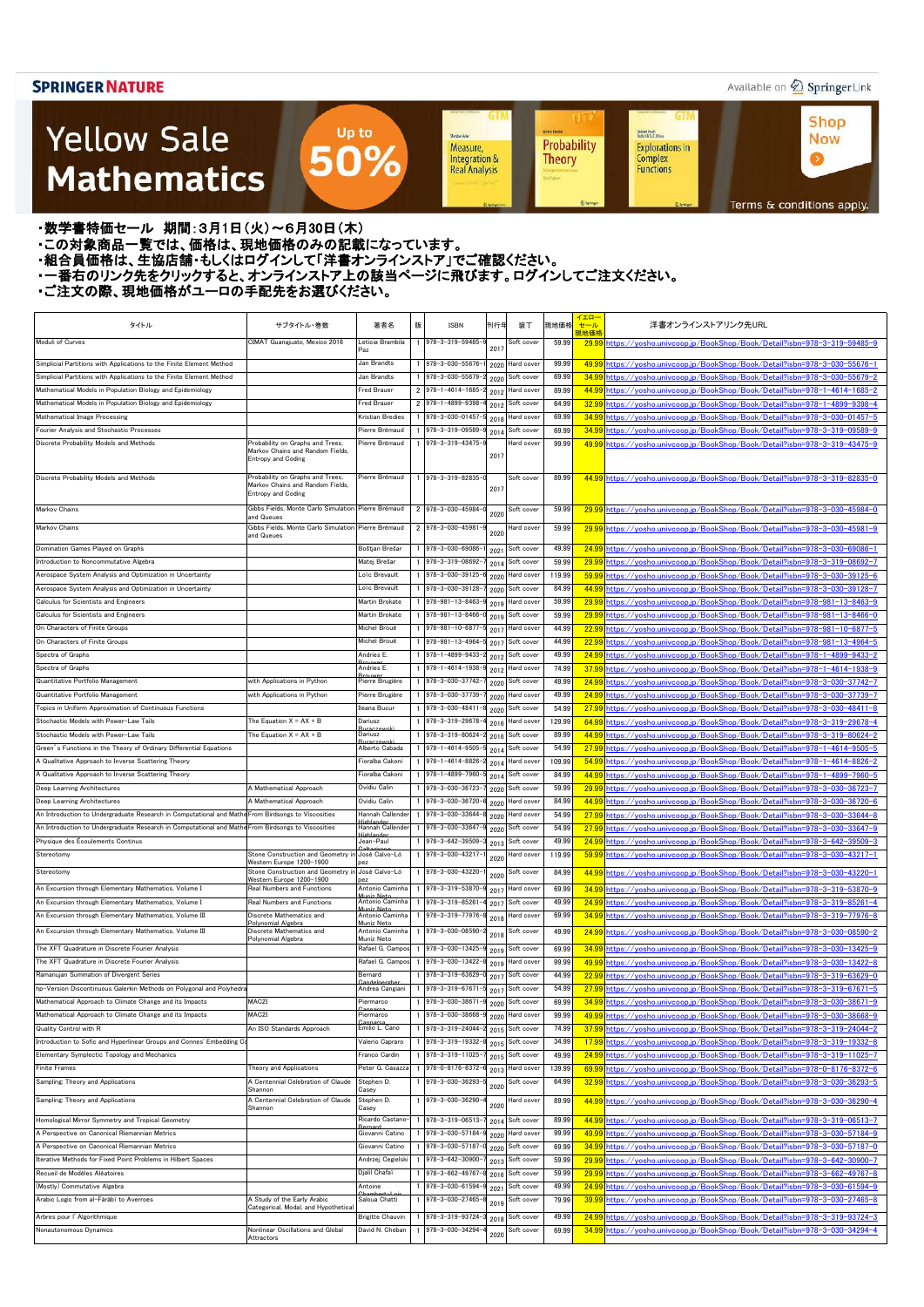### Available on 2 Springer Link

**Shop** 

**Now** 

 $\bullet$ 

**GTM** 

### **Yellow Sale Mathematics**

**Achim Hente** Kichard Beals<br>Rođenick S. C. Wong Sheidon Auler Probability **Explorations in** Measure, Integration & Complex<br>Functions **Theory Real Analysis** 

**UT** 

**GTM** 

Terms & conditions apply.

#### ・数学書特価セール 期間:3月1日(火)~6月30日(木)

- ・この対象商品一覧では、価格は、現地価格のみの記載になっています。
- ニッパルプロは、ここには、このファンストリングのコンティングファンストア」でご確認ください。<br>・組合員価格は、生協店舗・もしくはログインして「洋書オンラインストア」でご確認ください。
- ・一番右のリンク先をクリックすると、オンラインストア上の該当ページに飛びます。ログインしてご注文ください。

Up to

50%

| タイトル                                                              | サブタイトル・巻数                                                    | 著者名                               | 版 | ISBN                                           | 刊行年          | 装丁                | 現地価格   | イエロー<br>セール<br>現地価格 | 洋書オンラインストアリンク先URL                                                                  |
|-------------------------------------------------------------------|--------------------------------------------------------------|-----------------------------------|---|------------------------------------------------|--------------|-------------------|--------|---------------------|------------------------------------------------------------------------------------|
| Nonautonomous Dynamics                                            | Nonlinear Oscillations and Global                            | David N. Cheban                   |   | 978-3-030-34291-                               | 2020         | lard cover        | 99.99  |                     | 49.99 https://vosho.univcoop.jp/BookShop/Book/Detail?isbn=978-3-030-34291-3        |
| Arakelov Geometry over Adelic Curves                              | Attractors                                                   | Huayi Chen                        |   | 978-981-15-1727                                |              | Soft cover        | 49.99  |                     | 24.99 https://yosho.univcoop.jp/BookShop/Book/Detail?isbn=978-981-15-1727-3        |
| Geometric Analysis                                                | In Honor of Gang Tian's 60th                                 | Jingyi Chen                       |   | 978-3-030-34952-                               | 2020         | lard cover        | 119.99 |                     | 59.99 https://vosho.univcoop.jp/BookShop/Book/Detail?isbn=978-3-030-34952-3        |
|                                                                   | Birthday                                                     |                                   |   |                                                | 2020         |                   |        |                     |                                                                                    |
| Geometric Analysis                                                | In Honor of Gang Tian's 60th<br>Birthday                     | Jingyi Chen                       |   | 978-3-030-34955-                               | 2020         | Soft cover        | 84.99  |                     | 44.99 https://yosho.univcoop.jp/BookShop/Book/Detail?isbn=978-3-030-34955-4        |
| Elderly Health Services and Remote Health Monitoring              |                                                              | Lumin Chen                        |   | 978-981-15-7153-                               | 2020         | Soft cover        | 49.99  |                     | 24.99 https://yosho.univcoop.jp/BookShop/Book/Detail?isbn=978-981-15-7153-4        |
| Automorphic Forms and Even Unimodular Lattices                    | Kneser Neighbors of Niemeier<br>Lattices                     | Gaëtan<br>Chenevier               |   | 978-3-319-95890-                               | 2019         | lard cover        | 119.99 |                     | 59.99 https://vosho.univcoop.jp/BookShop/Book/Detail?isbn=978-3-319-95890-3        |
| Stochastic Analysis for Finance with Simulations                  |                                                              | Geon Ho Choe                      |   | 978-3-319-25587                                | 2016         | Soft cover        | 74.99  |                     | 37.99 https://yosho.univcoop.jp/BookShop/Book/Detail?isbn=978-3-319-25587-3        |
| Stochastic Tools in Mathematics and Science                       |                                                              | Alexandre J.                      |   | 3 978-1-4899-9265-                             | 2013         | Soft cover        | 49.99  |                     | 24.99 https://yosho.univcoop.jp/BookShop/Book/Detail?isbn=978-1-4899-9265-9        |
| Stochastic Tools in Mathematics and Science                       |                                                              | Alexandre J.                      |   | $3$ 978-1-4614-6979-                           | 2013         | Hard cover        | 69.99  |                     | 34.99 https://vosho.univcoop.jp/BookShop/Book/Detail?isbn=978-1-4614-6979-7        |
| Introduction to Mathematical Biology                              | Modeling, Analysis, and Simulations                          | Ching Shan Chou                   |   | 978-3-319-29636-                               | 2016         | lard cover        | 44.99  |                     | 22.99 https://yosho.univcoop.jp/BookShop/Book/Detail?isbn=978-3-319-29636-4        |
| Introduction to Mathematical Biology                              | Modeling, Analysis, and Simulations                          | Ching Shan Chou                   |   | 1 978-3-319-80614                              |              | Soft cover        | 44.99  |                     | 22.99 https://yosho.univcoop.jp/BookShop/Book/Detail?isbn=978-3-319-80614-3        |
| <b>Advanced Linear Modeling</b>                                   | Statistical Learning and Dependent                           | Ronald                            |   | $3\left  \frac{978-3-030-29163-030}{2}\right $ | 2016         |                   |        |                     |                                                                                    |
|                                                                   | Data                                                         | Christensen                       |   |                                                | 2019         | lard cover        | 99.99  |                     | 49.99 https://vosho.univcoop.jp/BookShop/Book/Detail?isbn=978-3-030-29163-1        |
| <b>Advanced Linear Modeling</b>                                   | Statistical Learning and Dependent<br>Data                   | Ronald<br>Christensen             |   | $3$ 978-3-030-29166-                           | 2019         | Soft cover        | 64.99  |                     | 32.99 https://yosho.univcoop.jp/BookShop/Book/Detail?isbn=978-3-030-29166-2        |
| <b>Applied Mathematics</b>                                        | Data Compression, Spectral                                   | Charles K. Chui                   |   | 978-94-6239-008-                               |              | Hard cover        | 69.99  |                     | 34.99 https://yosho.univcoop.jp/BookShop/Book/Detail?isbn=978-94-6239-008-9        |
|                                                                   | Methods, Fourier Analysis, Wavelets,<br>and Applications     |                                   |   |                                                | 2013         |                   |        |                     |                                                                                    |
| Studies in Phase Space Analysis with Applications to PDEs         |                                                              | Massimo                           |   | 978-1-4614-6347-                               | 2013         | <b>Hard</b> cover | 149.99 |                     | 74.99 https://vosho.univcoop.jp/BookShop/Book/Detail?isbn=978-1-4614-6347-4        |
| Studies in Phase Space Analysis with Applications to PDEs         |                                                              | Massimo                           |   | 978-1-4899-9940-                               | 2013         | Soft cover        | 149.99 |                     | 74.99 https://vosho.univcoop.jp/BookShop/Book/Detail?isbn=978-1-4899-9940-5        |
| An Undergraduate Primer in Algebraic Geometry                     |                                                              | Ciro Ciliberto                    |   | 1 978-3-030-71020-                             | 2021         | Soft cover        | 54.99  |                     | 27.99 https://yosho.univcoop.jp/BookShop/Book/Detail?isbn=978-3-030-71020-0        |
| Real and Convex Analysis                                          |                                                              | Erhan Çınlar                      |   | 1 978-1-4899-9859-                             | 2013         | Soft cover        | 49.99  |                     | 24.99 https://yosho.univcoop.jp/BookShop/Book/Detail?isbn=978-1-4899-9859-0        |
| Real and Convex Analysis                                          |                                                              | Erhan Çınlar                      |   | $1$ 978-1-4614-5256-                           | 2013         | Hard cover        | 74.99  |                     | 37.99 https://yosho.univcoop.jp/BookShop/Book/Detail?isbn=978-1-4614-5256-0        |
| The Periodic Unfolding Method                                     | Theory and Applications to Partial<br>Differential Problems  | Doina Cioranescu                  |   | 978-981-13-3031                                | 2018         | Hard cover        | 149.99 |                     | 74.99 https://yosho.univcoop.jp/BookShop/Book/Detail?isbn=978-981-13-3031-5        |
| Mechanics and Mathematics of Fluids of the Differential Type      |                                                              | D. Cioranescu                     |   | 1 978-3-319-81867                              | 2016         | Soft cover        | 99.99  |                     | 49.99 https://yosho.univcoop.jp/BookShop/Book/Detail?isbn=978-3-319-81867-2        |
| Mechanics and Mathematics of Fluids of the Differential Type      |                                                              | D. Cioranescu                     |   | 1 978-3-319-39329                              | 2016         | Hard cover        | 139.99 |                     | 69.99 https://yosho.univcoop.jp/BookShop/Book/Detail?isbn=978-3-319-39329-2        |
| Triangulated Categories of Mixed Motives                          |                                                              | Denis-Charles                     |   | 1 978-3-030-33241                              | 2019         | Hard cover        | 99.99  |                     | 49.99 https://yosho.univcoop.jp/BookShop/Book/Detail?isbn=978-3-030-33241-9        |
| Triangulated Categories of Mixed Motives                          |                                                              | Denis-Charles                     |   | 1 978-3-030-33244-                             |              | Soft cover        | 69.99  |                     | 34.99 https://yosho.univcoop.jp/BookShop/Book/Detail?isbn=978-3-030-33244-0        |
| B-Model Gromov-Witten Theory                                      |                                                              | Emily Clader;                     |   | 978-3-319-94219-                               | 2019         | Hard cover        | 129.99 |                     | 64.99 https://yosho.univcoop.jp/BookShop/Book/Detail?isbn=978-3-319-94219-3        |
| Introduction to Functional Analysis                               |                                                              | Christian Clason                  |   | 1 978-3-030-52783-                             | 2018         | Soft cover        | 37.99  |                     |                                                                                    |
| Moduli of K-stable Varieties                                      |                                                              | Giulio Codogni                    |   |                                                | 2020         |                   |        |                     | 19.99 https://yosho.univcoop.jp/BookShop/Book/Detail?isbn=978-3-030-52783-9        |
| Moduli of K-stable Varieties                                      |                                                              |                                   |   | 978-3-030-13157-                               | 2019         | Hard cover        | 109.99 |                     | 54.99 https://yosho.univcoop.jp/BookShop/Book/Detail?isbn=978-3-030-13157-9        |
|                                                                   |                                                              | Giulio Codogni<br>Samuel N. Cohen |   | 978-3-030-13160-<br>2 978-1-4939-2866-         | 2019         | Soft cover        | 79.99  |                     | 39.99 https://yosho.univcoop.jp/BookShop/Book/Detail?isbn=978-3-030-13160-9        |
| Stochastic Calculus and Applications                              |                                                              |                                   |   |                                                | 2015         | Hard cover        | 74.99  |                     | 37.99 https://yosho.univcoop.jp/BookShop/Book/Detail?isbn=978-1-4939-2866-8        |
| Stochastic Calculus and Applications                              |                                                              | Samuel N. Cohen                   |   | 2 978-1-4939-3681-                             | 2015         | Soft cover        | 49.99  |                     | 24.99 https://yosho.univcoop.jp/BookShop/Book/Detail?isbn=978-1-4939-3681-6        |
| Calculus on Normed Vector Spaces                                  |                                                              | Rodney Coleman                    |   | 1 978-1-4614-3893-                             | 2012         | Soft cover        | 59.99  |                     | 29.99 https://yosho.univcoop.jp/BookShop/Book/Detail?isbn=978-1-4614-3893-9        |
| Birational Geometry and Moduli Spaces                             |                                                              | Elisabetta                        |   | 978-3-030-37116-                               | 2020         | Soft cover        | 69.99  |                     | 34.99 https://yosho.univcoop.jp/BookShop/Book/Detail?isbn=978-3-030-37116-6        |
| Birational Geometry and Moduli Spaces                             |                                                              | Elisabetta                        |   | 978-3-030-37113-                               | 2020         | Hard cover        | 99.99  |                     | 49.99 https://yosho.univcoop.jp/BookShop/Book/Detail?isbn=978-3-030-37113-5        |
| Directed Polymers in Random Environments                          | École d'Été de Probabilités de Saint-<br>Flour $XLVI - 2016$ | Francis Comets                    |   | 978-3-319-50486-                               | 201          | Soft cover        | 34.99  |                     | <u>17.99 https://yosho.univcoop.jp/BookShop/Book/Detail?isbn=978-3-319-50486-5</u> |
| <b>Differential Equations</b>                                     | A Primer for Scientists and<br>Engineers                     | Christian<br>Constanda            |   | 2 978-3-319-50223                              | 201          | Hard cover        | 59.99  |                     | 29.99 https://yosho.univcoop.jp/BookShop/Book/Detail?isbn=978-3-319-50223-6        |
| <b>Differential Equations</b>                                     | A Primer for Scientists and                                  | Christian                         |   | 2 978-3-319-84350-                             | 2017         | Soft cover        | 59.99  |                     | 29.99 https://vosho.univcoop.jp/BookShop/Book/Detail?isbn=978-3-319-84350-6        |
|                                                                   | Engineers                                                    | Constanda                         |   |                                                |              |                   |        |                     |                                                                                    |
| Desingularization: Invariants and Strategy                        | Application to Dimension 2                                   | Vincent Cossart                   |   | 978-3-030-52639-                               | 2020         | Soft cover        | 69.99  |                     | 34.99 https://yosho.univcoop.jp/BookShop/Book/Detail?isbn=978-3-030-52639-9        |
| Lattices Applied to Coding for Reliable and Secure Communications |                                                              | Sueli I.R. Costa                  |   | 978-3-319-67881-                               | 2017         | Soft cover        | 49.99  |                     | 24.99 https://vosho.univcoop.jp/BookShop/Book/Detail?isbn=978-3-319-67881-8        |
| Méthodes Level Set pour l'interaction fluide-structure            |                                                              | Georges-Henri                     |   | 978-3-030-70074-                               | 2021         | Soft cover        | 42.65  |                     | 22.99 https://yosho.univcoop.jp/BookShop/Book/Detail?isbn=978-3-030-70074-4        |
| Stochastic Geometry                                               | Modern Research Frontiers                                    | David Coupier                     |   | 978-3-030-13546-                               | 2019         | Soft cover        | 44.99  |                     | 22.99 https://yosho.univcoop.jp/BookShop/Book/Detail?isbn=978-3-030-13546-1        |
| Ideals, Varieties, and Algorithms                                 | An Introduction to Computational<br>Algebraic Geometry and   | David A. Cox                      |   | 4 978-3-319-37427-                             |              | Soft cover        | 49.99  |                     | 24.99 https://yosho.univcoop.jp/BookShop/Book/Detail?isbn=978-3-319-37427-7        |
|                                                                   | Commutative Algebra                                          |                                   |   |                                                | 2015         |                   |        |                     |                                                                                    |
| Ideals, Varieties, and Algorithms                                 | An Introduction to Computational                             | David A. Cox                      |   | 4 978-3-319-16720-6                            |              | Hard cover        | 49.99  |                     | 24.99 https://yosho.univcoop.jp/BookShop/Book/Detail?isbn=978-3-319-16720-6        |
|                                                                   | Algebraic Geometry and                                       |                                   |   |                                                | 2015         |                   |        |                     |                                                                                    |
| The Geometric Hopf Invariant and Surgery Theory                   | Commutative Algebra                                          | Michael Crabb                     |   | 978-3-319-89061                                | 2017         | Soft cover        | 84.99  |                     | 44.99 https://yosho.univcoop.jp/BookShop/Book/Detail?isbn=978-3-319-89061-6        |
| The Geometric Hopf Invariant and Surgery Theory                   |                                                              | Michael Crabb                     |   | 978-3-319-71305-                               |              | lard cover        | 119.99 |                     | 59.99 https://yosho.univcoop.jp/BookShop/Book/Detail?isbn=978-3-319-71305-2        |
| Representation Theory of Finite Groups: a Guidebook               |                                                              | David A. Craven                   |   | 978-3-030-21791-                               | 2017<br>2019 | Soft cover        | 49.99  |                     | 24.99 https://yosho.univcoop.jp/BookShop/Book/Detail?isbn=978-3-030-21791-4        |
| The Impossibility of Squaring the Circle in the 17th Century      | A Debate Among Gregory, Huygens                              | Davide Crippa                     |   | 1 978-3-030-01637-                             |              | Soft cover        | 44.99  |                     | 22.99 https://yosho.univcoop.jp/BookShop/Book/Detail?isbn=978-3-030-01637-1        |
|                                                                   | and Leibniz                                                  |                                   |   |                                                | 2019         |                   |        |                     |                                                                                    |
| The Pullback Equation for Differential Forms                      |                                                              | Gyula Csató                       |   | 978-0-8176-8312                                | 2012         | Hard cover        | 109.99 |                     | 54.99 https://yosho.univcoop.jp/BookShop/Book/Detail?isbn=978-0-8176-8312-2        |
| Derivative Pricing in Discrete Time                               |                                                              | Vigel J. Cutland;<br>$let$ $Re$   |   | 978-1-4471-4407                                | 2013         | Soft cover        | 34.99  |                     | 17.99 https://yosho.univcoop.jp/BookShop/Book/Detail?isbn=978-1-4471-4407-6        |
| Contract Theory in Continuous-Time Models                         |                                                              | Jakša Cvitanic                    |   | 978-3-642-43352-                               | 2013         | Soft cover        | 84.99  |                     | 44.99 https://yosho.univcoop.jp/BookShop/Book/Detail?isbn=978-3-642-43352-8        |
| Contract Theory in Continuous-Time Models                         |                                                              | Jakša Cvitanic                    |   | 978-3-642-14199-                               | 2013         | Hard cover        | 119.99 |                     | 59.99 https://yosho.univcoop.jp/BookShop/Book/Detail?isbn=978-3-642-14199-7        |
| Submanifold Theory                                                | Beyond an Introduction                                       | Marcos Dajczer                    |   | 978-1-4939-9642-                               | 2019         | Hard cover        | 74.99  |                     | 37.99 https://yosho.univcoop.jp/BookShop/Book/Detail?isbn=978-1-4939-9642-1        |
| Hermitian Analysis                                                | From Fourier Series to Cauchy-<br>Riemann Geometry           | John P. D'Angelo                  |   | 2 978-3-030-16516-                             | 2019         | Soft cover        | 59.99  |                     | 29.99 https://vosho.univcoop.jp/BookShop/Book/Detail?isbn=978-3-030-16516-1        |
| Hermitian Analysis                                                | From Fourier Series to Cauchy-                               | John P. D'Angelo                  |   | 2 978-3-030-16513-                             | 2019         | lard cover        | 59.99  |                     | 29.99 https://yosho.univcoop.jp/BookShop/Book/Detail?isbn=978-3-030-16513-0        |
|                                                                   | Riemann Geometry                                             |                                   |   | 978-3-030-44624-                               |              |                   | 119.99 |                     |                                                                                    |
| Computational Mathematics and Variational Analysis                |                                                              | Nicholas J. Daras                 |   |                                                | 2020         | Hard cover        |        |                     | 59.99 https://vosho.univcoop.jp/BookShop/Book/Detail?isbn=978-3-030-44624-6        |
| Computational Mathematics and Variational Analysis                |                                                              | Nicholas J. Daras                 |   | 978-3-030-44627                                | 2020         | Soft cover        | 84.99  |                     | 44.99 https://vosho.univcoop.jp/BookShop/Book/Detail?isbn=978-3-030-44627-7        |
| The Mathematical Experience, Study Edition                        |                                                              | Philip Davis                      |   | 978-0-8176-8294-                               | 2012         | Soft cover        | 59.99  |                     | <u>29.99 https://yosho.univcoop.jp/BookShop/Book/Detail?isbn=978-0-8176-8294-1</u> |
| Methods of Applied Mathematics with a Software Overview           |                                                              | Jon H. Davis                      |   | 2 978-3-319-82805-                             | 2016         | Soft cover        | 89.99  |                     | 44.99 https://yosho.univcoop.jp/BookShop/Book/Detail?isbn=978-3-319-82805-3        |
| Methods of Applied Mathematics with a Software Overview           |                                                              | Jon H. Davis                      |   | 2 978-3-319-43369-                             | 2016         | Hard cover        | 89.99  |                     | 44.99 https://yosho.univcoop.jp/BookShop/Book/Detail?isbn=978-3-319-43369-1        |
| A Course in Topological Combinatorics                             |                                                              | Mark de                           |   | 978-1-4899-8826-                               | 2013         | Soft cover        | 59.99  |                     | 29.99 https://yosho.univcoop.jp/BookShop/Book/Detail?isbn=978-1-4899-8826-3        |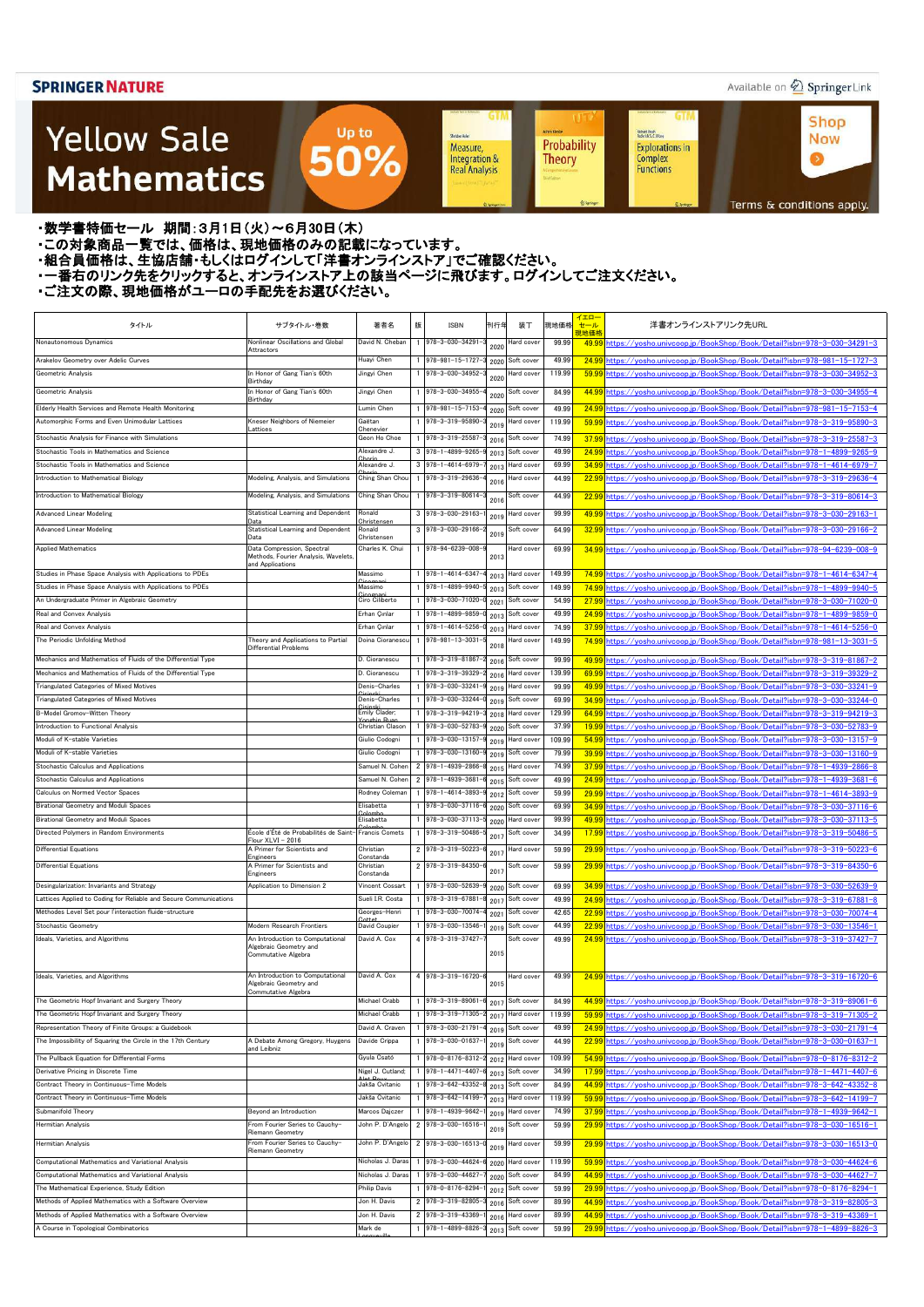### Available on 2 Springer Link

**Shop** 

**Now** 

 $\bullet$ 

**GTM** 

Kichard Beals<br>Rođenick S. C. Wong

Complex<br>Functions

**Explorations in** 

### **Yellow Sale Mathematics**

Probability Measure, Integration & **Theory Real Analysis** 

**GTM** 

Sheidon Auler

**UT** 

**Achim Hente** 

Terms & conditions apply.

・数学書特価セール 期間:3月1日(火)~6月30日(木)

・この対象商品一覧では、価格は、現地価格のみの記載になっています。

- ニッパルプロは、ここには、このファンストリングのコンティングファンストア」でご確認ください。<br>・組合員価格は、生協店舗・もしくはログインして「洋書オンラインストア」でご確認ください。

・一番右のリンク先をクリックすると、オンラインストア上の該当ページに飛びます。ログインしてご注文ください。

Up to

50%

| タイトル                                                                                                    | サブタイトル・巻数                                         | 著者名                            | 版 | <b>ISBN</b>                                 | 刊行年          | 装丁                       | 現地価格            | イエロー<br>セール<br>現地価格 | 洋書オンラインストアリンク先URL                                                                                                                              |
|---------------------------------------------------------------------------------------------------------|---------------------------------------------------|--------------------------------|---|---------------------------------------------|--------------|--------------------------|-----------------|---------------------|------------------------------------------------------------------------------------------------------------------------------------------------|
| A Course in Topological Combinatorics                                                                   |                                                   | Mark de                        |   | 978-1-4419-7909                             | 2013         | Hard cover               | 74.99           | 37.99               | https://vosho.univcoop.jp/BookShop/Book/Detail?isbn=978-1-4419-7909-4                                                                          |
| Numerical PDE-Constrained Optimization                                                                  |                                                   | Juan Carlos De                 |   | 978-3-319-13394                             | 2015         | Soft cover               | 54.99           | 27.99               | nttps://vosho.univcoop.ip/BookShop/Book/Detail?isbn=978-3-319-13394-2                                                                          |
| Geometric Measure Theory and Free Boundary Problems                                                     | Cetraro, Italy 2019                               | Guido De<br>Griselda Deelstra  |   | 978-3-030-65798-                            | 2021         | Soft cover               | 39.99           | 19.99               | nttps://yosho.univcoop.jp/BookShop/Book/Detail?isbn=978-3-030-65798-7                                                                          |
| Risk Theory and Reinsurance<br>Automorphic Forms                                                        |                                                   | Anton Deitmar                  |   | $978 - 1 - 4471 - 5567$<br>978-1-4471-4434- | 2014         | Soft cover<br>Soft cover | 39.99<br>64.99  | 19.99<br>32.99      | https://vosho.univcoop.jp/BookShop/Book/Detail?isbn=978-1-4471-5567-6<br>https://yosho.univcoop.jp/BookShop/Book/Detail?isbn=978-1-4471-4434-2 |
| Modèles et méthodes stochastiques                                                                       | Une introduction avec applications                | Pierre Del Moral               |   | 978-3-642-54615-                            | 2012         | Soft cover               | 59.99           | 29.99               | https://yosho.univcoop.jp/BookShop/Book/Detail?isbn=978-3-642-54615-0                                                                          |
| Divergent Series, Summability and Resurgence III                                                        | Resurgent Methods and the First                   | Eric Delabaere                 |   | 978-3-319-28999-                            | 2014         | Soft cover               | 49.99           |                     |                                                                                                                                                |
|                                                                                                         | Painlevé Equation                                 |                                |   |                                             | 201          |                          |                 | 24.99               | https://vosho.univcoop.jp/BookShop/Book/Detail?isbn=978-3-319-28999-                                                                           |
| Backward Stochastic Differential Equations with Jumps and Their<br>Actuarial and Financial Applications | <b>BSDEs with Jumps</b>                           | Łukasz Delong                  |   | 978-1-4471-5330-                            | 2013         | Soft cover               | 49.99           | 24.99               | https://vosho.univcoop.ip/BookShop/Book/Detail?isbn=978-1-4471-5330-6                                                                          |
| Effective Statistical Learning Methods for Actuaries II                                                 | Tree-Based Methods and Extensions Michel Denuit   |                                |   | 978-3-030-57555                             | 2020         | Soft cover               | 44.99           | 22.99               | https://vosho.univcoop.jp/BookShop/Book/Detail?isbn=978-3-030-57555-7                                                                          |
| Effective Statistical Learning Methods for Actuaries III                                                | Neural Networks and Extensions                    | Michel Denuit                  |   | 978-3-030-25826                             | 2019         | Soft cover               | 44.99           | 22.99               | nttps://vosho.univcoop.ip/BookShop/Book/Detail?isbn=978-3-030-25826-9                                                                          |
| Computational Invariant Theory                                                                          |                                                   | Harm Derksen                   |   | 2 978-3-662-48420                           | 2015         | Hard cover               | 129.99          | 64.99               | nttps://vosho.univcoop.jp/BookShop/Book/Detail?isbn=978-3-662-48420-3                                                                          |
| Computational Invariant Theory                                                                          |                                                   | Harm Derksen                   |   | 2 978-3-662-56921                           | 2015         | Soft cover               | 89.99           | 44.99               | nttps://vosho.univcoop.jp/BookShop/Book/Detail?isbn=978-3-662-56921-4                                                                          |
| Mathematical Aspects of Discontinuous Galerkin Methods                                                  |                                                   | Daniele Antonio                |   | 978-3-642-22979<br>978-3-030-37205          | 2012         | Soft cover               | 109.99          | 54.99               | nttps://vosho.univcoop.jp/BookShop/Book/Detail?isbn=978-3-642-22979-4                                                                          |
| The Hybrid High-Order Method for Polytopal Meshes                                                       | Design, Analysis, and Applications                | Daniele Antonio<br>)i Pietro   |   |                                             | 2020         | Soft cover               | 84.99           | 44.99               | nttps://vosho.univcoop.jp/BookShop/Book/Detail?isbn=978-3-030-37205-7                                                                          |
| The Hybrid High-Order Method for Polytopal Meshes                                                       | Design, Analysis, and Applications                | Daniele Antonio<br>Di Pietro   |   | 978-3-030-37202-                            | 2020         | Hard cover               | 119.99          | 59.99               | https://yosho.univcoop.jp/BookShop/Book/Detail?isbn=978-3-030-37202-6                                                                          |
| Real Analysis                                                                                           |                                                   | Emmanuele<br>DiBenedetto       |   | 2 978-1-4939-4003                           | 2016         | Hard cover               | 79.99           | 39.99               | https://vosho.univcoop.jp/BookShop/Book/Detail?isbn=978-1-4939-4003-5                                                                          |
| Harnack's Inequality for Degenerate and Singular Parabolic Equations                                    |                                                   | Emmanuele<br>DiBenedetto       |   | 978-1-4614-1583                             | 201:         | Hard cover               | 109.99          | 54.99               | https://vosho.univcoop.ip/BookShop/Book/Detail?isbn=978-1-4614-1583-1                                                                          |
| Harnack's Inequality for Degenerate and Singular Parabolic Equations                                    |                                                   | Emmanuele                      |   | 978-1-4899-9976                             | 2012         | Soft cover               | 109.99          | 54.99               | https://yosho.univcoop.jp/BookShop/Book/Detail?isbn=978-1-4899-9976-4                                                                          |
| <b>Real Analysis</b>                                                                                    |                                                   | )iBenedetto<br>Emmanuele       |   | $2$ 978-1-4939-8151                         | 201          | Soft cover               | 79.99           | 39.99               | https://vosho.univcoop.ip/BookShop/Book/Detail?isbn=978-1-4939-8151-9                                                                          |
| Hyperplane Arrangements                                                                                 | An Introduction                                   | DiBenedetto<br>Alexandru Dimca |   | 978-3-319-56220                             | 201          | Soft cover               | 64.99           | 32.99               | https://yosho.univcoop.jp/BookShop/Book/Detail?isbn=978-3-319-56220-9                                                                          |
| Contemporary Research in Elliptic PDEs and Related Topics                                               |                                                   | Serena Dipierro                |   | 978-3-030-18920                             | 2019         | Hard cover               | 129.99          | 64.99               | https://yosho.univcoop.jp/BookShop/Book/Detail?isbn=978-3-030-18920-4                                                                          |
| Contemporary Research in Elliptic PDEs and Related Topics                                               |                                                   | Serena Dipierro                |   | 978-3-030-18923                             | 2019         | Soft cover               | 89.99           | 44.99               | https://yosho.univcoop.jp/BookShop/Book/Detail?isbn=978-3-030-18923-5                                                                          |
| Reassessing Riemann's Paper                                                                             | On the Number of Primes Less Than Walter Dittrich |                                |   | 2 978-3-030-61048-                          | 2021         | Soft cover               | 49.99           | 24.99               | https://vosho.univcoop.jp/BookShop/Book/Detail?isbn=978-3-030-61048-7                                                                          |
| Introduction to Applied Optimization                                                                    | Given Magnitude                                   | Jrmila M. Diwekar              |   | $3$ 978-3-030-55403                         | 2020         | Hard cover               | 69.99           | 34.99               | https://vosho.univcoop.jp/BookShop/Book/Detail?isbn=978-3-030-55403-3                                                                          |
| Introduction to Applied Optimization                                                                    |                                                   | Urmila M. Diwekar              |   | $3$ 978-3-030-55406                         | 2020         | Soft cover               | 49.99           | 24.99               | https://vosho.univcoop.jp/BookShop/Book/Detail?isbn=978-3-030-55406-4                                                                          |
| Computational Methods for Inverse Problems in Imaging                                                   |                                                   | Marco Donatelli                |   | 978-3-030-32884                             | 2019         | Soft cover               | 84.99           | 44.99               | https://yosho.univcoop.jp/BookShop/Book/Detail?isbn=978-3-030-32884-9                                                                          |
| Computational Methods for Inverse Problems in Imaging                                                   |                                                   | Marco Donatelli                |   | 978-3-030-32881                             | 2019         | Hard cover               | 119.99          | 59.99               | https://yosho.univcoop.jp/BookShop/Book/Detail?isbn=978-3-030-32881-8                                                                          |
| Implicit Functions and Solution Mappings                                                                | A View from Variational Analysis                  | Asen L                         |   | 2 978-1-4939-1036-                          |              | Hard cover               | 84.99           | 44.99               | https://vosho.univcoop.jp/BookShop/Book/Detail?isbn=978-1-4939-1036-6                                                                          |
| Implicit Functions and Solution Mappings                                                                | A View from Variational Analysis                  | Dontchev                       |   | 2 978-1-4939-3969-                          | 2014         |                          |                 |                     |                                                                                                                                                |
|                                                                                                         |                                                   | Asen L<br>Dontchev             |   |                                             | 2014         | Soft cover               | 59.99           | 29.99               | https://vosho.univcoop.jp/BookShop/Book/Detail?isbn=978-1-4939-3969-5                                                                          |
| Markov Chains                                                                                           |                                                   | Randal Douc                    |   | 978-3-319-97703                             | 2018         | Hard cover               | 79.99           | 39.99               | https://vosho.univcoop.jp/BookShop/Book/Detail?isbn=978-3-319-97703-4                                                                          |
| Combinatorics and Finite Geometry                                                                       |                                                   | Steven T.                      |   | 978-3-030-56394                             | 2020         | Soft cover               | 34.99           | 17.99               | https://vosho.univcoop.jp/BookShop/Book/Detail?isbn=978-3-030-56394-3                                                                          |
| Algebraic Coding Theory Over Finite Commutative Rings                                                   |                                                   | Steven I.                      |   | 978-3-319-59805-                            | 2017         | Soft cover               | 54.99           | 27.99               | <u>ttps://yosho.univcoop.jp/BookShop/Book/Detail?isbn=978-3-319-59805-5</u>                                                                    |
| Nonlinear Combinatorial Optimization                                                                    |                                                   | Ding-Zhu Du                    |   | 978-3-030-16196-                            | 2019         | Soft cover               | 84.99           | 44.99               | https://vosho.univcoop.ip/BookShop/Book/Detail?isbn=978-3-030-16196-5                                                                          |
| Nonlinear Combinatorial Optimization<br>Berkovich Spaces and Applications                               |                                                   | Ding–Zhu Du<br>Antoine Ducros  |   | 978-3-030-16193<br>978-3-319-11028-         | 2019         | Hard cover<br>Soft cover | 119.99<br>64.99 | 59.99               | https://yosho.univcoop.jp/BookShop/Book/Detail?isbn=978-3-030-16193-4                                                                          |
| The Local Structure of Algebraic K-Theory                                                               |                                                   | Bjørn Ian Dundas               |   | 978-1-4471-5904-                            | 2015         | Soft cover               | 79.99           | 32.99<br>39.99      | https://yosho.univcoop.jp/BookShop/Book/Detail?isbn=978-3-319-11028-8<br>https://yosho.univcoop.jp/BookShop/Book/Detail?isbn=978-1-4471-5904-9 |
| The Local Structure of Algebraic K-Theory                                                               |                                                   | Bjørn Ian Dundas               |   | 978-1-4471-4392                             | 2012<br>2012 | Hard cover               | 109.99          | 54.99               | https://yosho.univcoop.jp/BookShop/Book/Detail?isbn=978-1-4471-4392-5                                                                          |
| Actuarial Aspects of Long Term Care                                                                     |                                                   | Etienne                        |   | 978-3-030-05659-                            | 2019         | Hard cover               | 119.99          | 59.99               | https://vosho.univcoop.jp/BookShop/Book/Detail?isbn=978-3-030-05659-9                                                                          |
| From Classical Field Theory to Perturbative Quantum Field Theory                                        |                                                   | Michael Dütsch                 |   | 978-3-030-04737                             | 2019         | Hard cover               | 109.99          | 54.99               | nttps://yosho.univcoop.jp/BookShop/Book/Detail?isbn=978-3-030-04737-5                                                                          |
| Mathematical Modelling in Health, Social and Applied Sciences                                           |                                                   | -lemen Dutta                   |   | 978-981-15-2288                             | 2020         | Soft cover               | 59.99           | 29.99               | https://yosho.univcoop.jp/BookShop/Book/Detail?isbn=978-981-15-2288-8                                                                          |
| Mathematical Modelling in Health, Social and Applied Sciences                                           |                                                   | -Iemen Dutta                   |   | 978-981-15-2285                             | 2020         | Hard cover               | 79.99           | 39.99               | nttps://yosho.univcoop.jp/BookShop/Book/Detail?isbn=978-981-15-2285-7                                                                          |
| Lattices and Codes                                                                                      | A Course Partially Based on                       | <b>Wolfgang Ebeling</b>        |   | $3$ 978-3-658-00359                         | 2013         | Soft cover               | 54.99           | 27.99               | https://yosho.univcoop.jp/BookShop/Book/Detail?isbn=978-3-658-00359-3                                                                          |
| <b>Mathematical Finance</b>                                                                             | ectures by Friedrich Hirzebruch                   | Ernst Eberlein;                |   | 978-3-030-26108-                            | 2019         | Soft cover               | 79.99           | 39.99               | https://yosho.univcoop.jp/BookShop/Book/Detail?isbn=978-3-030-26108-5                                                                          |
| Mathematical Finance                                                                                    |                                                   | Ernst Eberlein;                |   | 978-3-030-26105-                            | 2019         | Hard cover               | 109.99          | 54.99               | https://vosho.univcoop.ip/BookShop/Book/Detail?isbn=978-3-030-26105-4                                                                          |
| <b>Mathematical Modeling</b>                                                                            |                                                   | an Kall<br><b>Christof Eck</b> |   | 978-3-319-55160-                            | 2017         | Soft cover               | 34.99           | 17.99               | https://yosho.univcoop.jp/BookShop/Book/Detail?isbn=978-3-319-55160-9                                                                          |
| A Short Course in Computational Geometry and Topology                                                   |                                                   | Herbert                        |   | 978-3-319-05956-                            | 2014         | Soft cover               | 54.99           | 27.99               | https://yosho.univcoop.jp/BookShop/Book/Detail?isbn=978-3-319-05956-3                                                                          |
| Energy Transfers in Atmosphere and Ocean                                                                |                                                   | Carsten Eden                   |   | 978-3-030-05703                             | 2019         | Hard cover               | 119.99          | 59.99               | <u>nttps://yosho.univcoop.jp/BookShop/Book/Detail?isbn=978-3-030-05703-9</u>                                                                   |
| Elliptic Differential Operators and Spectral Analysis                                                   |                                                   | D. E. Edmunds                  |   | 978-3-030-02124-                            | 2018         | Hard cover               | 119.99          | 59.99               | https://yosho.univcoop.jp/BookShop/Book/Detail?isbn=978-3-030-02124-5                                                                          |
| Nonlinear Optimization                                                                                  | Methods and Applications                          | H. A. Eiselt                   |   | 978-3-030-19464-                            | 2019         | Soft cover               | 59.99           | 29.99               | https://yosho.univcoop.jp/BookShop/Book/Detail?isbn=978-3-030-19464-2                                                                          |
| Nonlinear Optimization                                                                                  | Methods and Applications                          | H. A. Eiselt                   |   | 978-3-030-19461                             | 2019         | Hard cover               | 84.99           | 44.99               | https://yosho.univcoop.jp/BookShop/Book/Detail?isbn=978-3-030-19461-1                                                                          |
| Operator Theoretic Aspects of Ergodic Theory                                                            |                                                   | Tanja Eisner                   |   | 978-3-319-16897                             | 2015         | Hard cover               | 69.99           | 34.99               | https://yosho.univcoop.jp/BookShop/Book/Detail?isbn=978-3-319-16897-5                                                                          |
| Operator Theoretic Aspects of Ergodic Theory                                                            |                                                   | Tanja Eisner                   |   | 978-3-319-37105-                            | 2015         | Soft cover               | 69.99           | 34.99               | https://yosho.univcoop.jp/BookShop/Book/Detail?isbn=978-3-319-37105-4                                                                          |
| Introduction to Soergel Bimodules                                                                       |                                                   | <b>Ben Elias</b>               |   | 978-3-030-48825-                            | 2020         | Hard cover               | 139.99          | 69.99               | https://yosho.univcoop.jp/BookShop/Book/Detail?isbn=978-3-030-48825-3                                                                          |
| Introduction to Soergel Bimodules                                                                       |                                                   | Ben Elias                      |   | 978-3-030-48828-                            | 2020         | Soft cover               | 99.99           | 49.99               | https://yosho.univcoop.jp/BookShop/Book/Detail?isbn=978-3-030-48828-4                                                                          |
| Rings, Modules, and Closure Operations<br>Rings, Modules, and Closure Operations                        |                                                   | Jesse Elliott<br>Jesse Elliott |   | 978-3-030-24403-<br>978-3-030-24400-        | 2019         | Soft cover<br>Hard cover | 69.99<br>99.99  | 34.99<br>49.99      | https://yosho.univcoop.jp/BookShop/Book/Detail?isbn=978-3-030-24403-3<br>https://vosho.univcoop.ip/BookShop/Book/Detail?isbn=978-3-030-24400-2 |
| Data-driven Modelling of Structured Populations                                                         | A Practical Guide to the Integral                 | Stephen P. Ellner              |   | 978-3-319-28891                             | 2019         | Soft cover               | 56.00           | 27.99               | https://vosho.univcoop.jp/BookShop/Book/Detail?isbn=978-3-319-28891-8                                                                          |
|                                                                                                         | Projection Model                                  |                                |   |                                             | 2016         |                          |                 |                     |                                                                                                                                                |
| Orthogonal Latin Squares Based on Groups                                                                |                                                   | Anthony B.                     |   | 978-3-319-94429-                            | 2018         | Hard cover               | 129.99          | 64.99               | https://yosho.univcoop.jp/BookShop/Book/Detail?isbn=978-3-319-94429-6                                                                          |
| Orthogonal Latin Squares Based on Groups                                                                |                                                   | Anthony B.                     |   | 978-3-030-06850-                            | 2018         | Soft cover               | 89.99           | 44.99               | https://yosho.univcoop.jp/BookShop/Book/Detail?isbn=978-3-030-06850-9                                                                          |
| <b>Counting Surfaces</b><br>Mild Differentiability Conditions for Newton's Method in Banach Spaces      | <b>CRM Aisenstadt Chair lectures</b>              | Bertrand Eynard                |   | 978-3-7643-8796-<br>978-3-030-48701-        | 2016         | Hard cover               | 119.99<br>54.99 | 59.99               | https://yosho.univcoop.jp/BookShop/Book/Detail?isbn=978-3-7643-8796-9<br>https://vosho.univcoop.ip/BookShop/Book/Detail?isbn=978-3-030-48701-0 |
|                                                                                                         |                                                   | José Antonio<br>Ezquerro       |   |                                             | 2020         | Soft cover               |                 | 27.99               |                                                                                                                                                |
| Stochastic Optimal Control in Infinite Dimension                                                        | Dynamic Programming and HJB<br>Equations          | Giorgio Fabbri                 |   | 1 978-3-319-53066                           | 201          | Hard cover               | 199.99          | <b>99.99</b>        | https://yosho.univcoop.jp/BookShop/Book/Detail?isbn=978-3-319-53066-6                                                                          |
| Stochastic Optimal Control in Infinite Dimension                                                        | Dynamic Programming and HJB<br>Equations          | Giorgio Fabbri                 |   | 1 978-3-319-85053                           | 201          | Soft cover               | 169.99          | 84.99               | https://yosho.univcoop.jp/BookShop/Book/Detail?isbn=978-3-319-85053-5                                                                          |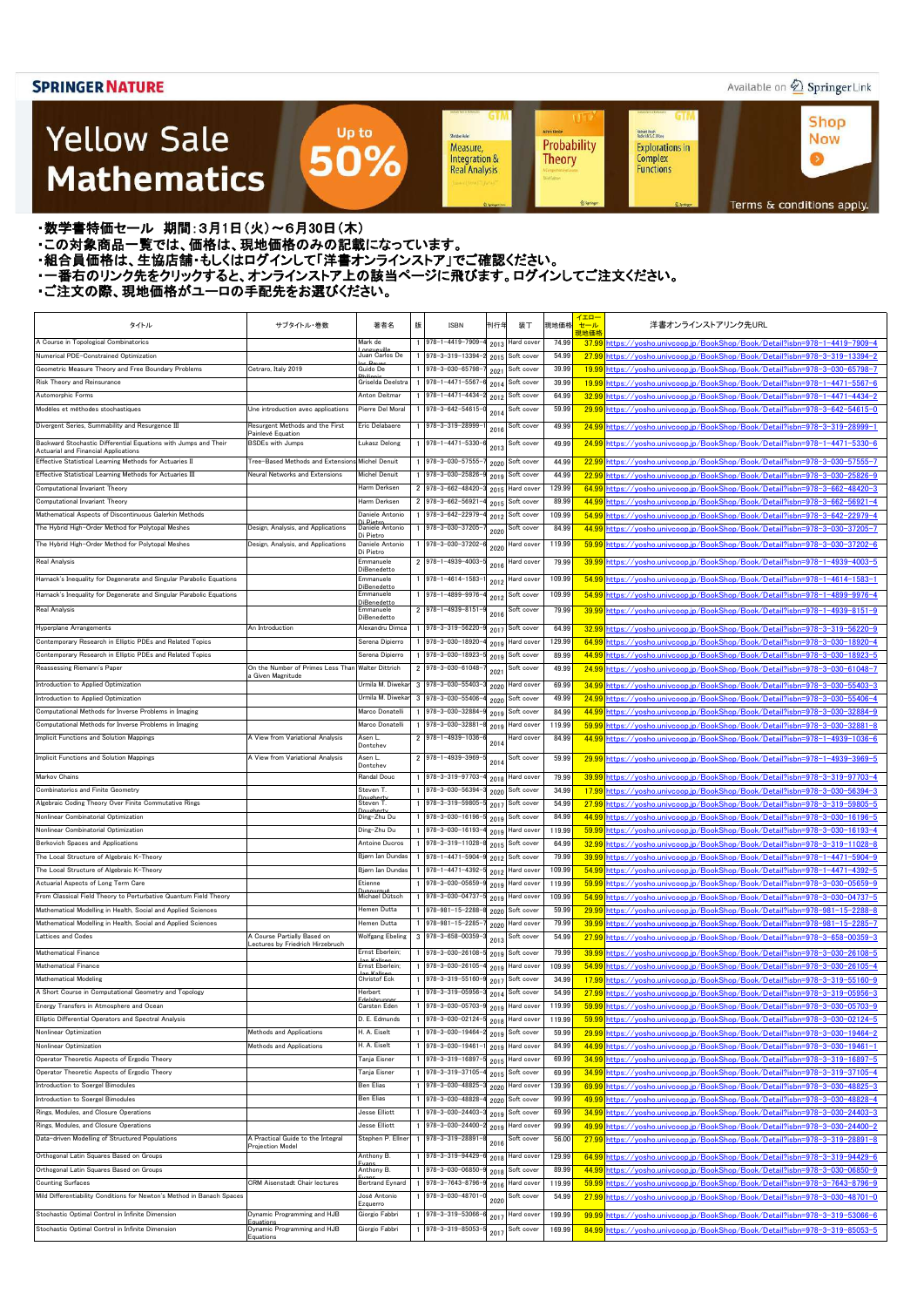### Available on 2 Springer Link

**Shop** 

**Now** 

 $\bullet$ 

### **Yellow Sale Mathematics**

**GTM GTM UT Achim Hente** Kichard Beals<br>Rođenick S. C. Wong Sheidon Auler Probability **Explorations in** Measure, Integration & Complex<br>Functions **Theory Real Analysis** 

Terms & conditions apply.

#### ・数学書特価セール 期間:3月1日(火)~6月30日(木)

- ・この対象商品一覧では、価格は、現地価格のみの記載になっています。
- ニッパルプロは、ここには、このファンストリングのコンティングファンストア」でご確認ください。<br>・組合員価格は、生協店舗・もしくはログインして「洋書オンラインストア」でご確認ください。
- ・一番右のリンク先をクリックすると、オンラインストア上の該当ページに飛びます。ログインしてご注文ください。

Up to

50%

| タイトル                                                                                                                     | サブタイトル・巻数                                                         | 著者名                          | 版 | <b>ISBN</b>                          | 刊行年  | 装丁                                 | 現地価格           | イエロー<br>セール<br>見地価格 | 洋書オンラインストアリンク先URL                                                                                                                              |
|--------------------------------------------------------------------------------------------------------------------------|-------------------------------------------------------------------|------------------------------|---|--------------------------------------|------|------------------------------------|----------------|---------------------|------------------------------------------------------------------------------------------------------------------------------------------------|
| K3 Surfaces and Their Moduli                                                                                             |                                                                   | Carel Fabe                   |   | 978-3-319-80696                      | 2016 | Soft cover                         | 109.99         | 54.99               | https://vosho.univcoop.jp/BookShop/Book/Detail?isbn=978-3-319-80696-9                                                                          |
| K3 Surfaces and Their Moduli                                                                                             |                                                                   | Carel Faber                  |   | 978-3-319-29958                      | 2016 | Hard cover                         | 109.99         | 54.99               | https://vosho.univcoop.jp/BookShop/Book/Detail?isbn=978-3-319-29958-7                                                                          |
| Methods of Algebraic Geometry in Control Theory: Part I                                                                  | Scalar Linear Systems and Affine<br>Algebraic Geometry            | Peter Falb                   |   | 978-3-319-98025-                     | 2018 | Soft cover                         | 49.99          | 24.99               | https://vosho.univcoop.jp/BookShop/Book/Detail?isbn=978-3-319-98025-6                                                                          |
| Methods of Algebraic Geometry in Control Theory: Part II                                                                 | Multivariable Linear Systems and<br>Projective Algebraic Geometry | Peter Falb                   |   | 978-3-319-96573-                     | 2018 | Soft cover                         | 54.99          | 27.99               | https://yosho.univcoop.jp/BookShop/Book/Detail?isbn=978-3-319-96573-4                                                                          |
| Multivariate Extreme Value Theory and D-Norms                                                                            |                                                                   | <b>Michael Falk</b>          |   | 978-3-030-03818-                     |      | 2019 Hard cover                    | 109.99         | 54.99               | https://yosho.univcoop.jp/BookShop/Book/Detail?isbn=978-3-030-03818-2                                                                          |
| <b>Fundamentals of Functional Analysis</b>                                                                               |                                                                   | Douglas Farenick             |   | 978-3-319-45631                      | 2016 | Soft cover                         | 69.99          | 34.99               | https://vosho.univcoop.jp/BookShop/Book/Detail?isbn=978-3-319-45631-7                                                                          |
| Non-Newtonian Fluid Mechanics and Complex Flows                                                                          | Levico Terme, Italy 2016                                          | Angiolo Farina               |   | 978-3-319-74795-                     | 2018 | Soft cover                         | 49.99          | 24.99               | https://vosho.univcoop.jp/BookShop/Book/Detail?isbn=978-3-319-74795-8                                                                          |
| Partial Differential Equations and Geometric Measure Theory                                                              | Cetraro, Italy 2014                                               | Angiolo Farina               |   | 978-3-319-74041-                     | 2018 | Soft cover                         | 59.99          | 29.99               | nttps://vosho.univcoop.ip/BookShop/Book/Detail?isbn=978-3-319-74041-6                                                                          |
| Construction of Wavelets Through Walsh Functions                                                                         |                                                                   | Yu. A. Farkov                |   | 978-981-13-6369-                     | 2019 | Hard cover                         | 119.99         | 59.99               | nttps://vosho.univcoop.jp/BookShop/Book/Detail?isbn=978-981-13-6369-6                                                                          |
| Construction of Wavelets Through Walsh Functions                                                                         |                                                                   | Yu. A. Farkov                |   | 978-981-13-6372-                     | 2019 | Soft cover                         | 84.99          | 44.99               | https://vosho.univcoop.jp/BookShop/Book/Detail?isbn=978-981-13-6372-6                                                                          |
| Mod- $\phi$ Convergence                                                                                                  | Normality Zones and Precise                                       | Valentin Féray               |   | 978-3-319-46821                      | 2016 | Soft cover                         | 49.99          | 24.99               | nttps://vosho.univcoop.jp/BookShop/Book/Detail?isbn=978-3-319-46821-1                                                                          |
| Quantization on Nilpotent Lie Groups                                                                                     | Deviations                                                        | Veronique                    |   | 978-3-319-29557                      | 2016 | Hard cover                         | 49.99          | 24.99               | nttps://yosho.univcoop.jp/BookShop/Book/Detail?isbn=978-3-319-29557-2                                                                          |
| Quantization on Nilpotent Lie Groups                                                                                     |                                                                   | Veronique                    |   | 978-3-319-80599-                     | 2016 | Soft cover                         | 49.99          | 24.99               | https://vosho.univcoop.jp/BookShop/Book/Detail?isbn=978-3-319-80599-3                                                                          |
| Lebesgue Integral                                                                                                        |                                                                   | Liviu C. Florescu            |   | 978-3-030-60162-                     | 2021 | Soft cover                         | 49.99          | 24.99               | https://vosho.univcoop.jp/BookShop/Book/Detail?isbn=978-3-030-60162-1                                                                          |
| The Kurzweil-Henstock Integral for Undergraduates                                                                        | A Promenade Along the Marvelous                                   | Alessandro Fonda             |   | 978-3-319-95320-                     | 2018 | Soft cover                         | 44.99          | 22.99               | nttps://vosho.univcoop.ip/BookShop/Book/Detail?isbn=978-3-319-95320-5                                                                          |
| Stein Manifolds and Holomorphic Mappings                                                                                 | Theory of Integration<br>The Homotopy Principle in Complex        | Franc Forstnerič             |   | 2 978-3-319-61057                    | 201  | Hard cover                         | 149.99         | 74.99               | https://vosho.univcoop.jp/BookShop/Book/Detail?isbn=978-3-319-61057-3                                                                          |
| Stein Manifolds and Holomorphic Mappings                                                                                 | Analysis<br>The Homotopy Principle in Complex                     | Franc Forstnerič             |   | 2 978-3-319-86994-                   |      | Soft cover                         | 109.99         | 54.99               | https://vosho.univcoop.ip/BookShop/Book/Detail?isbn=978-3-319-86994-0                                                                          |
|                                                                                                                          | Analysis                                                          |                              |   |                                      | 201  |                                    |                |                     |                                                                                                                                                |
| <b>Projective Geometry</b>                                                                                               | Solved Problems and Theory Review                                 | Elisabetta<br>Fortuna        |   | 1 978-3-319-42823-                   | 2016 | Soft cover                         | 49.99          | 24.99               | https://vosho.univcoop.ip/BookShop/Book/Detail?isbn=978-3-319-42823-9                                                                          |
| An Introduction to Heavy-Tailed and Subexponential Distributions                                                         |                                                                   | Sergey Foss                  |   | 2 978-1-4899-8832                    | 2013 | Soft cover                         | 49.99          | 24.99               | https://vosho.univcoop.jp/BookShop/Book/Detail?isbn=978-1-4899-8832-4                                                                          |
| An Introduction to Heavy-Tailed and Subexponential Distributions                                                         |                                                                   | Sergey Foss                  |   | 2 978-1-4614-7100-                   | 2013 | Hard cover                         | 59.99          | 29.99               | https://vosho.univcoop.jp/BookShop/Book/Detail?isbn=978-1-4614-7100-4                                                                          |
| Control of Degenerate and Singular Parabolic Equations                                                                   | Carleman Estimates and<br>Observability                           | Genni Fragnell               |   | 978-3-030-69348-                     | 2021 | Soft cover                         | 54.99          | 27.99               | nttps://vosho.univcoop.ip/BookShop/Book/Detail?isbn=978-3-030-69348-0                                                                          |
| Handbook of Mathematical Geodesy                                                                                         | Functional Analytic and Potential<br>Theoretic Methods            | Willi Freeden                |   | 978-3-030-09622-                     | 2018 | Soft cover                         | 109.99         | 54.99               | nttps://vosho.univcoop.ip/BookShop/Book/Detail?isbn=978-3-030-09622-9                                                                          |
| Handbook of Mathematical Geodesy                                                                                         | Functional Analytic and Potential                                 | Willi Freeden                |   | 978-3-319-57179-                     | 2018 | Hard cover                         | 149.99         | 74.99               | https://vosho.univcoop.jp/BookShop/Book/Detail?isbn=978-3-319-57179-9                                                                          |
| Random Perturbations of Dynamical Systems                                                                                | Theoretic Methods                                                 | Mark I. Freidlin             |   | $3$ 978-3-642-25846-                 | 2012 | Hard cover                         | 109.99         | 54.99               | nttps://vosho.univcoop.jp/BookShop/Book/Detail?isbn=978-3-642-25846-6                                                                          |
| Random Perturbations of Dynamical Systems                                                                                |                                                                   | Mark I. Freidlin             |   | 3 978-3-642-44687                    | 2012 | Soft cover                         | 79.99          | 39.99               | https://yosho.univcoop.jp/BookShop/Book/Detail?isbn=978-3-642-44687-0                                                                          |
| New Mathematical Cuneiform Texts                                                                                         |                                                                   | Jöran Friberg                |   | 978-3-319-44596-                     | 2016 | Hard cover                         | 159.99         | 79.99               | https://vosho.univcoop.jp/BookShop/Book/Detail?isbn=978-3-319-44596-0                                                                          |
| New Mathematical Cuneiform Texts                                                                                         |                                                                   | Jöran Friberg                |   | 978-3-319-83090-                     | 2016 | Soft cover                         | 114.99         | 59.99               | nttps://vosho.univcoop.ip/BookShop/Book/Detail?isbn=978-3-319-83090-2                                                                          |
| Introduction to Time-Delay Systems                                                                                       | Analysis and Control                                              | Emilia Fridman               |   | 978-3-319-37756-                     | 2014 | Soft cover                         | 119.99         | 59.99               | nttps://yosho.univcoop.jp/BookShop/Book/Detail?isbn=978-3-319-37756-8                                                                          |
| Introduction to Time-Delay Systems                                                                                       | Analysis and Control                                              | Emilia Fridman               |   | 978-3-319-09392-                     | 2014 | Hard cover                         | 109.99         | 54.99               | https://yosho.univcoop.jp/BookShop/Book/Detail?isbn=978-3-319-09392-5                                                                          |
| Mathematical Modeling of Biological Processes                                                                            |                                                                   | Avner Friedman               |   | 1 978-3-319-08313-                   | 2014 | Soft cover                         | 40.00          | 19.99               | https://yosho.univcoop.jp/BookShop/Book/Detail?isbn=978-3-319-08313-1                                                                          |
| Quantum Computation with Topological Codes                                                                               | From Qubit to Topological Fault-<br>Tolerance                     | Keisuke Fujii                |   | 1 978-981-287-995-                   | 2015 | Soft cover                         | 54.99          | 27.99               | https://vosho.univcoop.jp/BookShop/Book/Detail?isbn=978-981-287-995-0                                                                          |
| Iitaka Conjecture                                                                                                        | An Introduction                                                   | Osamu Fujino                 |   | 1 978-981-15-3346-                   |      | 2020 Soft cover                    | 49.99          | <b>24.99</b>        | https://yosho.univcoop.jp/BookShop/Book/Detail?isbn=978-981-15-3346-4                                                                          |
| Non-Cooperative Game Theory                                                                                              |                                                                   | Takako Fujiwara-             |   | 978-4-431-56415-                     | 2015 | Soft cover                         | 49.99          | 24.99               | https://vosho.univcoop.ip/BookShop/Book/Detail?isbn=978-4-431-56415-7                                                                          |
| Non-Cooperative Game Theory                                                                                              |                                                                   | Takako Fuiiwara-             |   | 1 978-4-431-55644                    | 2015 | Hard cover                         | 59.99          | 29.99               | https://yosho.univcoop.jp/BookShop/Book/Detail?isbn=978-4-431-55644-2                                                                          |
| Kuranishi Structures and Virtual Fundamental Chains                                                                      |                                                                   | Kenji Fukaya                 |   | 978-981-15-5561                      |      | 2020 Hard cover                    | 109.99         | 54.99               | https://vosho.univcoop.ip/BookShop/Book/Detail?isbn=978-981-15-5561-9                                                                          |
| Kuranishi Structures and Virtual Fundamental Chains                                                                      |                                                                   | Kenji Fukaya                 |   | 1 978-981-15-5564                    |      | 2020 Soft cover                    | 79.99          | 39.99               | https://yosho.univcoop.jp/BookShop/Book/Detail?isbn=978-981-15-5564-0                                                                          |
| Lectures on Random Interfaces                                                                                            |                                                                   | Tadahisa Funaki              |   | 1 978-981-10-0848-                   | 2016 | Soft cover                         | 49.99          | 24.99               | https://yosho.univcoop.jp/BookShop/Book/Detail?isbn=978-981-10-0848-1                                                                          |
| Limits, Series, and Fractional Part Integrals                                                                            | Problems in Mathematical Analysis                                 | Ovidiu Furdui                |   | $1$ 978-1-4614-6761                  | 2013 | Hard cover                         | 64.99          | 32.99               | https://yosho.univcoop.jp/BookShop/Book/Detail?isbn=978-1-4614-6761-8                                                                          |
| Limits, Series, and Fractional Part Integrals                                                                            | Problems in Mathematical Analysis                                 | Ovidiu Furdui                |   | 978-1-4899-9243                      | 2013 | Soft cover                         | 46.99          | 24.99               | https://yosho.univcoop.jp/BookShop/Book/Detail?isbn=978-1-4899-9243-7                                                                          |
| Analysis and Algebra on Differentiable Manifolds                                                                         | A Workbook for Students and                                       | Pedro M. Gadea               |   | 2 978-94-007-9330-                   | 2013 | Soft cover                         | 64.99          | 32.99               | https://vosho.univcoop.ip/BookShop/Book/Detail?isbn=978-94-007-9330-9                                                                          |
| Analysis and Algebra on Differentiable Manifolds                                                                         | Teachers<br>A Workbook for Students and                           | Pedro M. Gadea               |   | 2 978-94-007-5951                    | 2013 | Hard cover                         | 89.99          | 44.99               | https://vosho.univcoop.ip/BookShop/Book/Detail?isbn=978-94-007-5951-0                                                                          |
| Fractional-in-Time Semilinear Parabolic Equations and Applications                                                       | Teachers                                                          | Ciprian G. Gal               |   | 978-3-030-45042-                     |      | Soft cover                         | 49.99          | 24.99               | https://yosho.univcoop.jp/BookShop/Book/Detail?isbn=978-3-030-45042-7                                                                          |
|                                                                                                                          |                                                                   |                              |   |                                      | 2020 |                                    |                |                     |                                                                                                                                                |
| Vector Analysis Versus Vector Calculus                                                                                   |                                                                   | Antonio Galbis               |   | 978-1-4614-2199-                     |      | 2012 Soft cover                    | 69.99          | 34.99               | https://vosho.univcoop.jp/BookShop/Book/Detail?isbn=978-1-4614-2199-3                                                                          |
| A Guide to the Classification Theorem for Compact Surfaces<br>A Guide to the Classification Theorem for Compact Surfaces |                                                                   | Jean Gallier<br>Jean Gallier |   | 978-3-642-34363-<br>978-3-642-43710- |      | 2013 Hard cover                    | 59.99<br>59.99 | 29.99               | https://yosho.univcoop.jp/BookShop/Book/Detail?isbn=978-3-642-34363-6                                                                          |
| Learning MATLAB                                                                                                          | A Problem Solving Approach                                        | Walter Gander                |   | 978-3-319-25326-                     |      | 2013 Soft cover<br>2015 Soft cover | 44.99          | 29.99<br>22.99      | nttps://yosho.univcoop.jp/BookShop/Book/Detail?isbn=978-3-642-43710-6<br>https://yosho.univcoop.jp/BookShop/Book/Detail?isbn=978-3-319-25326-8 |
| The Lvov-Warsaw School. Past and Present                                                                                 |                                                                   | Angel Garrido                |   | 978-3-030-09740-                     | 2018 | Soft cover                         | 99.99          | 49.99               | nttps://vosho.univcoop.jp/BookShop/Book/Detail?isbn=978-3-030-09740-0                                                                          |
| The Lvov-Warsaw School. Past and Present                                                                                 |                                                                   | Ángel Garrido                |   | 978-3-319-65429                      | 2018 | Hard cover                         | 109.99         | 54.99               | nttps://vosho.univcoop.jp/BookShop/Book/Detail?isbn=978-3-319-65429-4                                                                          |
| Lectures in Algebraic Combinatorics                                                                                      | Young's Construction, Seminormal                                  | Adriano M. Garsia            |   | 978-3-030-58372                      |      | Soft cover                         | 49.99          | 24.99               | https://vosho.univcoop.jp/BookShop/Book/Detail?isbn=978-3-030-58372-9                                                                          |
| Kripke's Worlds                                                                                                          | Representations, SL(2)<br>An Introduction to Modal Logics via     | Olivier Gasquet              |   | 978-3-7643-8503                      | 2020 | Soft cover                         | 74.99          | 37.99               | https://yosho.univcoop.jp/BookShop/Book/Detail?isbn=978-3-7643-8503-3                                                                          |
|                                                                                                                          | Tableaux                                                          |                              |   |                                      | 2014 |                                    |                |                     |                                                                                                                                                |
| Measure, Integration and a Primer on Probability Theory                                                                  | Volume 1                                                          | Stefano Gentili              |   | 978-3-030-54939                      | 2020 | Soft cover                         | 54.99          | 27.99               | https://yosho.univcoop.jp/BookShop/Book/Detail?isbn=978-3-030-54939-8                                                                          |
| Graph Theory                                                                                                             | Favorite Conjectures and Open<br>Problems $-1$                    | Ralucca Gera                 |   | 978-3-319-31938                      | 2016 | Hard cover                         | 74.99          | 37.99               | https://vosho.univcoop.jp/BookShop/Book/Detail?isbn=978-3-319-31938-4                                                                          |
| Graph Theory                                                                                                             | Favorite Conjectures and Open<br>Problems $-1$                    | Ralucca Gera                 |   | 978-3-319-81159-                     | 2016 | Soft cover                         | 49.99          |                     | 24.99 https://vosho.univcoop.jp/BookShop/Book/Detail?isbn=978-3-319-81159-8                                                                    |
| Graph Theory                                                                                                             | Favorite Conjectures and Open                                     | Ralucca Gera                 |   | 978-3-319-97684                      | 2018 | Hard cover                         | 64.99          | 32.99               | https://yosho.univcoop.jp/BookShop/Book/Detail?isbn=978-3-319-97684-6                                                                          |
| Graph Theory                                                                                                             | Problems - 2<br>Favorite Conjectures and Open                     | Ralucca Gera                 |   | 978-3-030-07390-                     |      | Soft cover                         | 46.99          | 24.99               | https://yosho.univcoop.jp/BookShop/Book/Detail?isbn=978-3-030-07390-9                                                                          |
|                                                                                                                          | Problems $-2$                                                     |                              |   |                                      | 2018 |                                    |                |                     |                                                                                                                                                |
| Crowd Dynamics, Volume 1                                                                                                 | Theory, Models, and Safety<br>Problems                            | Livio Gibelli                |   | 978-3-030-05128-                     | 2018 | Hard cover                         | 119.99         | 59.99               | https://vosho.univcoop.ip/BookShop/Book/Detail?isbn=978-3-030-05128-0                                                                          |
| Crowd Dynamics, Volume 2                                                                                                 | Theory, Models, and Applications                                  | Livio Gibelli                |   | 978-3-030-50449-                     | 2020 | Hard cover                         | 84.99          | 44.99               | https://yosho.univcoop.jp/BookShop/Book/Detail?isbn=978-3-030-50449-6                                                                          |
| Crowd Dynamics, Volume 2                                                                                                 | Theory, Models, and Applications                                  | Livio Gibelli                |   | 1 978-3-030-50452-                   | 2020 | Soft cover                         | 59.99          |                     | 29.99 https://yosho.univcoop.jp/BookShop/Book/Detail?isbn=978-3-030-50452-6                                                                    |
| Lectures on Nonsmooth Differential Geometry                                                                              |                                                                   | Nicola Gigli                 |   | 1 978-3-030-38612                    |      |                                    | 84.99          |                     |                                                                                                                                                |
| Lectures on Nonsmooth Differential Geometry                                                                              |                                                                   |                              |   | 1 978-3-030-38615                    | 2020 | Hard cover                         |                |                     | 44.99 https://yosho.univcoop.jp/BookShop/Book/Detail?isbn=978-3-030-38612-2                                                                    |
|                                                                                                                          |                                                                   | Nicola Gigli                 |   |                                      |      | 2020 Soft cover                    | 59.99          | 29.99               | https://yosho.univcoop.jp/BookShop/Book/Detail?isbn=978-3-030-38615-3                                                                          |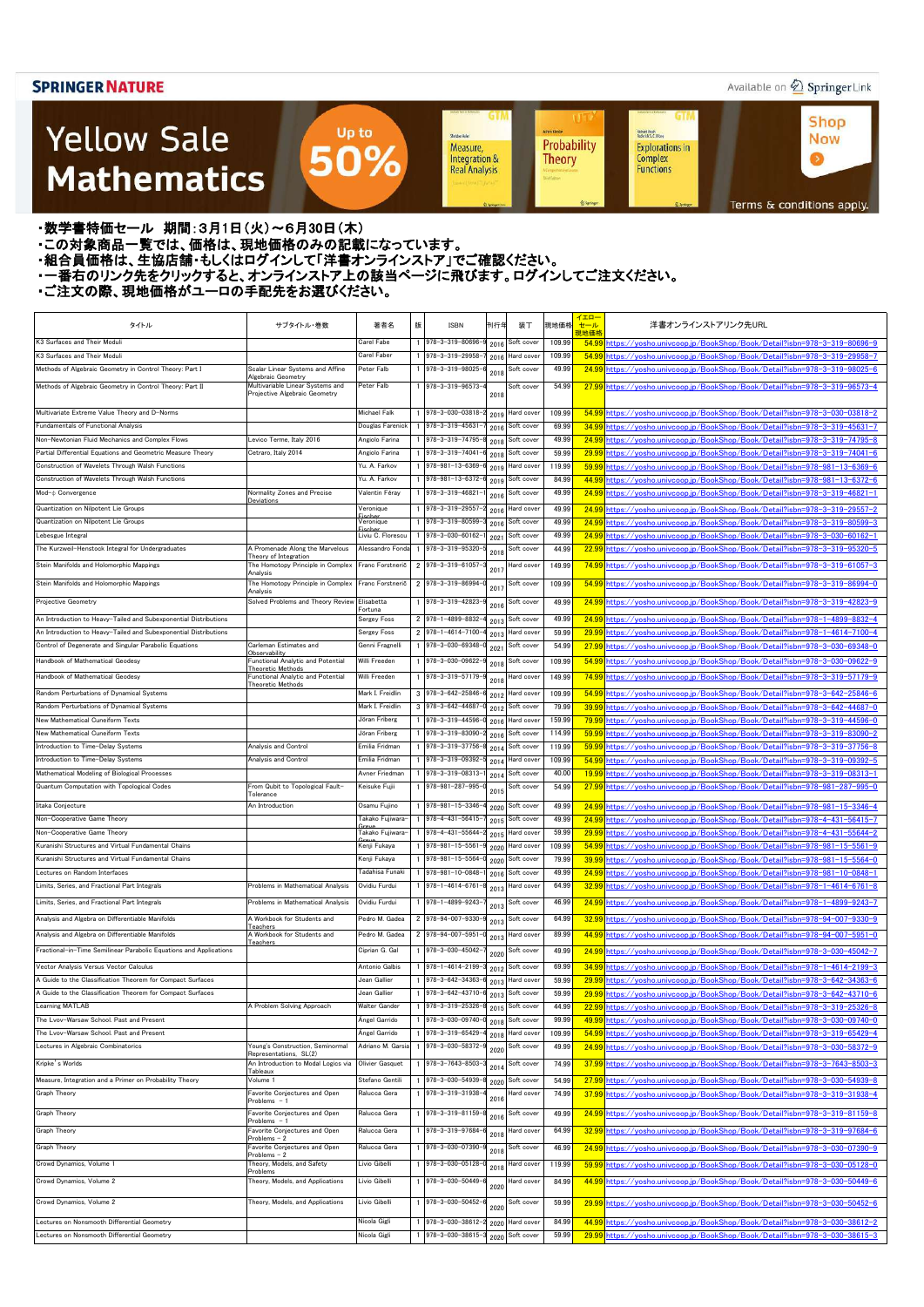### Available on 2 Springer Link

**Shop** 

**Now** 

 $\bullet$ 

**GTM** 

### **Yellow Sale Mathematics**

**Achim Hente** Kichard Beals<br>Rođenick S. C. Wong Sheidon Auler Probability **Explorations in** Measure, Integration & Complex<br>Functions **Theory Real Analysis** 

**UT** 

**GTM** 

Terms & conditions apply.

・数学書特価セール 期間:3月1日(火)~6月30日(木)

・この対象商品一覧では、価格は、現地価格のみの記載になっています。

- ニッパルプロは、ここには、このファンストリングのコンティングファンストア」でご確認ください。<br>・組合員価格は、生協店舗・もしくはログインして「洋書オンラインストア」でご確認ください。

・一番右のリンク先をクリックすると、オンラインストア上の該当ページに飛びます。ログインしてご注文ください。

Up to

50%

| タイトル                                                                                                                    | サブタイトル・巻数                                                                             | 著者名                                  | 版 | ISBN                                     | 刊行年          | 装丁                       | 現地価格             | イエロ・<br>セール | 洋書オンラインストアリンク先URL                                                                                                                                          |
|-------------------------------------------------------------------------------------------------------------------------|---------------------------------------------------------------------------------------|--------------------------------------|---|------------------------------------------|--------------|--------------------------|------------------|-------------|------------------------------------------------------------------------------------------------------------------------------------------------------------|
| Groupes algébriques semi-simples en dimension cohomologique ≤2                                                          | Semisimple algebraic groups in                                                        | Philippe Gille                       |   | 978-3-030-17271                          |              | Soft cover               | 31.27            | 現地価格        | 17.99 https://vosho.univcoop.jp/BookShop/Book/Detail?isbn=978-3-030-17271-8                                                                                |
|                                                                                                                         | cohomological dimension ≤2                                                            |                                      |   | 978-3-319-70868-                         | 2019         |                          | 64.99            |             |                                                                                                                                                            |
| Crossed Products of C*-Algebras, Topological Dynamics, and Classifica<br>Views on Microstructures in Granular Materials |                                                                                       | Thierry Giordano<br>Pasquale Giovine |   | 978-3-030-49266-                         | 2018         | Soft cover               | 64.99            |             | 32.99 https://yosho.univcoop.jp/BookShop/Book/Detail?isbn=978-3-319-70868-3                                                                                |
| An Introduction to Element-Based Galerkin Methods on Tensor-Product Analysis, Algorithms, and                           |                                                                                       | Francis X. Giraldo                   |   | 978-3-030-55068-                         | 2020         | Hard cover<br>Hard cover | 84.99            |             | 32.99 https://yosho.univcoop.jp/BookShop/Book/Detail?isbn=978-3-030-49266-3<br>44.99 https://yosho.univcoop.jp/BookShop/Book/Detail?isbn=978-3-030-55068-4 |
| An Introduction to Element-Based Galerkin Methods on Tensor-Product Analysis, Algorithms, and                           | Applications                                                                          | Francis X. Giraldo                   |   | 978-3-030-55071                          | 2020         | Soft cover               | 59.99            |             | 29.99 https://vosho.univcoop.jp/BookShop/Book/Detail?isbn=978-3-030-55071-4                                                                                |
|                                                                                                                         | Applications                                                                          |                                      |   |                                          | 2020         |                          |                  |             |                                                                                                                                                            |
| Vladimir Arnold - Collected Works                                                                                       | Singularities in Symplectic and<br>Contact Geometry 1980-1985                         | Alexander B.<br>Givental             |   | 978-3-662-56188-                         | 2018         | lard cover               | 109.99           |             | 54.99 https://vosho.univcoop.ip/BookShop/Book/Detail?isbn=978-3-662-56188-1                                                                                |
| Alfonso's Rectifying the Curved                                                                                         | A Fourteenth-Century Hebrew                                                           | Ruth Glasner                         |   | 1 978-3-319-77302-                       | 202          | lard cover               | 99.99            |             | 49.99 https://vosho.univcoop.jp/BookShop/Book/Detail?isbn=978-3-319-77302-5                                                                                |
| Analysis III                                                                                                            | Geometrical-Philosophical Treatise<br>Analytic and Differential Functions,            | Roger Godement                       |   | 978-3-319-16052-                         |              | Soft cover               | 59.99            |             | 29.99 https://vosho.univcoop.jp/BookShop/Book/Detail?isbn=978-3-319-16052-8                                                                                |
|                                                                                                                         | Manifolds and Riemann Surfaces<br>Integration and Spectral Theory,                    |                                      |   | 978-3-319-16906-                         | 2015         |                          |                  |             |                                                                                                                                                            |
| Analysis IV                                                                                                             | Harmonic Analysis, the Garden of                                                      | Roger Godement                       |   |                                          | 2015         | Soft cover               | 69.99            |             | 34.99 https://vosho.univcoop.jp/BookShop/Book/Detail?isbn=978-3-319-16906-4                                                                                |
| The Zeroth Book of Graph Theory                                                                                         | An Annotated Translation of Les Ré Martin Charles<br>seaux (ou Graphes)—André Sainte- | Golumbic                             |   | 1 978-3-030-61419                        | 202          | Soft cover               | 44.99            |             | 22.99 https://yosho.univcoop.jp/BookShop/Book/Detail?isbn=978-3-030-61419-5                                                                                |
| Regularity Theory for Mean-Field Game Systems                                                                           |                                                                                       | Diogo A. Gomes                       |   | 978-3-319-38932-                         | 2016         | Soft cover               | 49.99            |             | 24.99 https://vosho.univcoop.jp/BookShop/Book/Detail?isbn=978-3-319-38932-5                                                                                |
| Mathematical Tablets from Tell Harmal                                                                                   |                                                                                       | Carlos Gonçalves                     |   | 978-3-319-22523-                         | 2015         | Hard cover               | 84.99            |             | 44.99 https://yosho.univcoop.jp/BookShop/Book/Detail?isbn=978-3-319-22523-4                                                                                |
| Mathematical Tablets from Tell Harmal                                                                                   |                                                                                       | Carlos Gonçalves                     |   | 978-3-319-37404                          | 2015         | Soft cover               | 69.99            |             | 34.99 https://vosho.univcoop.jp/BookShop/Book/Detail?isbn=978-3-319-37404-8                                                                                |
| Mittag-Leffler Functions, Related Topics and Applications                                                               |                                                                                       | Rudolf Gorenflo                      |   | 2 978-3-662-61549-                       | 2020         | Hard cover               | 129.99           |             | 64.99 https://vosho.univcoop.jp/BookShop/Book/Detail?isbn=978-3-662-61549-2                                                                                |
| Mittag-Leffler Functions, Related Topics and Applications                                                               |                                                                                       | Rudolf Gorenflo                      |   | 2 978-3-662-61552-                       | 2020         | Soft cover               | 99.99            |             | 49.99 https://yosho.univcoop.jp/BookShop/Book/Detail?isbn=978-3-662-61552-2                                                                                |
| The Mathematics and Mechanics of Biological Growth<br>The Mathematics and Mechanics of Biological Growth                |                                                                                       | Alain Goriely<br>Alain Goriely       |   | 978-1-4939-7911<br>978-0-387-87709       | 201          | Soft cover<br>Hard cover | 149.99<br>129.99 |             | 74.991https://vosho.uniycoop.jp/BookShop/Book/Detail?isbn=978-1-4939-7911-0                                                                                |
| Algebraic Geometry I: Schemes                                                                                           | With Examples and Exercises                                                           | Ulrich Görtz                         |   | 2 978-3-658-30732                        | 2017         | Soft cover               | 74.99            |             | 64.99 https://yosho.univcoop.jp/BookShop/Book/Detail?isbn=978-0-387-87709-9<br>37.99 https://vosho.univcoop.jp/BookShop/Book/Detail?isbn=978-3-658-30732-5 |
| <b>Tempered Stable Distributions</b>                                                                                    | Stochastic Models for Multiscale                                                      | Michael Grabchak                     |   | 978-3-319-24925-                         | 2020         | Soft cover               | 54.99            |             | 27.99 https://vosho.univcoop.jp/BookShop/Book/Detail?isbn=978-3-319-24925-4                                                                                |
|                                                                                                                         | Processes                                                                             |                                      |   |                                          | 2016         |                          |                  |             |                                                                                                                                                            |
| Parallel Algorithms in Computational Science and Engineering                                                            |                                                                                       | Ananth Grama                         |   | 978-3-030-43735-                         | 2020         | lard cover               | 99.99            |             | 49.99 https://yosho.univcoop.jp/BookShop/Book/Detail?isbn=978-3-030-43735-0                                                                                |
| Parallel Algorithms in Computational Science and Engineering                                                            |                                                                                       | Ananth Grama                         |   | 978-3-030-43738-                         | 2020         | Soft cover               | 69.99            |             | 34.99 https://yosho.univcoop.jp/BookShop/Book/Detail?isbn=978-3-030-43738-1                                                                                |
| Turning Points in the History of Mathematics<br>Change and Variations                                                   | A History of Differential Equations to Jeremy Gray                                    | Hardy Grant                          |   | 978-1-4939-3263-<br>978-3-030-70574      | 2015         | Soft cover<br>Soft cover | 44.99<br>34.99   |             | 22.99 https://yosho.univcoop.jp/BookShop/Book/Detail?isbn=978-1-4939-3263-4                                                                                |
|                                                                                                                         | 1900                                                                                  |                                      |   |                                          | 2021         |                          |                  |             | 17.99 https://yosho.univcoop.jp/BookShop/Book/Detail?isbn=978-3-030-70574-9                                                                                |
| Interest Rate Modeling: Post-Crisis Challenges and Approaches                                                           |                                                                                       | Zorana Grbac                         |   | 978-3-319-25383-                         | 2015         | Soft cover               | 54.99            |             | 27.99 https://vosho.univcoop.jp/BookShop/Book/Detail?isbn=978-3-319-25383-1                                                                                |
| Singular Algebraic Curves                                                                                               | With an Appendix by Oleg Viro                                                         | Gert-Martin<br>Greuel                |   | 978-3-030-03349-                         | 2018         | lard cover               | 119.99           |             | 59.99 https://vosho.univcoop.jp/BookShop/Book/Detail?isbn=978-3-030-03349-1                                                                                |
| <b>Essential Partial Differential Equations</b>                                                                         | Analytical and Computational<br>Aspects                                               | David F. Griffiths                   |   | 978-3-319-22568-                         | 2015         | Soft cover               | 34.99            |             | 17.99 https://vosho.univcoop.jp/BookShop/Book/Detail?isbn=978-3-319-22568-5                                                                                |
| Partition Functions and Automorphic Forms                                                                               |                                                                                       | Valery A.                            |   | 978-3-030-42399-                         | 2020         | lard cover               | 79.99            |             | 39.99 https://vosho.univcoop.jp/BookShop/Book/Detail?isbn=978-3-030-42399-5                                                                                |
| Partition Functions and Automorphic Forms                                                                               |                                                                                       | Valery A.<br>ritconk                 |   | 1 978-3-030-42402-                       | 2020         | Soft cover               | 59.99            |             | 29.99 https://yosho.univcoop.jp/BookShop/Book/Detail?isbn=978-3-030-42402-2                                                                                |
| <b>Great Circles</b>                                                                                                    | The Transits of Mathematics and<br>Poetn                                              | Emily Rolfe<br>Grosholz              |   | 1 978-3-319-98230-                       | 2018         | Hard cover               | 37.99            |             | 19.99 https://yosho.univcoop.jp/BookShop/Book/Detail?isbn=978-3-319-98230-4                                                                                |
| Henry P. McKean Jr. Selecta                                                                                             |                                                                                       | . Alberto Grü                        |   | 978-3-319-22236-                         | 2015         | Hard cover               | 129.99           |             | 64.99 https://yosho.univcoop.jp/BookShop/Book/Detail?isbn=978-3-319-22236-3                                                                                |
| Henry P. McKean Jr. Selecta                                                                                             |                                                                                       | . Alberto Grü                        |   | 978-3-319-79383-                         | 2015         | Soft cover               | 89.99            |             | 44.99 https://yosho.univcoop.jp/BookShop/Book/Detail?isbn=978-3-319-79383-2                                                                                |
| A Journey Through Representation Theory                                                                                 | From Finite Groups to Quivers via<br>Algebras                                         | Jaroline Gruson                      |   | 978-3-319-98269-                         | 2018         | oπ cover                 | 49.99            |             | 24.99 https://yosho.univcoop.jp/BookShop/Book/Detail?isbn=978-3-319-98269-4                                                                                |
| Optimal Boundary Control and Boundary Stabilization of Hyperbolic Syst                                                  |                                                                                       | Martin Gugat                         |   | 978-3-319-18889-                         | 2015         | Soft cover               | 54.99            |             | 27.99 https://vosho.univcoop.jp/BookShop/Book/Detail?isbn=978-3-319-18889-8                                                                                |
| The Geometry of Spherically Symmetric Finsler Manifolds                                                                 |                                                                                       | Enli Guo;                            |   | 978-981-13-1597-                         | 2018         | Soft cover               | 54.99            |             | 27.99 https://yosho.univcoop.jp/BookShop/Book/Detail?isbn=978-981-13-1597-8                                                                                |
| Recent Advances in Constructive Approximation Theory                                                                    |                                                                                       | joobuon Me<br>√ijay Gupta            |   | 978-3-319-92164-                         | 2018         | Hard cover               | 109.99           |             | 54.99 https://yosho.univcoop.jp/BookShop/Book/Detail?isbn=978-3-319-92164-8                                                                                |
| Moments of Linear Positive Operators and Approximation                                                                  |                                                                                       | Vijay Gupta                          |   | 978-3-030-19454                          | 2019         | Soft cover               | 49.99            |             | 24.99 https://yosho.univcoop.jp/BookShop/Book/Detail?isbn=978-3-030-19454-3                                                                                |
| Recent Advances in Constructive Approximation Theory                                                                    |                                                                                       | Vijay Gupta                          |   | 978-3-030-06374-                         | 2018         | Soft cover               | 79.99            |             | 39.99 https://yosho.univcoop.jp/BookShop/Book/Detail?isbn=978-3-030-06374-0                                                                                |
| Mathematical Concepts of Quantum Mechanics                                                                              |                                                                                       | Stephen J.                           |   | $3$ 978-3-030-59561                      | 2020         | Soft cover               | 59.99            |             | 29.99 https://yosho.univcoop.jp/BookShop/Book/Detail?isbn=978-3-030-59561-6                                                                                |
| Laplacian Growth on Branched Riemann Surfaces                                                                           |                                                                                       | Björn Gustafsson                     |   | 978-3-030-69862-                         | 2021         | Soft cover               | 49.99            |             | 24.99 https://yosho.univcoop.jp/BookShop/Book/Detail?isbn=978-3-030-69862-1                                                                                |
| Probability: A Graduate Course                                                                                          |                                                                                       | Allan Gut                            |   | 2 978-1-4899-9755                        | 2013         | Soft cover               | 69.99            |             | 34.99 https://yosho.univcoop.jp/BookShop/Book/Detail?isbn=978-1-4899-9755-5                                                                                |
| Probability: A Graduate Course                                                                                          |                                                                                       | Allan Gut                            |   | 2 978-1-4614-4707                        | 2013         | Hard cover               | 99.99            |             | 49.99 https://vosho.univcoop.jp/BookShop/Book/Detail?isbn=978-1-4614-4707-8                                                                                |
| Topics in Galois Fields                                                                                                 |                                                                                       | Dirk                                 |   | 978-3-030-60804                          | 2020         | Hard cover               | 109.99           |             | 54.99 https://yosho.univcoop.jp/BookShop/Book/Detail?isbn=978-3-030-60804-0                                                                                |
| Tensor Spaces and Numerical Tensor Calculus                                                                             |                                                                                       | Wolfgang                             |   | 2 978-3-030-35556                        | 2019         | Soft cover               | 84.99            |             | <u>44.99 https://yosho.univcoop.jp/BookShop/Book/Detail?isbn=978-3-030-35556-2</u>                                                                         |
| Iterative Solution of Large Sparse Systems of Equations                                                                 |                                                                                       | Wolfgang                             |   | 2 978-3-319-28481                        | 2016         | Hard cover               | 149.99           |             | <u>74.99 https://yosho.univcoop.jp/BookShop/Book/Detail?isbn=978-3-319-28481-1</u>                                                                         |
| Hierarchical Matrices: Algorithms and Analysis                                                                          |                                                                                       | Wolfgang                             |   | 978-3-662-47323-                         | 2015         | Hard cover               | 149.99           |             | 74.99 https://yosho.univcoop.jp/BookShop/Book/Detail?isbn=978-3-662-47323-8                                                                                |
| Elliptic Differential Equations                                                                                         | Theory and Numerical Treatment                                                        | Wolfgang<br>Hackbusch                |   | 2 978-3-662-54960-                       | 2017         | Hard cover               | 109.99           |             | 54.99 https://yosho.univcoop.jp/BookShop/Book/Detail?isbn=978-3-662-54960-5                                                                                |
| Elliptic Differential Equations                                                                                         | Theory and Numerical Treatment                                                        | Wolfgang<br>Hackbusch                |   | 2 978-3-662-57217                        | 2017         | Soft cover               | 109.99           |             | 54.99 https://vosho.univcoop.jp/BookShop/Book/Detail?isbn=978-3-662-57217-7                                                                                |
| Iterative Solution of Large Sparse Systems of Equations                                                                 |                                                                                       | Wolfgang                             |   | 2 978-3-319-80360-                       | 2016         | Soft cover               | 109.99           |             | 54.99 https://vosho.univcoop.jp/BookShop/Book/Detail?isbn=978-3-319-80360-9                                                                                |
| Tensor Spaces and Numerical Tensor Calculus                                                                             |                                                                                       | Hackbusch<br>Wolfgang                |   | 2 978-3-030-35553-                       |              | Hard cover               | 119.99           |             | 59.99 https://yosho.univcoop.jp/BookShop/Book/Detail?isbn=978-3-030-35553-1                                                                                |
|                                                                                                                         |                                                                                       | Hackbusch                            |   | 978-3-662-56894                          | 2019         |                          |                  |             |                                                                                                                                                            |
| Hierarchical Matrices: Algorithms and Analysis                                                                          |                                                                                       | Wolfgang<br>Hackbusch                |   |                                          | 2015         | Soft cover               | 109.99           |             | 54.99 https://yosho.univcoop.jp/BookShop/Book/Detail?isbn=978-3-662-56894-1                                                                                |
| Cellular Automata: Analysis and Applications                                                                            |                                                                                       | Karl-Peter                           |   | 978-3-319-85047                          | 2017         | Soft cover               | 84.99            |             | 44.99 https://yosho.univcoop.jp/BookShop/Book/Detail?isbn=978-3-319-85047-4                                                                                |
| Cellular Automata: Analysis and Applications                                                                            |                                                                                       | Karl-Peter                           |   | 978-3-319-53042-                         | 2017         | Hard cover               | 119.99           |             | 59.99 https://yosho.univcoop.jp/BookShop/Book/Detail?isbn=978-3-319-53042-0                                                                                |
| <b>Probability Models</b><br>Lie Groups, Lie Algebras, and Representations                                              | An Elementary Introduction                                                            | John Haigh<br>Brian Hall             |   | 2 978-1-4471-5342-<br>2 978-3-319-13466- | 2013         | Soft cover<br>Hard cover | 34.99<br>59.99   |             | 17.99 https://yosho.univcoop.jp/BookShop/Book/Detail?isbn=978-1-4471-5342-9                                                                                |
|                                                                                                                         |                                                                                       | Brian C. Hall                        |   |                                          | 2015         |                          |                  |             | 29.99 https://yosho.univcoop.jp/BookShop/Book/Detail?isbn=978-3-319-13466-6                                                                                |
| Quantum Theory for Mathematicians<br>Lie Groups, Lie Algebras, and Representations                                      | An Elementary Introduction                                                            | Brian Hall                           |   | 978-1-4899-9362-<br>2 978-3-319-37433-   | 2013         | Soft cover<br>Soft cover | 74.99<br>64.99   |             | 37.99 https://yosho.univcoop.jp/BookShop/Book/Detail?isbn=978-1-4899-9362-5<br>32.99 https://yosho.univcoop.jp/BookShop/Book/Detail?isbn=978-3-319-37433-8 |
| Quantum Theory for Mathematicians                                                                                       |                                                                                       | Brian C. Hall                        |   | $978 - 1 - 4614 - 7115$                  | 2015<br>2013 | Hard cover               | 69.99            |             | 34.99 https://yosho.univcoop.jp/BookShop/Book/Detail?isbn=978-1-4614-7115-8                                                                                |
| Cubic Fields with Geometry                                                                                              |                                                                                       | Samuel A.                            |   | 978-3-030-01402-                         | 2018         | Hard cover               | 119.99           |             | 59.99 https://vosho.univcoop.jp/BookShop/Book/Detail?isbn=978-3-030-01402-5                                                                                |
| Framelets and Wavelets                                                                                                  | Algorithms, Analysis, and                                                             | <b>Hambleton</b><br>Bin Han          |   | 978-3-319-68529-                         |              | lard cover               | 109.99           |             | 54.99 https://vosho.univcoop.jp/BookShop/Book/Detail?isbn=978-3-319-68529-8                                                                                |
|                                                                                                                         | Applications                                                                          |                                      |   |                                          | 2017         |                          |                  |             |                                                                                                                                                            |
| Framelets and Wavelets                                                                                                  | Algorithms, Analysis, and<br>Applications                                             | Bin Han                              |   | 978-3-319-88617                          | 201          | Soft cover               | 79.99            |             | 39.99 https://vosho.univcoop.jp/BookShop/Book/Detail?isbn=978-3-319-88617-6                                                                                |
| Plasticity                                                                                                              | Mathematical Theory and Numerical<br>Analysis                                         | Weimin Han                           |   | 2 978-1-4614-5939                        | 2013         | lard cover               | 109.99           |             | 54.99 https://yosho.univcoop.jp/BookShop/Book/Detail?isbn=978-1-4614-5939-2                                                                                |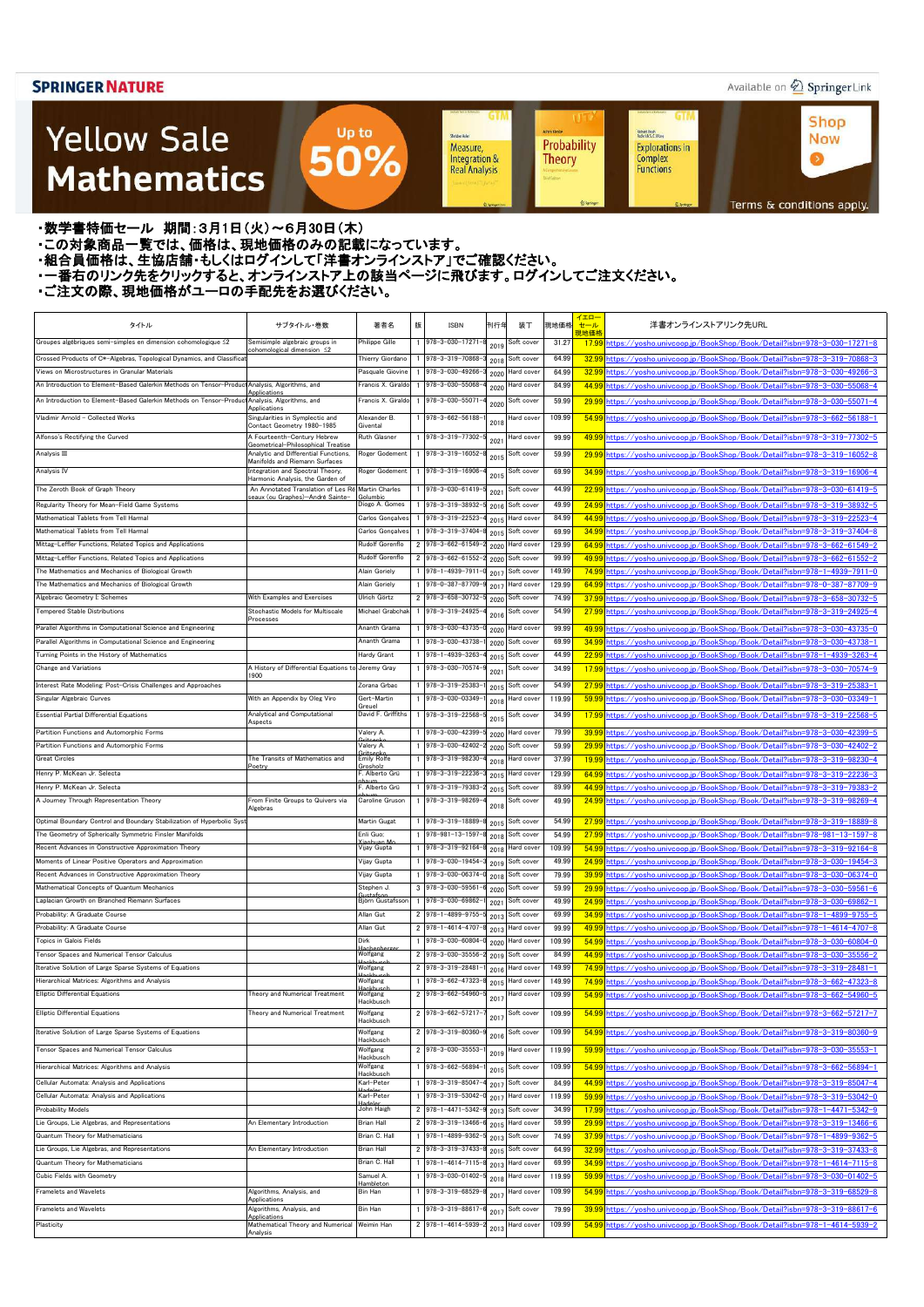### Available on 2 Springer Link

**Shop** 

**Now** 

 $\bullet$ 

**GTM** 

Kichard Beals<br>Rođenick S. C. Wong

Complex<br>Functions

**Explorations in** 

### **Yellow Sale Mathematics**

Integration & **Theory Real Analysis** 

**GTM** 

Sheidon Auler

Measure,

**UT** 

Probability

**Achim Hente** 

・数学書特価セール 期間:3月1日(火)~6月30日(木)

Terms & conditions apply.

・この対象商品一覧では、価格は、現地価格のみの記載になっています。

- ニッパルプロは、ここには、このファンストリングのコンティングファンストア」でご確認ください。<br>・組合員価格は、生協店舗・もしくはログインして「洋書オンラインストア」でご確認ください。

・一番右のリンク先をクリックすると、オンラインストア上の該当ページに飛びます。ログインしてご注文ください。

Up to

50%

| タイトル                                                                                                             | サブタイトル・巻数                                                                             | 著者名                              | 版 | ISBN                                     | 刊行年          | 装丁                       | 現地価格           | イエロー<br>セール | 洋書オンラインストアリンク先URL                                                                                                                                          |
|------------------------------------------------------------------------------------------------------------------|---------------------------------------------------------------------------------------|----------------------------------|---|------------------------------------------|--------------|--------------------------|----------------|-------------|------------------------------------------------------------------------------------------------------------------------------------------------------------|
| Plasticity                                                                                                       | Mathematical Theory and Numerical                                                     | Weimin Han                       |   | 2 978-1-4899-9594-                       | 2013         | Soft cover               | 109.99         | 現地価格        | 54.99 https://vosho.univcoop.jp/BookShop/Book/Detail?isbn=978-1-4899-9594-0                                                                                |
| Benefit/Cost-Driven Software Development                                                                         | Analysis<br>With Benefit Points and Size Points                                       | Jo Erskine                       |   | 1 978-3-030-74217-                       |              | Soft cover               | 29.99          |             | 17.99 https://yosho.univcoop.jp/BookShop/Book/Detail?isbn=978-3-030-74217-1                                                                                |
|                                                                                                                  |                                                                                       | łannay                           |   |                                          | 2021         |                          |                |             | 27.99 https://vosho.univcoop.jp/BookShop/Book/Detail?isbn=978-3-030-54662-5                                                                                |
| Linear Differential Equations in the Complex Domain                                                              | From Classical Theory to Forefront                                                    | Yoshishige<br>Haraoka            |   | 978-3-030-54662-                         | 2020         | Soft cover               | 54.99          |             |                                                                                                                                                            |
| Conformally Invariant Metrics and Quasiconformal Mappings                                                        |                                                                                       | Parisa Hariri                    |   | 978-3-030-32067                          | 2020         | lard cover               | 99.99          |             | 49.99 https://yosho.univcoop.jp/BookShop/Book/Detail?isbn=978-3-030-32067-6                                                                                |
| Conformally Invariant Metrics and Quasiconformal Mappings                                                        |                                                                                       | Parisa Hariri                    |   | 978-3-030-32070-<br>978-3-030-15099-     | 2020         | Soft cover               | 69.99          |             | 34.99 https://vosho.univcoop.jp/BookShop/Book/Detail?isbn=978-3-030-32070-6                                                                                |
| Orlicz Spaces and Generalized Orlicz Spaces                                                                      |                                                                                       | Petteri<br>Scott Harper          |   |                                          | 2019         | Soft cover               | 39.99          |             | 19.99 https://vosho.univcoop.jp/BookShop/Book/Detail?isbn=978-3-030-15099-0                                                                                |
| The Spread of Almost Simple Classical Groups<br>A Project-Based Guide to Undergraduate Research in Mathematics   | <b>Starting and Sustaining Accessible</b>                                             | Pamela E. Harris                 |   | 978-3-030-74099-<br>978-3-030-37852-     | 2021         | Soft cover<br>Hard cover | 49.99<br>54.99 |             | 24.99 https://yosho.univcoop.jp/BookShop/Book/Detail?isbn=978-3-030-74099-3                                                                                |
|                                                                                                                  | Undergraduate Research                                                                |                                  |   |                                          | 2020         |                          |                |             | 27.99 https://yosho.univcoop.jp/BookShop/Book/Detail?isbn=978-3-030-37852-3                                                                                |
| A Project-Based Guide to Undergraduate Research in Mathematics                                                   | <b>Starting and Sustaining Accessible</b><br>Undergraduate Research                   | Pamela E. Harris                 |   | 978-3-030-37855-                         | 2020         | Soft cover               | 54.99          |             | 27.99 https://vosho.univcoop.jp/BookShop/Book/Detail?isbn=978-3-030-37855-4                                                                                |
| Ergodic Dynamics                                                                                                 | From Basic Theory to Applications                                                     | Jane Hawkins                     |   | 978-3-030-59241-                         | 2021         | lard cover               | 64.99          |             | 32.99 https://yosho.univcoop.jp/BookShop/Book/Detail?isbn=978-3-030-59241-7                                                                                |
| Topics in Domination in Graphs                                                                                   |                                                                                       | Teresa W.                        |   | 978-3-030-51116-                         | 2020         | lard cover               | 84.99          |             | 44.99 https://yosho.univcoop.jp/BookShop/Book/Detail?isbn=978-3-030-51116-6                                                                                |
| Topics in Domination in Graphs                                                                                   |                                                                                       | Teresa W.                        |   | 978-3-030-51119-                         | 2020         | Soft cover               | 59.99          |             | 29.99 https://vosho.univcoop.jp/BookShop/Book/Detail?isbn=978-3-030-51119-7                                                                                |
| Metrics, Norms, Inner Products, and Operator Theory                                                              |                                                                                       | Christopher Heil                 |   | 978-3-319-65321                          | 2018         | <b>Hard</b> cover        | 69.99          |             | 34.99 https://vosho.univcoop.ip/BookShop/Book/Detail?isbn=978-3-319-65321-1                                                                                |
| Metrics, Norms, Inner Products, and Operator Theory                                                              |                                                                                       | Christopher Heil                 |   | 1 978-3-030-09737                        | 2018         | Soft cover               | 49.99          |             | 24.99 https://yosho.univcoop.jp/BookShop/Book/Detail?isbn=978-3-030-09737-0                                                                                |
| Transversals in Linear Uniform Hypergraphs                                                                       |                                                                                       | Michael A.                       |   | 1 978-3-030-46558-                       | 2020         | Hard cover               | 99.99          |             | 49.99 https://yosho.univcoop.jp/BookShop/Book/Detail?isbn=978-3-030-46558-2                                                                                |
| Transversals in Linear Uniform Hypergraphs                                                                       |                                                                                       | Michael A.                       |   | $1$ 978-3-030-46561                      | 2020         | Soft cover               | 69.99          |             | 34.99 https://yosho.univcoop.jp/BookShop/Book/Detail?isbn=978-3-030-46561-2                                                                                |
| Conversations avec Jules Hoüel                                                                                   | Regards sur la géométrie non<br>euclidienne et l'analvse infinité<br>simale vers 1875 | Philippe Henry                   |   | 1 978-3-319-56402-                       | 2017         | Hard cover               | 109.99         |             | 54.99 https://vosho.univcoop.jp/BookShop/Book/Detail?isbn=978-3-319-56402-9                                                                                |
| Geometrical Themes Inspired by the N-body Problem                                                                |                                                                                       | Luis Hernández-                  |   | 1 978-3-319-71427-                       | 2018         | Soft cover               | 34.99          |             | 17.99 https://yosho.univcoop.jp/BookShop/Book/Detail?isbn=978-3-319-71427-1                                                                                |
| <b>Binomial Ideals</b>                                                                                           |                                                                                       | Jürgen Herzog                    |   | 1 978-3-319-95347                        | 2018         | Hard cover               | 69.99          |             | 34.99 https://yosho.univcoop.jp/BookShop/Book/Detail?isbn=978-3-319-95347-2                                                                                |
| <b>Binomial Ideals</b>                                                                                           |                                                                                       | Jürgen Herzog                    |   | 978-3-030-07019-                         | 2018         | Soft cover               | 49.99          |             | 24.99 https://yosho.univcoop.jp/BookShop/Book/Detail?isbn=978-3-030-07019-9                                                                                |
| Introduction to Calculus and Classical Analysis                                                                  |                                                                                       | Omar Hijab                       |   | 4 978-3-319-28399-                       | 2016         | Hard cover               | 44.99          |             | 22.99 https://yosho.univcoop.jp/BookShop/Book/Detail?isbn=978-3-319-28399-9                                                                                |
| Introduction to Calculus and Classical Analysis                                                                  |                                                                                       | Omar Hijab                       |   | 4 978-3-319-80345-                       | 2016         | Soft cover               | 44.99          |             | 22.99 https://yosho.univcoop.jp/BookShop/Book/Detail?isbn=978-3-319-80345-6                                                                                |
| Computational Methods for Quantitative Finance                                                                   | Finite Element Methods for<br>Derivative Pricing                                      | Norbert Hilber                   |   | 978-3-642-35400-                         | 2013         | Hard cover               | 89.99          |             | 44.99 https://yosho.univcoop.jp/BookShop/Book/Detail?isbn=978-3-642-35400-7                                                                                |
| Computational Methods for Quantitative Finance                                                                   | Finite Element Methods for<br><b>Derivative Pricing</b>                               | Norbert Hilber                   |   | 1 978-3-642-43532-                       | 2013         | Soft cover               | 69.99          |             | 34.99 https://yosho.univcoop.jp/BookShop/Book/Detail?isbn=978-3-642-43532-4                                                                                |
| Structure and Geometry of Lie Groups                                                                             |                                                                                       | Joachim Hilgert                  |   | 978-0-387-84793-                         | 2012         | lard cover               | 119.99         |             | 59.99 https://vosho.univcoop.jp/BookShop/Book/Detail?isbn=978-0-387-84793-1                                                                                |
| Structure and Geometry of Lie Groups                                                                             |                                                                                       | Joachim Hilgert                  |   | 978-1-4899-9006-                         | 2012         | Soft cover               | 119.99         |             | 59.99 https://vosho.univcoop.jp/BookShop/Book/Detail?isbn=978-1-4899-9006-8                                                                                |
| General Galois Geometries                                                                                        |                                                                                       | James Hirschfeld                 |   | 978-1-4471-6788-                         | 2016         | Hard cover               | 109.99         |             | 54.99 https://vosho.univcoop.jp/BookShop/Book/Detail?isbn=978-1-4471-6788-4                                                                                |
| General Galois Geometries                                                                                        |                                                                                       | James Hirschfeld                 |   | 978-1-4471-7391-                         | 2016         | Soft cover               | 109.99         |             | 54.99 https://yosho.univcoop.jp/BookShop/Book/Detail?isbn=978-1-4471-7391-5                                                                                |
| Quaternion and Clifford Fourier Transforms and Wavelets                                                          |                                                                                       | <b>Eckhard Hitzer</b>            |   | 978-3-0348-0602-                         | 2013         | Hard cover               | 139.99         |             | 69.99 https://vosho.univcoop.jp/BookShop/Book/Detail?isbn=978-3-0348-0602-2                                                                                |
| Quaternion and Clifford Fourier Transforms and Wavelets                                                          |                                                                                       | <b>Eckhard Hitzer</b>            |   | 978-3-0348-0777-                         | 2013         | Soft cover               | 99.99          |             | 49.99 https://yosho.univcoop.jp/BookShop/Book/Detail?isbn=978-3-0348-0777-7                                                                                |
| Introduction to the Foundations of Applied Mathematics                                                           |                                                                                       | Mark H. Holmes                   |   | 2 978-3-030-24263-                       | 2019         | Soft cover               | 49.99          |             | 24.99 https://yosho.univcoop.jp/BookShop/Book/Detail?isbn=978-3-030-24263-3                                                                                |
| Introduction to the Foundations of Applied Mathematics                                                           |                                                                                       | Mark H. Holmes                   |   | 2 978-3-030-24260-                       | 2019         | Hard cover               | 69.99          |             | 34.99 https://yosho.univcoop.jp/BookShop/Book/Detail?isbn=978-3-030-24260-2                                                                                |
| Introduction to Perturbation Methods<br>Introduction to Perturbation Methods                                     |                                                                                       | Mark H. Holmes<br>Mark H. Holmes |   | 2 978-1-4899-9613-<br>2 978-1-4614-5476  | 2013         | Soft cover               | 56.99          |             | 29.99 https://yosho.univcoop.jp/BookShop/Book/Detail?isbn=978-1-4899-9613-8                                                                                |
| Mathematical Modeling in Economics, Ecology and the Environment                                                  |                                                                                       | Natali Hritonenko                |   | 2 978-1-4899-7720-                       | 2013         | Hard cover<br>Soft cover | 79.99<br>59.99 |             | 39.99 https://yosho.univcoop.jp/BookShop/Book/Detail?isbn=978-1-4614-5476-2<br>29.99 https://yosho.univcoop.jp/BookShop/Book/Detail?isbn=978-1-4899-7720-5 |
| Mathematical Modeling in Economics, Ecology and the Environment                                                  |                                                                                       | Natali Hritonenko                |   | 2 978-1-4614-9310-                       | 2013<br>2013 | Hard cover               | 74.99          |             | 37.99 https://yosho.univcoop.jp/BookShop/Book/Detail?isbn=978-1-4614-9310-5                                                                                |
| Pseudocompact Topological Spaces                                                                                 | A Survey of Classic and New                                                           | Michael Hrušák                   |   | 978-3-319-91679-                         |              | Hard cover               | 99.99          |             | 49.99 https://yosho.univcoop.jp/BookShop/Book/Detail?isbn=978-3-319-91679-8                                                                                |
|                                                                                                                  | <b>Results with Open Problems</b>                                                     |                                  |   |                                          | 2018         |                          |                |             |                                                                                                                                                            |
| Pseudocompact Topological Spaces                                                                                 | A Survey of Classic and New<br>Results with Open Problems                             | Michael Hrušák                   |   | 978-3-030-06278                          | 2018         | Soft cover               | 84.99          |             | 44.99 https://vosho.univcoop.jp/BookShop/Book/Detail?isbn=978-3-030-06278-1                                                                                |
| Periods and Nori Motives                                                                                         |                                                                                       | Annette Huber                    |   | 978-3-319-50925-                         | 2017         | Hard cover               | 119.99         |             | 59.99 https://vosho.univcoop.jp/BookShop/Book/Detail?isbn=978-3-319-50925-9                                                                                |
| Periods and Nori Motives                                                                                         |                                                                                       | Annette Huber                    |   | 978-3-319-84524-                         | 2017         | Soft cover               | 84.99          |             | 44.99 https://yosho.univcoop.jp/BookShop/Book/Detail?isbn=978-3-319-84524-1                                                                                |
| Risk and Portfolio Analysis                                                                                      | Principles and Methods                                                                | Henrik Hult                      |   | 978-1-4614-4102-                         | 2012         | Hard cover               | 74.99          |             | 37.99 https://yosho.univcoop.jp/BookShop/Book/Detail?isbn=978-1-4614-4102-1                                                                                |
| Risk and Portfolio Analysis                                                                                      | Principles and Methods                                                                | Henrik Hult                      |   | 978-1-4939-0031-                         | 2012         | Soft cover               | 49.99          |             | 24.99 https://yosho.univcoop.jp/BookShop/Book/Detail?isbn=978-1-4939-0031-2                                                                                |
| Contagion! Systemic Risk in Financial Networks                                                                   |                                                                                       | .R. Hurd                         |   | 978-3-319-33929-                         | 2016         | Soft cover               | 64.99          |             | 32.99 https://vosho.univcoop.jp/BookShop/Book/Detail?isbn=978-3-319-33929-0                                                                                |
| Africa and Mathematics                                                                                           | From Colonial Findings Back to the<br>Ishango Rods                                    | Dirk Huylebrouck                 |   | 978-3-030-04036-                         | 2019         | lard cover               | 37.99          |             | 19.99 https://vosho.univcoop.jp/BookShop/Book/Detail?isbn=978-3-030-04036-9                                                                                |
| Analysis in Banach Spaces                                                                                        | Volume I: Martingales and<br>Littlewood-Paley Theory                                  | Tuomas Hytönen                   |   | 978-3-319-48519-                         | 2016         | lard cover               | 159.99         |             | 79.99 https://yosho.univcoop.jp/BookShop/Book/Detail?isbn=978-3-319-48519-5                                                                                |
| Analysis in Banach Spaces                                                                                        | Volume I: Martingales and<br>Littlewood-Paley Theory                                  | Tuomas Hytönen                   |   | 1 978-3-319-83961                        | 2016         | Soft cover               | 114.99         |             | 59.99 https://yosho.univcoop.jp/BookShop/Book/Detail?isbn=978-3-319-83961-5                                                                                |
| A New Direction in Mathematics for Materials Science                                                             |                                                                                       | Susumu Ikeda                     |   | 1 978-4-431-55862-                       | 2015         | Soft cover               | 54.99          |             | 27.99 https://yosho.univcoop.jp/BookShop/Book/Detail?isbn=978-4-431-55862-0                                                                                |
| Tomita's Lectures on Observable Algebras in Hilbert Space                                                        |                                                                                       | Atsushi Inoue                    |   | 1 978-3-030-68892-                       | 2021         | Soft cover               | 44.99          |             | 22.99 https://yosho.univcoop.jp/BookShop/Book/Detail?isbn=978-3-030-68892-9                                                                                |
| Two Algebraic Byways from Differential Equations: Gröbner Bases and Q                                            |                                                                                       | Kenji Iohara                     |   | 1 978-3-030-26456-                       | 2020         | Soft cover               | 59.99          |             | 29.99 https://yosho.univcoop.jp/BookShop/Book/Detail?isbn=978-3-030-26456-7                                                                                |
| Two Algebraic Byways from Differential Equations: Gröbner Bases and Q<br>Twenty-One Lectures on Complex Analysis | A First Course                                                                        | Kenji Iohara<br>Alexander Isaev  |   | 1 978-3-030-26453-<br>1 978-3-319-68169- | 2020         | Hard cover<br>Soft cover | 84.99<br>34.99 |             | 44.99 https://yosho.univcoop.jp/BookShop/Book/Detail?isbn=978-3-030-26453-6                                                                                |
| Inverse Problems for Partial Differential Equations                                                              |                                                                                       | Victor Isakov                    |   | 3 978-3-319-84710-                       | 2017         | Soft cover               | 99.99          |             | 17.99 https://yosho.univcoop.jp/BookShop/Book/Detail?isbn=978-3-319-68169-6<br>49.99 https://yosho.univcoop.jp/BookShop/Book/Detail?isbn=978-3-319-84710-8 |
| Inverse Problems for Partial Differential Equations                                                              |                                                                                       | Victor Isakov                    |   | $3$ 978-3-319-51657-                     | 2017<br>2017 | Hard cover               | 119.99         |             | 59.99 https://yosho.univcoop.jp/BookShop/Book/Detail?isbn=978-3-319-51657-8                                                                                |
| Approximation Theory and Algorithms for Data Analysis                                                            |                                                                                       | Armin Iske                       |   | 1 978-3-030-05227-                       | 2018         | Hard cover               | 54.99          |             | 27.99 https://yosho.univcoop.jp/BookShop/Book/Detail?isbn=978-3-030-05227-0                                                                                |
| Inverse Spectral and Scattering Theory                                                                           | An Introduction                                                                       | Hiroshi Isozaki                  |   | 978-981-15-8198-                         | 2020         | Soft cover               | 49.99          |             | 24.99 https://yosho.univcoop.jp/BookShop/Book/Detail?isbn=978-981-15-8198-4                                                                                |
| Geometry, Mechanics, and Control in Action for the Falling Cat                                                   |                                                                                       | Toshihiro Iwai                   |   | 978-981-16-0687                          | 2021         | Soft cover               | 49.99          |             | 24.99 https://yosho.univcoop.jp/BookShop/Book/Detail?isbn=978-981-16-0687-8                                                                                |
| Hecke's L-functions                                                                                              | Spring, 1964                                                                          | Kenkichi Iwasawa                 |   | 978-981-13-9494                          | 2019         | Soft cover               | 49.99          |             | 24.99 https://yosho.univcoop.jp/BookShop/Book/Detail?isbn=978-981-13-9494-2                                                                                |
| Linear Port-Hamiltonian Systems on Infinite-dimensional Spaces                                                   |                                                                                       | Birgit Jacob;                    |   | 978-3-0348-0811                          | 201:         | Soft cover               | 59.99          |             | 29.99 https://yosho.univcoop.jp/BookShop/Book/Detail?isbn=978-3-0348-0811-8                                                                                |
| Linear Port-Hamiltonian Systems on Infinite-dimensional Spaces                                                   |                                                                                       | ans J. Zwart<br>Birgit Jacob:    |   | 1 978-3-0348-0398-                       | 2012         | Hard cover               | 69.99          |             | 34.99 https://yosho.univcoop.jp/BookShop/Book/Detail?isbn=978-3-0348-0398-4                                                                                |
| Discretization of Processes                                                                                      |                                                                                       | ا J. Zwart<br>Jean Jacod;        |   | 1 978-3-642-26950                        |              | Soft cover               | 89.99          |             | 44.99 https://yosho.univcoop.jp/BookShop/Book/Detail?isbn=978-3-642-26950-9                                                                                |
| Discretization of Processes                                                                                      |                                                                                       | Philip Protter<br>Jean Jacod;    |   | 978-3-642-24126-                         | 2012         | lard cover               | 129.99         |             | 64.99 https://yosho.univcoop.jp/BookShop/Book/Detail?isbn=978-3-642-24126-0                                                                                |
|                                                                                                                  |                                                                                       | Philip Protter                   |   |                                          | 2012         |                          |                |             |                                                                                                                                                            |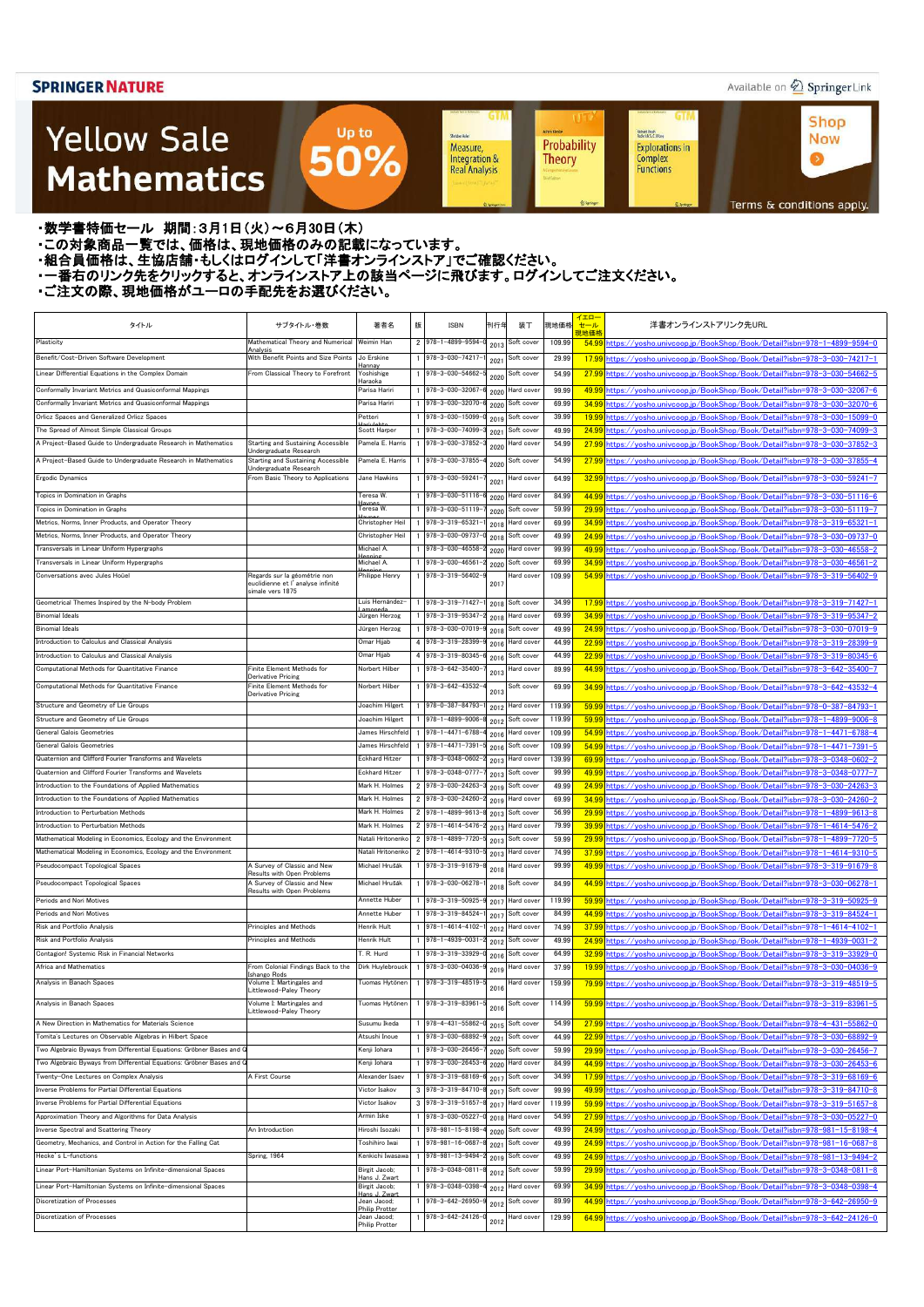### Available on 2 Springer Link

**Shop** 

**Now** 

 $\bullet$ 

**GTM** 

Kichard Beals<br>Rođenick S. C. Wong

Complex<br>Functions

**Explorations in** 

### **Yellow Sale Mathematics**

Probability Measure, Integration & **Theory Real Analysis** 

**UT** 

**Achim Hente** 

**GTM** 

Sheidon Auler

Terms & conditions apply.

・数学書特価セール 期間:3月1日(火)~6月30日(木)

・この対象商品一覧では、価格は、現地価格のみの記載になっています。

- ニッパルプロは、ここには、このファンストリングのコンティングファンストア」でご確認ください。<br>・組合員価格は、生協店舗・もしくはログインして「洋書オンラインストア」でご確認ください。

・一番右のリンク先をクリックすると、オンラインストア上の該当ページに飛びます。ログインしてご注文ください。

Up to

50%

| タイトル                                                                                                                     | サブタイトル・巻数                                                                        | 著者名                                    | 版 | <b>ISBN</b>                                  | 刊行年  | 装丁                       | 現地価格           | イエロ・<br>セール | 洋書オンラインストアリンク先URL                                                                                                                                          |
|--------------------------------------------------------------------------------------------------------------------------|----------------------------------------------------------------------------------|----------------------------------------|---|----------------------------------------------|------|--------------------------|----------------|-------------|------------------------------------------------------------------------------------------------------------------------------------------------------------|
| Biological Models via Interval Type-2 Fuzzy Sets                                                                         |                                                                                  | Rosana Sueli da<br>Motta Jafelice      |   | 978-3-030-64529-                             | 2021 | Soft cover               | 49.99          | 現地価格        | 24.99 https://yosho.univcoop.jp/BookShop/Book/Detail?isbn=978-3-030-64529-8                                                                                |
| Probabilistic Methods in Telecommunications                                                                              |                                                                                  | Benedikt Jahnel                        |   | 978-3-030-36089-                             | 2020 | Soft cover               | 44.99          |             | 22.99 https://vosho.univcoop.jp/BookShop/Book/Detail?isbn=978-3-030-36089-4                                                                                |
| Local Homotopy Theory                                                                                                    |                                                                                  | John F. Jardine                        |   | 978-1-4939-2299-                             | 2015 | Hard cover               | 109.99         |             | 54.99 https://vosho.univcoop.jp/BookShop/Book/Detail?isbn=978-1-4939-2299-4                                                                                |
| Local Homotopy Theory                                                                                                    |                                                                                  | John F. Jardine                        |   | 978-1-4939-4044-                             | 2015 | Soft cover               | 119.99         |             | 59.99 https://vosho.univcoop.jp/BookShop/Book/Detail?isbn=978-1-4939-4044-8                                                                                |
| Control of Nonholonomic Systems: from Sub-Riemannian Geometry to                                                         |                                                                                  | Frédéric Jean                          |   | 978-3-319-08689-                             | 2014 | Soft cover               | 64.99          |             | 32.99 https://yosho.univcoop.jp/BookShop/Book/Detail?isbn=978-3-319-08689-7                                                                                |
| Surfaces in Classical Geometries                                                                                         | A Treatment by Moving Frames                                                     | Gary R. Jensen                         |   | 978-3-319-27074-                             | 2016 | Soft cover               | 74.99          |             | 37.99 https://yosho.univcoop.jp/BookShop/Book/Detail?isbn=978-3-319-27074-6                                                                                |
| From Probability to Finance                                                                                              | Lecture Notes of BICMR Summer<br>School on Financial Mathematics                 | Ying Jiao                              |   | 978-981-15-1575-                             | 2020 | <b>Hard</b> cover        | 99.99          |             | 49.99 https://vosho.univcoop.jp/BookShop/Book/Detail?isbn=978-981-15-1575-0                                                                                |
| From Probability to Finance                                                                                              | Lecture Notes of BICMR Summer<br>School on Financial Mathematics                 | Ying Jiao                              |   | $978 - 981 - 15 - 1578$                      | 2020 | Soft cover               | 59.99          |             | 29.99 https://vosho.univcoop.ip/BookShop/Book/Detail?isbn=978-981-15-1578-1                                                                                |
| <b>Classical Mirror Symmetry</b>                                                                                         |                                                                                  | Masao Jinzenj                          |   | 978-981-13-0055-                             | 2018 | Soft cover               | 49.99          |             | 24.99 https://vosho.univcoop.jp/BookShop/Book/Detail?isbn=978-981-13-0055-4                                                                                |
| Finite Element Methods for Incompressible Flow Problems                                                                  |                                                                                  | Volker John                            |   | 978-3-319-45749-                             | 2016 | Hard cover               | 199.99         |             | 99.99 https://vosho.univcoop.jp/BookShop/Book/Detail?isbn=978-3-319-45749-9                                                                                |
| Finite Element Methods for Incompressible Flow Problems                                                                  |                                                                                  | Volker John                            |   | 978-3-319-83364-                             | 2016 | Soft cover               | 169.99         |             | 84.99 https://yosho.univcoop.jp/BookShop/Book/Detail?isbn=978-3-319-83364-4                                                                                |
| Dessins d'Enfants on Riemann Surfaces                                                                                    |                                                                                  | Gareth A. Jones                        |   | 978-3-319-24709-                             | 2016 | Hard cover               | 119.99         |             | 59.99 https://yosho.univcoop.jp/BookShop/Book/Detail?isbn=978-3-319-24709-0                                                                                |
| Dessins d'Enfants on Riemann Surfaces                                                                                    |                                                                                  | Gareth A. Jones                        |   | 978-3-319-79664-                             | 2016 | Soft cover               | 84.99          |             | 44.99 https://yosho.univcoop.jp/BookShop/Book/Detail?isbn=978-3-319-79664-2                                                                                |
| Introduction to Discrete Mathematics via Logic and Proof                                                                 |                                                                                  | Calvin Jongsma                         |   | 978-3-030-25357                              | 2019 | Hard cover               | 49.99          |             | 24.99 https://yosho.univcoop.jp/BookShop/Book/Detail?isbn=978-3-030-25357-8                                                                                |
| Introduction to Discrete Mathematics via Logic and Proof                                                                 |                                                                                  | Calvin Jongsma                         |   | 978-3-030-25360-                             | 2019 | Soft cover               | 49.99          |             | 24.99 https://yosho.univcoop.jp/BookShop/Book/Detail?isbn=978-3-030-25360-8                                                                                |
| Partial Differential Equations<br>Partial Differential Equations                                                         |                                                                                  | Jürgen Jost                            |   | $3$ 978-1-4939-0247-<br>$3$ 978-1-4614-4808- | 2013 | Soft cover               | 56.99<br>79.99 |             | 29.99 https://yosho.univcoop.jp/BookShop/Book/Detail?isbn=978-1-4939-0247-7                                                                                |
| On the Hypotheses Which Lie at the Bases of Geometry                                                                     |                                                                                  | Jürgen Jost<br>Jürgen Jost             |   | 978-3-319-79880-                             | 2013 | Hard cover<br>Soft cover | 84.99          |             | 39.99 https://yosho.univcoop.jp/BookShop/Book/Detail?isbn=978-1-4614-4808-2                                                                                |
| On the Hypotheses Which Lie at the Bases of Geometry                                                                     |                                                                                  | Jürgen Jost                            |   | 978-3-319-26040-                             | 2016 | Hard cover               | 119.99         |             | 44.99 https://yosho.univcoop.jp/BookShop/Book/Detail?isbn=978-3-319-79880-6<br>59.99 https://vosho.univcoop.jp/BookShop/Book/Detail?isbn=978-3-319-26040-2 |
| Entropy Methods for Diffusive Partial Differential Equations                                                             |                                                                                  | Ansgar Jüngel                          |   | 978-3-319-34218-                             | 2016 | Soft cover               | 54.99          |             | 27.99 https://vosho.univcoop.jp/BookShop/Book/Detail?isbn=978-3-319-34218-4                                                                                |
| Group Chase and Escape                                                                                                   | Fusion of Pursuits-Escapes and                                                   | Atsushi                                |   | 978-981-15-1733-                             | 2016 | Soft cover               | 64.99          |             | 32.99 https://vosho.univcoop.jp/BookShop/Book/Detail?isbn=978-981-15-1733-4                                                                                |
|                                                                                                                          | <b>Collective Motions</b><br>Fusion of Pursuits-Escapes and                      | Kamimura<br>Atsushi                    |   | $978 - 981 - 15 - 1730$                      | 2019 |                          |                |             |                                                                                                                                                            |
| Group Chase and Escape                                                                                                   | <b>Collective Motions</b>                                                        | Kamimura                               |   |                                              | 2019 | lard cover               | 89.99          |             | 44.99 https://yosho.univcoop.jp/BookShop/Book/Detail?isbn=978-981-15-1730-3                                                                                |
| Spectral and Dynamical Stability of Nonlinear Waves                                                                      |                                                                                  | Todd Kapitula                          |   | 978-1-4614-6994-                             | 2013 | Hard cover               | 79.99          |             | 39.99 https://yosho.univcoop.jp/BookShop/Book/Detail?isbn=978-1-4614-6994-0                                                                                |
| Spectral and Dynamical Stability of Nonlinear Waves                                                                      |                                                                                  | <b>Todd Kapitula</b>                   |   | 978-1-4939-0187                              | 2013 | Soft cover               | 56.99          |             | 29.99 https://vosho.univcoop.jp/BookShop/Book/Detail?isbn=978-1-4939-0187-6                                                                                |
| Lectures and Surveys on G2-Manifolds and Related Topics                                                                  |                                                                                  | Spiro Karigiannis                      |   | 978-1-0716-0576-                             | 2020 | Hard cover               | 99.99          |             | 49.99 https://vosho.univcoop.jp/BookShop/Book/Detail?isbn=978-1-0716-0576-9                                                                                |
| Lectures and Surveys on G2-Manifolds and Related Topics                                                                  |                                                                                  | Spiro Karigiannis<br>Nikos Katzourakis |   | 978-1-0716-0579-                             | 2020 | Soft cover               | 69.99          |             | 34.99 https://vosho.univcoop.jp/BookShop/Book/Detail?isbn=978-1-0716-0579-0                                                                                |
| An Introduction To Viscosity Solutions for Fully Nonlinear PDE with<br>Applications to Calculus of Variations in L∞      |                                                                                  |                                        |   | 978-3-319-12828-                             | 201  | Soft cover               | 54.99          |             | 27.99 https://yosho.univcoop.jp/BookShop/Book/Detail?isbn=978-3-319-12828-3                                                                                |
| Algebraic Curves                                                                                                         | <b>Towards Moduli Spaces</b>                                                     | Maxim E.                               |   | 978-3-030-02942-                             | 2018 | Hard cover               | 64.99          |             | 32.99 https://vosho.univcoop.jp/BookShop/Book/Detail?isbn=978-3-030-02942-5                                                                                |
| Financial Models in Production                                                                                           |                                                                                  | Othmane Kettani                        |   | 978-3-030-57495-                             | 2020 | Soft cover               | 49.99          |             | 24.99 https://vosho.univcoop.jp/BookShop/Book/Detail?isbn=978-3-030-57495-6                                                                                |
| Liouville-Riemann-Roch Theorems on Abelian Coverings                                                                     |                                                                                  | Minh Kha                               |   | 1 978-3-030-67427                            | 2021 | Soft cover               | 44.99          |             | 22.99 https://yosho.univcoop.jp/BookShop/Book/Detail?isbn=978-3-030-67427-4                                                                                |
| Dispersive Shallow Water Waves                                                                                           | Theory, Modeling, and Numerical<br>Methods                                       | Gayaz<br>Khakimzyanov                  |   | 978-3-030-46266-                             | 2020 | Soft cover               | 69.99          |             | 34.99 https://vosho.univcoop.jp/BookShop/Book/Detail?isbn=978-3-030-46266-6                                                                                |
| <b>Calculus of Variations</b>                                                                                            | An Introduction to the One-<br>Dimensional Theory with Examples<br>and Exercises | Hansjörg Kielhö<br>fer                 |   | 978-3-319-89038-                             | 2018 | Soft cover               | 49.99          |             | 24.99 https://vosho.univcoop.jp/BookShop/Book/Detail?isbn=978-3-319-89038-8                                                                                |
| <b>Calculus of Variations</b>                                                                                            | An Introduction to the One-<br>Dimensional Theory with Examples                  | Hansjörg Kielhö<br>fer                 |   | 978-3-319-71122-                             | 2018 | Hard cover               | 74.99          |             | 37.99 https://yosho.univcoop.jp/BookShop/Book/Detail?isbn=978-3-319-71122-5                                                                                |
| Geometry and Analysis of Metric Spaces via Weighted Partitions                                                           | and Exercises                                                                    | Jun Kigami                             |   | 1 978-3-030-54153-                           | 2020 | Soft cover               | 44.99          |             | 22.99 https://yosho.univcoop.jp/BookShop/Book/Detail?isbn=978-3-030-54153-8                                                                                |
| The Mathematical Theory of Time-Harmonic Maxwell's Equations                                                             | Expansion-, Integral-, and Variational Andreas Kirsch                            |                                        |   | 978-3-319-11085-                             | 2015 | Hard cover               | 69.99          |             | 34.99 https://vosho.univcoop.jp/BookShop/Book/Detail?isbn=978-3-319-11085-1                                                                                |
| The Mathematical Theory of Time-Harmonic Maxwell's Equations                                                             | Methods<br>Expansion-, Integral-, and Variational Andreas Kirsch                 |                                        |   | 978-3-319-37918-                             |      | Soft cover               | 49.99          |             | 24.99 https://vosho.univcoop.jp/BookShop/Book/Detail?isbn=978-3-319-37918-0                                                                                |
|                                                                                                                          | Methods                                                                          |                                        |   |                                              | 2015 |                          |                |             |                                                                                                                                                            |
| Set-Valued Stochastic Integrals and Applications                                                                         |                                                                                  | Michał                                 |   | 978-3-030-40328-                             | 2020 | Hard cover               | 99.99          |             | 49.99 https://yosho.univcoop.jp/BookShop/Book/Detail?isbn=978-3-030-40328-7                                                                                |
| Set-Valued Stochastic Integrals and Applications                                                                         |                                                                                  | Michał                                 |   | 978-3-030-40331                              | 2020 | Soft cover               | 69.99          |             | 34.99 https://yosho.univcoop.jp/BookShop/Book/Detail?isbn=978-3-030-40331-7                                                                                |
| Probability Theory<br>Dispersive Equations and Nonlinear Waves                                                           | A Comprehensive Course<br>Generalized Korteweg-de Vries,                         | Achim Klenke<br><b>Herbert Koch</b>    |   | $3$ 978-3-030-56401<br>978-3-0348-0735-      | 2020 | Soft cover               | 64.99<br>39.99 |             | 32.99 https://vosho.univcoop.jp/BookShop/Book/Detail?isbn=978-3-030-56401-8                                                                                |
|                                                                                                                          | Nonlinear Schrödinger, Wave and<br>Schrödinger Maps                              |                                        |   |                                              | 2014 | Soft cover               |                |             | 19.99 https://vosho.univcoop.jp/BookShop/Book/Detail?isbn=978-3-0348-0735-7                                                                                |
| Theory of Algebraic Surfaces                                                                                             |                                                                                  | Kunihiko Kodaira                       |   | 1 978-981-15-7379-                           | 2020 | Soft cover               | 49.99          |             | 24.99 https://yosho.univcoop.jp/BookShop/Book/Detail?isbn=978-981-15-7379-8                                                                                |
| KP Solitons and the Grassmannians                                                                                        | Combinatorics and Geometry of<br>Two-Dimensional Wave Patterns                   | Yuji Kodama                            |   | 978-981-10-4093-                             | 2017 | Soft cover               | 54.99          |             | 27.99 https://yosho.univcoop.jp/BookShop/Book/Detail?isbn=978-981-10-4093-1                                                                                |
| Hypergeometric Summation                                                                                                 | An Algorithmic Approach to<br>Summation and Special Function                     | Wolfram Koepf                          |   | 2 978-1-4471-6463-                           | 2014 | Soft cover               | 69.99          |             | 34.99 https://vosho.univcoop.jp/BookShop/Book/Detail?isbn=978-1-4471-6463-0                                                                                |
| Materials Phase Change PDE Control & Estimation                                                                          | Identities<br>From Additive Manufacturing to                                     | Shumon Koga                            |   | 978-3-030-58489-                             | 2020 | Hard cover               | 109.99         |             | 54.99 https://yosho.univcoop.jp/BookShop/Book/Detail?isbn=978-3-030-58489-4                                                                                |
| Materials Phase Change PDE Control & Estimation                                                                          | Polar Ice<br>From Additive Manufacturing to                                      | Shumon Koga                            |   | 978-3-030-58492-                             |      | Soft cover               | 79.99          |             | 39.99 https://vosho.univcoop.jp/BookShop/Book/Detail?isbn=978-3-030-58492-4                                                                                |
| Studies in Indian Mathematics and Astronomy                                                                              | Polar Ice<br>Selected Articles of Kripa Shankar                                  | Aditya Kolachana                       |   | 978-981-13-7325-                             | 2020 | Hard cover               | 129.99         |             | 64.99 https://yosho.univcoop.jp/BookShop/Book/Detail?isbn=978-981-13-7325-1                                                                                |
| Studies in Indian Mathematics and Astronomy                                                                              | Shukla<br>Selected Articles of Kripa Shankar                                     | Aditya Kolachana                       |   | 978-981-13-7328-                             | 2019 | Soft cover               | 89.99          |             | 44.99 https://yosho.univcoop.jp/BookShop/Book/Detail?isbn=978-981-13-7328-2                                                                                |
| Many Agent Games in Socio-economic Systems: Corruption,                                                                  | Shukla                                                                           | Vassili N.                             |   | 1 978-3-030-12370-                           | 2019 | Hard cover               | 89.99          |             |                                                                                                                                                            |
| Inspection, Coalition Building, Network Growth, Security                                                                 |                                                                                  | Kolokoltsov                            |   |                                              | 2019 |                          |                |             | 44.99 https://yosho.univcoop.jp/BookShop/Book/Detail?isbn=978-3-030-12370-3                                                                                |
| Many Agent Games in Socio-economic Systems: Corruption,<br>Inspection, Coalition Building, Network Growth, Security      |                                                                                  | Vassili N.<br>Kolokoltsov              |   | 978-3-030-12373-                             | 2019 | Soft cover               | 64.99          |             | 32.99 https://yosho.univcoop.jp/BookShop/Book/Detail?isbn=978-3-030-12373-4                                                                                |
| Topology, Calculus and Approximation                                                                                     |                                                                                  | Vilmos Komornik                        |   | 978-1-4471-7315-                             | 2017 | Soft cover               | 34.99          |             | 17.99 https://yosho.univcoop.jp/BookShop/Book/Detail?isbn=978-1-4471-7315-1                                                                                |
| Lectures on Functional Analysis and the Lebesgue Integral                                                                |                                                                                  | Vilmos Komornik                        |   | 978-1-4471-6810-                             | 2016 | Soft cover               | 74.99          |             | 37.99 https://yosho.univcoop.jp/BookShop/Book/Detail?isbn=978-1-4471-6810-2                                                                                |
| A Short Course in Ordinary Differential Equations                                                                        |                                                                                  | Qingkai Kong                           |   | 978-3-319-35426-                             | 2014 | Soft cover               | 59.99          |             | 29.99 https://yosho.univcoop.jp/BookShop/Book/Detail?isbn=978-3-319-35426-2                                                                                |
| A Short Course in Ordinary Differential Equations                                                                        |                                                                                  | Qingkai Kong                           |   | 978-3-319-11238-                             | 2014 | <b>Hard</b> cover        | 59.99          |             | 29.99 https://yosho.univcoop.jp/BookShop/Book/Detail?isbn=978-3-319-11238-1                                                                                |
| Combinatorial Optimization                                                                                               | Theory and Algorithms                                                            | <b>Bernhard Korte</b>                  |   | 6 978-3-662-58566                            | 2018 | Soft cover               | 59.99          |             | 29.99 https://vosho.univcoop.jp/BookShop/Book/Detail?isbn=978-3-662-58566-5                                                                                |
| Combinatorial Optimization                                                                                               | Theory and Algorithms                                                            | <b>Bernhard Korte</b><br>Roman Kossak  |   | 6 978-3-662-56038<br>978-3-319-53383-        | 2018 | Hard cover               | 84.99          |             | 44.99 https://yosho.univcoop.jp/BookShop/Book/Detail?isbn=978-3-662-56038-9                                                                                |
| Simplicity: Ideals of Practice in Mathematics and the Arts<br>Simplicity: Ideals of Practice in Mathematics and the Arts |                                                                                  | Roman Kossak                           |   | 978-3-319-85140-                             | 2017 | Hard cover<br>Soft cover | 39.99<br>39.99 |             | 19.99 https://vosho.univcoop.jp/BookShop/Book/Detail?isbn=978-3-319-53383-4                                                                                |
| The Scientific Correspondence of H.A. Lorentz                                                                            | Volume 2, the Dutch                                                              | A.J. Kox                               |   | 978-3-319-90328-                             | 2017 | lard cover               | 149.99         |             | 19.99 https://yosho.univcoop.jp/BookShop/Book/Detail?isbn=978-3-319-85140-2<br>74.99 https://yosho.univcoop.jp/BookShop/Book/Detail?isbn=978-3-319-90328-6 |
| The Scientific Correspondence of H.A. Lorentz                                                                            | Correspondents<br>Volume 2. the Dutch                                            | A.J. Kox                               |   | 1 978-3-030-07992-                           | 2018 | Soft cover               | 109.99         |             | 54.99 https://yosho.univcoop.jp/BookShop/Book/Detail?isbn=978-3-030-07992-5                                                                                |
|                                                                                                                          | Correspondents                                                                   |                                        |   |                                              | 2018 |                          |                |             |                                                                                                                                                            |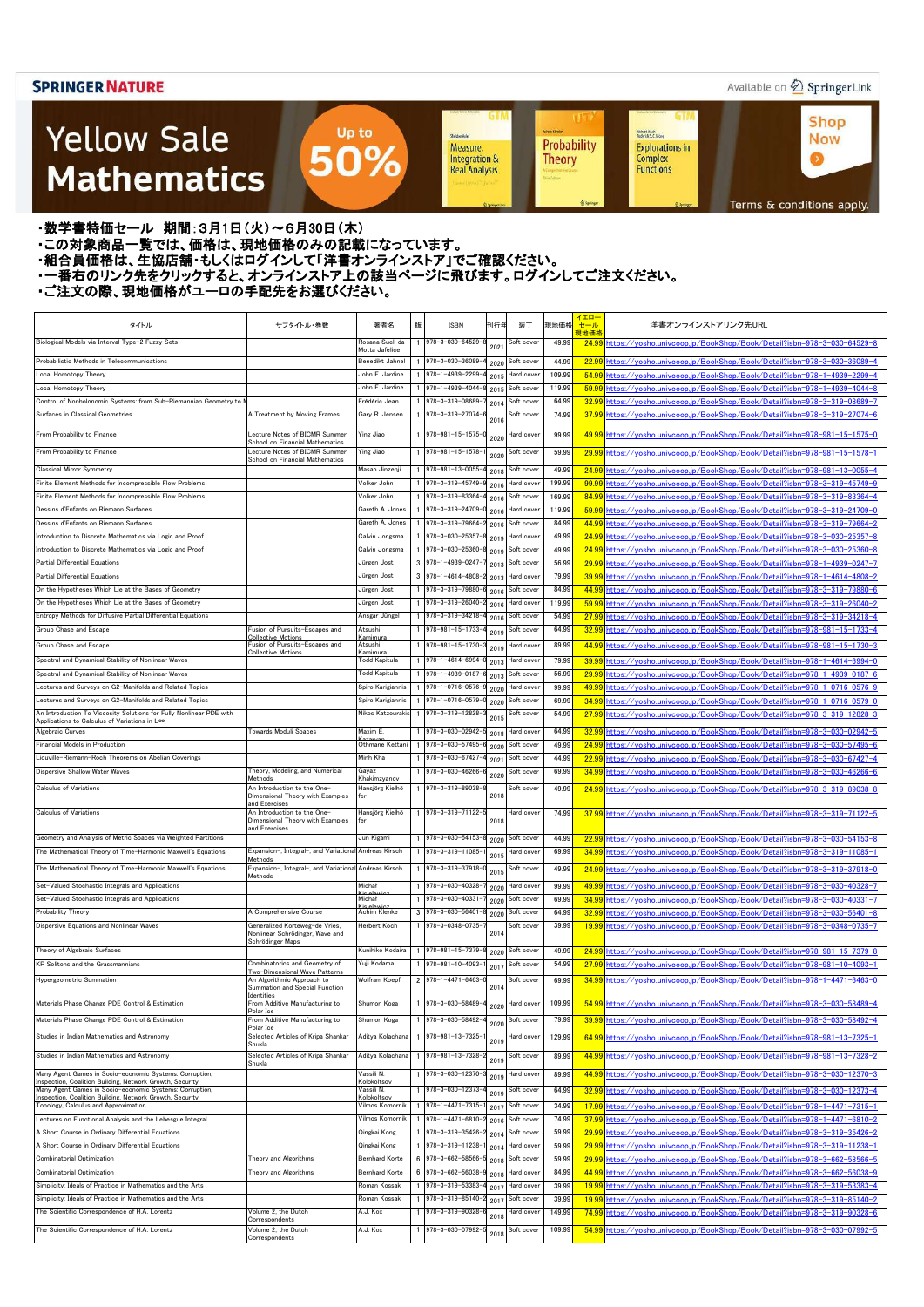#### Available on 2 Springer Link

Shop

**Now** 

 $\bullet$ 

**GTM** 

Kichard Beals<br>Rođenick S. C. Wong

Complex

Functions

**Explorations in** 

### **Yellow Sale Mathematics**

Probability Measure, Integration & **Theory Real Analysis** 

.<br>Sheldon Ader

**GTM** 

**UT** 

**Achim Klente** 

Terms & conditions apply.

・数学書特価セール 期間:3月1日(火)~6月30日(木)

・この対象商品一覧では、価格は、現地価格のみの記載になっています。

・組合員価格は、生協店舗・もしくはログインして「洋書オンラインストア」でご確認ください。

・一番右のリンク先をクリックすると、オンラインストア上の該当ページに飛びます。ログインしてご注文ください。

Up to

50%

| タイトル                                                                                                                                                   | サブタイトル・巻数                                                       | 著者名                              | 版 | <b>ISBN</b>                            | 刊行年          | 装丁                       | 現地価格           | イエロー<br>セール<br>見地価格 | 洋書オンラインストアリンク先URL                                                                                                                                          |
|--------------------------------------------------------------------------------------------------------------------------------------------------------|-----------------------------------------------------------------|----------------------------------|---|----------------------------------------|--------------|--------------------------|----------------|---------------------|------------------------------------------------------------------------------------------------------------------------------------------------------------|
| Harmonic and Complex Analysis in Several Variables                                                                                                     |                                                                 | Steven G. Krantz                 |   | 978-3-319-63229-                       | 2017         | Hard cover               | 109.99         |                     | 54.99 https://vosho.univcoop.jp/BookShop/Book/Detail?isbn=978-3-319-63229-2                                                                                |
| Harmonic and Complex Analysis in Several Variables                                                                                                     |                                                                 | Steven G. Krantz                 |   | 978-3-319-87503-                       | 2017         | Soft cover               | 109.99         |                     | 54.99 https://yosho.univcoop.jp/BookShop/Book/Detail?isbn=978-3-319-87503-3                                                                                |
| Direct and Inverse Sturm-Liouville Problems                                                                                                            | A Method of Solution                                            | Vladislav V.                     |   | 978-3-030-47848-                       | 2020         | Soft cover               | 54.99          |                     | 27.99 https://vosho.univcoop.jp/BookShop/Book/Detail?isbn=978-3-030-47848-3                                                                                |
| Transmutation Operators and Applications                                                                                                               |                                                                 | Vladislav V.                     |   | 978-3-030-35913-                       | 2020         | Hard cover               | 119.99         |                     | 59.99 https://yosho.univcoop.jp/BookShop/Book/Detail?isbn=978-3-030-35913-3                                                                                |
| Transmutation Operators and Applications                                                                                                               |                                                                 | Vladislav V.                     |   | 978-3-030-35916                        | 2020         | Soft cover               | 84.99          |                     | 44.99 https://yosho.univcoop.jp/BookShop/Book/Detail?isbn=978-3-030-35916-4                                                                                |
| Time-Fractional Differential Equations                                                                                                                 | A Theoretical Introduction                                      | Adam Kubica                      |   | 978-981-15-9065-                       | 2020         | Soft cover               | 49.99          |                     | 24.99 https://yosho.univcoop.jp/BookShop/Book/Detail?isbn=978-981-15-9065-8                                                                                |
| Asymptotic Analysis of Unstable Solutions of Stochastic Differential Equ                                                                               |                                                                 | Grigorij Kulinich                |   | 978-3-030-41293-                       | 2020         | Soft cover               | 64.99          |                     | 32.99 https://vosho.univcoop.jp/BookShop/Book/Detail?isbn=978-3-030-41293-7                                                                                |
| Asymptotic Analysis of Unstable Solutions of Stochastic Differential Equ                                                                               |                                                                 | Grigorij Kulinich                |   | 978-3-030-41290-                       | 2020         | Hard cover               | 89.99          |                     | 44.99 https://yosho.univcoop.jp/BookShop/Book/Detail?isbn=978-3-030-41290-6                                                                                |
| Stochastic Flows and Jump-Diffusions                                                                                                                   |                                                                 | Hiroshi Kunita                   |   | 978-981-13-3800-                       | 2019         | Hard cover               | 99.99          |                     | 49.99 https://yosho.univcoop.jp/BookShop/Book/Detail?isbn=978-981-13-3800-7                                                                                |
| Splines and PDEs: From Approximation Theory to Numerical Linear Alge Cetraro, Italy 2017<br>Introduction to Commutative Algebra and Algebraic Geometry |                                                                 | Angela Kunoth<br>Ernst Kunz      |   | 978-3-319-94910-<br>978-1-4614-5986-   | 2018         | Soft cover<br>Soft cover | 64.99<br>64.99 |                     | 32.99 https://vosho.univcoop.jp/BookShop/Book/Detail?isbn=978-3-319-94910-9                                                                                |
| Stochastic Analysis                                                                                                                                    |                                                                 | Shigeo Kusuoka                   |   | 978-981-15-8863-                       | 2013         | Hard cover               | 99.99          |                     | 32.99 https://yosho.univcoop.jp/BookShop/Book/Detail?isbn=978-1-4614-5986-6<br>49.99 https://yosho.univcoop.jp/BookShop/Book/Detail?isbn=978-981-15-8863-1 |
| Stochastic Analysis                                                                                                                                    |                                                                 | Shigeo Kusuoka                   |   | 978-981-15-8866-                       | 2020<br>2020 | Soft cover               | 69.99          |                     | 34.99 https://yosho.univcoop.jp/BookShop/Book/Detail?isbn=978-981-15-8866-2                                                                                |
| Fluctuations of Lévy Processes with Applications                                                                                                       | Introductory Lectures                                           | Andreas E.                       |   | $2$ 978-3-642-37631                    | 2014         | Soft cover               | 69.99          |                     | 34.99 https://vosho.univcoop.jp/BookShop/Book/Detail?isbn=978-3-642-37631-3                                                                                |
| Gerber-Shiu Risk Theory                                                                                                                                |                                                                 | Andreas E.                       |   | 978-3-319-02302-                       | 2013         | Soft cover               | 39.99          |                     | 19.99 https://vosho.univcoop.ip/BookShop/Book/Detail?isbn=978-3-319-02302-1                                                                                |
| Real Analysis                                                                                                                                          | Series, Functions of Several                                    | Miklós                           |   | 978-1-4939-7367-                       | 2017         | lard cover               | 52.99          |                     | 27.99 https://yosho.univcoop.jp/BookShop/Book/Detail?isbn=978-1-4939-7367-5                                                                                |
| <b>Real Analysis</b>                                                                                                                                   | Variables, and Applications<br>Foundations and Functions of One | Laczkovich<br>Miklós             |   | 978-1-4939-2765-                       |              | lard cover               | 64.99          |                     | 32.99 https://vosho.univcoop.jp/BookShop/Book/Detail?isbn=978-1-4939-2765-4                                                                                |
|                                                                                                                                                        | Variable<br>Foundations and Functions of One                    | Laczkovich<br>Miklós             |   |                                        | 2015         |                          |                |                     | 24.99 https://vosho.univcoop.jp/BookShop/Book/Detail?isbn=978-1-4939-4222-0                                                                                |
| <b>Real Analysis</b>                                                                                                                                   | Variable                                                        | Laczkovich                       |   | 978-1-4939-4222-                       | 2015         | oft cover                | 46.99          |                     |                                                                                                                                                            |
| <b>Real Analysis</b>                                                                                                                                   | Series, Functions of Several<br>Variables, and Applications     | Miklós<br>Laczkovich             |   | 978-1-4939-8464-                       | 201          | Soft cover               | 52.99          |                     | 27.99 https://vosho.univcoop.jp/BookShop/Book/Detail?isbn=978-1-4939-8464-0                                                                                |
| Modern Solvers for Helmholtz Problems                                                                                                                  |                                                                 | Domenico Lahaye                  |   | 1 978-3-319-28831                      | 201          | lard cover               | 99.99          |                     | 49.99 https://yosho.univcoop.jp/BookShop/Book/Detail?isbn=978-3-319-28831-4                                                                                |
| Modern Solvers for Helmholtz Problems                                                                                                                  |                                                                 | Domenico Lahaye                  |   | 978-3-319-80436-                       | 201          | Soft cover               | 99.99          |                     | 49.99 https://vosho.univcoop.jp/BookShop/Book/Detail?isbn=978-3-319-80436-1                                                                                |
| The Grassmannian Variety                                                                                                                               | Geometric and Representation-                                   | V. Lakshmibai                    |   | 978-1-4939-5608-                       | 2015         | Soft cover               | 69.99          |                     | 34.99 https://vosho.univcoop.jp/BookShop/Book/Detail?isbn=978-1-4939-5608-1                                                                                |
| The Grassmannian Variety                                                                                                                               | Theoretic Aspects<br>Geometric and Representation-              | V. Lakshmibai                    |   | 978-1-4939-3081                        |              | lard cover               | 79.99          |                     | 39.99 https://yosho.univcoop.jp/BookShop/Book/Detail?isbn=978-1-4939-3081-4                                                                                |
|                                                                                                                                                        | Theoretic Aspects                                               |                                  |   |                                        | 2015         |                          |                |                     |                                                                                                                                                            |
| Algebra 2                                                                                                                                              | Linear Algebra, Galois Theory,<br>Representation theory, Group  | Ramji Lal                        |   | 978-981-10-4255-                       | 201          | lard cover               | 59.99          |                     | 29.99 https://yosho.univcoop.jp/BookShop/Book/Detail?isbn=978-981-10-4255-3                                                                                |
| Algebra 2                                                                                                                                              | Linear Algebra, Galois Theory,<br>Representation theory, Group  | Ramji Lal                        |   | 978-981-13-5089-                       | 201          | Soft cover               | 74.99          |                     | 37.99 https://yosho.univcoop.jp/BookShop/Book/Detail?isbn=978-981-13-5089-4                                                                                |
| -Schur Functions and Affine Schubert Calculus                                                                                                          |                                                                 | Thomas Lam                       |   | 978-1-4939-4972-                       | 2014         | Soft cover               | 84.99          |                     | 44.99 https://yosho.univcoop.jp/BookShop/Book/Detail?isbn=978-1-4939-4972-4                                                                                |
| k-Schur Functions and Affine Schubert Calculus                                                                                                         |                                                                 | Thomas Lam                       |   | 978-1-4939-0681                        | 2014         | lard cover               | 99.99          |                     | 49.99-https://yosho.univcoop.jp/BookShop/Book/Detail?isbn=978-1-4939-0681-9                                                                                |
| First-order and Stochastic Optimization Methods for Machine Learning                                                                                   |                                                                 | Guanghui Lan                     |   | 978-3-030-39570-                       | 2020         | Soft cover               | 84.99          |                     | 44.99 https://vosho.univcoop.jp/BookShop/Book/Detail?isbn=978-3-030-39570-4                                                                                |
| First-order and Stochastic Optimization Methods for Machine Learning                                                                                   |                                                                 | Guanghui Lan                     |   | 978-3-030-39567                        | 2020         | Hard cover               | 119.99         |                     | 59.99 https://yosho.univcoop.jp/BookShop/Book/Detail?isbn=978-3-030-39567-4                                                                                |
| Stochastic Modeling                                                                                                                                    |                                                                 | Nicolas Lanchier                 |   | 978-3-319-50037                        | 2017         | Soft cover               | 74.99          |                     | 37.99 https://yosho.univcoop.jp/BookShop/Book/Detail?isbn=978-3-319-50037-9                                                                                |
| Introduction to Infinity-Categories                                                                                                                    |                                                                 | Markus Land                      |   | 978-3-030-61523-                       | 2021         | Soft cover               | 49.99          |                     | 24.99 https://yosho.univcoop.jp/BookShop/Book/Detail?isbn=978-3-030-61523-9                                                                                |
| A Primer on Scientific Programming with Python                                                                                                         |                                                                 | Hans Petter                      |   | 5 978-3-662-57046-                     | 2016         | Soft cover               | 49.99          |                     | 24.99 https://yosho.univcoop.jp/BookShop/Book/Detail?isbn=978-3-662-57046-3                                                                                |
| Introduction to Numerical Methods for Variational Problems                                                                                             |                                                                 | Hans Petter                      |   | 1 978-3-030-23790-5                    |              | 2019 Soft cover          | 49.99          |                     | 24.99 https://yosho.univcoop.jp/BookShop/Book/Detail?isbn=978-3-030-23790-5                                                                                |
| Finite Difference Computing with Exponential Decay Models<br>A Primer on Scientific Programming with Python                                            |                                                                 | Hans Petter<br>Hans Petter       |   | 978-3-319-29438-<br>5 978-3-662-49886- | 2016         | Hard cover<br>Hard cover | 49.99<br>74.99 |                     | 24.99 https://vosho.univcoop.jp/BookShop/Book/Detail?isbn=978-3-319-29438-4<br>37.99 https://yosho.univcoop.jp/BookShop/Book/Detail?isbn=978-3-662-49886-6 |
| Finite Difference Computing with Exponential Decay Models                                                                                              |                                                                 | Hans Petter                      |   | 978-3-319-80573-                       | 2016<br>2016 | Soft cover               | 49.99          |                     | 24.99 https://yosho.univcoop.jp/BookShop/Book/Detail?isbn=978-3-319-80573-3                                                                                |
| Introduction to Numerical Methods for Variational Problems                                                                                             |                                                                 | Hans Petter                      |   | 978-3-030-23787                        | 2019         | Hard cover               | 69.99          |                     | 34.99 https://yosho.univcoop.jp/BookShop/Book/Detail?isbn=978-3-030-23787-5                                                                                |
| Fractal Zeta Functions and Fractal Drums                                                                                                               | Higher-Dimensional Theory of                                    | Michel L. Lapidus                |   | 978-3-319-44704-                       | 2017         | lard cover               | 129.99         |                     | 64.99 https://vosho.univcoop.jp/BookShop/Book/Detail?isbn=978-3-319-44704-9                                                                                |
| Fractal Geometry, Complex Dimensions and Zeta Functions                                                                                                | <b>Complex Dimensions</b><br>Geometry and Spectra of Fractal    | Michel L. Lapidus                |   | 2 978-1-4614-2175                      |              | lard cover               | 119.99         |                     | 59.99 https://vosho.univcoop.jp/BookShop/Book/Detail?isbn=978-1-4614-2175-7                                                                                |
|                                                                                                                                                        | <b>Strings</b>                                                  |                                  |   |                                        | 2013         |                          |                |                     |                                                                                                                                                            |
| Fractal Geometry, Complex Dimensions and Zeta Functions                                                                                                | Geometry and Spectra of Fractal<br><b>Strings</b>               | Michel L. Lapidus                |   | 2 978-1-4899-8838-                     | 2013         | Soft cover               | 84.99          |                     | 44.99 https://vosho.univcoop.jp/BookShop/Book/Detail?isbn=978-1-4899-8838-6                                                                                |
| Fractal Zeta Functions and Fractal Drums                                                                                                               | Higher-Dimensional Theory of<br><b>Complex Dimensions</b>       | Michel L. Lapidus                |   | 978-3-319-83115-                       | 201          | Soft cover               | 129.99         |                     | 64.99 https://vosho.univcoop.jp/BookShop/Book/Detail?isbn=978-3-319-83115-2                                                                                |
| Modelling in Life Insurance - A Management Perspective                                                                                                 |                                                                 | Jean-Paul                        |   | 978-3-319-29774                        | 2016         | Soft cover               | 99.99          |                     | 49.99 https://vosho.univcoop.jp/BookShop/Book/Detail?isbn=978-3-319-29774-3                                                                                |
| Data Assimilation                                                                                                                                      | A Mathematical Introduction                                     | Kody Law                         |   | 978-3-319-20324                        | 2015         | lard cover               | 64.99          |                     | 32.99 https://yosho.univcoop.jp/BookShop/Book/Detail?isbn=978-3-319-20324-9                                                                                |
| Data Assimilation                                                                                                                                      | A Mathematical Introduction                                     | Kody Law                         |   | 978-3-319-36687                        | 2015         | Soft cover               | 46.99          |                     | 24.99 https://yosho.univcoop.jp/BookShop/Book/Detail?isbn=978-3-319-36687-6                                                                                |
| Mathematical Modeling in Renal Physiology                                                                                                              |                                                                 | Anita T. Layton                  |   | 978-3-642-27366-                       | 2014         | Soft cover               | 48.00          |                     | 24.99 https://vosho.univcoop.jp/BookShop/Book/Detail?isbn=978-3-642-27366-7                                                                                |
| Nonlinear Elliptic Partial Differential Equations                                                                                                      | An Introduction                                                 | Hervé Le Dret                    |   | 978-3-319-78389-                       | 2018         | Soft cover               | 64.99          |                     | 32.99 https://yosho.univcoop.jp/BookShop/Book/Detail?isbn=978-3-319-78389-5                                                                                |
| Équations aux dérivées partielles elliptiques non linéaires                                                                                            |                                                                 | Herve Le Dret                    |   | 978-3-642-36174                        | 2013         | Soft cover               | 54.99          |                     | 27.99 https://yosho.univcoop.jp/BookShop/Book/Detail?isbn=978-3-642-36174-6                                                                                |
| A Brief Introduction to Berezin-Toeplitz Operators on Compact Kähler                                                                                   |                                                                 | Yohann Le Floch                  |   | 978-3-030-06898-                       | 2018         | Soft cover               | 59.99          |                     | 29.99 https://yosho.univcoop.jp/BookShop/Book/Detail?isbn=978-3-030-06898-1                                                                                |
| A Brief Introduction to Berezin-Toeplitz Operators on Compact Kähler<br>Brownian Motion, Martingales, and Stochastic Calculus                          |                                                                 | Yohann Le Floch<br>Jean-François |   | 978-3-319-94681<br>978-3-319-80961-    | 2018         | Hard cover               | 59.99          |                     | 29.99 https://yosho.univcoop.jp/BookShop/Book/Detail?isbn=978-3-319-94681-8                                                                                |
| Mouvement brownien, martingales et calcul stochastique                                                                                                 |                                                                 | Jean-Francois                    |   | 978-3-642-31897-                       | 2016         | Soft cover<br>Soft cover | 56.99<br>59.99 |                     | 29.99 https://yosho.univcoop.jp/BookShop/Book/Detail?isbn=978-3-319-80961-8<br>29.99 https://yosho.univcoop.jp/BookShop/Book/Detail?isbn=978-3-642-31897-9 |
| Brownian Motion, Martingales, and Stochastic Calculus                                                                                                  |                                                                 | $\sim$<br>Jean-François          |   | 978-3-319-31088-                       | 2013<br>2016 | Hard cover               | 56.99          |                     | 29.99 https://yosho.univcoop.jp/BookShop/Book/Detail?isbn=978-3-319-31088-6                                                                                |
| Introduction to Smooth Manifolds                                                                                                                       |                                                                 | $\Omega$<br>John Lee             |   | $2$ 978-1-4419-9981                    | 2012         | Hard cover               | 79.95          |                     | 39.99 https://yosho.univcoop.jp/BookShop/Book/Detail?isbn=978-1-4419-9981-8                                                                                |
| Geometry: from Isometries to Special Relativity                                                                                                        |                                                                 | Nam-Hoon Lee                     |   | 978-3-030-42103-                       | 2020         | Soft cover               | 44.99          |                     | 22.99 https://yosho.univcoop.jp/BookShop/Book/Detail?isbn=978-3-030-42103-8                                                                                |
| Geometry: from Isometries to Special Relativity                                                                                                        |                                                                 | Nam-Hoon Lee                     |   | 978-3-030-42100-                       | 2020         | Hard cover               | 44.99          |                     | 22.99 https://yosho.univcoop.jp/BookShop/Book/Detail?isbn=978-3-030-42100-7                                                                                |
| Introduction to Smooth Manifolds                                                                                                                       |                                                                 | John Lee                         |   | 2 978-1-4899-9475                      | 2012         | Soft cover               | 79.95          |                     | 39.99 https://yosho.univcoop.jp/BookShop/Book/Detail?isbn=978-1-4899-9475-2                                                                                |
| <b>Systems Biology</b>                                                                                                                                 | Modeling, Analysis, and Simulation                              | Jinzhi Lei                       |   | 1 978-3-030-73032-                     | 202          | Soft cover               | 84.99          |                     | 44.99 https://yosho.univcoop.jp/BookShop/Book/Detail?isbn=978-3-030-73032-1                                                                                |
| Constrained Optimization and Optimal Control for Partial Differential Equ                                                                              |                                                                 | Günter Leugering                 |   | 978-3-0348-0132-                       | 2012         | lard cover               | 129.99         |                     | 64.99 https://vosho.univcoop.jp/BookShop/Book/Detail?isbn=978-3-0348-0132-4                                                                                |
| Constrained Optimization and Optimal Control for Partial Differential Equ                                                                              |                                                                 | Günter Leugering                 |   | 1 978-3-0348-0807                      |              | Soft cover               | 129.95         |                     | 64.99 https://yosho.univcoop.jp/BookShop/Book/Detail?isbn=978-3-0348-0807-1                                                                                |
|                                                                                                                                                        |                                                                 |                                  |   |                                        | 2012         |                          |                |                     |                                                                                                                                                            |
| Leveraged Exchange-Traded Funds                                                                                                                        | Price Dynamics and Options<br>Valuation                         | Tim Leung                        |   | 978-3-319-29092-                       | 2016         | Soft cover               | 54.99          |                     | 27.99 https://vosho.univcoop.jp/BookShop/Book/Detail?isbn=978-3-319-29092-8                                                                                |
| A Course on Tug-of-War Games with Random Noise                                                                                                         | Introduction and Basic<br>Constructions                         | Marta Lewicka                    |   | 1 978-3-030-46208-                     | 2020         | Soft cover               | 54.99          |                     | 27.99 https://yosho.univcoop.jp/BookShop/Book/Detail?isbn=978-3-030-46208-6                                                                                |
| An Introduction to Mathematical Modeling of Infectious Diseases                                                                                        |                                                                 | Michael Y. Li                    |   | 978-3-319-89144                        | 2018         | Soft cover               | 49.99          |                     | 24.99 https://vosho.univcoop.jp/BookShop/Book/Detail?isbn=978-3-319-89144-6                                                                                |
| Age Structured Epidemic Modeling                                                                                                                       |                                                                 | Xue-Zhi Li                       |   | 978-3-030-42498-                       | 2020         | Soft cover               | 69.99          |                     | 34.99 https://vosho.univcoop.jp/BookShop/Book/Detail?isbn=978-3-030-42498-5                                                                                |
| Boundary Synchronization for Hyperbolic Systems                                                                                                        |                                                                 | Tatsien Li;                      |   | 978-3-030-32851                        | 2019         | Soft cover               | 84.99          |                     | 44.99 https://yosho.univcoop.jp/BookShop/Book/Detail?isbn=978-3-030-32851-1                                                                                |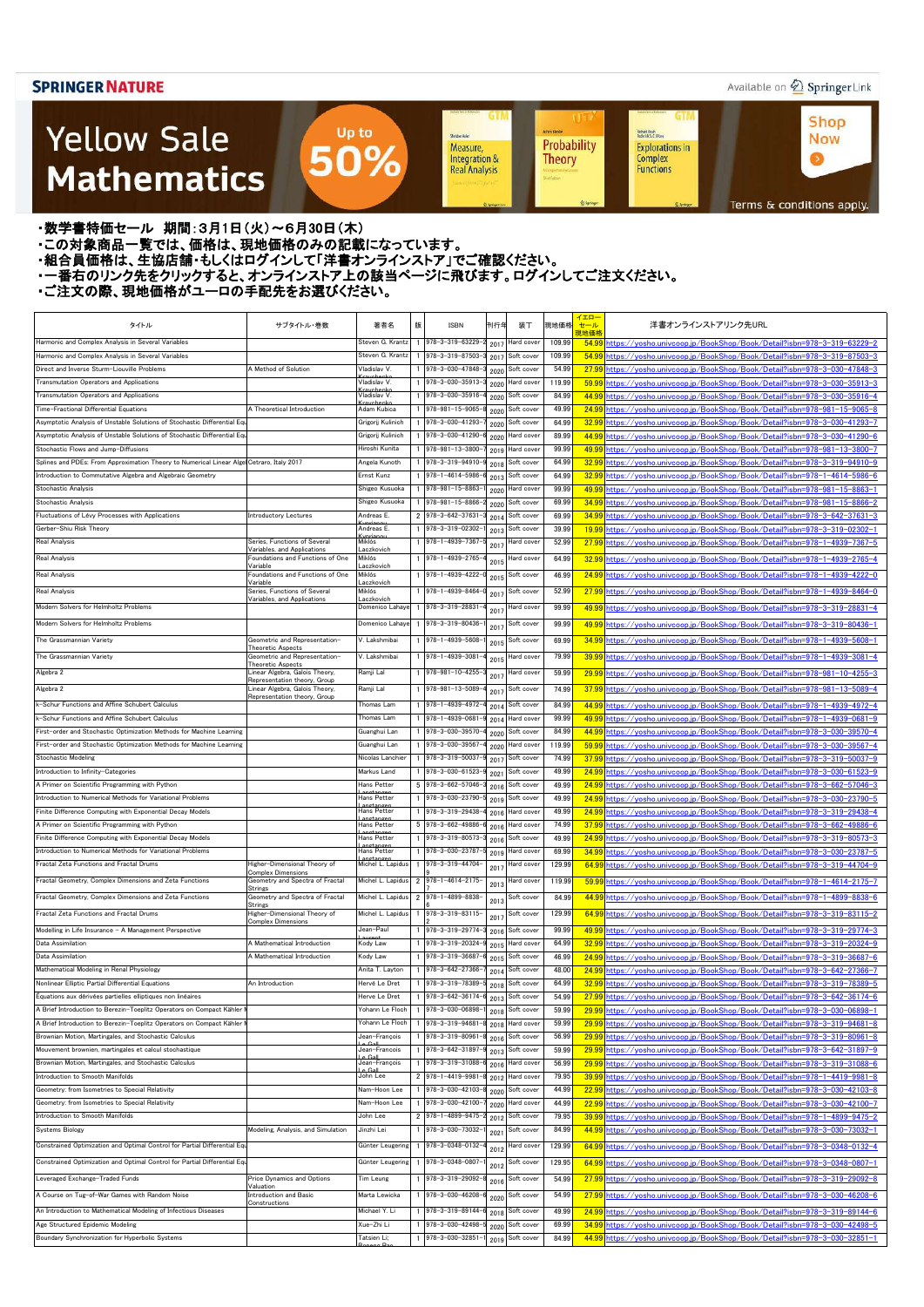### Available on 2 Springer Link

**Shop** 

**Now** 

 $\bullet$ 

**GTM** 

### **Yellow Sale Mathematics**

**Achim Hente** Kichard Beals<br>Rođenick S. C. Wong Sheidon Auler Probability **Explorations in** Measure, Integration & Complex<br>Functions **Theory Real Analysis** 

**UT** 

**GTM** 

Terms & conditions apply.

#### ・数学書特価セール 期間:3月1日(火)~6月30日(木)

- ・この対象商品一覧では、価格は、現地価格のみの記載になっています。
- ニッパルプロは、ここには、このファンストリングのコンティングファンストア」でご確認ください。<br>・組合員価格は、生協店舗・もしくはログインして「洋書オンラインストア」でご確認ください。
- ・一番右のリンク先をクリックすると、オンラインストア上の該当ページに飛びます。ログインしてご注文ください。

Up to

50%

| タイトル                                                                   | サブタイトル・巻数                                                                | 著者名                             | 版 | <b>ISBN</b>             | 刊行年  | 装丁                | 現地価格   | イエロー<br>セール<br>現地価格 | 洋書オンラインストアリンク先URL                                                                  |
|------------------------------------------------------------------------|--------------------------------------------------------------------------|---------------------------------|---|-------------------------|------|-------------------|--------|---------------------|------------------------------------------------------------------------------------|
| Boundary Synchronization for Hyperbolic Systems                        |                                                                          | Tatsien Li;<br>r Ro             |   | 978-3-030-32848-        | 2019 | Hard cover        | 119.99 |                     | 59.99 https://yosho.univcoop.jp/BookShop/Book/Detail?isbn=978-3-030-32848-1        |
| Age Structured Epidemic Modeling                                       |                                                                          | Xue-Zhi Li                      |   | 978-3-030-42495-        | 2020 | Hard cover        | 99.99  |                     | 49.99 https://yosho.univcoop.jp/BookShop/Book/Detail?isbn=978-3-030-42495-4        |
| An Introduction to Mathematical Modeling of Infectious Diseases        |                                                                          | Michael Y. Li                   |   | 978-3-319-72121         | 2018 | Hard cover        | 44.99  |                     | 22.99 https://yosho.univcoop.jp/BookShop/Book/Detail?isbn=978-3-319-72121-7        |
| Linear Algebra                                                         |                                                                          | Jörg Liesen                     |   | 978-3-319-24344-        | 2015 | Soft cover        | 34.99  |                     | 17.99 https://yosho.univcoop.jp/BookShop/Book/Detail?isbn=978-3-319-24344-3        |
| Lectures on Gaussian Processes                                         |                                                                          | Mikhail Lifshits                |   | 978-3-642-24938-        | 2012 | Soft cover        | 54.99  |                     | 27.99 https://yosho.univcoop.jp/BookShop/Book/Detail?isbn=978-3-642-24938-9        |
| Introduction to Nonlinear Dispersive Equations                         |                                                                          | Felipe Linares                  |   | 2 978-1-4939-2180-      | 2015 | Soft cover        | 64.99  |                     | 32.99 https://yosho.univcoop.jp/BookShop/Book/Detail?isbn=978-1-4939-2180-5        |
| Notes on the Infinity Laplace Equation                                 |                                                                          | Peter Lindqvist                 |   | 978-3-319-31531         | 2016 | Soft cover        | 54.99  |                     | 27.99 https://yosho.univcoop.jp/BookShop/Book/Detail?isbn=978-3-319-31531-7        |
| Real Analysis via Sequences and Series                                 |                                                                          | Charles H.C.                    |   | 978-1-4939-4181         | 2015 | Soft cover        | 59.99  |                     | 29.99 https://yosho.univcoop.jp/BookShop/Book/Detail?isbn=978-1-4939-4181-0        |
| Real Analysis via Sequences and Series                                 |                                                                          | Charles H.C.                    |   | 978-1-4939-2650-        | 2015 | Hard cover        | 64.99  |                     | 32.99 https://yosho.univcoop.jp/BookShop/Book/Detail?isbn=978-1-4939-2650-3        |
| Gaussian Capacity Analysis                                             |                                                                          | Liguang Liu                     |   | 978-3-319-95039-        | 2018 | Soft cover        | 39.99  |                     | 19.99 https://yosho.univcoop.jp/BookShop/Book/Detail?isbn=978-3-319-95039-6        |
| Stochastic Partial Differential Equations: An Introduction             |                                                                          | Wei Liu                         |   | 978-3-319-22353-        | 2015 | Soft cover        | 54.99  |                     | <u>27.99 https://yosho.univcoop.jp/BookShop/Book/Detail?isbn=978-3-319-22353-7</u> |
| Inverse Problems in Ordinary Differential Equations and Applications   |                                                                          | Jaume Llibre                    |   | 978-3-319-26337         | 2016 | Hard cover        | 119.99 |                     | 59.99 https://yosho.univcoop.jp/BookShop/Book/Detail?isbn=978-3-319-26337-3        |
| Central Configurations, Periodic Orbits, and Hamiltonian Systems       |                                                                          | Jaume Llibre                    |   | 978-3-0348-0932-        | 2015 | Soft cover        | 29.99  |                     | 17.99 https://yosho.univcoop.jp/BookShop/Book/Detail?isbn=978-3-0348-0932-0        |
| Inverse Problems in Ordinary Differential Equations and Applications   |                                                                          | Jaume Llibre                    |   | 978-3-319-79935-        | 2016 | Soft cover        | 84.99  |                     | 44.99 https://yosho.univcoop.jp/BookShop/Book/Detail?isbn=978-3-319-79935-3        |
| Algebraic Operads                                                      |                                                                          | Jean-Louis                      |   | 978-3-642-30361-        | 2012 | Hard cover        | 109.99 |                     | 54.99 https://yosho.univcoop.jp/BookShop/Book/Detail?isbn=978-3-642-30361-6        |
| Algebraic Operads                                                      |                                                                          | Jean-Louis                      |   | 978-3-642-44835-        | 2012 | Soft cover        | 109.95 |                     | 54.99 https://yosho.univcoop.jp/BookShop/Book/Detail?isbn=978-3-642-44835-5        |
| Divergent Series, Summability and Resurgence II                        | Simple and Multiple Summability                                          | Michèle Loday-<br>Richaud       |   | 978-3-319-29074-        | 2016 | Soft cover        | 49.99  |                     | 24.99 https://yosho.univcoop.jp/BookShop/Book/Detail?isbn=978-3-319-29074-4        |
| Density Evolution Under Delayed Dynamics                               | An Open Problem                                                          | Jérôme Losson                   |   | 978-1-0716-1071-        | 2020 | lard cover        | 89.99  |                     | 44.99 https://yosho.univcoop.jp/BookShop/Book/Detail?isbn=978-1-0716-1071-8        |
| Density Evolution Under Delayed Dynamics                               | An Open Problem                                                          | Jérôme Losson                   |   | 978-1-0716-1074         |      | Soft cover        | 64.99  |                     | 32.99 https://yosho.univcoop.jp/BookShop/Book/Detail?isbn=978-1-0716-1074-9        |
|                                                                        | Functorial Connections in Relational                                     | A.H. Louie                      |   |                         | 2020 |                   |        |                     |                                                                                    |
| Intangible Life                                                        | <b>Biology</b>                                                           |                                 |   | 1 978-3-319-65408-      | 201  | Hard cover        | 99.99  |                     | 49.99 https://yosho.univcoop.jp/BookShop/Book/Detail?isbn=978-3-319-65408-9        |
| Intangible Life                                                        | Functorial Connections in Relational<br>Biology                          | A.H. Louie                      |   | $1$ 978-3-319-88021     | 201  | Soft cover        | 99.99  |                     | 49.99 https://yosho.univcoop.jp/BookShop/Book/Detail?isbn=978-3-319-88021-1        |
| The Reflection of Life                                                 | Functional Entailment and                                                | A. H. Louie                     |   | $978 - 1 - 4614 - 6927$ | 2013 | Hard cover        | 99.99  |                     | 49.99 https://yosho.univcoop.jp/BookShop/Book/Detail?isbn=978-1-4614-6927-8        |
| The Reflection of Life                                                 | Imminence in Relational Biology<br>Functional Entailment and             | A. H. Louie                     |   | 1 978-1-4899-8905-      |      | Soft cover        | 99.99  |                     | 49.99-8905-5 https://yosho.univcoop.jp/BookShop/Book/Detail?isbn=978-1-4899-8905-5 |
|                                                                        | imminence in Relational Biology                                          |                                 |   |                         | 2013 |                   |        |                     |                                                                                    |
| Erdös Centennial                                                       |                                                                          | László Lovász                   |   | 978-3-642-39285-        | 2013 | lard cover        | 149.99 |                     | 74.99 https://yosho.univcoop.jp/BookShop/Book/Detail?isbn=978-3-642-39285-6        |
| Integrodifference Equations in Spatial Ecology                         |                                                                          | Frithjof Lutscher               |   | 978-3-030-29296-        | 2019 | Soft cover        | 46.99  |                     | 24.99 https://yosho.univcoop.jp/BookShop/Book/Detail?isbn=978-3-030-29296-6        |
| Integrodifference Equations in Spatial Ecology                         |                                                                          | Frithjof Lutscher               |   | 978-3-030-29293-        | 2019 | Hard cover        | 64.99  |                     | 32.99 https://yosho.univcoop.jp/BookShop/Book/Detail?isbn=978-3-030-29293-5        |
| Principles of Complex Analysis                                         |                                                                          | Serge Lvovski                   |   | 978-3-030-59364-        | 2020 | Hard cover        | 79.99  |                     | 39.99 https://yosho.univcoop.jp/BookShop/Book/Detail?isbn=978-3-030-59364-3        |
| Principles of Complex Analysis                                         |                                                                          | Serge Lvovski                   |   | 978-3-030-59367-        | 2020 | Soft cover        | 59.99  |                     | 29.99 https://yosho.univcoop.jp/BookShop/Book/Detail?isbn=978-3-030-59367-4        |
| Exercises in Numerical Linear Algebra and Matrix Factorizations        |                                                                          | Tom Lyche                       |   | 978-3-030-59788-        | 2020 | Hard cover        | 69.99  |                     | 34.99 https://yosho.univcoop.jp/BookShop/Book/Detail?isbn=978-3-030-59788-7        |
| Numerical Linear Algebra and Matrix Factorizations                     |                                                                          | Tom Lyche                       |   | 978-3-030-36470-        | 2020 | Soft cover        | 49.99  |                     | 24.99 https://yosho.univcoop.jp/BookShop/Book/Detail?isbn=978-3-030-36470-0        |
| Exercises in Computational Mathematics with MATLAB                     |                                                                          | Tom Lyche                       |   | 978-3-662-43510-        | 2014 | Hard cover        | 59.99  |                     | 29.99 https://yosho.univcoop.jp/BookShop/Book/Detail?isbn=978-3-662-43510-6        |
| Exercises in Computational Mathematics with MATLAB                     |                                                                          | Tom Lyche                       |   | 978-3-662-52400-        | 2014 | Soft cover        | 44.99  |                     | 22.99 https://yosho.univcoop.jp/BookShop/Book/Detail?isbn=978-3-662-52400-8        |
| Numerical Linear Algebra and Matrix Factorizations                     |                                                                          | Tom Lyche                       |   | 978-3-030-36467-        | 2020 | Hard cover        | 69.99  |                     | 34.99 https://yosho.univcoop.jp/BookShop/Book/Detail?isbn=978-3-030-36467-0        |
| Exercises in Numerical Linear Algebra and Matrix Factorizations        |                                                                          | om Lyche                        |   | $9/8 - 3 - 030 - 59/91$ | 2020 | Soft cover        | 49.99  |                     | <u>24.99 https://yosho.univcoop.jp/BookShop/Book/Detail?isbn=978-3-030-59791-7</u> |
| For Better or For Worse? Collaborative Couples in the Sciences         |                                                                          | Annette Lykknes                 |   | 978-3-0348-0285-        | 2012 | Hard cover        | 109.99 |                     | 54.99 https://vosho.univcoop.jp/BookShop/Book/Detail?isbn=978-3-0348-0285-7        |
| For Better or For Worse? Collaborative Couples in the Sciences         |                                                                          | Annette Lykknes                 |   | 978-3-0348-0750-        | 2012 | Soft cover        | 109.95 |                     | 54.99 https://vosho.univcoop.jp/BookShop/Book/Detail?isbn=978-3-0348-0750-0        |
| Test Configurations, Stabilities and Canonical Kähler Metrics          | Complex Geometry by the Energy<br>Method                                 | Toshiki Mabuchi                 |   | 978-981-16-0499-        | 2021 | Soft cover        | 54.99  |                     | 27.99 https://yosho.univcoop.jp/BookShop/Book/Detail?isbn=978-981-16-0499-7        |
| Mathematical Modelling and Optimization of Engineering Problems        |                                                                          | J. A. Tenreiro<br>Machado       |   | 978-3-030-37064-        | 2020 | Soft cover        | 114.99 |                     | 59.99 https://yosho.univcoop.jp/BookShop/Book/Detail?isbn=978-3-030-37064-0        |
| Numerical Solutions of Realistic Nonlinear Phenomena                   |                                                                          | J. A. Tenreiro                  |   | 978-3-030-37143-        | 2020 | Soft cover        | 114.99 |                     | 59.99 https://vosho.univcoop.jp/BookShop/Book/Detail?isbn=978-3-030-37143-2        |
| Numerical Solutions of Realistic Nonlinear Phenomena                   |                                                                          | Machado<br>J. A. Tenreiro       |   | 978-3-030-37140-        | 2020 | lard cover        | 159.99 |                     | 79.99 https://yosho.univcoop.jp/BookShop/Book/Detail?isbn=978-3-030-37140-1        |
| Mathematical Modelling and Optimization of Engineering Problems        |                                                                          | Machado<br>J. A. Tenreiro       |   | 978-3-030-37061-        |      | lard cover        | 159.99 |                     | 79.99 https://yosho.univcoop.jp/BookShop/Book/Detail?isbn=978-3-030-37061-9        |
|                                                                        |                                                                          | Machado                         |   |                         | 2020 |                   |        |                     |                                                                                    |
| Groups                                                                 | An Introduction to Ideas and<br>Methods of the Theory of Groups          | Antonio Machì                   |   | 1 978-88-470-2420-      | 2012 | Soft cover        | 54.99  |                     | 27.99 https://yosho.univcoop.jp/BookShop/Book/Detail?isbn=978-88-470-2420-5        |
| The Self-Avoiding Walk                                                 |                                                                          | Neal Madras;<br>hel2 n          |   | 978-1-4614-6024-        | 2013 | Soft cover        | 74.99  |                     | 37.99 https://vosho.univcoop.jp/BookShop/Book/Detail?isbn=978-1-4614-6024-4        |
| Tropical Intraseasonal Variability and the Stochastic Skeleton Method  |                                                                          | Andrew J. Majda                 |   | 978-3-030-22246-        | 2019 | Soft cover        | 49.99  |                     | 24.99 https://yosho.univcoop.jp/BookShop/Book/Detail?isbn=978-3-030-22246-8        |
| Foundations of Discrete Harmonic Analysis                              |                                                                          | Vasily N.                       |   | 978-3-030-47047-        | 2020 | Soft cover        | 54.99  |                     | 27.99 https://yosho.univcoop.jp/BookShop/Book/Detail?isbn=978-3-030-47047-0        |
| Random Fields of Piezoelectricity and Piezomagnetism                   | <b>Correlation Structures</b>                                            | Anatoliy                        |   | 978-3-030-60063-        | 2020 | Soft cover        | 49.99  |                     | 24.99 https://yosho.univcoop.jp/BookShop/Book/Detail?isbn=978-3-030-60063-1        |
| Mathematical Modelling, Optimization, Analytic and Numerical Solutions |                                                                          | Pammy                           |   | 978-981-15-0930-        | 2020 | Soft cover        | 69.99  |                     | 34.99 https://vosho.univcoop.jp/BookShop/Book/Detail?isbn=978-981-15-0930-8        |
| Mathematical Modelling, Optimization, Analytic and Numerical Solutions |                                                                          | Pammy<br>lanchar                |   | 978-981-15-0927         | 2020 | <b>Hard</b> cover | 99.99  |                     | 49.99 https://vosho.univcoop.jp/BookShop/Book/Detail?isbn=978-981-15-0927-8        |
| Fourier-Malliavin Volatility Estimation                                | Theory and Practice                                                      | Maria Elvira<br>lancii          |   | 978-3-319-50967         | 2017 | Soft cover        | 54.99  |                     | 27.99 https://yosho.univcoop.jp/BookShop/Book/Detail?isbn=978-3-319-50967-9        |
| Real Algebraic Varieties                                               |                                                                          | Frédéric                        |   | 978-3-030-43103-        | 2020 | Hard cover        | 99.99  |                     | 49.99 https://yosho.univcoop.jp/BookShop/Book/Detail?isbn=978-3-030-43103-7        |
| Real Algebraic Varieties                                               |                                                                          | Frédéric                        |   | 978-3-030-43106-        | 2020 | Soft cover        | 69.99  |                     | 34.99 https://yosho.univcoop.jp/BookShop/Book/Detail?isbn=978-3-030-43106-8        |
| Quantum Groups and Noncommutative Geometry                             |                                                                          | Yuri I. Manin                   |   | 2 978-3-319-97986-      | 2018 | Hard cover        | 59.99  |                     | 29.99 https://yosho.univcoop.jp/BookShop/Book/Detail?isbn=978-3-319-97986-1        |
| Quantum Groups and Noncommutative Geometry                             |                                                                          | Yuri I. Manin                   |   | 2 978-3-030-07432-      | 2018 | Soft cover        | 59.99  |                     | 29.99 https://yosho.univcoop.jp/BookShop/Book/Detail?isbn=978-3-030-07432-6        |
| Asymptotic Properties of Permanental Sequences                         | Related to Birth and Death                                               | Michael B.                      |   | 978-3-030-69484         | 2021 | Soft cover        | 54.99  |                     | 27.99 https://yosho.univcoop.jp/BookShop/Book/Detail?isbn=978-3-030-69484-5        |
| Fourier Analysis of Economic Phenomena                                 | Processes and Autoregressive                                             | Marcus; Jay<br>Toru Maruyama    |   | 1 978-981-13-2729       | 2018 | Hard cover        | 119.99 |                     | 59.99 https://yosho.univcoop.jp/BookShop/Book/Detail?isbn=978-981-13-2729-2        |
| Advances in Mathematical Economics                                     | Volume 23                                                                | Toru Maruyama                   |   | 1 978-981-15-0715-      | 2020 | Soft cover        | 79.99  |                     | 39.99 https://yosho.univcoop.jp/BookShop/Book/Detail?isbn=978-981-15-0715-1        |
| Advances in Mathematical Economics                                     | Volume 23                                                                | Toru Maruyama                   |   | 978-981-15-0712-        | 2020 | Hard cover        | 109.99 |                     | 54.99 https://yosho.univcoop.jp/BookShop/Book/Detail?isbn=978-981-15-0712-0        |
| Temporal Network Epidemiology                                          |                                                                          | Naoki Masuda;                   |   | 978-981-10-5286-        | 2017 | Hard cover        | 129.99 |                     | 64.99 https://yosho.univcoop.jp/BookShop/Book/Detail?isbn=978-981-10-5286-6        |
| Temporal Network Epidemiology                                          |                                                                          | املتا ممطوم<br>Naoki Masuda;    |   | 978-981-13-5359-        | 2017 | Soft cover        | 89.99  |                     | 44.99 https://yosho.univcoop.jp/BookShop/Book/Detail?isbn=978-981-13-5359-8        |
| Computational Mathematics, Numerical Analysis and Applications         | Lecture Notes of the XVII 'Jacques-                                      | Mariano Mateos:                 |   | 1 978-3-319-49630-      |      | Hard cover        | 109.99 |                     | 54.99 https://vosho.univcoop.jp/BookShop/Book/Detail?isbn=978-3-319-49630-6        |
|                                                                        | Louis Lions' Spanish-French School                                       | Pedro Alonso                    |   |                         | 201  |                   |        |                     |                                                                                    |
| Computational Mathematics, Numerical Analysis and Applications         | Lecture Notes of the XVII 'Jacques<br>Louis Lions' Spanish-French School | Mariano Mateos;<br>Pedro Alonso |   | 978-3-319-84203-        | 201  | Soft cover        | 109.99 |                     | 54.99 https://yosho.univcoop.jp/BookShop/Book/Detail?isbn=978-3-319-84203-5        |
| The Respiratory System in Equations                                    |                                                                          | Bertrand Maury                  |   | 978-88-470-5213-        | 2013 | Hard cover        | 84.99  |                     | 44.99 https://vosho.univcoop.jp/BookShop/Book/Detail?isbn=978-88-470-5213-0        |
| The Respiratory System in Equations                                    |                                                                          | Bertrand Maury                  |   | 978-88-470-5573-        | 2013 | Soft cover        | 69.99  |                     | 34.99 https://yosho.univcoop.jp/BookShop/Book/Detail?isbn=978-88-470-5573-5        |
| Intersection Homology & Perverse Sheaves                               | with Applications to Singularities                                       | Laurențiu G.<br>Maxim           |   | 978-3-030-27646-        | 2019 | Soft cover        | 59.99  |                     | 29.99 https://yosho.univcoop.jp/BookShop/Book/Detail?isbn=978-3-030-27646-1        |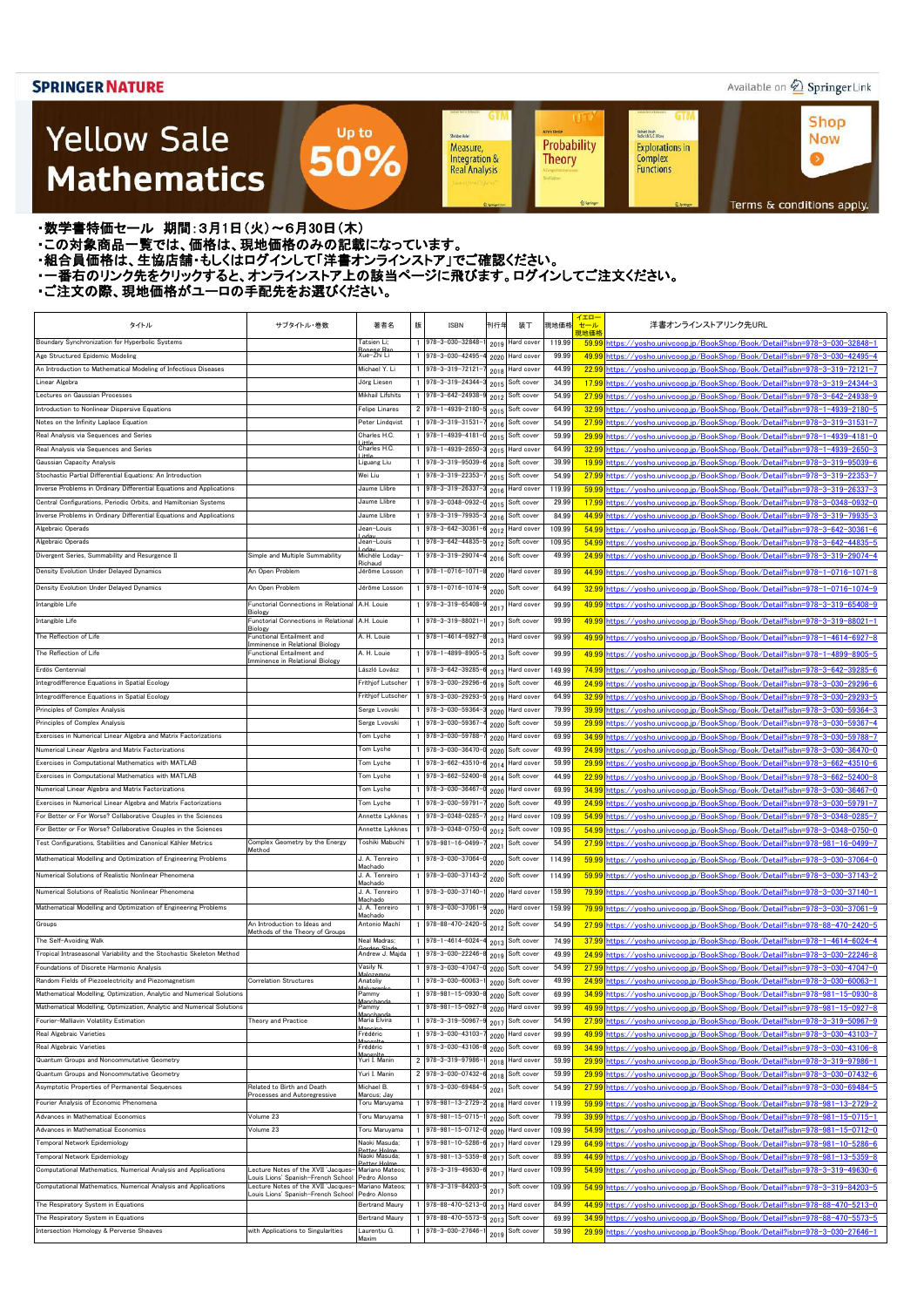### Available on 2 Springer Link

**Shop** 

**Now** 

 $\bullet$ 

**GTM** 

Kichard Beals<br>Rođenick S. C. Wong

Complex<br>Functions

**Explorations in** 

### **Yellow Sale Mathematics**

Probability Measure, Integration & **Theory Real Analysis** 

**UT** 

**Achim Hente** 

**GTM** 

Sheidon Auler

Terms & conditions apply.

・数学書特価セール 期間:3月1日(火)~6月30日(木)

・この対象商品一覧では、価格は、現地価格のみの記載になっています。

- ニッパルプロは、ここには、このファンストリングのコンティングファンストア」でご確認ください。<br>・組合員価格は、生協店舗・もしくはログインして「洋書オンラインストア」でご確認ください。

・一番右のリンク先をクリックすると、オンラインストア上の該当ページに飛びます。ログインしてご注文ください。

Up to

50%

| タイトル                                                                                                               | サブタイトル・巻数                                                                        | 著者名                            | 版 | <b>ISBN</b>                          | 刊行年          | 装丁                       | 現地価格             | イエロ・<br>セール | 洋書オンラインストアリンク先URL                                                                                                                                          |
|--------------------------------------------------------------------------------------------------------------------|----------------------------------------------------------------------------------|--------------------------------|---|--------------------------------------|--------------|--------------------------|------------------|-------------|------------------------------------------------------------------------------------------------------------------------------------------------------------|
| Intersection Homology & Perverse Sheaves                                                                           | with Applications to Singularities                                               | Laurențiu G.                   |   | 978-3-030-27643-                     | 2019         | Hard cover               | 59.99            | 現地価格        | 29.99 https://vosho.univcoop.jp/BookShop/Book/Detail?isbn=978-3-030-27643-0                                                                                |
| Nonlocal Perimeter, Curvature and Minimal Surfaces for Measurable Set                                              |                                                                                  | Maxim<br>José M. Mazón         |   | 978-3-030-06242-                     |              | Soft cover               | 54.99            |             | 27.99 https://yosho.univcoop.jp/BookShop/Book/Detail?isbn=978-3-030-06242-2                                                                                |
| Computational Methods to Examine Team Communication                                                                | When and How to Change the                                                       | Sara McComb;                   |   | 978-3-030-36161-                     | 201          | Soft cover               | 59.99            |             | 29.99 https://vosho.univcoop.ip/BookShop/Book/Detail?isbn=978-3-030-36161-7                                                                                |
|                                                                                                                    | Conversation                                                                     | Deanna Kennedy                 |   |                                      | 2020         |                          |                  |             |                                                                                                                                                            |
| Computational Methods to Examine Team Communication                                                                | When and How to Change the<br>Conversation                                       | Sara McComb;<br>Deanna Kennedy |   | 978-3-030-36158-                     | 2020         | lard cover               | 99.99            |             | 49.99 https://yosho.univcoop.jp/BookShop/Book/Detail?isbn=978-3-030-36158-7                                                                                |
| A Primer for a Secret Shortcut to PDEs of Mathematical Physics                                                     |                                                                                  | Des McGhee                     |   | 978-3-030-47332-                     | 2020         | Soft cover               | 54.99            |             | 27.99 https://yosho.univcoop.jp/BookShop/Book/Detail?isbn=978-3-030-47332-7                                                                                |
| Wavelets Theory and Its Applications<br>Algebra for Cryptologists                                                  | A First Course                                                                   | Mani Mehra<br>Alko R. Meijer   |   | 978-981-13-2594-<br>978-3-319-30395- | 2018         | Hard cover<br>Hard cover | 59.99<br>59.99   |             | 29.99 https://yosho.univcoop.jp/BookShop/Book/Detail?isbn=978-981-13-2594-6                                                                                |
| Algebra for Cryptologists                                                                                          |                                                                                  | Alko R. Meijer                 |   | 978-3-319-80799-                     | 2016         | Soft cover               | 59.99            |             | 29.99 https://yosho.univcoop.jp/BookShop/Book/Detail?isbn=978-3-319-30395-6<br>29.99 https://yosho.univcoop.jp/BookShop/Book/Detail?isbn=978-3-319-80799-7 |
| Modèles aléatoires en Ecologie et Evolution                                                                        |                                                                                  | Sylvie Méléard                 |   | 978-3-662-49454                      | 2016<br>2016 | Soft cover               | 44.99            |             | 22.99 https://yosho.univcoop.jp/BookShop/Book/Detail?isbn=978-3-662-49454-7                                                                                |
| Green's Functions                                                                                                  | Potential Fields on Surfaces                                                     | Yuri A. Melnikov               |   | 978-3-319-57242-                     | 201          | Hard cover               | 99.99            |             | 49.99 https://yosho.univcoop.jp/BookShop/Book/Detail?isbn=978-3-319-57242-0                                                                                |
| Green's Functions                                                                                                  | Potential Fields on Surfaces                                                     | Yuri A. Melnikov               |   | 978-3-319-86111-                     | 2017         | Soft cover               | 99.99            |             | 49.99 https://vosho.univcoop.jp/BookShop/Book/Detail?isbn=978-3-319-86111-1                                                                                |
| More Calculus of a Single Variable                                                                                 |                                                                                  | Peter R. Mercer                |   | 978-1-4939-1925-                     | 2014         | lard cover               | 44.99            |             | 22.99 https://yosho.univcoop.jp/BookShop/Book/Detail?isbn=978-1-4939-1925-3                                                                                |
| More Calculus of a Single Variable                                                                                 |                                                                                  | Peter R. Mercer                |   | 978-1-4939-4681-                     | 2014         | Soft cover               | 44.99            |             | 22.99 https://yosho.univcoop.jp/BookShop/Book/Detail?isbn=978-1-4939-4681-5                                                                                |
| Krylov Methods for Nonsymmetric Linear Systems                                                                     | From Theory to Computations                                                      | Gérard Meurant                 |   | 978-3-030-55250-                     | 2020         | Hard cover               | 129.99           |             | 64.99 https://vosho.univcoop.jp/BookShop/Book/Detail?isbn=978-3-030-55250-3                                                                                |
| Krylov Methods for Nonsymmetric Linear Systems                                                                     | From Theory to Computations                                                      | Gérard Meurant                 |   | 978-3-030-55253-                     | 2020         | Soft cover               | 99.99            |             | 49.99 https://vosho.univcoop.jp/BookShop/Book/Detail?isbn=978-3-030-55253-4                                                                                |
| Stochastic Optimal Transportation                                                                                  | Stochastic Control with Fixed<br>Marginals                                       | Toshio Mikami                  |   | $978 - 981 - 16 - 1753$              | 202          | Soft cover               | 54.99            |             | 27.99 https://vosho.univcoop.jp/BookShop/Book/Detail?isbn=978-981-16-1753-9                                                                                |
| Distributions, Partial Differential Equations, and Harmonic Analysis                                               |                                                                                  | Dorina Mitrea                  |   | 2 978-3-030-03295-                   | 2018         | Soft cover               | 59.99            |             | 29.99 https://yosho.univcoop.jp/BookShop/Book/Detail?isbn=978-3-030-03295-1                                                                                |
| Mixed Twistor D-modules                                                                                            |                                                                                  | Takuro Mochizuki               |   | 978-3-319-10087                      | 2015         | Soft cover               | 64.99            |             | 32.99 https://vosho.univcoop.jp/BookShop/Book/Detail?isbn=978-3-319-10087-6                                                                                |
| Stabilisation de la formule des traces tordue                                                                      | Volume 1                                                                         | <b>Colette Moeglin</b>         |   | 978-3-319-30048-                     | 2016         | Hard cover               | 119.99           |             | 59.99 https://vosho.univcoop.jp/BookShop/Book/Detail?isbn=978-3-319-30048-1                                                                                |
| Stabilisation de la formule des traces tordue                                                                      | Volume 2                                                                         | Colette Moeglin                |   | 1 978-3-319-30057                    | 2016         | Hard cover               | 119.99           |             | 59.99 https://yosho.univcoop.jp/BookShop/Book/Detail?isbn=978-3-319-30057-3                                                                                |
| Visual Reasoning with Diagrams                                                                                     |                                                                                  | Amirouche<br>0 <sub>0</sub>    |   | 1 978-3-0348-0599                    | 2013         | Soft cover               | 84.99            |             | 44.99 https://yosho.univcoop.jp/BookShop/Book/Detail?isbn=978-3-0348-0599-5                                                                                |
| Direct and Inverse Finite-Dimensional Spectral Problems on Graphs                                                  |                                                                                  | Manfred Möller                 |   | 1 978-3-030-60483-                   | 2020         | Hard cover               | 109.99           |             | 54.99 https://yosho.univcoop.jp/BookShop/Book/Detail?isbn=978-3-030-60483-7                                                                                |
| Direct and Inverse Finite-Dimensional Spectral Problems on Graphs                                                  |                                                                                  | Manfred Möller                 |   | 1 978-3-030-60486-                   | 2020         | Soft cover               | 79.99            |             | 39.99 https://yosho.univcoop.jp/BookShop/Book/Detail?isbn=978-3-030-60486-8                                                                                |
| Singularities of Mappings                                                                                          | The Local Behaviour of Smooth and<br>Complex Analytic Mappings                   | David Mond                     |   | 1 978-3-030-34439-                   | 2020         | Hard cover               | 119.99           |             | 59.99 https://yosho.univcoop.jp/BookShop/Book/Detail?isbn=978-3-030-34439-9                                                                                |
| Singularities of Mappings                                                                                          | The Local Behaviour of Smooth and David Mond<br><b>Complex Analytic Mappings</b> |                                |   | 978-3-030-34442-                     | 2020         | Soft cover               | 84.99            |             | 44.99 https://yosho.univcoop.jp/BookShop/Book/Detail?isbn=978-3-030-34442-9                                                                                |
| Sanskrit Astronomical Tables                                                                                       |                                                                                  | Clemency<br>lont all           |   | 1 978-3-319-97036                    | 2018         | Hard cover               | 119.99           |             | 59.99 https://yosho.univcoop.jp/BookShop/Book/Detail?isbn=978-3-319-97036-3                                                                                |
| Monomial Ideals and Their Decompositions                                                                           |                                                                                  | W. Frank Moore                 |   | 1 978-3-319-96874                    | 2018         | Soft cover               | 44.99            |             | 22.99 https://yosho.univcoop.jp/BookShop/Book/Detail?isbn=978-3-319-96874-2                                                                                |
| A1-Algebraic Topology over a Field                                                                                 |                                                                                  | Fabien Morel                   |   | 978-3-642-29513-                     | 2012         | Soft cover               | 49.99            |             | 24.99 https://vosho.univcoop.jp/BookShop/Book/Detail?isbn=978-3-642-29513-3                                                                                |
| Spectral Theory and Quantum Mechanics                                                                              | Mathematical Foundations of<br>Quantum Theories, Symmetries and                  | Valter Moretti                 |   | 2 978-3-319-70705-                   | 2017         | Soft cover               | 99.99            |             | 49.99 https://yosho.univcoop.jp/BookShop/Book/Detail?isbn=978-3-319-70705-1                                                                                |
| Sophie Germain                                                                                                     | Introduction to the Algebraic<br>Revolutionary Mathematician                     | Dora Musielak                  |   | 2 978-3-030-38374-                   | 2020         | Hard cover               | 79.99            |             | 39.99 https://vosho.univcoop.jp/BookShop/Book/Detail?isbn=978-3-030-38374-9                                                                                |
| Sophie Germain                                                                                                     | Revolutionary Mathematician                                                      | Dora Musielak                  |   | 2 978-3-030-38377                    | 2020         | Soft cover               | 56.99            |             | 29.99 https://yosho.univcoop.jp/BookShop/Book/Detail?isbn=978-3-030-38377-0                                                                                |
| The Geometry of Minkowski Spacetime                                                                                | An Introduction to the Mathematics                                               | Gregory L. Naber               |   | 2 978-1-4419-7837-                   | 2012         | Hard cover               | 79.99            |             | 39.99 https://yosho.univcoop.jp/BookShop/Book/Detail?isbn=978-1-4419-7837-0                                                                                |
| The Geometry of Minkowski Spacetime                                                                                | of the Special Theory of Relativity<br>An Introduction to the Mathematics        | Gregory L. Naber               |   | 2 978-1-4939-0241                    |              | Soft cover               | 56.99            |             | 29.99 https://yosho.univcoop.jp/BookShop/Book/Detail?isbn=978-1-4939-0241-5                                                                                |
|                                                                                                                    | of the Special Theory of Relativity                                              |                                |   |                                      | 2012         |                          |                  |             |                                                                                                                                                            |
| Networks Against Time                                                                                              | Supply Chain Analytics for<br>Perishable Products                                | Anna Nagurney                  |   | 978-1-4614-6276-<br>978-3-030-03753- | 2013         | Soft cover               | 49.99            |             | 24.99 https://yosho.univcoop.jp/BookShop/Book/Detail?isbn=978-1-4614-6276-7                                                                                |
| The Story of Algebraic Numbers in the First Half of the 20th Century<br>Rational Number Theory in the 20th Century | From Hilbert to Tate<br>From PNT to FLT                                          | Władysław<br>Władysław         |   | 978-0-85729-531                      | 2018         | Hard cover<br>Hard cover | 119.99<br>109.99 |             | 59.99 https://yosho.univcoop.jp/BookShop/Book/Detail?isbn=978-3-030-03753-6<br>54.99 https://yosho.univcoop.jp/BookShop/Book/Detail?isbn=978-0-85729-531-6 |
| Rational Number Theory in the 20th Century                                                                         | From PNT to FLT                                                                  | Władysław                      |   | 978-1-4471-2715-                     | 2012<br>2012 | Soft cover               | 99.99            |             | 49.99 https://yosho.univcoop.jp/BookShop/Book/Detail?isbn=978-1-4471-2715-4                                                                                |
| Complex Analysis, Riemann Surfaces and Integrable Systems                                                          |                                                                                  | Sergey M.                      |   | 978-3-030-34642-                     | 2019         | Soft cover               | 59.99            |             | 29.99 https://yosho.univcoop.jp/BookShop/Book/Detail?isbn=978-3-030-34642-3                                                                                |
| Complex Analysis, Riemann Surfaces and Integrable Systems                                                          |                                                                                  | Sergey M.                      |   | $978 - 3 - 030 - 34639$              | 2019         | Hard cover               | 59.99            |             | 29.99 https://vosho.univcoop.jp/BookShop/Book/Detail?isbn=978-3-030-34639-3                                                                                |
| Direct Methods in the Theory of Elliptic Equations                                                                 |                                                                                  | Jindrich Necas                 |   | 978-3-642-10454-                     | 2012         | Hard cover               | 109.99           |             | 54.99 https://yosho.univcoop.jp/BookShop/Book/Detail?isbn=978-3-642-10454-1                                                                                |
| Direct Methods in the Theory of Elliptic Equations                                                                 |                                                                                  | Jindrich Necas                 |   | 978-3-642-27073-                     | 2012         | Soft cover               | 89.95            |             | 44.99 https://yosho.univcoop.jp/BookShop/Book/Detail?isbn=978-3-642-27073-4                                                                                |
| Multi-agent Optimization                                                                                           | Cetraro, Italy 2014                                                              | Angelia Nedić                  |   | 978-3-319-97141-                     | 2018         | Soft cover               | 64.99            |             | 32.99 https://vosho.univcoop.jp/BookShop/Book/Detail?isbn=978-3-319-97141-4                                                                                |
| <b>Reflection Positivity</b>                                                                                       | A Representation Theoretic<br>Perspective                                        | Karl-Hermann<br>Neeb           |   | 978-3-319-94754-                     | 2018         | Soft cover               | 54.99            |             | 27.99 https://vosho.univcoop.jp/BookShop/Book/Detail?isbn=978-3-319-94754-9                                                                                |
| Mathematical Structures of Natural Intelligence                                                                    |                                                                                  | Yair Neuman                    |   | 978-3-319-68245-                     | 201          | Hard cover               | 74.99            |             | 37.99 https://yosho.univcoop.jp/BookShop/Book/Detail?isbn=978-3-319-68245-7                                                                                |
| Mathematical Structures of Natural Intelligence                                                                    |                                                                                  | Yair Neuman                    |   | 978-3-319-88570-                     | 2017         | Soft cover               | 49.99            |             | 24.99 https://yosho.univcoop.jp/BookShop/Book/Detail?isbn=978-3-319-88570-4                                                                                |
| Introduction to Lipschitz Geometry of Singularities                                                                | Lecture Notes of the International                                               | Walter Neumann                 |   | 978-3-030-61806-3                    |              | Soft cover               | 49.99            |             | 24.99 https://yosho.univcoop.jp/BookShop/Book/Detail?isbn=978-3-030-61806-3                                                                                |
|                                                                                                                    | School on Singularity Theory and<br>Lipschitz Geometry, Cuernavaca,              |                                |   |                                      | 2020         |                          |                  |             |                                                                                                                                                            |
| Arithmetic Geometry of Logarithmic Pairs and Hyperbolicity of Moduli Sd Hyperbolicity in Montréal                  | June 2018                                                                        | Marc-Hubert                    |   | 978-3-030-49863-                     | 2020         | Hard cover               | 64.99            |             | 32.99 https://vosho.univcoop.jp/BookShop/Book/Detail?isbn=978-3-030-49863-4                                                                                |
| Arithmetic Geometry of Logarithmic Pairs and Hyperbolicity of Moduli StHyperbolicity in Montréal                   |                                                                                  | Marc-Hubert                    |   | 978-3-030-49866-                     | 2020         | Soft cover               | 49.99            |             | 24.99 https://yosho.univcoop.jp/BookShop/Book/Detail?isbn=978-3-030-49866-5                                                                                |
| Selected Aspects of Fractional Brownian Motion                                                                     |                                                                                  | Ivan Nourdin                   |   | 978-88-470-5849-                     | 2012         | Soft cover               | 84.99            |             | 44.99 https://yosho.univcoop.jp/BookShop/Book/Detail?isbn=978-88-470-5849-1                                                                                |
| Selected Aspects of Fractional Brownian Motion                                                                     |                                                                                  | Ivan Nourdin                   |   | 978-88-470-2822-                     | 2012         | Hard cover               | 119.99           |             | 59.99 https://vosho.univcoop.jp/BookShop/Book/Detail?isbn=978-88-470-2822-7                                                                                |
| An Introduction to the Topological Derivative Method                                                               |                                                                                  | Antonio André                  |   | 978-3-030-36914                      | 2020         | Soft cover               | 49.99            |             | 24.99 https://yosho.univcoop.jp/BookShop/Book/Detail?isbn=978-3-030-36914-9                                                                                |
| Linear Time-Invariant Systems, Behaviors and Modules                                                               |                                                                                  | Ulrich Oberst                  |   | 978-3-030-43935-                     | 2020         | Soft cover               | 79.99            |             | 39.99 https://yosho.univcoop.jp/BookShop/Book/Detail?isbn=978-3-030-43935-4                                                                                |
| Waves and Compressible Flow                                                                                        |                                                                                  | Hilary Ockendon                |   | 2 978-1-4939-3379-                   | 2016         | Hard cover               | 64.99            |             | 32.99 https://yosho.univcoop.jp/BookShop/Book/Detail?isbn=978-1-4939-3379-2                                                                                |
| Waves and Compressible Flow                                                                                        |                                                                                  | Hilary Ockendon                |   | 2 978-1-4939-8036                    | 2016         | Soft cover               | 46.99            |             | 24.99 https://yosho.univcoop.jp/BookShop/Book/Detail?isbn=978-1-4939-8036-9                                                                                |
| L <sup>2</sup> Approaches in Several Complex Variables                                                             | Towards the Oka-Cartan Theory<br>with Precise Bounds                             | Takeo Ohsawa                   |   | $2$ 978-4-431-56851                  | 2018         | Hard cover               | 99.99            |             | 49.99 https://yosho.univcoop.jp/BookShop/Book/Detail?isbn=978-4-431-56851-3                                                                                |
| Applied Stochastic Control of Jump Diffusions                                                                      |                                                                                  | Bernt Øksendal                 |   | 3 978-3-030-02779                    | 2019         | Soft cover               | 59.99            |             | 29.99 https://vosho.univcoop.jp/BookShop/Book/Detail?isbn=978-3-030-02779-7                                                                                |
| Probability and Simulation                                                                                         |                                                                                  | Giray Ökten                    |   | 978-3-030-56069-                     | 2020         | Soft cover               | 32.99            |             | 17.99 https://vosho.univcoop.jp/BookShop/Book/Detail?isbn=978-3-030-56069-0                                                                                |
| Introduction to Insurance Mathematics                                                                              | <b>Fechnical and Financial Features of</b><br><b>Risk Transfers</b>              | Annamaria<br>Olivieri          |   | 2 978-3-319-21376-                   | 2015         | Soft cover               | 69.99            |             | 34.99 https://vosho.univcoop.jp/BookShop/Book/Detail?isbn=978-3-319-21376-7                                                                                |
| Recent Advances in Pure and Applied Mathematics                                                                    |                                                                                  | Francisco Ortegó               |   | 978-3-030-41323-                     | 2020         | Soft cover               | 64.99            |             | 32.99 https://vosho.univcoop.jp/BookShop/Book/Detail?isbn=978-3-030-41323-1                                                                                |
| Recent Advances in Pure and Applied Mathematics                                                                    |                                                                                  | Francisco Ortegó               |   | 978-3-030-41320-                     | 2020         | Hard cover               | 89.99            |             | 44.99 https://yosho.univcoop.jp/BookShop/Book/Detail?isbn=978-3-030-41320-0                                                                                |
| Pattern Recognition Techniques Applied to Biomedical Problems                                                      |                                                                                  | Martha Refugio<br>antiz-Posade |   | 978-3-030-38023-                     | 2020         | Soft cover               | 59.99            |             | 29.99 https://yosho.univcoop.jp/BookShop/Book/Detail?isbn=978-3-030-38023-6                                                                                |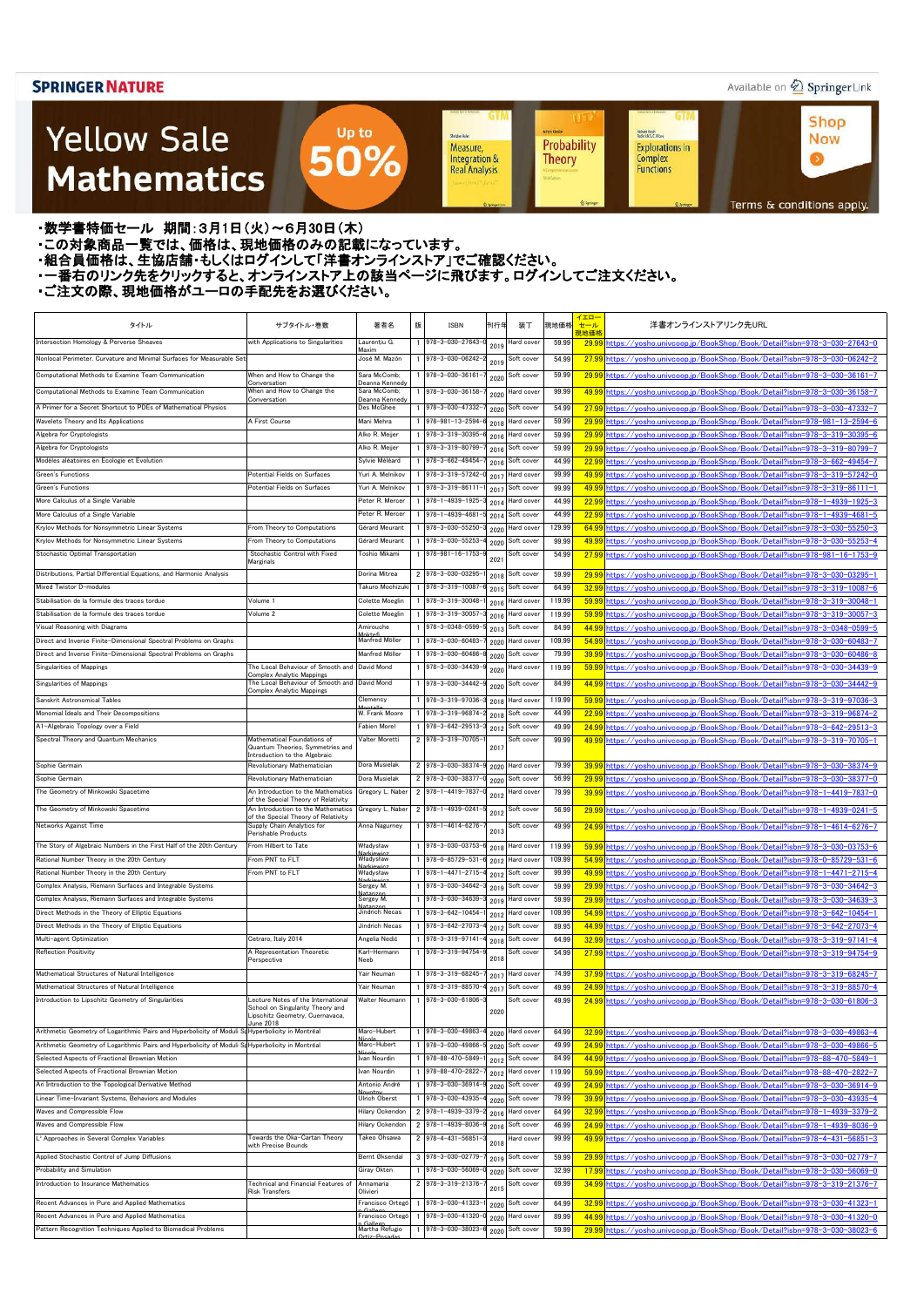### Available on 2 Springer Link

**Shop** 

**Now** 

 $\bullet$ 

**GTM** 

Kichard Beals<br>Rođenick S. C. Wong

Complex<br>Functions

**Explorations in** 

### **Yellow Sale Mathematics**

Sheidon Auler Probability Measure, Integration & **Theory Real Analysis** 

**UT** 

**Achim Hente** 

**GTM** 

Terms & conditions apply.

・数学書特価セール 期間:3月1日(火)~6月30日(木)

・この対象商品一覧では、価格は、現地価格のみの記載になっています。

- ニッパルプロは、ここには、このファンストリングのコンティングファンストア」でご確認ください。<br>・組合員価格は、生協店舗・もしくはログインして「洋書オンラインストア」でご確認ください。

・一番右のリンク先をクリックすると、オンラインストア上の該当ページに飛びます。ログインしてご注文ください。

Up to

50%

| タイトル                                                                                                     | サブタイトル・巻数                                                              | 著者名                      | 版 | <b>ISBN</b>                            | 刊行年          | 装丁                       | 現地価格           | イエロー<br>セール<br>現地価格 | 洋書オンラインストアリンク先URL                                                                                                                                          |
|----------------------------------------------------------------------------------------------------------|------------------------------------------------------------------------|--------------------------|---|----------------------------------------|--------------|--------------------------|----------------|---------------------|------------------------------------------------------------------------------------------------------------------------------------------------------------|
| Pattern Recognition Techniques Applied to Biomedical Problems                                            |                                                                        | Martha Refugio<br>\⊬i∍–D |   | 978-3-030-38020                        | 2020         | Hard cover               | 84.99          |                     | 44.99 https://yosho.univcoop.jp/BookShop/Book/Detail?isbn=978-3-030-38020-5                                                                                |
| Babylonian Mathematical Astronomy: Procedure Texts                                                       |                                                                        | Mathieu                  |   | 978-1-4614-3781                        | 2012         | Hard cover               | 159.99         |                     | 79.99 https://yosho.univcoop.jp/BookShop/Book/Detail?isbn=978-1-4614-3781-9                                                                                |
| Babylonian Mathematical Astronomy: Procedure Texts                                                       |                                                                        | Mathieu                  |   | 978-1-4899-8850-                       | 2012         | Soft cover               | 114.99         |                     | 59.99 https://yosho.univcoop.jp/BookShop/Book/Detail?isbn=978-1-4899-8850-8                                                                                |
| The Fractal Dimension of Architecture                                                                    |                                                                        | Michael J.               |   | 978-3-319-32424-                       | 2016         | Hard cover               | 109.99         |                     | 54.99 https://vosho.univcoop.jp/BookShop/Book/Detail?isbn=978-3-319-32424-1                                                                                |
| The Fractal Dimension of Architecture                                                                    |                                                                        | Michael J.               |   | 978-3-319-81281                        | 2016         | Soft cover               | 109.99         |                     | 54.99 https://vosho.univcoop.jp/BookShop/Book/Detail?isbn=978-3-319-81281-6                                                                                |
| Real Analysis: Foundations                                                                               |                                                                        | Sergei                   |   | 978-3-030-64700-                       | 2021         | Soft cover               | 44.99          |                     | 22.99 https://yosho.univcoop.jp/BookShop/Book/Detail?isbn=978-3-030-64700-1                                                                                |
| <b>Functional Analysis</b>                                                                               | An Introductory Course                                                 | Sergei                   |   | 978-3-319-91511                        | 2018         | Soft cover               | 49.99          |                     | 24.99 https://yosho.univcoop.jp/BookShop/Book/Detail?isbn=978-3-319-91511-1                                                                                |
| Numerical Probability                                                                                    | An Introduction with Applications to<br>Finance                        | Gilles Pagès             |   | 978-3-319-90274                        | 2018         | Soft cover               | 54.99          |                     | 27.99 https://yosho.univcoop.jp/BookShop/Book/Detail?isbn=978-3-319-90274-6                                                                                |
| Advances in Optimization and Decision Science for Society, Services an ODS, Genoa, Italy, September 4-7, | 2019                                                                   | Massimo Paolucci         |   | 978-3-030-34962-                       | 2019         | Soft cover               | 99.99          |                     | 49.99 https://vosho.univcoop.jp/BookShop/Book/Detail?isbn=978-3-030-34962-2                                                                                |
| Advances in Optimization and Decision Science for Society, Services an ODS, Genoa, Italy, September 4-7, | 2019                                                                   | Massimo Paolucci         |   | 978-3-030-34959-                       | 2019         | Hard cover               | 139.99         |                     | 69.99 https://vosho.univcoop.jp/BookShop/Book/Detail?isbn=978-3-030-34959-2                                                                                |
| Nonlinear Analysis - Theory and Methods                                                                  |                                                                        | Nikolaos S.              |   | 978-3-030-03429-                       | 2019         | Hard cover               | 119.99         |                     | 59.99 https://vosho.univcoop.jp/BookShop/Book/Detail?isbn=978-3-030-03429-0                                                                                |
| Open Problems in Optimization and Data Analysis                                                          |                                                                        | Panos M.                 |   | 978-3-319-99141-                       | 2018         | Hard cover               | 119.99         |                     | 59.99 https://yosho.univcoop.jp/BookShop/Book/Detail?isbn=978-3-319-99141-2                                                                                |
| Non-Convex Multi-Objective Optimization                                                                  |                                                                        | Panos M.                 |   | 978-3-319-61005-                       | 2017         | Hard cover               | 89.99          |                     | 44.99 https://yosho.univcoop.jp/BookShop/Book/Detail?isbn=978-3-319-61005-4                                                                                |
| Non-Convex Multi-Objective Optimization                                                                  |                                                                        | Panos M.                 |   | 978-3-319-86981-                       | 2017         | Soft cover               | 89.99          |                     | <u>44.99 https://yosho.univcoop.jp/BookShop/Book/Detail?isbn=978-3-319-86981-0</u>                                                                         |
| Stochastic Differential Equations, Backward SDEs, Partial Differential Ec                                |                                                                        | Etienne Pardoux          |   | 978-3-319-05713-                       | 2014         | Hard cover               | 119.99         |                     | 59.99 https://yosho.univcoop.jp/BookShop/Book/Detail?isbn=978-3-319-05713-2                                                                                |
| Stochastic Differential Equations, Backward SDEs, Partial Differential Equation                          |                                                                        | Etienne Pardoux          |   | 978-3-319-34775-                       | 2014         | Soft cover               | 119.99         |                     | 59.99 https://yosho.univcoop.jp/BookShop/Book/Detail?isbn=978-3-319-34775-2                                                                                |
| Towards a General Theory of Classifications                                                              |                                                                        | Daniel Parrochia         |   | 978-3-0348-0608-                       | 2013         | Soft cover               | 89.99          |                     | <u>44.99 https://yosho.univcoop.jp/BookShop/Book/Detail?isbn=978-3-0348-0608-4</u>                                                                         |
| <b>Financial Mathematics</b>                                                                             | Theory and Problems for Multi-<br>period Models                        | Andrea Pascucci          |   | 978-88-470-2537-                       | 2012         | Soft cover               | 59.99          |                     | 29.99 https://yosho.univcoop.jp/BookShop/Book/Detail?isbn=978-88-470-2537-0                                                                                |
| Automorphisms of Finite Groups                                                                           |                                                                        | Inder Bir Singh          |   | 978-981-13-2894-                       | 2018         | Hard cover               | 99.99          |                     | 49.99 https://yosho.univcoop.jp/BookShop/Book/Detail?isbn=978-981-13-2894-7                                                                                |
| Maths for Social Sciences                                                                                |                                                                        | orenzo Peccati           |   | 978-3-030-02335-                       | 2018         | Soft cover               | 49.99          |                     | 24.99 https://yosho.univcoop.jp/BookShop/Book/Detail?isbn=978-3-030-02335-5                                                                                |
| Calculus Without Derivatives                                                                             |                                                                        | Jean-Paul Penot          |   | 978-1-4614-4537-                       | 2013         | Hard cover               | 89.99          |                     | 44.99 https://yosho.univcoop.jp/BookShop/Book/Detail?isbn=978-1-4614-4537-1                                                                                |
| Analysis                                                                                                 | From Concepts to Applications                                          | Jean-Paul Penot          |   | 978-3-319-32409-                       | 2016         | Soft cover               | 79.99          |                     | 39.99 https://yosho.univcoop.jp/BookShop/Book/Detail?isbn=978-3-319-32409-8                                                                                |
| Calculus Without Derivatives                                                                             |                                                                        | Jean-Paul Penot          |   | 978-1-4899-8942-                       | 2013         | Soft cover               | 64.99          |                     | 32.99 https://yosho.univcoop.jp/BookShop/Book/Detail?isbn=978-1-4899-8942-0                                                                                |
| Parabolic Equations in Biology                                                                           | Growth, reaction, movement and                                         | Benoît Perthame          |   | 978-3-319-19499-                       | 2015         | Soft cover               | 40.00          |                     | 19.99 https://yosho.univcoop.jp/BookShop/Book/Detail?isbn=978-3-319-19499-8                                                                                |
| Inquiry-Based Enumerative Combinatorics                                                                  | diffusion<br>One, Two, Skip a Few Ninety-Nine,                         | T. Kyle Petersen         |   | 978-3-030-18307-                       |              | Hard cover               | 49.99          |                     | 24.99 https://yosho.univcoop.jp/BookShop/Book/Detail?isbn=978-3-030-18307-3                                                                                |
|                                                                                                          | One Hundred                                                            |                          |   |                                        | 2019         |                          |                |                     |                                                                                                                                                            |
| <b>Eulerian Numbers</b>                                                                                  |                                                                        | Г. Kyle Petersen         |   | 978-1-4939-3090-                       | 2015         | Hard cover               | 64.99          |                     | 32.99 https://vosho.univcoop.jp/BookShop/Book/Detail?isbn=978-1-4939-3090-6                                                                                |
| <b>Eulerian Numbers</b>                                                                                  |                                                                        | T. Kyle Petersen         |   | 978-1-4939-4794-                       | 2015         | Soft cover               | 59.99          |                     | 29.99 https://yosho.univcoop.jp/BookShop/Book/Detail?isbn=978-1-4939-4794-2                                                                                |
| Linear Algebra                                                                                           |                                                                        | Peter Petersen           |   | 978-1-4899-9788-                       | 2012         | Soft cover               | 54.99          |                     | 27.99 https://yosho.univcoop.jp/BookShop/Book/Detail?isbn=978-1-4899-9788-3                                                                                |
| Linear Algebra                                                                                           |                                                                        | Peter Petersen           |   | 978-1-4614-3611                        | 2012         | Hard cover               | 54.99          |                     | 27.99 https://yosho.univcoop.jp/BookShop/Book/Detail?isbn=978-1-4614-3611-9                                                                                |
| Inquiry-Based Enumerative Combinatorics                                                                  | One. Two. Skip a Few Ninety-Nine.<br>One Hundred                       | T. Kyle Petersen         |   | 978-3-030-18310-                       | 2019         | Soft cover               | 49.99          |                     | 24.99 https://yosho.univcoop.jp/BookShop/Book/Detail?isbn=978-3-030-18310-3                                                                                |
| Frontiers of Dynamic Games                                                                               | Game Theory and Management, St.<br>Petersburg, 2017                    | Leon A.<br>Petrosyan     |   | 978-3-319-92987-                       | 2018         | Hard cover               | 84.99          |                     | 44.99 https://vosho.univcoop.jp/BookShop/Book/Detail?isbn=978-3-319-92987-3                                                                                |
| Frontiers of Dynamic Games                                                                               | Game Theory and Management, St.                                        | Leon A.                  |   | 1 978-3-030-06563-                     | 2018         | Soft cover               | 84.99          |                     | 44.99 https://vosho.univcoop.jp/BookShop/Book/Detail?isbn=978-3-030-06563-8                                                                                |
| Frontiers of Dynamic Games                                                                               | Petersburg, 2017<br>Game Theory and Management, St.                    | Petrosvan<br>eon A.      |   | 978-3-030-23698-                       | 2019         | Hard cover               | 119.99         |                     | 59.99 https://yosho.univcoop.jp/BookShop/Book/Detail?isbn=978-3-030-23698-4                                                                                |
| Frontiers of Dynamic Games                                                                               | Petersburg, 2018<br>Game Theory and Management, St.                    | Petrosyan<br>Leon A.     |   | 978-3-030-23701-                       |              | Soft cover               | 84.99          |                     | 44.99 https://vosho.univcoop.jp/BookShop/Book/Detail?isbn=978-3-030-23701-1                                                                                |
|                                                                                                          | Petersburg, 2018                                                       | Petrosyan                |   |                                        | 2019         |                          |                |                     |                                                                                                                                                            |
| An Introduction to Mathematical Finance with Applications                                                | Understanding and Building Financial Arlie O. Petters<br>Intuition     |                          |   | 978-1-4939-3781-                       | 2016         | Hard cover               | 66.99          |                     | 34.99 https://vosho.univcoop.jp/BookShop/Book/Detail?isbn=978-1-4939-3781-3                                                                                |
| An Introduction to Mathematical Finance with Applications                                                | Understanding and Building Financial Arlie O. Petters<br>Intuition     |                          |   | 978-1-4939-8137-                       | 2016         | Soft cover               | 66.99          |                     | 34.99 https://yosho.univcoop.jp/BookShop/Book/Detail?isbn=978-1-4939-8137-3                                                                                |
| Convex Optimization in Normed Spaces                                                                     | Theory, Methods and Examples                                           | Juan Peypouquet          |   | 978-3-319-13709-                       | 2015         | Soft cover               | 54.99          |                     | 27.99 https://yosho.univcoop.jp/BookShop/Book/Detail?isbn=978-3-319-13709-4                                                                                |
| Arakelov Geometry and Diophantine Applications                                                           |                                                                        | Emmanuel Peyre           |   | 978-3-030-57558-                       | 2021         | Soft cover               | 49.99          |                     | 24.99 https://vosho.univcoop.jp/BookShop/Book/Detail?isbn=978-3-030-57558-8                                                                                |
| Frames and Locales                                                                                       | Topology without points                                                | Jorge Picado             |   | 978-3-0348-0153-                       | 2012         | Soft cover               | 59.95          |                     | 29.99 https://yosho.univcoop.jp/BookShop/Book/Detail?isbn=978-3-0348-0153-9                                                                                |
| Health Insurance                                                                                         | <b>Basic Actuarial Models</b>                                          | Ermanno Pitacco          |   | 978-3-319-12234-                       | 2014         | Soft cover               | 44.99          |                     | 22.99 https://vosho.univcoop.jp/BookShop/Book/Detail?isbn=978-3-319-12234-2                                                                                |
| Siegel Modular Forms                                                                                     | A Classical and Representation-<br>Theoretic Approach                  | Ameya Pitale             |   | 978-3-030-15674-                       | 2019         | Soft cover               | 39.99          |                     | 19.99 https://yosho.univcoop.jp/BookShop/Book/Detail?isbn=978-3-030-15674-9                                                                                |
| Continuous-Time Markov Decision Processes                                                                | Borel Space Models and General<br>Control Strategies                   | Alexey<br>Piunovskiy     |   | 978-3-030-54986-                       | 2020         | Hard cover               | 129.99         |                     | 64.99 https://yosho.univcoop.jp/BookShop/Book/Detail?isbn=978-3-030-54986-2                                                                                |
| Continuous-Time Markov Decision Processes                                                                | Borel Space Models and General<br>Control Strategies                   | Alexey<br>Piunovskiy     |   | 978-3-030-54989-                       | 2020         | Soft cover               | 99.99          |                     | 49.99 https://yosho.univcoop.jp/BookShop/Book/Detail?isbn=978-3-030-54989-3                                                                                |
| Numerical Fourier Analysis                                                                               |                                                                        | Gerlind Plonka           |   | 978-3-030-04305-                       | 2018         | Hard cover               | 119.99         |                     | 59.99 https://yosho.univcoop.jp/BookShop/Book/Detail?isbn=978-3-030-04305-6                                                                                |
| Linear Programming Using MATLAB®                                                                         |                                                                        | Nikolaos Ploskas         |   | 978-3-319-65917                        | 2017         | Hard cover               | 149.99         |                     | 74.99 https://yosho.univcoop.jp/BookShop/Book/Detail?isbn=978-3-319-65917-6                                                                                |
| Linear Programming Using MATLAB®                                                                         |                                                                        | Nikolaos Ploskas         |   | 978-3-319-88131-                       | 2017         | Soft cover               | 109.99         |                     | 54.99 https://yosho.univcoop.jp/BookShop/Book/Detail?isbn=978-3-319-88131-7                                                                                |
| Recent Developments in Commutative Algebra                                                               | Levico Terme, Trento 2019                                              | Claudia Polini           |   | 978-3-030-65063-                       | 2021         | Soft cover               | 37.99          |                     | 19.99 https://yosho.univcoop.jp/BookShop/Book/Detail?isbn=978-3-030-65063-6                                                                                |
| Introduction to Continuous Optimization                                                                  |                                                                        | Roman A. Polyak          |   | 978-3-030-68711-                       | 2021         | Hard cover               | 129.99         |                     | 64.99 https://yosho.univcoop.jp/BookShop/Book/Detail?isbn=978-3-030-68711-3                                                                                |
| What is the Genus?                                                                                       |                                                                        | Patrick Popescu-         |   | 978-3-319-42311-                       | 2016         | Soft cover               | 44.99          |                     | 22.99 https://yosho.univcoop.jp/BookShop/Book/Detail?isbn=978-3-319-42311-1                                                                                |
| Spectral Analysis on Graph-like Spaces                                                                   |                                                                        | Olaf Post                |   | 978-3-642-23839-                       | 2012         | Soft cover               | 64.99          |                     | 32.99 https://yosho.univcoop.jp/BookShop/Book/Detail?isbn=978-3-642-23839-0                                                                                |
| Moving Interfaces and Quasilinear Parabolic Evolution Equations                                          |                                                                        | Jan Prüss; Gieri         |   | 978-3-319-27697                        | 2016         | Hard cover               | 149.99         |                     | 74.99 https://yosho.univcoop.jp/BookShop/Book/Detail?isbn=978-3-319-27697-7                                                                                |
| Moving Interfaces and Quasilinear Parabolic Evolution Equations                                          |                                                                        | Jan Prüss; Gieri         |   | 978-3-319-80196-                       | 2016         | Soft cover               | 109.99         |                     | 54.99 https://yosho.univcoop.jp/BookShop/Book/Detail?isbn=978-3-319-80196-4                                                                                |
| Global Existence and Uniqueness of Nonlinear Evolutionary Fluid Equatio                                  |                                                                        | Yuming Qin; Xin          |   | 978-3-0348-0593-                       | 2015         | Soft cover               | 84.99          |                     | 44.99 https://yosho.univcoop.jp/BookShop/Book/Detail?isbn=978-3-0348-0593-3                                                                                |
| Algebraic and Symbolic Computation Methods in Dynamical Systems                                          |                                                                        | Alban Quadrat;           |   | 978-3-030-38358-                       | 2020         | Soft cover               | 84.99          |                     | 44.99 https://yosho.univcoop.jp/BookShop/Book/Detail?isbn=978-3-030-38358-9                                                                                |
| Algebraic and Symbolic Computation Methods in Dynamical Systems                                          |                                                                        | Alban Quadrat;           |   | 978-3-030-38355-                       | 2020         | Hard cover               | 119.99         |                     | 59.99 https://yosho.univcoop.jp/BookShop/Book/Detail?isbn=978-3-030-38355-8                                                                                |
| A Primer on Mathematical Modelling                                                                       |                                                                        | Alfio Quarteroni         |   | 978-3-030-44540-                       | 2020         | Soft cover               | 40.00          |                     | 19.99 https://yosho.univcoop.jp/BookShop/Book/Detail?isbn=978-3-030-44540-9                                                                                |
| Reduced Basis Methods for Partial Differential Equations<br>Superlinear Parabolic Problems               | An Introduction<br>Blow-up, Global Existence and Stead Prof. Dr. Pavol | Alfio Quarteroni         |   | 978-3-319-15430-<br>2 978-3-030-18220- | 2016         | Soft cover<br>Hard cover | 49.99<br>79.99 |                     | 24.99 https://yosho.univcoop.jp/BookShop/Book/Detail?isbn=978-3-319-15430-5                                                                                |
| Decidability of Logical Theories and Their Combination                                                   |                                                                        | João Rasga               |   | 978-3-030-56553-                       | 2019         | Hard cover               | 54.99          |                     | 39.99 https://yosho.univcoop.jp/BookShop/Book/Detail?isbn=978-3-030-18220-5<br>27.99 https://yosho.univcoop.jp/BookShop/Book/Detail?isbn=978-3-030-56553-4 |
| Decidability of Logical Theories and Their Combination                                                   |                                                                        | João Rasga               |   | 978-3-030-56556-                       | 2020<br>2020 | Soft cover               | 54.99          |                     | 27.99 https://yosho.univcoop.jp/BookShop/Book/Detail?isbn=978-3-030-56556-5                                                                                |
| Mathematical Analysis and Applications                                                                   |                                                                        | Themistocles M.          |   | 978-3-030-31341                        | 2019         | Soft cover               | 99.99          |                     | 49.99 https://yosho.univcoop.jp/BookShop/Book/Detail?isbn=978-3-030-31341-8                                                                                |
| Mathematical Analysis and Applications                                                                   |                                                                        | Themistocles M.          |   | 978-3-030-31338-                       | 2019         | Hard cover               | 139.99         |                     | 69.99 https://yosho.univcoop.jp/BookShop/Book/Detail?isbn=978-3-030-31338-8                                                                                |
|                                                                                                          |                                                                        |                          |   |                                        |              |                          |                |                     |                                                                                                                                                            |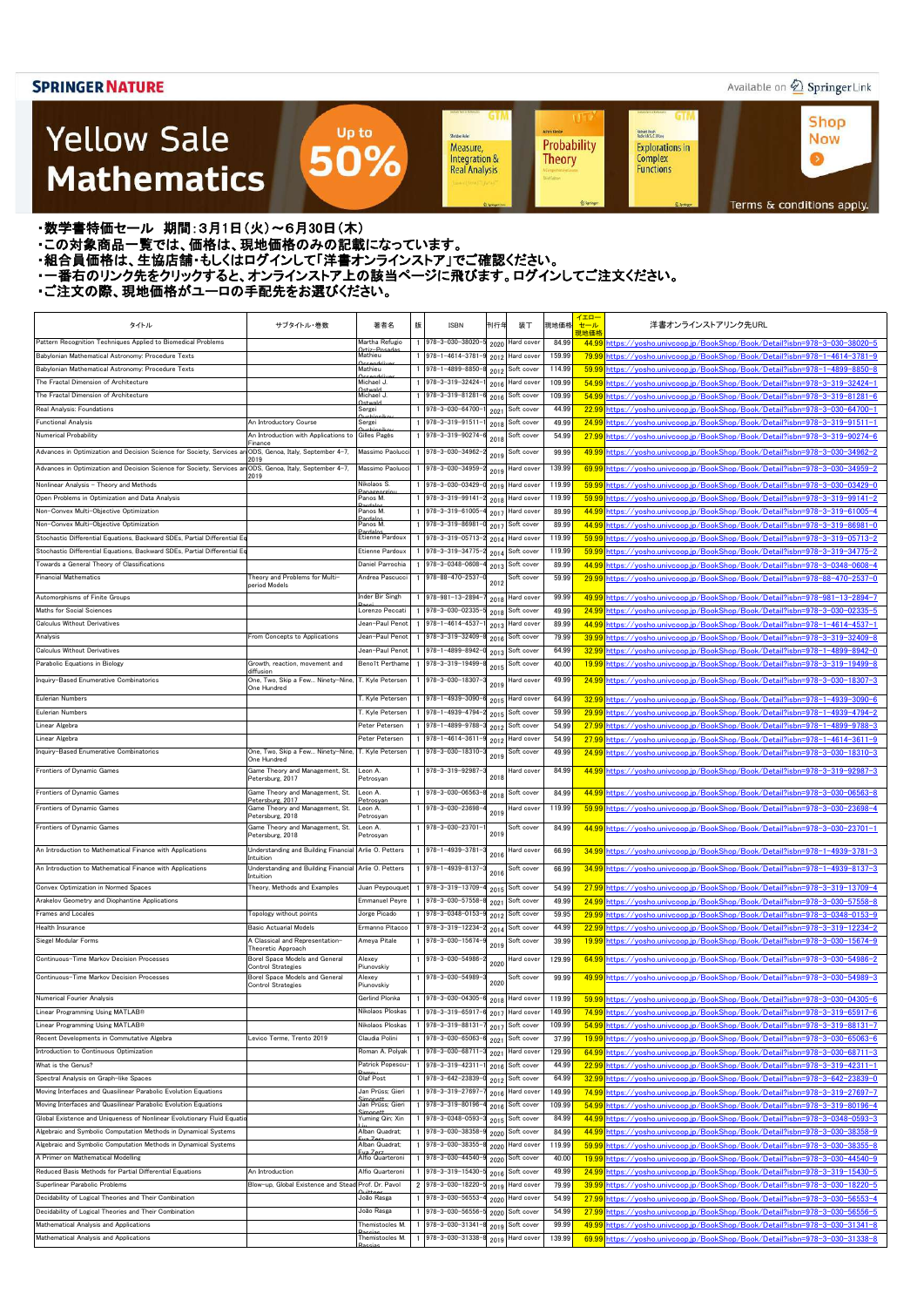### Available on 2 Springer Link

**Shop** 

**Now** 

 $\bullet$ 

### **Yellow Sale Mathematics**

Sheidon Auler Probability Measure, Integration & **Theory Real Analysis** 

**UT** 

**Achim Hente** 

**GTM** 

**GTM** 

Kichard Beals<br>Rođenick S. C. Wong

Complex<br>Functions

**Explorations in** 

Terms & conditions apply.

#### ・数学書特価セール 期間:3月1日(火)~6月30日(木)

・この対象商品一覧では、価格は、現地価格のみの記載になっています。

- ニッパルプロは、ここには、このファンストリングのコンティングファンストア」でご確認ください。<br>・組合員価格は、生協店舗・もしくはログインして「洋書オンラインストア」でご確認ください。
- ・一番右のリンク先をクリックすると、オンラインストア上の該当ページに飛びます。ログインしてご注文ください。

Up to

50%

| uis Ribes<br>978-3-319-61041<br>119.99<br>Profinite Graphs and Groups<br>Hard cover<br>59.99 https://yosho.univcoop.jp/BookShop/Book/Detail?isbn=978-3-319-61041-2<br>2017<br>Luis Ribes<br>978-3-030-10424<br>84.99<br>Profinite Graphs and Groups<br>Soft cover<br>44.99<br>https://vosho.univcoop.jp/BookShop/Book/Detail?isbn=978-3-030-10424-5<br>201<br>Basics. Theory and Applications in<br>Mathias Richter<br><b>Inverse Problems</b><br>2 978-3-030-59316<br>49.99<br>24.99 https://yosho.univcoop.jp/BookShop/Book/Detail?isbn=978-3-030-59316-2<br>Soft cover<br>2020<br>Geophysics<br>1 978-3-030-34314<br>Roger Z. Ríos-<br>89.99<br>Optimal Districting and Territory Design<br>Soft cover<br>44.99 https://yosho.univcoop.jp/BookShop/Book/Detail?isbn=978-3-030-34314-9<br>2020<br>Roger Z. Ríos-<br>1 978-3-030-34311<br>129.99<br>Optimal Districting and Territory Design<br>Hard cover<br>64.99 https://vosho.univcoop.ip/BookShop/Book/Detail?isbn=978-3-030-34311-8<br>2020<br>Mathematics for Sustainability<br>John Roe<br>1 978-3-319-76659<br>59.99<br>Hard cover<br>29.99 https://yosho.univcoop.jp/BookShop/Book/Detail?isbn=978-3-319-76659-1<br>2018<br>Mathematics for Sustainability<br>John Roe<br>1 978-3-030-09548<br>59.99<br>Soft cover<br>29.99 https://yosho.univcoop.jp/BookShop/Book/Detail?isbn=978-3-030-09548-2<br>2018<br>. C. G. Rogers<br>1 978-3-642-35201<br>54.99<br>Soft cover<br>27.99<br>https://yosho.univcoop.jp/BookShop/Book/Detail?isbn=978-3-642-35201-0<br>Optimal Investment<br>2013<br>Les années de formation. De l'École<br>978-3-319-55958-<br>99.99<br>La correspondance de jeunesse d'Henri Poincaré<br>Laurent Rollet<br>Hard cover<br>49.99 https://vosho.univcoop.jp/BookShop/Book/Detail?isbn=978-3-319-55958-2<br>201<br>polytechnique à l'École des Mines<br>Introduction to the Mathematics of Finance<br>Arbitrage and Option Pricing<br>Steven Roman<br>2 978-1-4614-3581<br>59.99<br>Hard cover<br>29.99 https://yosho.univcoop.jp/BookShop/Book/Detail?isbn=978-1-4614-3581-5<br>2012<br>Steven Roman<br>2 978-1-4899-8599-<br>59.99<br>Introduction to the Mathematics of Finance<br>Arbitrage and Option Pricing<br>Soft cover<br>29.99 https://yosho.univcoop.jp/BookShop/Book/Detail?isbn=978-1-4899-8599-6<br>2012<br>39.99<br>An Introduction to Catalan Numbers<br>Steven Roman<br>978-3-319-37401<br>Soft cover<br>19.99 https://vosho.univcoop.jp/BookShop/Book/Detail?isbn=978-3-319-37401-7<br>2015<br>An Introduction to Catalan Numbers<br>Steven Roman<br>1 978-3-319-22143<br>49.99<br>Hard cover<br>24.99 https://yosho.univcoop.jp/BookShop/Book/Detail?isbn=978-3-319-22143-4<br>2015<br>Antonio Romano<br>2 978-3-319-77594<br>Classical Mechanics with Mathematica®<br>74.99<br>37.99 https://yosho.univcoop.jp/BookShop/Book/Detail?isbn=978-3-319-77594-4<br>Hard cover<br>2018<br>Classical Mechanics with Mathematica®<br>2 978-3-030-08489-<br>Antonio Romano<br>74.99<br>Soft cover<br>37.99 https://yosho.univcoop.jp/BookShop/Book/Detail?isbn=978-3-030-08489-9<br>2018<br>1 978-3-319-99066-<br>The Riemann Hypothesis in Characteristic p in Historical Perspective<br>Peter Roquette<br>44.99<br>Soft cover<br>22.99 https://vosho.univcoop.ip/BookShop/Book/Detail?isbn=978-3-319-99066-8<br>2018<br>From Binomial Model to Risk Measure<br>1 978-3-319-01356<br>39.99<br>Mathematical Finance: Theory Review and Exercises<br>e Emanuela<br>Soft cover<br>19.99 https://yosho.univcoop.jp/BookShop/Book/Detail?isbn=978-3-319-01356-5<br>2013<br>2 978-1-4614-1268-<br>129.99<br>Philosophical, Mathematical, and<br>Robert Rosen<br>Anticipatory Systems<br>Hard cover<br>64.99 https://yosho.univcoop.jp/BookShop/Book/Detail?isbn=978-1-4614-1268-7<br>2012<br>Methodological Foundations<br>Philosophical, Mathematical, and<br>Robert Rosen<br>2 978-1-4899-9297-<br>89.99<br>Anticipatory Systems<br>Soft cover<br>44.99 https://yosho.univcoop.jp/BookShop/Book/Detail?isbn=978-1-4899-9297-0<br>2012<br>Methodological Foundations<br>Daniel Rosenthal<br>A Readable Introduction to Real Mathematics<br>2 978-3-030-00631<br>49.99<br>24.99 https://yosho.univcoop.jp/BookShop/Book/Detail?isbn=978-3-030-00631-0<br>Hard cover<br>2018<br>A Readable Introduction to Real Mathematics<br>Daniel Rosenthal<br>2 978-3-030-80731<br>49.99<br>Soft cover<br>24.99 https://yosho.univcoop.jp/BookShop/Book/Detail?isbn=978-3-030-80731-3<br>2018<br>Adventures of Mind and Mathematics<br>Wolff-Michael<br>1 978-3-030-51808-<br>109.99<br>Hard cover<br>54.99 https://yosho.univcoop.jp/BookShop/Book/Detail?isbn=978-3-030-51808-0<br>2020<br>Wolff-Michael<br>79.99<br>Adventures of Mind and Mathematics<br>$1$ 978-3-030-51811<br>39.99 https://yosho.univcoop.jp/BookShop/Book/Detail?isbn=978-3-030-51811-0<br>Soft cover<br>2020<br>74.99<br>Nonlinear Partial Differential Equations with Applications<br>Tomáš Roubíček<br>2 978-3-0348-0512<br>Hard cover<br>37.99 https://yosho.univcoop.jp/BookShop/Book/Detail?isbn=978-3-0348-0512-4<br>2013<br>Nonlinear Partial Differential Equations with Applications<br>2 978-3-0348-0768-<br>59.95<br>Tomáš Roubíček<br>Soft cover<br>29.99 https://yosho.univcoop.jp/BookShop/Book/Detail?isbn=978-3-0348-0768-5<br>2013<br>A First Course in Continuum<br>Michael S.<br>Fluid Dynamics and Linear Elasticity<br>978-3-030-19296-<br>34.99<br>Soft cover<br>17.99 https://yosho.univcoop.jp/BookShop/Book/Detail?isbn=978-3-030-19296-9<br>2019<br>Ruderman<br>Mechanics<br>Amenable Banach Algebras<br>A Panorama<br>Volker Runde<br>1 978-1-0716-0349<br>99.99<br>Hard cover<br>49.99 https://vosho.univcoop.jp/BookShop/Book/Detail?isbn=978-1-0716-0349-9<br>2020<br>Øyvind Ryan<br>1 978-3-030-01811<br>Linear Algebra, Signal Processing, and Wavelets - A Unified Approach<br><b>MATLAB Version</b><br>69.99<br>Hard cover<br>34.99 https://yosho.univcoop.jp/BookShop/Book/Detail?isbn=978-3-030-01811-5<br>2019<br>2 978-1-4614-5350-<br><b>Thomas Rylander</b><br>79.99<br>Hard cover<br>39.99 https://yosho.univcoop.jp/BookShop/Book/Detail?isbn=978-1-4614-5350-5<br>2013<br>2 978-1-4899-8602-<br><b>Computational Electromagnetics</b><br><b>Thomas Rylander</b><br>56.99<br>Soft cover<br>29.99 https://yosho.univcoop.jp/BookShop/Book/Detail?isbn=978-1-4899-8602-3<br>2013<br>Claude Sabbah<br>$1$ 978-3-642-31694<br>49.99<br>Introduction to Stokes Structures<br>Soft cover<br>24.99 https://yosho.univcoop.jp/BookShop/Book/Detail?isbn=978-3-642-31694-4<br>2013<br>Contemporary Approaches and Methods in Fundamental Mathematics ar<br>1 978-3-030-50301<br>109.99<br>Victor A.<br>Soft cover<br>54.99 https://vosho.univcoop.ip/BookShop/Book/Detail?isbn=978-3-030-50301-7<br>2021<br>Distributional and Fractal Calculus,<br>1 978-3-319-97957-<br>Alexander I.<br>Hard cover<br>69.99<br>34.99<br>https://yosho.univcoop.jp/BookShop/Book/Detail?isbn=978-3-319-97957-1<br>2018<br><b>Integral Transforms and Wavelets</b><br>∍aiche∖<br>978-3-030-07427-<br>Distributional and Fractal Calculus,<br>69.99<br>Alexander I.<br>Soft cover<br>34.99 https://yosho.univcoop.jp/BookShop/Book/Detail?isbn=978-3-030-07427-2<br>2018<br><b>Integral Transforms and Wavelets</b><br>Saichev<br>978-3-319-25734<br>Differential Equations: Methods and Applications<br>Belkacem Said-<br>39.99<br>Soft cover<br>19.99 https://yosho.univcoop.jp/BookShop/Book/Detail?isbn=978-3-319-25734-1<br>2015<br>1 978-981-10-0529<br>119.99<br>Theory of Reproducing Kernels and Applications<br>Saburou Saitoh<br>Hard cover<br>59.99 https://yosho.univcoop.jp/BookShop/Book/Detail?isbn=978-981-10-0529-9<br>2016<br>Saburou Saitoh<br>1 978-981-10-9184<br>84.99<br>44.99 https://yosho.univcoop.jp/BookShop/Book/Detail?isbn=978-981-10-9184-1<br>Theory of Reproducing Kernels and Applications<br>Soft cover<br>2016<br>Geometric Aspects of General Topology<br>1 978-4-431-54396<br>119.99<br>59.99 https://yosho.univcoop.jp/BookShop/Book/Detail?isbn=978-4-431-54396-1<br>Katsuro Sakai<br>Hard cover<br>2013<br>Geometric Aspects of General Topology<br>1 978-4-431-54699<br>109.99<br>Katsuro Sakai<br>Soft cover<br>54.99 https://yosho.univcoop.jp/BookShop/Book/Detail?isbn=978-4-431-54699-3<br>2013<br>Measuring Uncertainty within the Theory of Evidence<br>1 978-3-319-74137<br>109.99<br>Simona Salicone<br>Hard cover<br>54.99 https://yosho.univcoop.jp/BookShop/Book/Detail?isbn=978-3-319-74137-6<br>2018<br>109.99<br>Measuring Uncertainty within the Theory of Evidence<br>1 978-3-030-08924<br>Simona Salicone<br>Soft cover<br>54.99 https://vosho.univcoop.jp/BookShop/Book/Detail?isbn=978-3-030-08924-5<br>2018<br>1 978-3-319-15415<br>59.99<br><b>Complements and Exercises</b><br>Sandro Salsa<br>Soft cover<br>29.99 https://yosho.univcoop.jp/BookShop/Book/Detail?isbn=978-3-319-15415-2<br>2015<br>1 978-3-030-61823-<br>Lie Groups<br>Luiz A. B. San<br>Hard cover<br>79.99<br>39.99 https://vosho.univcoop.jp/BookShop/Book/Detail?isbn=978-3-030-61823-0<br>2021<br>Martir<br>Calculus of Variations, PDEs, and<br>Optimal Transport for Applied Mathematicians<br>Filippo<br>$1$ 978-3-319-36581<br>Soft cover<br>64.99<br>32.99 https://yosho.univcoop.jp/BookShop/Book/Detail?isbn=978-3-319-36581-7<br>2015<br>Modeling<br>Santambrogio<br>Calculus of Variations, PDEs, and<br>Optimal Transport for Applied Mathematicians<br>$1$ 978-3-319-20827<br>59.99<br>Filippo<br>Hard cover<br>29.99 https://vosho.univcoop.jp/BookShop/Book/Detail?isbn=978-3-319-20827-5<br>2015<br>Modeling<br>Santambrogio<br>1 978-94-6239-170-<br>Noether's Theorems<br>Applications in Mechanics and Field<br>94.99<br>Gennadi<br>Hard cover<br>49.99 https://yosho.univcoop.jp/BookShop/Book/Detail?isbn=978-94-6239-170-3<br>2016<br>Sardanashvily<br>Theory<br>2 978-1-4471-2980-<br>69.99<br>Partial Differential Equations 1<br>Foundations and Integral<br>Soft cover<br>34.99 https://yosho.univcoop.jp/BookShop/Book/Detail?isbn=978-1-4471-2980-6<br>Friedrich<br>201<br>Representations<br>Sauvigny<br>Introduction to Complex Theory of Differential Equations<br>1 978-3-319-51743<br>Anton Savin;<br>Soft cover<br>54.99<br>27.99 https://yosho.univcoop.jp/BookShop/Book/Detail?isbn=978-3-319-51743-8<br>2017<br>Arie St.<br>1 978-981-13-0835<br>Yoshihiro Sawano<br>119.99<br>59.99 https://yosho.univcoop.jp/BookShop/Book/Detail?isbn=978-981-13-0835-2<br>Theory of Besov Spaces<br>Hard cover<br>2018<br>David G.<br>$1$ 978-1-4939-6387<br>79.99<br>Hard cover<br>39.99 https://yosho.univcoop.jp/BookShop/Book/Detail?isbn=978-1-4939-6387-4<br>2016<br>ahaaffa<br>David G.<br>1 978-1-4939-8184<br>56.99<br>Soft cover<br>29.99 https://yosho.univcoop.jp/BookShop/Book/Detail?isbn=978-1-4939-8184-7<br>2016<br>Philine Schiewe<br>1 978-3-030-46272<br>69.99<br>34.99 https://yosho.univcoop.jp/BookShop/Book/Detail?isbn=978-3-030-46272-7<br>Soft cover<br>2020<br>99.99<br>1 978-3-030-46269<br><b>Philine Schiewe</b><br>Hard cover<br>49.99 https://yosho.univcoop.jp/BookShop/Book/Detail?isbn=978-3-030-46269-7<br>2020<br>Ralf Schiffler<br>1 978-3-319-09203<br><b>Quiver Representations</b><br>Hard cover<br>49.99<br>24.99 https://yosho.univcoop.jp/BookShop/Book/Detail?isbn=978-3-319-09203-4<br>2014<br>Ralf Schiffler<br>1 978-3-319-36317<br>54.99<br>27.99 https://yosho.univcoop.jp/BookShop/Book/Detail?isbn=978-3-319-36317-2<br>Soft cover<br>2014<br>Stochastic Geometry, Spatial Statistics and Random Fields<br>1 978-3-319-10063<br>Models and Algorithms<br>Volker Schmidt<br>Soft cover<br>69.99<br>34.99 https://yosho.univcoop.jp/BookShop/Book/Detail?isbn=978-3-319-10063-0<br>2015<br>1 978-94-007-9741<br>Konrad Schmü<br>Soft cover<br>56.99<br>29.99 https://yosho.univcoop.jp/BookShop/Book/Detail?isbn=978-94-007-9741-3<br>2012<br>The Moment Problem<br>Konrad Schmü<br>1 978-3-319-64545-<br>84.99<br>44.99 https://yosho.univcoop.jp/BookShop/Book/Detail?isbn=978-3-319-64545-2<br>Hard cover<br>2017<br>1 978-94-007-4752<br>79.99<br>Unbounded Self-adjoint Operators on Hilbert Space<br>Konrad Schmü<br>Hard cover<br>39.99 https://vosho.univcoop.jp/BookShop/Book/Detail?isbn=978-94-007-4752-4<br>2012<br>$1$ 978-3-319-87817<br>59.99<br>Konrad Schmü<br>Soft cover<br>29.99 https://yosho.univcoop.jp/BookShop/Book/Detail?isbn=978-3-319-87817-1<br>2017<br>Regularity of Solutions of PDEs and<br>Cornelia<br>1 978-3-030-75138-<br>54.99<br>27.99 https://vosho.univcoop.jp/BookShop/Book/Detail?isbn=978-3-030-75138-8<br>Soft cover<br>2021<br>Their Traces in Function Spaces<br>Schneider<br>Temporal Type Theory<br>A Topos-Theoretic Approach to<br>Patrick Schultz<br>1 978-3-030-00703<br>99.99<br>49.99 https://vosho.univcoop.jp/BookShop/Book/Detail?isbn=978-3-030-00703-4<br>Hard cover<br>2019<br>Systems and Behavior<br>Brownian Dynamics at Boundaries and Interfaces<br>In Physics, Chemistry, and Biology<br>Zeev Schuss<br>1 978-1-4899-9731<br>59.99<br>Soft cover<br>29.99 https://vosho.univcoop.jp/BookShop/Book/Detail?isbn=978-1-4899-9731-9<br>2013<br>In Physics, Chemistry, and Biology<br>Zeev Schuss<br>$1 \overline{978 - 1 - 4614 - 7686}$<br>Brownian Dynamics at Boundaries and Interfaces<br>Hard cover<br>74.99<br>37.99 https://vosho.univcoop.jp/BookShop/Book/Detail?isbn=978-1-4614-7686-3 | タイトル                                                             | サブタイトル・巻数 | 著者名 | 版 | <b>ISBN</b> | 刊行年  | 装丁 | 現地価格 | イエロー<br>セール<br>現地価格 | 洋書オンラインストアリンク先URL |
|------------------------------------------------------------------------------------------------------------------------------------------------------------------------------------------------------------------------------------------------------------------------------------------------------------------------------------------------------------------------------------------------------------------------------------------------------------------------------------------------------------------------------------------------------------------------------------------------------------------------------------------------------------------------------------------------------------------------------------------------------------------------------------------------------------------------------------------------------------------------------------------------------------------------------------------------------------------------------------------------------------------------------------------------------------------------------------------------------------------------------------------------------------------------------------------------------------------------------------------------------------------------------------------------------------------------------------------------------------------------------------------------------------------------------------------------------------------------------------------------------------------------------------------------------------------------------------------------------------------------------------------------------------------------------------------------------------------------------------------------------------------------------------------------------------------------------------------------------------------------------------------------------------------------------------------------------------------------------------------------------------------------------------------------------------------------------------------------------------------------------------------------------------------------------------------------------------------------------------------------------------------------------------------------------------------------------------------------------------------------------------------------------------------------------------------------------------------------------------------------------------------------------------------------------------------------------------------------------------------------------------------------------------------------------------------------------------------------------------------------------------------------------------------------------------------------------------------------------------------------------------------------------------------------------------------------------------------------------------------------------------------------------------------------------------------------------------------------------------------------------------------------------------------------------------------------------------------------------------------------------------------------------------------------------------------------------------------------------------------------------------------------------------------------------------------------------------------------------------------------------------------------------------------------------------------------------------------------------------------------------------------------------------------------------------------------------------------------------------------------------------------------------------------------------------------------------------------------------------------------------------------------------------------------------------------------------------------------------------------------------------------------------------------------------------------------------------------------------------------------------------------------------------------------------------------------------------------------------------------------------------------------------------------------------------------------------------------------------------------------------------------------------------------------------------------------------------------------------------------------------------------------------------------------------------------------------------------------------------------------------------------------------------------------------------------------------------------------------------------------------------------------------------------------------------------------------------------------------------------------------------------------------------------------------------------------------------------------------------------------------------------------------------------------------------------------------------------------------------------------------------------------------------------------------------------------------------------------------------------------------------------------------------------------------------------------------------------------------------------------------------------------------------------------------------------------------------------------------------------------------------------------------------------------------------------------------------------------------------------------------------------------------------------------------------------------------------------------------------------------------------------------------------------------------------------------------------------------------------------------------------------------------------------------------------------------------------------------------------------------------------------------------------------------------------------------------------------------------------------------------------------------------------------------------------------------------------------------------------------------------------------------------------------------------------------------------------------------------------------------------------------------------------------------------------------------------------------------------------------------------------------------------------------------------------------------------------------------------------------------------------------------------------------------------------------------------------------------------------------------------------------------------------------------------------------------------------------------------------------------------------------------------------------------------------------------------------------------------------------------------------------------------------------------------------------------------------------------------------------------------------------------------------------------------------------------------------------------------------------------------------------------------------------------------------------------------------------------------------------------------------------------------------------------------------------------------------------------------------------------------------------------------------------------------------------------------------------------------------------------------------------------------------------------------------------------------------------------------------------------------------------------------------------------------------------------------------------------------------------------------------------------------------------------------------------------------------------------------------------------------------------------------------------------------------------------------------------------------------------------------------------------------------------------------------------------------------------------------------------------------------------------------------------------------------------------------------------------------------------------------------------------------------------------------------------------------------------------------------------------------------------------------------------------------------------------------------------------------------------------------------------------------------------------------------------------------------------------------------------------------------------------------------------------------------------------------------------------------------------------------------------------------------------------------------------------------------------------------------------------------------------------------------------------------------------------------------------------------------------------------------------------------------------------------------------------------------------------------------------------------------------------------------------------------------------------------------------------------------------------------------------------------------------------------------------------------------------------------------------------------------------------------------------------------------------------------------------------------------------------------------------------------------------------------------------------------------------------------------------------------------------------------------------------------------------------------------------------------------------------------------------------------------------------------------------------------------------------------------------------------------------------------------------------------------------------------------------------------------------------------------------------------------------------------------------------------------------------------------------------------------------------------------------------------------------------------------------------------------------------------------------------------------------------------------------------------------------------------------------------------------------------------------------------------------------------------------------------------------------------------------------------------------------------------------------------------------------------------------------------------------------------------------------------------------------------------------------------------------------------------------------------------------------------------------------------------------------------------------------------------------------------------------------------------------------------------------------------------------------------------------------------------------------------------------------------------------------------------------------------------------------------------------------------------------------------------------------------------------------------------------------------------------------------------------------------------------------------------------------------------------------------------------------------------------------------------------------------------------------------------------------------------------------------------------------------------------------------------------------------------------------------------------------------------------------------------------------------------------------------------------------------------------------------------------------------------------------------------------------------------------------------------------------------------------------------------------------------------------------------------------------------------------------------------------------------------------------------------------------------------------------------------------------------------------------------------------------------------------------------------------------------------------------------------------------------------------------------------------------------------------------------------------------------------------------------------------------------------------------------------------------------------------------------------------------------------------------------------------------------------------------------------------------------------------------------------------------------------------------------------------------------------------------------------------------------------------------------------------------------------------------------------------------------------------------------------------------------------------------------------------------------------------------------------------------------------------------------------------------------------------------------------------------------------------------------------------------------------------------------------------------------------------------------------------------------------|------------------------------------------------------------------|-----------|-----|---|-------------|------|----|------|---------------------|-------------------|
|                                                                                                                                                                                                                                                                                                                                                                                                                                                                                                                                                                                                                                                                                                                                                                                                                                                                                                                                                                                                                                                                                                                                                                                                                                                                                                                                                                                                                                                                                                                                                                                                                                                                                                                                                                                                                                                                                                                                                                                                                                                                                                                                                                                                                                                                                                                                                                                                                                                                                                                                                                                                                                                                                                                                                                                                                                                                                                                                                                                                                                                                                                                                                                                                                                                                                                                                                                                                                                                                                                                                                                                                                                                                                                                                                                                                                                                                                                                                                                                                                                                                                                                                                                                                                                                                                                                                                                                                                                                                                                                                                                                                                                                                                                                                                                                                                                                                                                                                                                                                                                                                                                                                                                                                                                                                                                                                                                                                                                                                                                                                                                                                                                                                                                                                                                                                                                                                                                                                                                                                                                                                                                                                                                                                                                                                                                                                                                                                                                                                                                                                                                                                                                                                                                                                                                                                                                                                                                                                                                                                                                                                                                                                                                                                                                                                                                                                                                                                                                                                                                                                                                                                                                                                                                                                                                                                                                                                                                                                                                                                                                                                                                                                                                                                                                                                                                                                                                                                                                                                                                                                                                                                                                                                                                                                                                                                                                                                                                                                                                                                                                                                                                                                                                                                                                                                                                                                                                                                                                                                                                                                                                                                                                                                                                                                                                                                                                                                                                                                                                                                                                                                                                                                                                                                                                                                                                                                                                                                                                                                                                                                                                                                                                                                                                                                                                                                                                                                                                                                                                                                                                                                                                                                                                                                                                                                                                                                                                                                                                                                                                                                                                                                                                                                                                                                                                                                                                                                                                                                                                                                                                                                                                                                                                                                                                                                                                                                                                                                                                                                                                                                                                                                                                                                                                                                                                                                                                                                                                                                                                                                                                                                                                                                                                                                                                                                                                                                                                                                                                                      |                                                                  |           |     |   |             |      |    |      |                     |                   |
|                                                                                                                                                                                                                                                                                                                                                                                                                                                                                                                                                                                                                                                                                                                                                                                                                                                                                                                                                                                                                                                                                                                                                                                                                                                                                                                                                                                                                                                                                                                                                                                                                                                                                                                                                                                                                                                                                                                                                                                                                                                                                                                                                                                                                                                                                                                                                                                                                                                                                                                                                                                                                                                                                                                                                                                                                                                                                                                                                                                                                                                                                                                                                                                                                                                                                                                                                                                                                                                                                                                                                                                                                                                                                                                                                                                                                                                                                                                                                                                                                                                                                                                                                                                                                                                                                                                                                                                                                                                                                                                                                                                                                                                                                                                                                                                                                                                                                                                                                                                                                                                                                                                                                                                                                                                                                                                                                                                                                                                                                                                                                                                                                                                                                                                                                                                                                                                                                                                                                                                                                                                                                                                                                                                                                                                                                                                                                                                                                                                                                                                                                                                                                                                                                                                                                                                                                                                                                                                                                                                                                                                                                                                                                                                                                                                                                                                                                                                                                                                                                                                                                                                                                                                                                                                                                                                                                                                                                                                                                                                                                                                                                                                                                                                                                                                                                                                                                                                                                                                                                                                                                                                                                                                                                                                                                                                                                                                                                                                                                                                                                                                                                                                                                                                                                                                                                                                                                                                                                                                                                                                                                                                                                                                                                                                                                                                                                                                                                                                                                                                                                                                                                                                                                                                                                                                                                                                                                                                                                                                                                                                                                                                                                                                                                                                                                                                                                                                                                                                                                                                                                                                                                                                                                                                                                                                                                                                                                                                                                                                                                                                                                                                                                                                                                                                                                                                                                                                                                                                                                                                                                                                                                                                                                                                                                                                                                                                                                                                                                                                                                                                                                                                                                                                                                                                                                                                                                                                                                                                                                                                                                                                                                                                                                                                                                                                                                                                                                                                                                                                      |                                                                  |           |     |   |             |      |    |      |                     |                   |
|                                                                                                                                                                                                                                                                                                                                                                                                                                                                                                                                                                                                                                                                                                                                                                                                                                                                                                                                                                                                                                                                                                                                                                                                                                                                                                                                                                                                                                                                                                                                                                                                                                                                                                                                                                                                                                                                                                                                                                                                                                                                                                                                                                                                                                                                                                                                                                                                                                                                                                                                                                                                                                                                                                                                                                                                                                                                                                                                                                                                                                                                                                                                                                                                                                                                                                                                                                                                                                                                                                                                                                                                                                                                                                                                                                                                                                                                                                                                                                                                                                                                                                                                                                                                                                                                                                                                                                                                                                                                                                                                                                                                                                                                                                                                                                                                                                                                                                                                                                                                                                                                                                                                                                                                                                                                                                                                                                                                                                                                                                                                                                                                                                                                                                                                                                                                                                                                                                                                                                                                                                                                                                                                                                                                                                                                                                                                                                                                                                                                                                                                                                                                                                                                                                                                                                                                                                                                                                                                                                                                                                                                                                                                                                                                                                                                                                                                                                                                                                                                                                                                                                                                                                                                                                                                                                                                                                                                                                                                                                                                                                                                                                                                                                                                                                                                                                                                                                                                                                                                                                                                                                                                                                                                                                                                                                                                                                                                                                                                                                                                                                                                                                                                                                                                                                                                                                                                                                                                                                                                                                                                                                                                                                                                                                                                                                                                                                                                                                                                                                                                                                                                                                                                                                                                                                                                                                                                                                                                                                                                                                                                                                                                                                                                                                                                                                                                                                                                                                                                                                                                                                                                                                                                                                                                                                                                                                                                                                                                                                                                                                                                                                                                                                                                                                                                                                                                                                                                                                                                                                                                                                                                                                                                                                                                                                                                                                                                                                                                                                                                                                                                                                                                                                                                                                                                                                                                                                                                                                                                                                                                                                                                                                                                                                                                                                                                                                                                                                                                                                                      |                                                                  |           |     |   |             |      |    |      |                     |                   |
|                                                                                                                                                                                                                                                                                                                                                                                                                                                                                                                                                                                                                                                                                                                                                                                                                                                                                                                                                                                                                                                                                                                                                                                                                                                                                                                                                                                                                                                                                                                                                                                                                                                                                                                                                                                                                                                                                                                                                                                                                                                                                                                                                                                                                                                                                                                                                                                                                                                                                                                                                                                                                                                                                                                                                                                                                                                                                                                                                                                                                                                                                                                                                                                                                                                                                                                                                                                                                                                                                                                                                                                                                                                                                                                                                                                                                                                                                                                                                                                                                                                                                                                                                                                                                                                                                                                                                                                                                                                                                                                                                                                                                                                                                                                                                                                                                                                                                                                                                                                                                                                                                                                                                                                                                                                                                                                                                                                                                                                                                                                                                                                                                                                                                                                                                                                                                                                                                                                                                                                                                                                                                                                                                                                                                                                                                                                                                                                                                                                                                                                                                                                                                                                                                                                                                                                                                                                                                                                                                                                                                                                                                                                                                                                                                                                                                                                                                                                                                                                                                                                                                                                                                                                                                                                                                                                                                                                                                                                                                                                                                                                                                                                                                                                                                                                                                                                                                                                                                                                                                                                                                                                                                                                                                                                                                                                                                                                                                                                                                                                                                                                                                                                                                                                                                                                                                                                                                                                                                                                                                                                                                                                                                                                                                                                                                                                                                                                                                                                                                                                                                                                                                                                                                                                                                                                                                                                                                                                                                                                                                                                                                                                                                                                                                                                                                                                                                                                                                                                                                                                                                                                                                                                                                                                                                                                                                                                                                                                                                                                                                                                                                                                                                                                                                                                                                                                                                                                                                                                                                                                                                                                                                                                                                                                                                                                                                                                                                                                                                                                                                                                                                                                                                                                                                                                                                                                                                                                                                                                                                                                                                                                                                                                                                                                                                                                                                                                                                                                                                                                      |                                                                  |           |     |   |             |      |    |      |                     |                   |
|                                                                                                                                                                                                                                                                                                                                                                                                                                                                                                                                                                                                                                                                                                                                                                                                                                                                                                                                                                                                                                                                                                                                                                                                                                                                                                                                                                                                                                                                                                                                                                                                                                                                                                                                                                                                                                                                                                                                                                                                                                                                                                                                                                                                                                                                                                                                                                                                                                                                                                                                                                                                                                                                                                                                                                                                                                                                                                                                                                                                                                                                                                                                                                                                                                                                                                                                                                                                                                                                                                                                                                                                                                                                                                                                                                                                                                                                                                                                                                                                                                                                                                                                                                                                                                                                                                                                                                                                                                                                                                                                                                                                                                                                                                                                                                                                                                                                                                                                                                                                                                                                                                                                                                                                                                                                                                                                                                                                                                                                                                                                                                                                                                                                                                                                                                                                                                                                                                                                                                                                                                                                                                                                                                                                                                                                                                                                                                                                                                                                                                                                                                                                                                                                                                                                                                                                                                                                                                                                                                                                                                                                                                                                                                                                                                                                                                                                                                                                                                                                                                                                                                                                                                                                                                                                                                                                                                                                                                                                                                                                                                                                                                                                                                                                                                                                                                                                                                                                                                                                                                                                                                                                                                                                                                                                                                                                                                                                                                                                                                                                                                                                                                                                                                                                                                                                                                                                                                                                                                                                                                                                                                                                                                                                                                                                                                                                                                                                                                                                                                                                                                                                                                                                                                                                                                                                                                                                                                                                                                                                                                                                                                                                                                                                                                                                                                                                                                                                                                                                                                                                                                                                                                                                                                                                                                                                                                                                                                                                                                                                                                                                                                                                                                                                                                                                                                                                                                                                                                                                                                                                                                                                                                                                                                                                                                                                                                                                                                                                                                                                                                                                                                                                                                                                                                                                                                                                                                                                                                                                                                                                                                                                                                                                                                                                                                                                                                                                                                                                                                                      |                                                                  |           |     |   |             |      |    |      |                     |                   |
|                                                                                                                                                                                                                                                                                                                                                                                                                                                                                                                                                                                                                                                                                                                                                                                                                                                                                                                                                                                                                                                                                                                                                                                                                                                                                                                                                                                                                                                                                                                                                                                                                                                                                                                                                                                                                                                                                                                                                                                                                                                                                                                                                                                                                                                                                                                                                                                                                                                                                                                                                                                                                                                                                                                                                                                                                                                                                                                                                                                                                                                                                                                                                                                                                                                                                                                                                                                                                                                                                                                                                                                                                                                                                                                                                                                                                                                                                                                                                                                                                                                                                                                                                                                                                                                                                                                                                                                                                                                                                                                                                                                                                                                                                                                                                                                                                                                                                                                                                                                                                                                                                                                                                                                                                                                                                                                                                                                                                                                                                                                                                                                                                                                                                                                                                                                                                                                                                                                                                                                                                                                                                                                                                                                                                                                                                                                                                                                                                                                                                                                                                                                                                                                                                                                                                                                                                                                                                                                                                                                                                                                                                                                                                                                                                                                                                                                                                                                                                                                                                                                                                                                                                                                                                                                                                                                                                                                                                                                                                                                                                                                                                                                                                                                                                                                                                                                                                                                                                                                                                                                                                                                                                                                                                                                                                                                                                                                                                                                                                                                                                                                                                                                                                                                                                                                                                                                                                                                                                                                                                                                                                                                                                                                                                                                                                                                                                                                                                                                                                                                                                                                                                                                                                                                                                                                                                                                                                                                                                                                                                                                                                                                                                                                                                                                                                                                                                                                                                                                                                                                                                                                                                                                                                                                                                                                                                                                                                                                                                                                                                                                                                                                                                                                                                                                                                                                                                                                                                                                                                                                                                                                                                                                                                                                                                                                                                                                                                                                                                                                                                                                                                                                                                                                                                                                                                                                                                                                                                                                                                                                                                                                                                                                                                                                                                                                                                                                                                                                                                                                      |                                                                  |           |     |   |             |      |    |      |                     |                   |
|                                                                                                                                                                                                                                                                                                                                                                                                                                                                                                                                                                                                                                                                                                                                                                                                                                                                                                                                                                                                                                                                                                                                                                                                                                                                                                                                                                                                                                                                                                                                                                                                                                                                                                                                                                                                                                                                                                                                                                                                                                                                                                                                                                                                                                                                                                                                                                                                                                                                                                                                                                                                                                                                                                                                                                                                                                                                                                                                                                                                                                                                                                                                                                                                                                                                                                                                                                                                                                                                                                                                                                                                                                                                                                                                                                                                                                                                                                                                                                                                                                                                                                                                                                                                                                                                                                                                                                                                                                                                                                                                                                                                                                                                                                                                                                                                                                                                                                                                                                                                                                                                                                                                                                                                                                                                                                                                                                                                                                                                                                                                                                                                                                                                                                                                                                                                                                                                                                                                                                                                                                                                                                                                                                                                                                                                                                                                                                                                                                                                                                                                                                                                                                                                                                                                                                                                                                                                                                                                                                                                                                                                                                                                                                                                                                                                                                                                                                                                                                                                                                                                                                                                                                                                                                                                                                                                                                                                                                                                                                                                                                                                                                                                                                                                                                                                                                                                                                                                                                                                                                                                                                                                                                                                                                                                                                                                                                                                                                                                                                                                                                                                                                                                                                                                                                                                                                                                                                                                                                                                                                                                                                                                                                                                                                                                                                                                                                                                                                                                                                                                                                                                                                                                                                                                                                                                                                                                                                                                                                                                                                                                                                                                                                                                                                                                                                                                                                                                                                                                                                                                                                                                                                                                                                                                                                                                                                                                                                                                                                                                                                                                                                                                                                                                                                                                                                                                                                                                                                                                                                                                                                                                                                                                                                                                                                                                                                                                                                                                                                                                                                                                                                                                                                                                                                                                                                                                                                                                                                                                                                                                                                                                                                                                                                                                                                                                                                                                                                                                                                                      |                                                                  |           |     |   |             |      |    |      |                     |                   |
|                                                                                                                                                                                                                                                                                                                                                                                                                                                                                                                                                                                                                                                                                                                                                                                                                                                                                                                                                                                                                                                                                                                                                                                                                                                                                                                                                                                                                                                                                                                                                                                                                                                                                                                                                                                                                                                                                                                                                                                                                                                                                                                                                                                                                                                                                                                                                                                                                                                                                                                                                                                                                                                                                                                                                                                                                                                                                                                                                                                                                                                                                                                                                                                                                                                                                                                                                                                                                                                                                                                                                                                                                                                                                                                                                                                                                                                                                                                                                                                                                                                                                                                                                                                                                                                                                                                                                                                                                                                                                                                                                                                                                                                                                                                                                                                                                                                                                                                                                                                                                                                                                                                                                                                                                                                                                                                                                                                                                                                                                                                                                                                                                                                                                                                                                                                                                                                                                                                                                                                                                                                                                                                                                                                                                                                                                                                                                                                                                                                                                                                                                                                                                                                                                                                                                                                                                                                                                                                                                                                                                                                                                                                                                                                                                                                                                                                                                                                                                                                                                                                                                                                                                                                                                                                                                                                                                                                                                                                                                                                                                                                                                                                                                                                                                                                                                                                                                                                                                                                                                                                                                                                                                                                                                                                                                                                                                                                                                                                                                                                                                                                                                                                                                                                                                                                                                                                                                                                                                                                                                                                                                                                                                                                                                                                                                                                                                                                                                                                                                                                                                                                                                                                                                                                                                                                                                                                                                                                                                                                                                                                                                                                                                                                                                                                                                                                                                                                                                                                                                                                                                                                                                                                                                                                                                                                                                                                                                                                                                                                                                                                                                                                                                                                                                                                                                                                                                                                                                                                                                                                                                                                                                                                                                                                                                                                                                                                                                                                                                                                                                                                                                                                                                                                                                                                                                                                                                                                                                                                                                                                                                                                                                                                                                                                                                                                                                                                                                                                                                                                      |                                                                  |           |     |   |             |      |    |      |                     |                   |
|                                                                                                                                                                                                                                                                                                                                                                                                                                                                                                                                                                                                                                                                                                                                                                                                                                                                                                                                                                                                                                                                                                                                                                                                                                                                                                                                                                                                                                                                                                                                                                                                                                                                                                                                                                                                                                                                                                                                                                                                                                                                                                                                                                                                                                                                                                                                                                                                                                                                                                                                                                                                                                                                                                                                                                                                                                                                                                                                                                                                                                                                                                                                                                                                                                                                                                                                                                                                                                                                                                                                                                                                                                                                                                                                                                                                                                                                                                                                                                                                                                                                                                                                                                                                                                                                                                                                                                                                                                                                                                                                                                                                                                                                                                                                                                                                                                                                                                                                                                                                                                                                                                                                                                                                                                                                                                                                                                                                                                                                                                                                                                                                                                                                                                                                                                                                                                                                                                                                                                                                                                                                                                                                                                                                                                                                                                                                                                                                                                                                                                                                                                                                                                                                                                                                                                                                                                                                                                                                                                                                                                                                                                                                                                                                                                                                                                                                                                                                                                                                                                                                                                                                                                                                                                                                                                                                                                                                                                                                                                                                                                                                                                                                                                                                                                                                                                                                                                                                                                                                                                                                                                                                                                                                                                                                                                                                                                                                                                                                                                                                                                                                                                                                                                                                                                                                                                                                                                                                                                                                                                                                                                                                                                                                                                                                                                                                                                                                                                                                                                                                                                                                                                                                                                                                                                                                                                                                                                                                                                                                                                                                                                                                                                                                                                                                                                                                                                                                                                                                                                                                                                                                                                                                                                                                                                                                                                                                                                                                                                                                                                                                                                                                                                                                                                                                                                                                                                                                                                                                                                                                                                                                                                                                                                                                                                                                                                                                                                                                                                                                                                                                                                                                                                                                                                                                                                                                                                                                                                                                                                                                                                                                                                                                                                                                                                                                                                                                                                                                                                                      |                                                                  |           |     |   |             |      |    |      |                     |                   |
|                                                                                                                                                                                                                                                                                                                                                                                                                                                                                                                                                                                                                                                                                                                                                                                                                                                                                                                                                                                                                                                                                                                                                                                                                                                                                                                                                                                                                                                                                                                                                                                                                                                                                                                                                                                                                                                                                                                                                                                                                                                                                                                                                                                                                                                                                                                                                                                                                                                                                                                                                                                                                                                                                                                                                                                                                                                                                                                                                                                                                                                                                                                                                                                                                                                                                                                                                                                                                                                                                                                                                                                                                                                                                                                                                                                                                                                                                                                                                                                                                                                                                                                                                                                                                                                                                                                                                                                                                                                                                                                                                                                                                                                                                                                                                                                                                                                                                                                                                                                                                                                                                                                                                                                                                                                                                                                                                                                                                                                                                                                                                                                                                                                                                                                                                                                                                                                                                                                                                                                                                                                                                                                                                                                                                                                                                                                                                                                                                                                                                                                                                                                                                                                                                                                                                                                                                                                                                                                                                                                                                                                                                                                                                                                                                                                                                                                                                                                                                                                                                                                                                                                                                                                                                                                                                                                                                                                                                                                                                                                                                                                                                                                                                                                                                                                                                                                                                                                                                                                                                                                                                                                                                                                                                                                                                                                                                                                                                                                                                                                                                                                                                                                                                                                                                                                                                                                                                                                                                                                                                                                                                                                                                                                                                                                                                                                                                                                                                                                                                                                                                                                                                                                                                                                                                                                                                                                                                                                                                                                                                                                                                                                                                                                                                                                                                                                                                                                                                                                                                                                                                                                                                                                                                                                                                                                                                                                                                                                                                                                                                                                                                                                                                                                                                                                                                                                                                                                                                                                                                                                                                                                                                                                                                                                                                                                                                                                                                                                                                                                                                                                                                                                                                                                                                                                                                                                                                                                                                                                                                                                                                                                                                                                                                                                                                                                                                                                                                                                                                                                      |                                                                  |           |     |   |             |      |    |      |                     |                   |
|                                                                                                                                                                                                                                                                                                                                                                                                                                                                                                                                                                                                                                                                                                                                                                                                                                                                                                                                                                                                                                                                                                                                                                                                                                                                                                                                                                                                                                                                                                                                                                                                                                                                                                                                                                                                                                                                                                                                                                                                                                                                                                                                                                                                                                                                                                                                                                                                                                                                                                                                                                                                                                                                                                                                                                                                                                                                                                                                                                                                                                                                                                                                                                                                                                                                                                                                                                                                                                                                                                                                                                                                                                                                                                                                                                                                                                                                                                                                                                                                                                                                                                                                                                                                                                                                                                                                                                                                                                                                                                                                                                                                                                                                                                                                                                                                                                                                                                                                                                                                                                                                                                                                                                                                                                                                                                                                                                                                                                                                                                                                                                                                                                                                                                                                                                                                                                                                                                                                                                                                                                                                                                                                                                                                                                                                                                                                                                                                                                                                                                                                                                                                                                                                                                                                                                                                                                                                                                                                                                                                                                                                                                                                                                                                                                                                                                                                                                                                                                                                                                                                                                                                                                                                                                                                                                                                                                                                                                                                                                                                                                                                                                                                                                                                                                                                                                                                                                                                                                                                                                                                                                                                                                                                                                                                                                                                                                                                                                                                                                                                                                                                                                                                                                                                                                                                                                                                                                                                                                                                                                                                                                                                                                                                                                                                                                                                                                                                                                                                                                                                                                                                                                                                                                                                                                                                                                                                                                                                                                                                                                                                                                                                                                                                                                                                                                                                                                                                                                                                                                                                                                                                                                                                                                                                                                                                                                                                                                                                                                                                                                                                                                                                                                                                                                                                                                                                                                                                                                                                                                                                                                                                                                                                                                                                                                                                                                                                                                                                                                                                                                                                                                                                                                                                                                                                                                                                                                                                                                                                                                                                                                                                                                                                                                                                                                                                                                                                                                                                                                                      |                                                                  |           |     |   |             |      |    |      |                     |                   |
|                                                                                                                                                                                                                                                                                                                                                                                                                                                                                                                                                                                                                                                                                                                                                                                                                                                                                                                                                                                                                                                                                                                                                                                                                                                                                                                                                                                                                                                                                                                                                                                                                                                                                                                                                                                                                                                                                                                                                                                                                                                                                                                                                                                                                                                                                                                                                                                                                                                                                                                                                                                                                                                                                                                                                                                                                                                                                                                                                                                                                                                                                                                                                                                                                                                                                                                                                                                                                                                                                                                                                                                                                                                                                                                                                                                                                                                                                                                                                                                                                                                                                                                                                                                                                                                                                                                                                                                                                                                                                                                                                                                                                                                                                                                                                                                                                                                                                                                                                                                                                                                                                                                                                                                                                                                                                                                                                                                                                                                                                                                                                                                                                                                                                                                                                                                                                                                                                                                                                                                                                                                                                                                                                                                                                                                                                                                                                                                                                                                                                                                                                                                                                                                                                                                                                                                                                                                                                                                                                                                                                                                                                                                                                                                                                                                                                                                                                                                                                                                                                                                                                                                                                                                                                                                                                                                                                                                                                                                                                                                                                                                                                                                                                                                                                                                                                                                                                                                                                                                                                                                                                                                                                                                                                                                                                                                                                                                                                                                                                                                                                                                                                                                                                                                                                                                                                                                                                                                                                                                                                                                                                                                                                                                                                                                                                                                                                                                                                                                                                                                                                                                                                                                                                                                                                                                                                                                                                                                                                                                                                                                                                                                                                                                                                                                                                                                                                                                                                                                                                                                                                                                                                                                                                                                                                                                                                                                                                                                                                                                                                                                                                                                                                                                                                                                                                                                                                                                                                                                                                                                                                                                                                                                                                                                                                                                                                                                                                                                                                                                                                                                                                                                                                                                                                                                                                                                                                                                                                                                                                                                                                                                                                                                                                                                                                                                                                                                                                                                                                                                      |                                                                  |           |     |   |             |      |    |      |                     |                   |
|                                                                                                                                                                                                                                                                                                                                                                                                                                                                                                                                                                                                                                                                                                                                                                                                                                                                                                                                                                                                                                                                                                                                                                                                                                                                                                                                                                                                                                                                                                                                                                                                                                                                                                                                                                                                                                                                                                                                                                                                                                                                                                                                                                                                                                                                                                                                                                                                                                                                                                                                                                                                                                                                                                                                                                                                                                                                                                                                                                                                                                                                                                                                                                                                                                                                                                                                                                                                                                                                                                                                                                                                                                                                                                                                                                                                                                                                                                                                                                                                                                                                                                                                                                                                                                                                                                                                                                                                                                                                                                                                                                                                                                                                                                                                                                                                                                                                                                                                                                                                                                                                                                                                                                                                                                                                                                                                                                                                                                                                                                                                                                                                                                                                                                                                                                                                                                                                                                                                                                                                                                                                                                                                                                                                                                                                                                                                                                                                                                                                                                                                                                                                                                                                                                                                                                                                                                                                                                                                                                                                                                                                                                                                                                                                                                                                                                                                                                                                                                                                                                                                                                                                                                                                                                                                                                                                                                                                                                                                                                                                                                                                                                                                                                                                                                                                                                                                                                                                                                                                                                                                                                                                                                                                                                                                                                                                                                                                                                                                                                                                                                                                                                                                                                                                                                                                                                                                                                                                                                                                                                                                                                                                                                                                                                                                                                                                                                                                                                                                                                                                                                                                                                                                                                                                                                                                                                                                                                                                                                                                                                                                                                                                                                                                                                                                                                                                                                                                                                                                                                                                                                                                                                                                                                                                                                                                                                                                                                                                                                                                                                                                                                                                                                                                                                                                                                                                                                                                                                                                                                                                                                                                                                                                                                                                                                                                                                                                                                                                                                                                                                                                                                                                                                                                                                                                                                                                                                                                                                                                                                                                                                                                                                                                                                                                                                                                                                                                                                                                                                                      |                                                                  |           |     |   |             |      |    |      |                     |                   |
|                                                                                                                                                                                                                                                                                                                                                                                                                                                                                                                                                                                                                                                                                                                                                                                                                                                                                                                                                                                                                                                                                                                                                                                                                                                                                                                                                                                                                                                                                                                                                                                                                                                                                                                                                                                                                                                                                                                                                                                                                                                                                                                                                                                                                                                                                                                                                                                                                                                                                                                                                                                                                                                                                                                                                                                                                                                                                                                                                                                                                                                                                                                                                                                                                                                                                                                                                                                                                                                                                                                                                                                                                                                                                                                                                                                                                                                                                                                                                                                                                                                                                                                                                                                                                                                                                                                                                                                                                                                                                                                                                                                                                                                                                                                                                                                                                                                                                                                                                                                                                                                                                                                                                                                                                                                                                                                                                                                                                                                                                                                                                                                                                                                                                                                                                                                                                                                                                                                                                                                                                                                                                                                                                                                                                                                                                                                                                                                                                                                                                                                                                                                                                                                                                                                                                                                                                                                                                                                                                                                                                                                                                                                                                                                                                                                                                                                                                                                                                                                                                                                                                                                                                                                                                                                                                                                                                                                                                                                                                                                                                                                                                                                                                                                                                                                                                                                                                                                                                                                                                                                                                                                                                                                                                                                                                                                                                                                                                                                                                                                                                                                                                                                                                                                                                                                                                                                                                                                                                                                                                                                                                                                                                                                                                                                                                                                                                                                                                                                                                                                                                                                                                                                                                                                                                                                                                                                                                                                                                                                                                                                                                                                                                                                                                                                                                                                                                                                                                                                                                                                                                                                                                                                                                                                                                                                                                                                                                                                                                                                                                                                                                                                                                                                                                                                                                                                                                                                                                                                                                                                                                                                                                                                                                                                                                                                                                                                                                                                                                                                                                                                                                                                                                                                                                                                                                                                                                                                                                                                                                                                                                                                                                                                                                                                                                                                                                                                                                                                                                                                      |                                                                  |           |     |   |             |      |    |      |                     |                   |
|                                                                                                                                                                                                                                                                                                                                                                                                                                                                                                                                                                                                                                                                                                                                                                                                                                                                                                                                                                                                                                                                                                                                                                                                                                                                                                                                                                                                                                                                                                                                                                                                                                                                                                                                                                                                                                                                                                                                                                                                                                                                                                                                                                                                                                                                                                                                                                                                                                                                                                                                                                                                                                                                                                                                                                                                                                                                                                                                                                                                                                                                                                                                                                                                                                                                                                                                                                                                                                                                                                                                                                                                                                                                                                                                                                                                                                                                                                                                                                                                                                                                                                                                                                                                                                                                                                                                                                                                                                                                                                                                                                                                                                                                                                                                                                                                                                                                                                                                                                                                                                                                                                                                                                                                                                                                                                                                                                                                                                                                                                                                                                                                                                                                                                                                                                                                                                                                                                                                                                                                                                                                                                                                                                                                                                                                                                                                                                                                                                                                                                                                                                                                                                                                                                                                                                                                                                                                                                                                                                                                                                                                                                                                                                                                                                                                                                                                                                                                                                                                                                                                                                                                                                                                                                                                                                                                                                                                                                                                                                                                                                                                                                                                                                                                                                                                                                                                                                                                                                                                                                                                                                                                                                                                                                                                                                                                                                                                                                                                                                                                                                                                                                                                                                                                                                                                                                                                                                                                                                                                                                                                                                                                                                                                                                                                                                                                                                                                                                                                                                                                                                                                                                                                                                                                                                                                                                                                                                                                                                                                                                                                                                                                                                                                                                                                                                                                                                                                                                                                                                                                                                                                                                                                                                                                                                                                                                                                                                                                                                                                                                                                                                                                                                                                                                                                                                                                                                                                                                                                                                                                                                                                                                                                                                                                                                                                                                                                                                                                                                                                                                                                                                                                                                                                                                                                                                                                                                                                                                                                                                                                                                                                                                                                                                                                                                                                                                                                                                                                                                                      |                                                                  |           |     |   |             |      |    |      |                     |                   |
|                                                                                                                                                                                                                                                                                                                                                                                                                                                                                                                                                                                                                                                                                                                                                                                                                                                                                                                                                                                                                                                                                                                                                                                                                                                                                                                                                                                                                                                                                                                                                                                                                                                                                                                                                                                                                                                                                                                                                                                                                                                                                                                                                                                                                                                                                                                                                                                                                                                                                                                                                                                                                                                                                                                                                                                                                                                                                                                                                                                                                                                                                                                                                                                                                                                                                                                                                                                                                                                                                                                                                                                                                                                                                                                                                                                                                                                                                                                                                                                                                                                                                                                                                                                                                                                                                                                                                                                                                                                                                                                                                                                                                                                                                                                                                                                                                                                                                                                                                                                                                                                                                                                                                                                                                                                                                                                                                                                                                                                                                                                                                                                                                                                                                                                                                                                                                                                                                                                                                                                                                                                                                                                                                                                                                                                                                                                                                                                                                                                                                                                                                                                                                                                                                                                                                                                                                                                                                                                                                                                                                                                                                                                                                                                                                                                                                                                                                                                                                                                                                                                                                                                                                                                                                                                                                                                                                                                                                                                                                                                                                                                                                                                                                                                                                                                                                                                                                                                                                                                                                                                                                                                                                                                                                                                                                                                                                                                                                                                                                                                                                                                                                                                                                                                                                                                                                                                                                                                                                                                                                                                                                                                                                                                                                                                                                                                                                                                                                                                                                                                                                                                                                                                                                                                                                                                                                                                                                                                                                                                                                                                                                                                                                                                                                                                                                                                                                                                                                                                                                                                                                                                                                                                                                                                                                                                                                                                                                                                                                                                                                                                                                                                                                                                                                                                                                                                                                                                                                                                                                                                                                                                                                                                                                                                                                                                                                                                                                                                                                                                                                                                                                                                                                                                                                                                                                                                                                                                                                                                                                                                                                                                                                                                                                                                                                                                                                                                                                                                                                                                      |                                                                  |           |     |   |             |      |    |      |                     |                   |
|                                                                                                                                                                                                                                                                                                                                                                                                                                                                                                                                                                                                                                                                                                                                                                                                                                                                                                                                                                                                                                                                                                                                                                                                                                                                                                                                                                                                                                                                                                                                                                                                                                                                                                                                                                                                                                                                                                                                                                                                                                                                                                                                                                                                                                                                                                                                                                                                                                                                                                                                                                                                                                                                                                                                                                                                                                                                                                                                                                                                                                                                                                                                                                                                                                                                                                                                                                                                                                                                                                                                                                                                                                                                                                                                                                                                                                                                                                                                                                                                                                                                                                                                                                                                                                                                                                                                                                                                                                                                                                                                                                                                                                                                                                                                                                                                                                                                                                                                                                                                                                                                                                                                                                                                                                                                                                                                                                                                                                                                                                                                                                                                                                                                                                                                                                                                                                                                                                                                                                                                                                                                                                                                                                                                                                                                                                                                                                                                                                                                                                                                                                                                                                                                                                                                                                                                                                                                                                                                                                                                                                                                                                                                                                                                                                                                                                                                                                                                                                                                                                                                                                                                                                                                                                                                                                                                                                                                                                                                                                                                                                                                                                                                                                                                                                                                                                                                                                                                                                                                                                                                                                                                                                                                                                                                                                                                                                                                                                                                                                                                                                                                                                                                                                                                                                                                                                                                                                                                                                                                                                                                                                                                                                                                                                                                                                                                                                                                                                                                                                                                                                                                                                                                                                                                                                                                                                                                                                                                                                                                                                                                                                                                                                                                                                                                                                                                                                                                                                                                                                                                                                                                                                                                                                                                                                                                                                                                                                                                                                                                                                                                                                                                                                                                                                                                                                                                                                                                                                                                                                                                                                                                                                                                                                                                                                                                                                                                                                                                                                                                                                                                                                                                                                                                                                                                                                                                                                                                                                                                                                                                                                                                                                                                                                                                                                                                                                                                                                                                                                                      |                                                                  |           |     |   |             |      |    |      |                     |                   |
|                                                                                                                                                                                                                                                                                                                                                                                                                                                                                                                                                                                                                                                                                                                                                                                                                                                                                                                                                                                                                                                                                                                                                                                                                                                                                                                                                                                                                                                                                                                                                                                                                                                                                                                                                                                                                                                                                                                                                                                                                                                                                                                                                                                                                                                                                                                                                                                                                                                                                                                                                                                                                                                                                                                                                                                                                                                                                                                                                                                                                                                                                                                                                                                                                                                                                                                                                                                                                                                                                                                                                                                                                                                                                                                                                                                                                                                                                                                                                                                                                                                                                                                                                                                                                                                                                                                                                                                                                                                                                                                                                                                                                                                                                                                                                                                                                                                                                                                                                                                                                                                                                                                                                                                                                                                                                                                                                                                                                                                                                                                                                                                                                                                                                                                                                                                                                                                                                                                                                                                                                                                                                                                                                                                                                                                                                                                                                                                                                                                                                                                                                                                                                                                                                                                                                                                                                                                                                                                                                                                                                                                                                                                                                                                                                                                                                                                                                                                                                                                                                                                                                                                                                                                                                                                                                                                                                                                                                                                                                                                                                                                                                                                                                                                                                                                                                                                                                                                                                                                                                                                                                                                                                                                                                                                                                                                                                                                                                                                                                                                                                                                                                                                                                                                                                                                                                                                                                                                                                                                                                                                                                                                                                                                                                                                                                                                                                                                                                                                                                                                                                                                                                                                                                                                                                                                                                                                                                                                                                                                                                                                                                                                                                                                                                                                                                                                                                                                                                                                                                                                                                                                                                                                                                                                                                                                                                                                                                                                                                                                                                                                                                                                                                                                                                                                                                                                                                                                                                                                                                                                                                                                                                                                                                                                                                                                                                                                                                                                                                                                                                                                                                                                                                                                                                                                                                                                                                                                                                                                                                                                                                                                                                                                                                                                                                                                                                                                                                                                                                                                      |                                                                  |           |     |   |             |      |    |      |                     |                   |
|                                                                                                                                                                                                                                                                                                                                                                                                                                                                                                                                                                                                                                                                                                                                                                                                                                                                                                                                                                                                                                                                                                                                                                                                                                                                                                                                                                                                                                                                                                                                                                                                                                                                                                                                                                                                                                                                                                                                                                                                                                                                                                                                                                                                                                                                                                                                                                                                                                                                                                                                                                                                                                                                                                                                                                                                                                                                                                                                                                                                                                                                                                                                                                                                                                                                                                                                                                                                                                                                                                                                                                                                                                                                                                                                                                                                                                                                                                                                                                                                                                                                                                                                                                                                                                                                                                                                                                                                                                                                                                                                                                                                                                                                                                                                                                                                                                                                                                                                                                                                                                                                                                                                                                                                                                                                                                                                                                                                                                                                                                                                                                                                                                                                                                                                                                                                                                                                                                                                                                                                                                                                                                                                                                                                                                                                                                                                                                                                                                                                                                                                                                                                                                                                                                                                                                                                                                                                                                                                                                                                                                                                                                                                                                                                                                                                                                                                                                                                                                                                                                                                                                                                                                                                                                                                                                                                                                                                                                                                                                                                                                                                                                                                                                                                                                                                                                                                                                                                                                                                                                                                                                                                                                                                                                                                                                                                                                                                                                                                                                                                                                                                                                                                                                                                                                                                                                                                                                                                                                                                                                                                                                                                                                                                                                                                                                                                                                                                                                                                                                                                                                                                                                                                                                                                                                                                                                                                                                                                                                                                                                                                                                                                                                                                                                                                                                                                                                                                                                                                                                                                                                                                                                                                                                                                                                                                                                                                                                                                                                                                                                                                                                                                                                                                                                                                                                                                                                                                                                                                                                                                                                                                                                                                                                                                                                                                                                                                                                                                                                                                                                                                                                                                                                                                                                                                                                                                                                                                                                                                                                                                                                                                                                                                                                                                                                                                                                                                                                                                                                                      |                                                                  |           |     |   |             |      |    |      |                     |                   |
|                                                                                                                                                                                                                                                                                                                                                                                                                                                                                                                                                                                                                                                                                                                                                                                                                                                                                                                                                                                                                                                                                                                                                                                                                                                                                                                                                                                                                                                                                                                                                                                                                                                                                                                                                                                                                                                                                                                                                                                                                                                                                                                                                                                                                                                                                                                                                                                                                                                                                                                                                                                                                                                                                                                                                                                                                                                                                                                                                                                                                                                                                                                                                                                                                                                                                                                                                                                                                                                                                                                                                                                                                                                                                                                                                                                                                                                                                                                                                                                                                                                                                                                                                                                                                                                                                                                                                                                                                                                                                                                                                                                                                                                                                                                                                                                                                                                                                                                                                                                                                                                                                                                                                                                                                                                                                                                                                                                                                                                                                                                                                                                                                                                                                                                                                                                                                                                                                                                                                                                                                                                                                                                                                                                                                                                                                                                                                                                                                                                                                                                                                                                                                                                                                                                                                                                                                                                                                                                                                                                                                                                                                                                                                                                                                                                                                                                                                                                                                                                                                                                                                                                                                                                                                                                                                                                                                                                                                                                                                                                                                                                                                                                                                                                                                                                                                                                                                                                                                                                                                                                                                                                                                                                                                                                                                                                                                                                                                                                                                                                                                                                                                                                                                                                                                                                                                                                                                                                                                                                                                                                                                                                                                                                                                                                                                                                                                                                                                                                                                                                                                                                                                                                                                                                                                                                                                                                                                                                                                                                                                                                                                                                                                                                                                                                                                                                                                                                                                                                                                                                                                                                                                                                                                                                                                                                                                                                                                                                                                                                                                                                                                                                                                                                                                                                                                                                                                                                                                                                                                                                                                                                                                                                                                                                                                                                                                                                                                                                                                                                                                                                                                                                                                                                                                                                                                                                                                                                                                                                                                                                                                                                                                                                                                                                                                                                                                                                                                                                                                                                      |                                                                  |           |     |   |             |      |    |      |                     |                   |
|                                                                                                                                                                                                                                                                                                                                                                                                                                                                                                                                                                                                                                                                                                                                                                                                                                                                                                                                                                                                                                                                                                                                                                                                                                                                                                                                                                                                                                                                                                                                                                                                                                                                                                                                                                                                                                                                                                                                                                                                                                                                                                                                                                                                                                                                                                                                                                                                                                                                                                                                                                                                                                                                                                                                                                                                                                                                                                                                                                                                                                                                                                                                                                                                                                                                                                                                                                                                                                                                                                                                                                                                                                                                                                                                                                                                                                                                                                                                                                                                                                                                                                                                                                                                                                                                                                                                                                                                                                                                                                                                                                                                                                                                                                                                                                                                                                                                                                                                                                                                                                                                                                                                                                                                                                                                                                                                                                                                                                                                                                                                                                                                                                                                                                                                                                                                                                                                                                                                                                                                                                                                                                                                                                                                                                                                                                                                                                                                                                                                                                                                                                                                                                                                                                                                                                                                                                                                                                                                                                                                                                                                                                                                                                                                                                                                                                                                                                                                                                                                                                                                                                                                                                                                                                                                                                                                                                                                                                                                                                                                                                                                                                                                                                                                                                                                                                                                                                                                                                                                                                                                                                                                                                                                                                                                                                                                                                                                                                                                                                                                                                                                                                                                                                                                                                                                                                                                                                                                                                                                                                                                                                                                                                                                                                                                                                                                                                                                                                                                                                                                                                                                                                                                                                                                                                                                                                                                                                                                                                                                                                                                                                                                                                                                                                                                                                                                                                                                                                                                                                                                                                                                                                                                                                                                                                                                                                                                                                                                                                                                                                                                                                                                                                                                                                                                                                                                                                                                                                                                                                                                                                                                                                                                                                                                                                                                                                                                                                                                                                                                                                                                                                                                                                                                                                                                                                                                                                                                                                                                                                                                                                                                                                                                                                                                                                                                                                                                                                                                                                                      |                                                                  |           |     |   |             |      |    |      |                     |                   |
|                                                                                                                                                                                                                                                                                                                                                                                                                                                                                                                                                                                                                                                                                                                                                                                                                                                                                                                                                                                                                                                                                                                                                                                                                                                                                                                                                                                                                                                                                                                                                                                                                                                                                                                                                                                                                                                                                                                                                                                                                                                                                                                                                                                                                                                                                                                                                                                                                                                                                                                                                                                                                                                                                                                                                                                                                                                                                                                                                                                                                                                                                                                                                                                                                                                                                                                                                                                                                                                                                                                                                                                                                                                                                                                                                                                                                                                                                                                                                                                                                                                                                                                                                                                                                                                                                                                                                                                                                                                                                                                                                                                                                                                                                                                                                                                                                                                                                                                                                                                                                                                                                                                                                                                                                                                                                                                                                                                                                                                                                                                                                                                                                                                                                                                                                                                                                                                                                                                                                                                                                                                                                                                                                                                                                                                                                                                                                                                                                                                                                                                                                                                                                                                                                                                                                                                                                                                                                                                                                                                                                                                                                                                                                                                                                                                                                                                                                                                                                                                                                                                                                                                                                                                                                                                                                                                                                                                                                                                                                                                                                                                                                                                                                                                                                                                                                                                                                                                                                                                                                                                                                                                                                                                                                                                                                                                                                                                                                                                                                                                                                                                                                                                                                                                                                                                                                                                                                                                                                                                                                                                                                                                                                                                                                                                                                                                                                                                                                                                                                                                                                                                                                                                                                                                                                                                                                                                                                                                                                                                                                                                                                                                                                                                                                                                                                                                                                                                                                                                                                                                                                                                                                                                                                                                                                                                                                                                                                                                                                                                                                                                                                                                                                                                                                                                                                                                                                                                                                                                                                                                                                                                                                                                                                                                                                                                                                                                                                                                                                                                                                                                                                                                                                                                                                                                                                                                                                                                                                                                                                                                                                                                                                                                                                                                                                                                                                                                                                                                                                                                      |                                                                  |           |     |   |             |      |    |      |                     |                   |
|                                                                                                                                                                                                                                                                                                                                                                                                                                                                                                                                                                                                                                                                                                                                                                                                                                                                                                                                                                                                                                                                                                                                                                                                                                                                                                                                                                                                                                                                                                                                                                                                                                                                                                                                                                                                                                                                                                                                                                                                                                                                                                                                                                                                                                                                                                                                                                                                                                                                                                                                                                                                                                                                                                                                                                                                                                                                                                                                                                                                                                                                                                                                                                                                                                                                                                                                                                                                                                                                                                                                                                                                                                                                                                                                                                                                                                                                                                                                                                                                                                                                                                                                                                                                                                                                                                                                                                                                                                                                                                                                                                                                                                                                                                                                                                                                                                                                                                                                                                                                                                                                                                                                                                                                                                                                                                                                                                                                                                                                                                                                                                                                                                                                                                                                                                                                                                                                                                                                                                                                                                                                                                                                                                                                                                                                                                                                                                                                                                                                                                                                                                                                                                                                                                                                                                                                                                                                                                                                                                                                                                                                                                                                                                                                                                                                                                                                                                                                                                                                                                                                                                                                                                                                                                                                                                                                                                                                                                                                                                                                                                                                                                                                                                                                                                                                                                                                                                                                                                                                                                                                                                                                                                                                                                                                                                                                                                                                                                                                                                                                                                                                                                                                                                                                                                                                                                                                                                                                                                                                                                                                                                                                                                                                                                                                                                                                                                                                                                                                                                                                                                                                                                                                                                                                                                                                                                                                                                                                                                                                                                                                                                                                                                                                                                                                                                                                                                                                                                                                                                                                                                                                                                                                                                                                                                                                                                                                                                                                                                                                                                                                                                                                                                                                                                                                                                                                                                                                                                                                                                                                                                                                                                                                                                                                                                                                                                                                                                                                                                                                                                                                                                                                                                                                                                                                                                                                                                                                                                                                                                                                                                                                                                                                                                                                                                                                                                                                                                                                                                                      |                                                                  |           |     |   |             |      |    |      |                     |                   |
|                                                                                                                                                                                                                                                                                                                                                                                                                                                                                                                                                                                                                                                                                                                                                                                                                                                                                                                                                                                                                                                                                                                                                                                                                                                                                                                                                                                                                                                                                                                                                                                                                                                                                                                                                                                                                                                                                                                                                                                                                                                                                                                                                                                                                                                                                                                                                                                                                                                                                                                                                                                                                                                                                                                                                                                                                                                                                                                                                                                                                                                                                                                                                                                                                                                                                                                                                                                                                                                                                                                                                                                                                                                                                                                                                                                                                                                                                                                                                                                                                                                                                                                                                                                                                                                                                                                                                                                                                                                                                                                                                                                                                                                                                                                                                                                                                                                                                                                                                                                                                                                                                                                                                                                                                                                                                                                                                                                                                                                                                                                                                                                                                                                                                                                                                                                                                                                                                                                                                                                                                                                                                                                                                                                                                                                                                                                                                                                                                                                                                                                                                                                                                                                                                                                                                                                                                                                                                                                                                                                                                                                                                                                                                                                                                                                                                                                                                                                                                                                                                                                                                                                                                                                                                                                                                                                                                                                                                                                                                                                                                                                                                                                                                                                                                                                                                                                                                                                                                                                                                                                                                                                                                                                                                                                                                                                                                                                                                                                                                                                                                                                                                                                                                                                                                                                                                                                                                                                                                                                                                                                                                                                                                                                                                                                                                                                                                                                                                                                                                                                                                                                                                                                                                                                                                                                                                                                                                                                                                                                                                                                                                                                                                                                                                                                                                                                                                                                                                                                                                                                                                                                                                                                                                                                                                                                                                                                                                                                                                                                                                                                                                                                                                                                                                                                                                                                                                                                                                                                                                                                                                                                                                                                                                                                                                                                                                                                                                                                                                                                                                                                                                                                                                                                                                                                                                                                                                                                                                                                                                                                                                                                                                                                                                                                                                                                                                                                                                                                                                                                      |                                                                  |           |     |   |             |      |    |      |                     |                   |
|                                                                                                                                                                                                                                                                                                                                                                                                                                                                                                                                                                                                                                                                                                                                                                                                                                                                                                                                                                                                                                                                                                                                                                                                                                                                                                                                                                                                                                                                                                                                                                                                                                                                                                                                                                                                                                                                                                                                                                                                                                                                                                                                                                                                                                                                                                                                                                                                                                                                                                                                                                                                                                                                                                                                                                                                                                                                                                                                                                                                                                                                                                                                                                                                                                                                                                                                                                                                                                                                                                                                                                                                                                                                                                                                                                                                                                                                                                                                                                                                                                                                                                                                                                                                                                                                                                                                                                                                                                                                                                                                                                                                                                                                                                                                                                                                                                                                                                                                                                                                                                                                                                                                                                                                                                                                                                                                                                                                                                                                                                                                                                                                                                                                                                                                                                                                                                                                                                                                                                                                                                                                                                                                                                                                                                                                                                                                                                                                                                                                                                                                                                                                                                                                                                                                                                                                                                                                                                                                                                                                                                                                                                                                                                                                                                                                                                                                                                                                                                                                                                                                                                                                                                                                                                                                                                                                                                                                                                                                                                                                                                                                                                                                                                                                                                                                                                                                                                                                                                                                                                                                                                                                                                                                                                                                                                                                                                                                                                                                                                                                                                                                                                                                                                                                                                                                                                                                                                                                                                                                                                                                                                                                                                                                                                                                                                                                                                                                                                                                                                                                                                                                                                                                                                                                                                                                                                                                                                                                                                                                                                                                                                                                                                                                                                                                                                                                                                                                                                                                                                                                                                                                                                                                                                                                                                                                                                                                                                                                                                                                                                                                                                                                                                                                                                                                                                                                                                                                                                                                                                                                                                                                                                                                                                                                                                                                                                                                                                                                                                                                                                                                                                                                                                                                                                                                                                                                                                                                                                                                                                                                                                                                                                                                                                                                                                                                                                                                                                                                                                                      |                                                                  |           |     |   |             |      |    |      |                     |                   |
|                                                                                                                                                                                                                                                                                                                                                                                                                                                                                                                                                                                                                                                                                                                                                                                                                                                                                                                                                                                                                                                                                                                                                                                                                                                                                                                                                                                                                                                                                                                                                                                                                                                                                                                                                                                                                                                                                                                                                                                                                                                                                                                                                                                                                                                                                                                                                                                                                                                                                                                                                                                                                                                                                                                                                                                                                                                                                                                                                                                                                                                                                                                                                                                                                                                                                                                                                                                                                                                                                                                                                                                                                                                                                                                                                                                                                                                                                                                                                                                                                                                                                                                                                                                                                                                                                                                                                                                                                                                                                                                                                                                                                                                                                                                                                                                                                                                                                                                                                                                                                                                                                                                                                                                                                                                                                                                                                                                                                                                                                                                                                                                                                                                                                                                                                                                                                                                                                                                                                                                                                                                                                                                                                                                                                                                                                                                                                                                                                                                                                                                                                                                                                                                                                                                                                                                                                                                                                                                                                                                                                                                                                                                                                                                                                                                                                                                                                                                                                                                                                                                                                                                                                                                                                                                                                                                                                                                                                                                                                                                                                                                                                                                                                                                                                                                                                                                                                                                                                                                                                                                                                                                                                                                                                                                                                                                                                                                                                                                                                                                                                                                                                                                                                                                                                                                                                                                                                                                                                                                                                                                                                                                                                                                                                                                                                                                                                                                                                                                                                                                                                                                                                                                                                                                                                                                                                                                                                                                                                                                                                                                                                                                                                                                                                                                                                                                                                                                                                                                                                                                                                                                                                                                                                                                                                                                                                                                                                                                                                                                                                                                                                                                                                                                                                                                                                                                                                                                                                                                                                                                                                                                                                                                                                                                                                                                                                                                                                                                                                                                                                                                                                                                                                                                                                                                                                                                                                                                                                                                                                                                                                                                                                                                                                                                                                                                                                                                                                                                                                                                      |                                                                  |           |     |   |             |      |    |      |                     |                   |
|                                                                                                                                                                                                                                                                                                                                                                                                                                                                                                                                                                                                                                                                                                                                                                                                                                                                                                                                                                                                                                                                                                                                                                                                                                                                                                                                                                                                                                                                                                                                                                                                                                                                                                                                                                                                                                                                                                                                                                                                                                                                                                                                                                                                                                                                                                                                                                                                                                                                                                                                                                                                                                                                                                                                                                                                                                                                                                                                                                                                                                                                                                                                                                                                                                                                                                                                                                                                                                                                                                                                                                                                                                                                                                                                                                                                                                                                                                                                                                                                                                                                                                                                                                                                                                                                                                                                                                                                                                                                                                                                                                                                                                                                                                                                                                                                                                                                                                                                                                                                                                                                                                                                                                                                                                                                                                                                                                                                                                                                                                                                                                                                                                                                                                                                                                                                                                                                                                                                                                                                                                                                                                                                                                                                                                                                                                                                                                                                                                                                                                                                                                                                                                                                                                                                                                                                                                                                                                                                                                                                                                                                                                                                                                                                                                                                                                                                                                                                                                                                                                                                                                                                                                                                                                                                                                                                                                                                                                                                                                                                                                                                                                                                                                                                                                                                                                                                                                                                                                                                                                                                                                                                                                                                                                                                                                                                                                                                                                                                                                                                                                                                                                                                                                                                                                                                                                                                                                                                                                                                                                                                                                                                                                                                                                                                                                                                                                                                                                                                                                                                                                                                                                                                                                                                                                                                                                                                                                                                                                                                                                                                                                                                                                                                                                                                                                                                                                                                                                                                                                                                                                                                                                                                                                                                                                                                                                                                                                                                                                                                                                                                                                                                                                                                                                                                                                                                                                                                                                                                                                                                                                                                                                                                                                                                                                                                                                                                                                                                                                                                                                                                                                                                                                                                                                                                                                                                                                                                                                                                                                                                                                                                                                                                                                                                                                                                                                                                                                                                                                                      |                                                                  |           |     |   |             |      |    |      |                     |                   |
|                                                                                                                                                                                                                                                                                                                                                                                                                                                                                                                                                                                                                                                                                                                                                                                                                                                                                                                                                                                                                                                                                                                                                                                                                                                                                                                                                                                                                                                                                                                                                                                                                                                                                                                                                                                                                                                                                                                                                                                                                                                                                                                                                                                                                                                                                                                                                                                                                                                                                                                                                                                                                                                                                                                                                                                                                                                                                                                                                                                                                                                                                                                                                                                                                                                                                                                                                                                                                                                                                                                                                                                                                                                                                                                                                                                                                                                                                                                                                                                                                                                                                                                                                                                                                                                                                                                                                                                                                                                                                                                                                                                                                                                                                                                                                                                                                                                                                                                                                                                                                                                                                                                                                                                                                                                                                                                                                                                                                                                                                                                                                                                                                                                                                                                                                                                                                                                                                                                                                                                                                                                                                                                                                                                                                                                                                                                                                                                                                                                                                                                                                                                                                                                                                                                                                                                                                                                                                                                                                                                                                                                                                                                                                                                                                                                                                                                                                                                                                                                                                                                                                                                                                                                                                                                                                                                                                                                                                                                                                                                                                                                                                                                                                                                                                                                                                                                                                                                                                                                                                                                                                                                                                                                                                                                                                                                                                                                                                                                                                                                                                                                                                                                                                                                                                                                                                                                                                                                                                                                                                                                                                                                                                                                                                                                                                                                                                                                                                                                                                                                                                                                                                                                                                                                                                                                                                                                                                                                                                                                                                                                                                                                                                                                                                                                                                                                                                                                                                                                                                                                                                                                                                                                                                                                                                                                                                                                                                                                                                                                                                                                                                                                                                                                                                                                                                                                                                                                                                                                                                                                                                                                                                                                                                                                                                                                                                                                                                                                                                                                                                                                                                                                                                                                                                                                                                                                                                                                                                                                                                                                                                                                                                                                                                                                                                                                                                                                                                                                                                                                      |                                                                  |           |     |   |             |      |    |      |                     |                   |
|                                                                                                                                                                                                                                                                                                                                                                                                                                                                                                                                                                                                                                                                                                                                                                                                                                                                                                                                                                                                                                                                                                                                                                                                                                                                                                                                                                                                                                                                                                                                                                                                                                                                                                                                                                                                                                                                                                                                                                                                                                                                                                                                                                                                                                                                                                                                                                                                                                                                                                                                                                                                                                                                                                                                                                                                                                                                                                                                                                                                                                                                                                                                                                                                                                                                                                                                                                                                                                                                                                                                                                                                                                                                                                                                                                                                                                                                                                                                                                                                                                                                                                                                                                                                                                                                                                                                                                                                                                                                                                                                                                                                                                                                                                                                                                                                                                                                                                                                                                                                                                                                                                                                                                                                                                                                                                                                                                                                                                                                                                                                                                                                                                                                                                                                                                                                                                                                                                                                                                                                                                                                                                                                                                                                                                                                                                                                                                                                                                                                                                                                                                                                                                                                                                                                                                                                                                                                                                                                                                                                                                                                                                                                                                                                                                                                                                                                                                                                                                                                                                                                                                                                                                                                                                                                                                                                                                                                                                                                                                                                                                                                                                                                                                                                                                                                                                                                                                                                                                                                                                                                                                                                                                                                                                                                                                                                                                                                                                                                                                                                                                                                                                                                                                                                                                                                                                                                                                                                                                                                                                                                                                                                                                                                                                                                                                                                                                                                                                                                                                                                                                                                                                                                                                                                                                                                                                                                                                                                                                                                                                                                                                                                                                                                                                                                                                                                                                                                                                                                                                                                                                                                                                                                                                                                                                                                                                                                                                                                                                                                                                                                                                                                                                                                                                                                                                                                                                                                                                                                                                                                                                                                                                                                                                                                                                                                                                                                                                                                                                                                                                                                                                                                                                                                                                                                                                                                                                                                                                                                                                                                                                                                                                                                                                                                                                                                                                                                                                                                                                                      |                                                                  |           |     |   |             |      |    |      |                     |                   |
|                                                                                                                                                                                                                                                                                                                                                                                                                                                                                                                                                                                                                                                                                                                                                                                                                                                                                                                                                                                                                                                                                                                                                                                                                                                                                                                                                                                                                                                                                                                                                                                                                                                                                                                                                                                                                                                                                                                                                                                                                                                                                                                                                                                                                                                                                                                                                                                                                                                                                                                                                                                                                                                                                                                                                                                                                                                                                                                                                                                                                                                                                                                                                                                                                                                                                                                                                                                                                                                                                                                                                                                                                                                                                                                                                                                                                                                                                                                                                                                                                                                                                                                                                                                                                                                                                                                                                                                                                                                                                                                                                                                                                                                                                                                                                                                                                                                                                                                                                                                                                                                                                                                                                                                                                                                                                                                                                                                                                                                                                                                                                                                                                                                                                                                                                                                                                                                                                                                                                                                                                                                                                                                                                                                                                                                                                                                                                                                                                                                                                                                                                                                                                                                                                                                                                                                                                                                                                                                                                                                                                                                                                                                                                                                                                                                                                                                                                                                                                                                                                                                                                                                                                                                                                                                                                                                                                                                                                                                                                                                                                                                                                                                                                                                                                                                                                                                                                                                                                                                                                                                                                                                                                                                                                                                                                                                                                                                                                                                                                                                                                                                                                                                                                                                                                                                                                                                                                                                                                                                                                                                                                                                                                                                                                                                                                                                                                                                                                                                                                                                                                                                                                                                                                                                                                                                                                                                                                                                                                                                                                                                                                                                                                                                                                                                                                                                                                                                                                                                                                                                                                                                                                                                                                                                                                                                                                                                                                                                                                                                                                                                                                                                                                                                                                                                                                                                                                                                                                                                                                                                                                                                                                                                                                                                                                                                                                                                                                                                                                                                                                                                                                                                                                                                                                                                                                                                                                                                                                                                                                                                                                                                                                                                                                                                                                                                                                                                                                                                                                                                      | <b>Computational Electromagnetics</b>                            |           |     |   |             |      |    |      |                     |                   |
|                                                                                                                                                                                                                                                                                                                                                                                                                                                                                                                                                                                                                                                                                                                                                                                                                                                                                                                                                                                                                                                                                                                                                                                                                                                                                                                                                                                                                                                                                                                                                                                                                                                                                                                                                                                                                                                                                                                                                                                                                                                                                                                                                                                                                                                                                                                                                                                                                                                                                                                                                                                                                                                                                                                                                                                                                                                                                                                                                                                                                                                                                                                                                                                                                                                                                                                                                                                                                                                                                                                                                                                                                                                                                                                                                                                                                                                                                                                                                                                                                                                                                                                                                                                                                                                                                                                                                                                                                                                                                                                                                                                                                                                                                                                                                                                                                                                                                                                                                                                                                                                                                                                                                                                                                                                                                                                                                                                                                                                                                                                                                                                                                                                                                                                                                                                                                                                                                                                                                                                                                                                                                                                                                                                                                                                                                                                                                                                                                                                                                                                                                                                                                                                                                                                                                                                                                                                                                                                                                                                                                                                                                                                                                                                                                                                                                                                                                                                                                                                                                                                                                                                                                                                                                                                                                                                                                                                                                                                                                                                                                                                                                                                                                                                                                                                                                                                                                                                                                                                                                                                                                                                                                                                                                                                                                                                                                                                                                                                                                                                                                                                                                                                                                                                                                                                                                                                                                                                                                                                                                                                                                                                                                                                                                                                                                                                                                                                                                                                                                                                                                                                                                                                                                                                                                                                                                                                                                                                                                                                                                                                                                                                                                                                                                                                                                                                                                                                                                                                                                                                                                                                                                                                                                                                                                                                                                                                                                                                                                                                                                                                                                                                                                                                                                                                                                                                                                                                                                                                                                                                                                                                                                                                                                                                                                                                                                                                                                                                                                                                                                                                                                                                                                                                                                                                                                                                                                                                                                                                                                                                                                                                                                                                                                                                                                                                                                                                                                                                                                                                      |                                                                  |           |     |   |             |      |    |      |                     |                   |
|                                                                                                                                                                                                                                                                                                                                                                                                                                                                                                                                                                                                                                                                                                                                                                                                                                                                                                                                                                                                                                                                                                                                                                                                                                                                                                                                                                                                                                                                                                                                                                                                                                                                                                                                                                                                                                                                                                                                                                                                                                                                                                                                                                                                                                                                                                                                                                                                                                                                                                                                                                                                                                                                                                                                                                                                                                                                                                                                                                                                                                                                                                                                                                                                                                                                                                                                                                                                                                                                                                                                                                                                                                                                                                                                                                                                                                                                                                                                                                                                                                                                                                                                                                                                                                                                                                                                                                                                                                                                                                                                                                                                                                                                                                                                                                                                                                                                                                                                                                                                                                                                                                                                                                                                                                                                                                                                                                                                                                                                                                                                                                                                                                                                                                                                                                                                                                                                                                                                                                                                                                                                                                                                                                                                                                                                                                                                                                                                                                                                                                                                                                                                                                                                                                                                                                                                                                                                                                                                                                                                                                                                                                                                                                                                                                                                                                                                                                                                                                                                                                                                                                                                                                                                                                                                                                                                                                                                                                                                                                                                                                                                                                                                                                                                                                                                                                                                                                                                                                                                                                                                                                                                                                                                                                                                                                                                                                                                                                                                                                                                                                                                                                                                                                                                                                                                                                                                                                                                                                                                                                                                                                                                                                                                                                                                                                                                                                                                                                                                                                                                                                                                                                                                                                                                                                                                                                                                                                                                                                                                                                                                                                                                                                                                                                                                                                                                                                                                                                                                                                                                                                                                                                                                                                                                                                                                                                                                                                                                                                                                                                                                                                                                                                                                                                                                                                                                                                                                                                                                                                                                                                                                                                                                                                                                                                                                                                                                                                                                                                                                                                                                                                                                                                                                                                                                                                                                                                                                                                                                                                                                                                                                                                                                                                                                                                                                                                                                                                                                                                                      |                                                                  |           |     |   |             |      |    |      |                     |                   |
|                                                                                                                                                                                                                                                                                                                                                                                                                                                                                                                                                                                                                                                                                                                                                                                                                                                                                                                                                                                                                                                                                                                                                                                                                                                                                                                                                                                                                                                                                                                                                                                                                                                                                                                                                                                                                                                                                                                                                                                                                                                                                                                                                                                                                                                                                                                                                                                                                                                                                                                                                                                                                                                                                                                                                                                                                                                                                                                                                                                                                                                                                                                                                                                                                                                                                                                                                                                                                                                                                                                                                                                                                                                                                                                                                                                                                                                                                                                                                                                                                                                                                                                                                                                                                                                                                                                                                                                                                                                                                                                                                                                                                                                                                                                                                                                                                                                                                                                                                                                                                                                                                                                                                                                                                                                                                                                                                                                                                                                                                                                                                                                                                                                                                                                                                                                                                                                                                                                                                                                                                                                                                                                                                                                                                                                                                                                                                                                                                                                                                                                                                                                                                                                                                                                                                                                                                                                                                                                                                                                                                                                                                                                                                                                                                                                                                                                                                                                                                                                                                                                                                                                                                                                                                                                                                                                                                                                                                                                                                                                                                                                                                                                                                                                                                                                                                                                                                                                                                                                                                                                                                                                                                                                                                                                                                                                                                                                                                                                                                                                                                                                                                                                                                                                                                                                                                                                                                                                                                                                                                                                                                                                                                                                                                                                                                                                                                                                                                                                                                                                                                                                                                                                                                                                                                                                                                                                                                                                                                                                                                                                                                                                                                                                                                                                                                                                                                                                                                                                                                                                                                                                                                                                                                                                                                                                                                                                                                                                                                                                                                                                                                                                                                                                                                                                                                                                                                                                                                                                                                                                                                                                                                                                                                                                                                                                                                                                                                                                                                                                                                                                                                                                                                                                                                                                                                                                                                                                                                                                                                                                                                                                                                                                                                                                                                                                                                                                                                                                                                                                      |                                                                  |           |     |   |             |      |    |      |                     |                   |
|                                                                                                                                                                                                                                                                                                                                                                                                                                                                                                                                                                                                                                                                                                                                                                                                                                                                                                                                                                                                                                                                                                                                                                                                                                                                                                                                                                                                                                                                                                                                                                                                                                                                                                                                                                                                                                                                                                                                                                                                                                                                                                                                                                                                                                                                                                                                                                                                                                                                                                                                                                                                                                                                                                                                                                                                                                                                                                                                                                                                                                                                                                                                                                                                                                                                                                                                                                                                                                                                                                                                                                                                                                                                                                                                                                                                                                                                                                                                                                                                                                                                                                                                                                                                                                                                                                                                                                                                                                                                                                                                                                                                                                                                                                                                                                                                                                                                                                                                                                                                                                                                                                                                                                                                                                                                                                                                                                                                                                                                                                                                                                                                                                                                                                                                                                                                                                                                                                                                                                                                                                                                                                                                                                                                                                                                                                                                                                                                                                                                                                                                                                                                                                                                                                                                                                                                                                                                                                                                                                                                                                                                                                                                                                                                                                                                                                                                                                                                                                                                                                                                                                                                                                                                                                                                                                                                                                                                                                                                                                                                                                                                                                                                                                                                                                                                                                                                                                                                                                                                                                                                                                                                                                                                                                                                                                                                                                                                                                                                                                                                                                                                                                                                                                                                                                                                                                                                                                                                                                                                                                                                                                                                                                                                                                                                                                                                                                                                                                                                                                                                                                                                                                                                                                                                                                                                                                                                                                                                                                                                                                                                                                                                                                                                                                                                                                                                                                                                                                                                                                                                                                                                                                                                                                                                                                                                                                                                                                                                                                                                                                                                                                                                                                                                                                                                                                                                                                                                                                                                                                                                                                                                                                                                                                                                                                                                                                                                                                                                                                                                                                                                                                                                                                                                                                                                                                                                                                                                                                                                                                                                                                                                                                                                                                                                                                                                                                                                                                                                                                                      | Distributions in the Physical and Engineering Sciences, Volume 1 |           |     |   |             |      |    |      |                     |                   |
|                                                                                                                                                                                                                                                                                                                                                                                                                                                                                                                                                                                                                                                                                                                                                                                                                                                                                                                                                                                                                                                                                                                                                                                                                                                                                                                                                                                                                                                                                                                                                                                                                                                                                                                                                                                                                                                                                                                                                                                                                                                                                                                                                                                                                                                                                                                                                                                                                                                                                                                                                                                                                                                                                                                                                                                                                                                                                                                                                                                                                                                                                                                                                                                                                                                                                                                                                                                                                                                                                                                                                                                                                                                                                                                                                                                                                                                                                                                                                                                                                                                                                                                                                                                                                                                                                                                                                                                                                                                                                                                                                                                                                                                                                                                                                                                                                                                                                                                                                                                                                                                                                                                                                                                                                                                                                                                                                                                                                                                                                                                                                                                                                                                                                                                                                                                                                                                                                                                                                                                                                                                                                                                                                                                                                                                                                                                                                                                                                                                                                                                                                                                                                                                                                                                                                                                                                                                                                                                                                                                                                                                                                                                                                                                                                                                                                                                                                                                                                                                                                                                                                                                                                                                                                                                                                                                                                                                                                                                                                                                                                                                                                                                                                                                                                                                                                                                                                                                                                                                                                                                                                                                                                                                                                                                                                                                                                                                                                                                                                                                                                                                                                                                                                                                                                                                                                                                                                                                                                                                                                                                                                                                                                                                                                                                                                                                                                                                                                                                                                                                                                                                                                                                                                                                                                                                                                                                                                                                                                                                                                                                                                                                                                                                                                                                                                                                                                                                                                                                                                                                                                                                                                                                                                                                                                                                                                                                                                                                                                                                                                                                                                                                                                                                                                                                                                                                                                                                                                                                                                                                                                                                                                                                                                                                                                                                                                                                                                                                                                                                                                                                                                                                                                                                                                                                                                                                                                                                                                                                                                                                                                                                                                                                                                                                                                                                                                                                                                                                                                                                      | Distributions in the Physical and Engineering Sciences, Volume 1 |           |     |   |             |      |    |      |                     |                   |
|                                                                                                                                                                                                                                                                                                                                                                                                                                                                                                                                                                                                                                                                                                                                                                                                                                                                                                                                                                                                                                                                                                                                                                                                                                                                                                                                                                                                                                                                                                                                                                                                                                                                                                                                                                                                                                                                                                                                                                                                                                                                                                                                                                                                                                                                                                                                                                                                                                                                                                                                                                                                                                                                                                                                                                                                                                                                                                                                                                                                                                                                                                                                                                                                                                                                                                                                                                                                                                                                                                                                                                                                                                                                                                                                                                                                                                                                                                                                                                                                                                                                                                                                                                                                                                                                                                                                                                                                                                                                                                                                                                                                                                                                                                                                                                                                                                                                                                                                                                                                                                                                                                                                                                                                                                                                                                                                                                                                                                                                                                                                                                                                                                                                                                                                                                                                                                                                                                                                                                                                                                                                                                                                                                                                                                                                                                                                                                                                                                                                                                                                                                                                                                                                                                                                                                                                                                                                                                                                                                                                                                                                                                                                                                                                                                                                                                                                                                                                                                                                                                                                                                                                                                                                                                                                                                                                                                                                                                                                                                                                                                                                                                                                                                                                                                                                                                                                                                                                                                                                                                                                                                                                                                                                                                                                                                                                                                                                                                                                                                                                                                                                                                                                                                                                                                                                                                                                                                                                                                                                                                                                                                                                                                                                                                                                                                                                                                                                                                                                                                                                                                                                                                                                                                                                                                                                                                                                                                                                                                                                                                                                                                                                                                                                                                                                                                                                                                                                                                                                                                                                                                                                                                                                                                                                                                                                                                                                                                                                                                                                                                                                                                                                                                                                                                                                                                                                                                                                                                                                                                                                                                                                                                                                                                                                                                                                                                                                                                                                                                                                                                                                                                                                                                                                                                                                                                                                                                                                                                                                                                                                                                                                                                                                                                                                                                                                                                                                                                                                                                                      |                                                                  |           |     |   |             |      |    |      |                     |                   |
|                                                                                                                                                                                                                                                                                                                                                                                                                                                                                                                                                                                                                                                                                                                                                                                                                                                                                                                                                                                                                                                                                                                                                                                                                                                                                                                                                                                                                                                                                                                                                                                                                                                                                                                                                                                                                                                                                                                                                                                                                                                                                                                                                                                                                                                                                                                                                                                                                                                                                                                                                                                                                                                                                                                                                                                                                                                                                                                                                                                                                                                                                                                                                                                                                                                                                                                                                                                                                                                                                                                                                                                                                                                                                                                                                                                                                                                                                                                                                                                                                                                                                                                                                                                                                                                                                                                                                                                                                                                                                                                                                                                                                                                                                                                                                                                                                                                                                                                                                                                                                                                                                                                                                                                                                                                                                                                                                                                                                                                                                                                                                                                                                                                                                                                                                                                                                                                                                                                                                                                                                                                                                                                                                                                                                                                                                                                                                                                                                                                                                                                                                                                                                                                                                                                                                                                                                                                                                                                                                                                                                                                                                                                                                                                                                                                                                                                                                                                                                                                                                                                                                                                                                                                                                                                                                                                                                                                                                                                                                                                                                                                                                                                                                                                                                                                                                                                                                                                                                                                                                                                                                                                                                                                                                                                                                                                                                                                                                                                                                                                                                                                                                                                                                                                                                                                                                                                                                                                                                                                                                                                                                                                                                                                                                                                                                                                                                                                                                                                                                                                                                                                                                                                                                                                                                                                                                                                                                                                                                                                                                                                                                                                                                                                                                                                                                                                                                                                                                                                                                                                                                                                                                                                                                                                                                                                                                                                                                                                                                                                                                                                                                                                                                                                                                                                                                                                                                                                                                                                                                                                                                                                                                                                                                                                                                                                                                                                                                                                                                                                                                                                                                                                                                                                                                                                                                                                                                                                                                                                                                                                                                                                                                                                                                                                                                                                                                                                                                                                                                                                      |                                                                  |           |     |   |             |      |    |      |                     |                   |
|                                                                                                                                                                                                                                                                                                                                                                                                                                                                                                                                                                                                                                                                                                                                                                                                                                                                                                                                                                                                                                                                                                                                                                                                                                                                                                                                                                                                                                                                                                                                                                                                                                                                                                                                                                                                                                                                                                                                                                                                                                                                                                                                                                                                                                                                                                                                                                                                                                                                                                                                                                                                                                                                                                                                                                                                                                                                                                                                                                                                                                                                                                                                                                                                                                                                                                                                                                                                                                                                                                                                                                                                                                                                                                                                                                                                                                                                                                                                                                                                                                                                                                                                                                                                                                                                                                                                                                                                                                                                                                                                                                                                                                                                                                                                                                                                                                                                                                                                                                                                                                                                                                                                                                                                                                                                                                                                                                                                                                                                                                                                                                                                                                                                                                                                                                                                                                                                                                                                                                                                                                                                                                                                                                                                                                                                                                                                                                                                                                                                                                                                                                                                                                                                                                                                                                                                                                                                                                                                                                                                                                                                                                                                                                                                                                                                                                                                                                                                                                                                                                                                                                                                                                                                                                                                                                                                                                                                                                                                                                                                                                                                                                                                                                                                                                                                                                                                                                                                                                                                                                                                                                                                                                                                                                                                                                                                                                                                                                                                                                                                                                                                                                                                                                                                                                                                                                                                                                                                                                                                                                                                                                                                                                                                                                                                                                                                                                                                                                                                                                                                                                                                                                                                                                                                                                                                                                                                                                                                                                                                                                                                                                                                                                                                                                                                                                                                                                                                                                                                                                                                                                                                                                                                                                                                                                                                                                                                                                                                                                                                                                                                                                                                                                                                                                                                                                                                                                                                                                                                                                                                                                                                                                                                                                                                                                                                                                                                                                                                                                                                                                                                                                                                                                                                                                                                                                                                                                                                                                                                                                                                                                                                                                                                                                                                                                                                                                                                                                                                                                                      |                                                                  |           |     |   |             |      |    |      |                     |                   |
|                                                                                                                                                                                                                                                                                                                                                                                                                                                                                                                                                                                                                                                                                                                                                                                                                                                                                                                                                                                                                                                                                                                                                                                                                                                                                                                                                                                                                                                                                                                                                                                                                                                                                                                                                                                                                                                                                                                                                                                                                                                                                                                                                                                                                                                                                                                                                                                                                                                                                                                                                                                                                                                                                                                                                                                                                                                                                                                                                                                                                                                                                                                                                                                                                                                                                                                                                                                                                                                                                                                                                                                                                                                                                                                                                                                                                                                                                                                                                                                                                                                                                                                                                                                                                                                                                                                                                                                                                                                                                                                                                                                                                                                                                                                                                                                                                                                                                                                                                                                                                                                                                                                                                                                                                                                                                                                                                                                                                                                                                                                                                                                                                                                                                                                                                                                                                                                                                                                                                                                                                                                                                                                                                                                                                                                                                                                                                                                                                                                                                                                                                                                                                                                                                                                                                                                                                                                                                                                                                                                                                                                                                                                                                                                                                                                                                                                                                                                                                                                                                                                                                                                                                                                                                                                                                                                                                                                                                                                                                                                                                                                                                                                                                                                                                                                                                                                                                                                                                                                                                                                                                                                                                                                                                                                                                                                                                                                                                                                                                                                                                                                                                                                                                                                                                                                                                                                                                                                                                                                                                                                                                                                                                                                                                                                                                                                                                                                                                                                                                                                                                                                                                                                                                                                                                                                                                                                                                                                                                                                                                                                                                                                                                                                                                                                                                                                                                                                                                                                                                                                                                                                                                                                                                                                                                                                                                                                                                                                                                                                                                                                                                                                                                                                                                                                                                                                                                                                                                                                                                                                                                                                                                                                                                                                                                                                                                                                                                                                                                                                                                                                                                                                                                                                                                                                                                                                                                                                                                                                                                                                                                                                                                                                                                                                                                                                                                                                                                                                                                                                      |                                                                  |           |     |   |             |      |    |      |                     |                   |
|                                                                                                                                                                                                                                                                                                                                                                                                                                                                                                                                                                                                                                                                                                                                                                                                                                                                                                                                                                                                                                                                                                                                                                                                                                                                                                                                                                                                                                                                                                                                                                                                                                                                                                                                                                                                                                                                                                                                                                                                                                                                                                                                                                                                                                                                                                                                                                                                                                                                                                                                                                                                                                                                                                                                                                                                                                                                                                                                                                                                                                                                                                                                                                                                                                                                                                                                                                                                                                                                                                                                                                                                                                                                                                                                                                                                                                                                                                                                                                                                                                                                                                                                                                                                                                                                                                                                                                                                                                                                                                                                                                                                                                                                                                                                                                                                                                                                                                                                                                                                                                                                                                                                                                                                                                                                                                                                                                                                                                                                                                                                                                                                                                                                                                                                                                                                                                                                                                                                                                                                                                                                                                                                                                                                                                                                                                                                                                                                                                                                                                                                                                                                                                                                                                                                                                                                                                                                                                                                                                                                                                                                                                                                                                                                                                                                                                                                                                                                                                                                                                                                                                                                                                                                                                                                                                                                                                                                                                                                                                                                                                                                                                                                                                                                                                                                                                                                                                                                                                                                                                                                                                                                                                                                                                                                                                                                                                                                                                                                                                                                                                                                                                                                                                                                                                                                                                                                                                                                                                                                                                                                                                                                                                                                                                                                                                                                                                                                                                                                                                                                                                                                                                                                                                                                                                                                                                                                                                                                                                                                                                                                                                                                                                                                                                                                                                                                                                                                                                                                                                                                                                                                                                                                                                                                                                                                                                                                                                                                                                                                                                                                                                                                                                                                                                                                                                                                                                                                                                                                                                                                                                                                                                                                                                                                                                                                                                                                                                                                                                                                                                                                                                                                                                                                                                                                                                                                                                                                                                                                                                                                                                                                                                                                                                                                                                                                                                                                                                                                                                                      |                                                                  |           |     |   |             |      |    |      |                     |                   |
|                                                                                                                                                                                                                                                                                                                                                                                                                                                                                                                                                                                                                                                                                                                                                                                                                                                                                                                                                                                                                                                                                                                                                                                                                                                                                                                                                                                                                                                                                                                                                                                                                                                                                                                                                                                                                                                                                                                                                                                                                                                                                                                                                                                                                                                                                                                                                                                                                                                                                                                                                                                                                                                                                                                                                                                                                                                                                                                                                                                                                                                                                                                                                                                                                                                                                                                                                                                                                                                                                                                                                                                                                                                                                                                                                                                                                                                                                                                                                                                                                                                                                                                                                                                                                                                                                                                                                                                                                                                                                                                                                                                                                                                                                                                                                                                                                                                                                                                                                                                                                                                                                                                                                                                                                                                                                                                                                                                                                                                                                                                                                                                                                                                                                                                                                                                                                                                                                                                                                                                                                                                                                                                                                                                                                                                                                                                                                                                                                                                                                                                                                                                                                                                                                                                                                                                                                                                                                                                                                                                                                                                                                                                                                                                                                                                                                                                                                                                                                                                                                                                                                                                                                                                                                                                                                                                                                                                                                                                                                                                                                                                                                                                                                                                                                                                                                                                                                                                                                                                                                                                                                                                                                                                                                                                                                                                                                                                                                                                                                                                                                                                                                                                                                                                                                                                                                                                                                                                                                                                                                                                                                                                                                                                                                                                                                                                                                                                                                                                                                                                                                                                                                                                                                                                                                                                                                                                                                                                                                                                                                                                                                                                                                                                                                                                                                                                                                                                                                                                                                                                                                                                                                                                                                                                                                                                                                                                                                                                                                                                                                                                                                                                                                                                                                                                                                                                                                                                                                                                                                                                                                                                                                                                                                                                                                                                                                                                                                                                                                                                                                                                                                                                                                                                                                                                                                                                                                                                                                                                                                                                                                                                                                                                                                                                                                                                                                                                                                                                                                                                      |                                                                  |           |     |   |             |      |    |      |                     |                   |
|                                                                                                                                                                                                                                                                                                                                                                                                                                                                                                                                                                                                                                                                                                                                                                                                                                                                                                                                                                                                                                                                                                                                                                                                                                                                                                                                                                                                                                                                                                                                                                                                                                                                                                                                                                                                                                                                                                                                                                                                                                                                                                                                                                                                                                                                                                                                                                                                                                                                                                                                                                                                                                                                                                                                                                                                                                                                                                                                                                                                                                                                                                                                                                                                                                                                                                                                                                                                                                                                                                                                                                                                                                                                                                                                                                                                                                                                                                                                                                                                                                                                                                                                                                                                                                                                                                                                                                                                                                                                                                                                                                                                                                                                                                                                                                                                                                                                                                                                                                                                                                                                                                                                                                                                                                                                                                                                                                                                                                                                                                                                                                                                                                                                                                                                                                                                                                                                                                                                                                                                                                                                                                                                                                                                                                                                                                                                                                                                                                                                                                                                                                                                                                                                                                                                                                                                                                                                                                                                                                                                                                                                                                                                                                                                                                                                                                                                                                                                                                                                                                                                                                                                                                                                                                                                                                                                                                                                                                                                                                                                                                                                                                                                                                                                                                                                                                                                                                                                                                                                                                                                                                                                                                                                                                                                                                                                                                                                                                                                                                                                                                                                                                                                                                                                                                                                                                                                                                                                                                                                                                                                                                                                                                                                                                                                                                                                                                                                                                                                                                                                                                                                                                                                                                                                                                                                                                                                                                                                                                                                                                                                                                                                                                                                                                                                                                                                                                                                                                                                                                                                                                                                                                                                                                                                                                                                                                                                                                                                                                                                                                                                                                                                                                                                                                                                                                                                                                                                                                                                                                                                                                                                                                                                                                                                                                                                                                                                                                                                                                                                                                                                                                                                                                                                                                                                                                                                                                                                                                                                                                                                                                                                                                                                                                                                                                                                                                                                                                                                                                                      |                                                                  |           |     |   |             |      |    |      |                     |                   |
|                                                                                                                                                                                                                                                                                                                                                                                                                                                                                                                                                                                                                                                                                                                                                                                                                                                                                                                                                                                                                                                                                                                                                                                                                                                                                                                                                                                                                                                                                                                                                                                                                                                                                                                                                                                                                                                                                                                                                                                                                                                                                                                                                                                                                                                                                                                                                                                                                                                                                                                                                                                                                                                                                                                                                                                                                                                                                                                                                                                                                                                                                                                                                                                                                                                                                                                                                                                                                                                                                                                                                                                                                                                                                                                                                                                                                                                                                                                                                                                                                                                                                                                                                                                                                                                                                                                                                                                                                                                                                                                                                                                                                                                                                                                                                                                                                                                                                                                                                                                                                                                                                                                                                                                                                                                                                                                                                                                                                                                                                                                                                                                                                                                                                                                                                                                                                                                                                                                                                                                                                                                                                                                                                                                                                                                                                                                                                                                                                                                                                                                                                                                                                                                                                                                                                                                                                                                                                                                                                                                                                                                                                                                                                                                                                                                                                                                                                                                                                                                                                                                                                                                                                                                                                                                                                                                                                                                                                                                                                                                                                                                                                                                                                                                                                                                                                                                                                                                                                                                                                                                                                                                                                                                                                                                                                                                                                                                                                                                                                                                                                                                                                                                                                                                                                                                                                                                                                                                                                                                                                                                                                                                                                                                                                                                                                                                                                                                                                                                                                                                                                                                                                                                                                                                                                                                                                                                                                                                                                                                                                                                                                                                                                                                                                                                                                                                                                                                                                                                                                                                                                                                                                                                                                                                                                                                                                                                                                                                                                                                                                                                                                                                                                                                                                                                                                                                                                                                                                                                                                                                                                                                                                                                                                                                                                                                                                                                                                                                                                                                                                                                                                                                                                                                                                                                                                                                                                                                                                                                                                                                                                                                                                                                                                                                                                                                                                                                                                                                                                                                      | Partial Differential Equations in Action                         |           |     |   |             |      |    |      |                     |                   |
|                                                                                                                                                                                                                                                                                                                                                                                                                                                                                                                                                                                                                                                                                                                                                                                                                                                                                                                                                                                                                                                                                                                                                                                                                                                                                                                                                                                                                                                                                                                                                                                                                                                                                                                                                                                                                                                                                                                                                                                                                                                                                                                                                                                                                                                                                                                                                                                                                                                                                                                                                                                                                                                                                                                                                                                                                                                                                                                                                                                                                                                                                                                                                                                                                                                                                                                                                                                                                                                                                                                                                                                                                                                                                                                                                                                                                                                                                                                                                                                                                                                                                                                                                                                                                                                                                                                                                                                                                                                                                                                                                                                                                                                                                                                                                                                                                                                                                                                                                                                                                                                                                                                                                                                                                                                                                                                                                                                                                                                                                                                                                                                                                                                                                                                                                                                                                                                                                                                                                                                                                                                                                                                                                                                                                                                                                                                                                                                                                                                                                                                                                                                                                                                                                                                                                                                                                                                                                                                                                                                                                                                                                                                                                                                                                                                                                                                                                                                                                                                                                                                                                                                                                                                                                                                                                                                                                                                                                                                                                                                                                                                                                                                                                                                                                                                                                                                                                                                                                                                                                                                                                                                                                                                                                                                                                                                                                                                                                                                                                                                                                                                                                                                                                                                                                                                                                                                                                                                                                                                                                                                                                                                                                                                                                                                                                                                                                                                                                                                                                                                                                                                                                                                                                                                                                                                                                                                                                                                                                                                                                                                                                                                                                                                                                                                                                                                                                                                                                                                                                                                                                                                                                                                                                                                                                                                                                                                                                                                                                                                                                                                                                                                                                                                                                                                                                                                                                                                                                                                                                                                                                                                                                                                                                                                                                                                                                                                                                                                                                                                                                                                                                                                                                                                                                                                                                                                                                                                                                                                                                                                                                                                                                                                                                                                                                                                                                                                                                                                                                                                      |                                                                  |           |     |   |             |      |    |      |                     |                   |
|                                                                                                                                                                                                                                                                                                                                                                                                                                                                                                                                                                                                                                                                                                                                                                                                                                                                                                                                                                                                                                                                                                                                                                                                                                                                                                                                                                                                                                                                                                                                                                                                                                                                                                                                                                                                                                                                                                                                                                                                                                                                                                                                                                                                                                                                                                                                                                                                                                                                                                                                                                                                                                                                                                                                                                                                                                                                                                                                                                                                                                                                                                                                                                                                                                                                                                                                                                                                                                                                                                                                                                                                                                                                                                                                                                                                                                                                                                                                                                                                                                                                                                                                                                                                                                                                                                                                                                                                                                                                                                                                                                                                                                                                                                                                                                                                                                                                                                                                                                                                                                                                                                                                                                                                                                                                                                                                                                                                                                                                                                                                                                                                                                                                                                                                                                                                                                                                                                                                                                                                                                                                                                                                                                                                                                                                                                                                                                                                                                                                                                                                                                                                                                                                                                                                                                                                                                                                                                                                                                                                                                                                                                                                                                                                                                                                                                                                                                                                                                                                                                                                                                                                                                                                                                                                                                                                                                                                                                                                                                                                                                                                                                                                                                                                                                                                                                                                                                                                                                                                                                                                                                                                                                                                                                                                                                                                                                                                                                                                                                                                                                                                                                                                                                                                                                                                                                                                                                                                                                                                                                                                                                                                                                                                                                                                                                                                                                                                                                                                                                                                                                                                                                                                                                                                                                                                                                                                                                                                                                                                                                                                                                                                                                                                                                                                                                                                                                                                                                                                                                                                                                                                                                                                                                                                                                                                                                                                                                                                                                                                                                                                                                                                                                                                                                                                                                                                                                                                                                                                                                                                                                                                                                                                                                                                                                                                                                                                                                                                                                                                                                                                                                                                                                                                                                                                                                                                                                                                                                                                                                                                                                                                                                                                                                                                                                                                                                                                                                                                                                                      |                                                                  |           |     |   |             |      |    |      |                     |                   |
|                                                                                                                                                                                                                                                                                                                                                                                                                                                                                                                                                                                                                                                                                                                                                                                                                                                                                                                                                                                                                                                                                                                                                                                                                                                                                                                                                                                                                                                                                                                                                                                                                                                                                                                                                                                                                                                                                                                                                                                                                                                                                                                                                                                                                                                                                                                                                                                                                                                                                                                                                                                                                                                                                                                                                                                                                                                                                                                                                                                                                                                                                                                                                                                                                                                                                                                                                                                                                                                                                                                                                                                                                                                                                                                                                                                                                                                                                                                                                                                                                                                                                                                                                                                                                                                                                                                                                                                                                                                                                                                                                                                                                                                                                                                                                                                                                                                                                                                                                                                                                                                                                                                                                                                                                                                                                                                                                                                                                                                                                                                                                                                                                                                                                                                                                                                                                                                                                                                                                                                                                                                                                                                                                                                                                                                                                                                                                                                                                                                                                                                                                                                                                                                                                                                                                                                                                                                                                                                                                                                                                                                                                                                                                                                                                                                                                                                                                                                                                                                                                                                                                                                                                                                                                                                                                                                                                                                                                                                                                                                                                                                                                                                                                                                                                                                                                                                                                                                                                                                                                                                                                                                                                                                                                                                                                                                                                                                                                                                                                                                                                                                                                                                                                                                                                                                                                                                                                                                                                                                                                                                                                                                                                                                                                                                                                                                                                                                                                                                                                                                                                                                                                                                                                                                                                                                                                                                                                                                                                                                                                                                                                                                                                                                                                                                                                                                                                                                                                                                                                                                                                                                                                                                                                                                                                                                                                                                                                                                                                                                                                                                                                                                                                                                                                                                                                                                                                                                                                                                                                                                                                                                                                                                                                                                                                                                                                                                                                                                                                                                                                                                                                                                                                                                                                                                                                                                                                                                                                                                                                                                                                                                                                                                                                                                                                                                                                                                                                                                                                                                      |                                                                  |           |     |   |             |      |    |      |                     |                   |
|                                                                                                                                                                                                                                                                                                                                                                                                                                                                                                                                                                                                                                                                                                                                                                                                                                                                                                                                                                                                                                                                                                                                                                                                                                                                                                                                                                                                                                                                                                                                                                                                                                                                                                                                                                                                                                                                                                                                                                                                                                                                                                                                                                                                                                                                                                                                                                                                                                                                                                                                                                                                                                                                                                                                                                                                                                                                                                                                                                                                                                                                                                                                                                                                                                                                                                                                                                                                                                                                                                                                                                                                                                                                                                                                                                                                                                                                                                                                                                                                                                                                                                                                                                                                                                                                                                                                                                                                                                                                                                                                                                                                                                                                                                                                                                                                                                                                                                                                                                                                                                                                                                                                                                                                                                                                                                                                                                                                                                                                                                                                                                                                                                                                                                                                                                                                                                                                                                                                                                                                                                                                                                                                                                                                                                                                                                                                                                                                                                                                                                                                                                                                                                                                                                                                                                                                                                                                                                                                                                                                                                                                                                                                                                                                                                                                                                                                                                                                                                                                                                                                                                                                                                                                                                                                                                                                                                                                                                                                                                                                                                                                                                                                                                                                                                                                                                                                                                                                                                                                                                                                                                                                                                                                                                                                                                                                                                                                                                                                                                                                                                                                                                                                                                                                                                                                                                                                                                                                                                                                                                                                                                                                                                                                                                                                                                                                                                                                                                                                                                                                                                                                                                                                                                                                                                                                                                                                                                                                                                                                                                                                                                                                                                                                                                                                                                                                                                                                                                                                                                                                                                                                                                                                                                                                                                                                                                                                                                                                                                                                                                                                                                                                                                                                                                                                                                                                                                                                                                                                                                                                                                                                                                                                                                                                                                                                                                                                                                                                                                                                                                                                                                                                                                                                                                                                                                                                                                                                                                                                                                                                                                                                                                                                                                                                                                                                                                                                                                                                                                                      |                                                                  |           |     |   |             |      |    |      |                     |                   |
|                                                                                                                                                                                                                                                                                                                                                                                                                                                                                                                                                                                                                                                                                                                                                                                                                                                                                                                                                                                                                                                                                                                                                                                                                                                                                                                                                                                                                                                                                                                                                                                                                                                                                                                                                                                                                                                                                                                                                                                                                                                                                                                                                                                                                                                                                                                                                                                                                                                                                                                                                                                                                                                                                                                                                                                                                                                                                                                                                                                                                                                                                                                                                                                                                                                                                                                                                                                                                                                                                                                                                                                                                                                                                                                                                                                                                                                                                                                                                                                                                                                                                                                                                                                                                                                                                                                                                                                                                                                                                                                                                                                                                                                                                                                                                                                                                                                                                                                                                                                                                                                                                                                                                                                                                                                                                                                                                                                                                                                                                                                                                                                                                                                                                                                                                                                                                                                                                                                                                                                                                                                                                                                                                                                                                                                                                                                                                                                                                                                                                                                                                                                                                                                                                                                                                                                                                                                                                                                                                                                                                                                                                                                                                                                                                                                                                                                                                                                                                                                                                                                                                                                                                                                                                                                                                                                                                                                                                                                                                                                                                                                                                                                                                                                                                                                                                                                                                                                                                                                                                                                                                                                                                                                                                                                                                                                                                                                                                                                                                                                                                                                                                                                                                                                                                                                                                                                                                                                                                                                                                                                                                                                                                                                                                                                                                                                                                                                                                                                                                                                                                                                                                                                                                                                                                                                                                                                                                                                                                                                                                                                                                                                                                                                                                                                                                                                                                                                                                                                                                                                                                                                                                                                                                                                                                                                                                                                                                                                                                                                                                                                                                                                                                                                                                                                                                                                                                                                                                                                                                                                                                                                                                                                                                                                                                                                                                                                                                                                                                                                                                                                                                                                                                                                                                                                                                                                                                                                                                                                                                                                                                                                                                                                                                                                                                                                                                                                                                                                                                                                      |                                                                  |           |     |   |             |      |    |      |                     |                   |
|                                                                                                                                                                                                                                                                                                                                                                                                                                                                                                                                                                                                                                                                                                                                                                                                                                                                                                                                                                                                                                                                                                                                                                                                                                                                                                                                                                                                                                                                                                                                                                                                                                                                                                                                                                                                                                                                                                                                                                                                                                                                                                                                                                                                                                                                                                                                                                                                                                                                                                                                                                                                                                                                                                                                                                                                                                                                                                                                                                                                                                                                                                                                                                                                                                                                                                                                                                                                                                                                                                                                                                                                                                                                                                                                                                                                                                                                                                                                                                                                                                                                                                                                                                                                                                                                                                                                                                                                                                                                                                                                                                                                                                                                                                                                                                                                                                                                                                                                                                                                                                                                                                                                                                                                                                                                                                                                                                                                                                                                                                                                                                                                                                                                                                                                                                                                                                                                                                                                                                                                                                                                                                                                                                                                                                                                                                                                                                                                                                                                                                                                                                                                                                                                                                                                                                                                                                                                                                                                                                                                                                                                                                                                                                                                                                                                                                                                                                                                                                                                                                                                                                                                                                                                                                                                                                                                                                                                                                                                                                                                                                                                                                                                                                                                                                                                                                                                                                                                                                                                                                                                                                                                                                                                                                                                                                                                                                                                                                                                                                                                                                                                                                                                                                                                                                                                                                                                                                                                                                                                                                                                                                                                                                                                                                                                                                                                                                                                                                                                                                                                                                                                                                                                                                                                                                                                                                                                                                                                                                                                                                                                                                                                                                                                                                                                                                                                                                                                                                                                                                                                                                                                                                                                                                                                                                                                                                                                                                                                                                                                                                                                                                                                                                                                                                                                                                                                                                                                                                                                                                                                                                                                                                                                                                                                                                                                                                                                                                                                                                                                                                                                                                                                                                                                                                                                                                                                                                                                                                                                                                                                                                                                                                                                                                                                                                                                                                                                                                                                                                                      |                                                                  |           |     |   |             |      |    |      |                     |                   |
|                                                                                                                                                                                                                                                                                                                                                                                                                                                                                                                                                                                                                                                                                                                                                                                                                                                                                                                                                                                                                                                                                                                                                                                                                                                                                                                                                                                                                                                                                                                                                                                                                                                                                                                                                                                                                                                                                                                                                                                                                                                                                                                                                                                                                                                                                                                                                                                                                                                                                                                                                                                                                                                                                                                                                                                                                                                                                                                                                                                                                                                                                                                                                                                                                                                                                                                                                                                                                                                                                                                                                                                                                                                                                                                                                                                                                                                                                                                                                                                                                                                                                                                                                                                                                                                                                                                                                                                                                                                                                                                                                                                                                                                                                                                                                                                                                                                                                                                                                                                                                                                                                                                                                                                                                                                                                                                                                                                                                                                                                                                                                                                                                                                                                                                                                                                                                                                                                                                                                                                                                                                                                                                                                                                                                                                                                                                                                                                                                                                                                                                                                                                                                                                                                                                                                                                                                                                                                                                                                                                                                                                                                                                                                                                                                                                                                                                                                                                                                                                                                                                                                                                                                                                                                                                                                                                                                                                                                                                                                                                                                                                                                                                                                                                                                                                                                                                                                                                                                                                                                                                                                                                                                                                                                                                                                                                                                                                                                                                                                                                                                                                                                                                                                                                                                                                                                                                                                                                                                                                                                                                                                                                                                                                                                                                                                                                                                                                                                                                                                                                                                                                                                                                                                                                                                                                                                                                                                                                                                                                                                                                                                                                                                                                                                                                                                                                                                                                                                                                                                                                                                                                                                                                                                                                                                                                                                                                                                                                                                                                                                                                                                                                                                                                                                                                                                                                                                                                                                                                                                                                                                                                                                                                                                                                                                                                                                                                                                                                                                                                                                                                                                                                                                                                                                                                                                                                                                                                                                                                                                                                                                                                                                                                                                                                                                                                                                                                                                                                                                                                      |                                                                  |           |     |   |             |      |    |      |                     |                   |
|                                                                                                                                                                                                                                                                                                                                                                                                                                                                                                                                                                                                                                                                                                                                                                                                                                                                                                                                                                                                                                                                                                                                                                                                                                                                                                                                                                                                                                                                                                                                                                                                                                                                                                                                                                                                                                                                                                                                                                                                                                                                                                                                                                                                                                                                                                                                                                                                                                                                                                                                                                                                                                                                                                                                                                                                                                                                                                                                                                                                                                                                                                                                                                                                                                                                                                                                                                                                                                                                                                                                                                                                                                                                                                                                                                                                                                                                                                                                                                                                                                                                                                                                                                                                                                                                                                                                                                                                                                                                                                                                                                                                                                                                                                                                                                                                                                                                                                                                                                                                                                                                                                                                                                                                                                                                                                                                                                                                                                                                                                                                                                                                                                                                                                                                                                                                                                                                                                                                                                                                                                                                                                                                                                                                                                                                                                                                                                                                                                                                                                                                                                                                                                                                                                                                                                                                                                                                                                                                                                                                                                                                                                                                                                                                                                                                                                                                                                                                                                                                                                                                                                                                                                                                                                                                                                                                                                                                                                                                                                                                                                                                                                                                                                                                                                                                                                                                                                                                                                                                                                                                                                                                                                                                                                                                                                                                                                                                                                                                                                                                                                                                                                                                                                                                                                                                                                                                                                                                                                                                                                                                                                                                                                                                                                                                                                                                                                                                                                                                                                                                                                                                                                                                                                                                                                                                                                                                                                                                                                                                                                                                                                                                                                                                                                                                                                                                                                                                                                                                                                                                                                                                                                                                                                                                                                                                                                                                                                                                                                                                                                                                                                                                                                                                                                                                                                                                                                                                                                                                                                                                                                                                                                                                                                                                                                                                                                                                                                                                                                                                                                                                                                                                                                                                                                                                                                                                                                                                                                                                                                                                                                                                                                                                                                                                                                                                                                                                                                                                                                                      |                                                                  |           |     |   |             |      |    |      |                     |                   |
|                                                                                                                                                                                                                                                                                                                                                                                                                                                                                                                                                                                                                                                                                                                                                                                                                                                                                                                                                                                                                                                                                                                                                                                                                                                                                                                                                                                                                                                                                                                                                                                                                                                                                                                                                                                                                                                                                                                                                                                                                                                                                                                                                                                                                                                                                                                                                                                                                                                                                                                                                                                                                                                                                                                                                                                                                                                                                                                                                                                                                                                                                                                                                                                                                                                                                                                                                                                                                                                                                                                                                                                                                                                                                                                                                                                                                                                                                                                                                                                                                                                                                                                                                                                                                                                                                                                                                                                                                                                                                                                                                                                                                                                                                                                                                                                                                                                                                                                                                                                                                                                                                                                                                                                                                                                                                                                                                                                                                                                                                                                                                                                                                                                                                                                                                                                                                                                                                                                                                                                                                                                                                                                                                                                                                                                                                                                                                                                                                                                                                                                                                                                                                                                                                                                                                                                                                                                                                                                                                                                                                                                                                                                                                                                                                                                                                                                                                                                                                                                                                                                                                                                                                                                                                                                                                                                                                                                                                                                                                                                                                                                                                                                                                                                                                                                                                                                                                                                                                                                                                                                                                                                                                                                                                                                                                                                                                                                                                                                                                                                                                                                                                                                                                                                                                                                                                                                                                                                                                                                                                                                                                                                                                                                                                                                                                                                                                                                                                                                                                                                                                                                                                                                                                                                                                                                                                                                                                                                                                                                                                                                                                                                                                                                                                                                                                                                                                                                                                                                                                                                                                                                                                                                                                                                                                                                                                                                                                                                                                                                                                                                                                                                                                                                                                                                                                                                                                                                                                                                                                                                                                                                                                                                                                                                                                                                                                                                                                                                                                                                                                                                                                                                                                                                                                                                                                                                                                                                                                                                                                                                                                                                                                                                                                                                                                                                                                                                                                                                                                                                      | Ordinary Differential Equations: Basics and Beyond               |           |     |   |             |      |    |      |                     |                   |
|                                                                                                                                                                                                                                                                                                                                                                                                                                                                                                                                                                                                                                                                                                                                                                                                                                                                                                                                                                                                                                                                                                                                                                                                                                                                                                                                                                                                                                                                                                                                                                                                                                                                                                                                                                                                                                                                                                                                                                                                                                                                                                                                                                                                                                                                                                                                                                                                                                                                                                                                                                                                                                                                                                                                                                                                                                                                                                                                                                                                                                                                                                                                                                                                                                                                                                                                                                                                                                                                                                                                                                                                                                                                                                                                                                                                                                                                                                                                                                                                                                                                                                                                                                                                                                                                                                                                                                                                                                                                                                                                                                                                                                                                                                                                                                                                                                                                                                                                                                                                                                                                                                                                                                                                                                                                                                                                                                                                                                                                                                                                                                                                                                                                                                                                                                                                                                                                                                                                                                                                                                                                                                                                                                                                                                                                                                                                                                                                                                                                                                                                                                                                                                                                                                                                                                                                                                                                                                                                                                                                                                                                                                                                                                                                                                                                                                                                                                                                                                                                                                                                                                                                                                                                                                                                                                                                                                                                                                                                                                                                                                                                                                                                                                                                                                                                                                                                                                                                                                                                                                                                                                                                                                                                                                                                                                                                                                                                                                                                                                                                                                                                                                                                                                                                                                                                                                                                                                                                                                                                                                                                                                                                                                                                                                                                                                                                                                                                                                                                                                                                                                                                                                                                                                                                                                                                                                                                                                                                                                                                                                                                                                                                                                                                                                                                                                                                                                                                                                                                                                                                                                                                                                                                                                                                                                                                                                                                                                                                                                                                                                                                                                                                                                                                                                                                                                                                                                                                                                                                                                                                                                                                                                                                                                                                                                                                                                                                                                                                                                                                                                                                                                                                                                                                                                                                                                                                                                                                                                                                                                                                                                                                                                                                                                                                                                                                                                                                                                                                                                                      | Ordinary Differential Equations: Basics and Beyond               |           |     |   |             |      |    |      |                     |                   |
|                                                                                                                                                                                                                                                                                                                                                                                                                                                                                                                                                                                                                                                                                                                                                                                                                                                                                                                                                                                                                                                                                                                                                                                                                                                                                                                                                                                                                                                                                                                                                                                                                                                                                                                                                                                                                                                                                                                                                                                                                                                                                                                                                                                                                                                                                                                                                                                                                                                                                                                                                                                                                                                                                                                                                                                                                                                                                                                                                                                                                                                                                                                                                                                                                                                                                                                                                                                                                                                                                                                                                                                                                                                                                                                                                                                                                                                                                                                                                                                                                                                                                                                                                                                                                                                                                                                                                                                                                                                                                                                                                                                                                                                                                                                                                                                                                                                                                                                                                                                                                                                                                                                                                                                                                                                                                                                                                                                                                                                                                                                                                                                                                                                                                                                                                                                                                                                                                                                                                                                                                                                                                                                                                                                                                                                                                                                                                                                                                                                                                                                                                                                                                                                                                                                                                                                                                                                                                                                                                                                                                                                                                                                                                                                                                                                                                                                                                                                                                                                                                                                                                                                                                                                                                                                                                                                                                                                                                                                                                                                                                                                                                                                                                                                                                                                                                                                                                                                                                                                                                                                                                                                                                                                                                                                                                                                                                                                                                                                                                                                                                                                                                                                                                                                                                                                                                                                                                                                                                                                                                                                                                                                                                                                                                                                                                                                                                                                                                                                                                                                                                                                                                                                                                                                                                                                                                                                                                                                                                                                                                                                                                                                                                                                                                                                                                                                                                                                                                                                                                                                                                                                                                                                                                                                                                                                                                                                                                                                                                                                                                                                                                                                                                                                                                                                                                                                                                                                                                                                                                                                                                                                                                                                                                                                                                                                                                                                                                                                                                                                                                                                                                                                                                                                                                                                                                                                                                                                                                                                                                                                                                                                                                                                                                                                                                                                                                                                                                                                                                                                      | Integrated Optimization in Public Transport Planning             |           |     |   |             |      |    |      |                     |                   |
|                                                                                                                                                                                                                                                                                                                                                                                                                                                                                                                                                                                                                                                                                                                                                                                                                                                                                                                                                                                                                                                                                                                                                                                                                                                                                                                                                                                                                                                                                                                                                                                                                                                                                                                                                                                                                                                                                                                                                                                                                                                                                                                                                                                                                                                                                                                                                                                                                                                                                                                                                                                                                                                                                                                                                                                                                                                                                                                                                                                                                                                                                                                                                                                                                                                                                                                                                                                                                                                                                                                                                                                                                                                                                                                                                                                                                                                                                                                                                                                                                                                                                                                                                                                                                                                                                                                                                                                                                                                                                                                                                                                                                                                                                                                                                                                                                                                                                                                                                                                                                                                                                                                                                                                                                                                                                                                                                                                                                                                                                                                                                                                                                                                                                                                                                                                                                                                                                                                                                                                                                                                                                                                                                                                                                                                                                                                                                                                                                                                                                                                                                                                                                                                                                                                                                                                                                                                                                                                                                                                                                                                                                                                                                                                                                                                                                                                                                                                                                                                                                                                                                                                                                                                                                                                                                                                                                                                                                                                                                                                                                                                                                                                                                                                                                                                                                                                                                                                                                                                                                                                                                                                                                                                                                                                                                                                                                                                                                                                                                                                                                                                                                                                                                                                                                                                                                                                                                                                                                                                                                                                                                                                                                                                                                                                                                                                                                                                                                                                                                                                                                                                                                                                                                                                                                                                                                                                                                                                                                                                                                                                                                                                                                                                                                                                                                                                                                                                                                                                                                                                                                                                                                                                                                                                                                                                                                                                                                                                                                                                                                                                                                                                                                                                                                                                                                                                                                                                                                                                                                                                                                                                                                                                                                                                                                                                                                                                                                                                                                                                                                                                                                                                                                                                                                                                                                                                                                                                                                                                                                                                                                                                                                                                                                                                                                                                                                                                                                                                                                                                      | Integrated Optimization in Public Transport Planning             |           |     |   |             |      |    |      |                     |                   |
|                                                                                                                                                                                                                                                                                                                                                                                                                                                                                                                                                                                                                                                                                                                                                                                                                                                                                                                                                                                                                                                                                                                                                                                                                                                                                                                                                                                                                                                                                                                                                                                                                                                                                                                                                                                                                                                                                                                                                                                                                                                                                                                                                                                                                                                                                                                                                                                                                                                                                                                                                                                                                                                                                                                                                                                                                                                                                                                                                                                                                                                                                                                                                                                                                                                                                                                                                                                                                                                                                                                                                                                                                                                                                                                                                                                                                                                                                                                                                                                                                                                                                                                                                                                                                                                                                                                                                                                                                                                                                                                                                                                                                                                                                                                                                                                                                                                                                                                                                                                                                                                                                                                                                                                                                                                                                                                                                                                                                                                                                                                                                                                                                                                                                                                                                                                                                                                                                                                                                                                                                                                                                                                                                                                                                                                                                                                                                                                                                                                                                                                                                                                                                                                                                                                                                                                                                                                                                                                                                                                                                                                                                                                                                                                                                                                                                                                                                                                                                                                                                                                                                                                                                                                                                                                                                                                                                                                                                                                                                                                                                                                                                                                                                                                                                                                                                                                                                                                                                                                                                                                                                                                                                                                                                                                                                                                                                                                                                                                                                                                                                                                                                                                                                                                                                                                                                                                                                                                                                                                                                                                                                                                                                                                                                                                                                                                                                                                                                                                                                                                                                                                                                                                                                                                                                                                                                                                                                                                                                                                                                                                                                                                                                                                                                                                                                                                                                                                                                                                                                                                                                                                                                                                                                                                                                                                                                                                                                                                                                                                                                                                                                                                                                                                                                                                                                                                                                                                                                                                                                                                                                                                                                                                                                                                                                                                                                                                                                                                                                                                                                                                                                                                                                                                                                                                                                                                                                                                                                                                                                                                                                                                                                                                                                                                                                                                                                                                                                                                                                                                      |                                                                  |           |     |   |             |      |    |      |                     |                   |
|                                                                                                                                                                                                                                                                                                                                                                                                                                                                                                                                                                                                                                                                                                                                                                                                                                                                                                                                                                                                                                                                                                                                                                                                                                                                                                                                                                                                                                                                                                                                                                                                                                                                                                                                                                                                                                                                                                                                                                                                                                                                                                                                                                                                                                                                                                                                                                                                                                                                                                                                                                                                                                                                                                                                                                                                                                                                                                                                                                                                                                                                                                                                                                                                                                                                                                                                                                                                                                                                                                                                                                                                                                                                                                                                                                                                                                                                                                                                                                                                                                                                                                                                                                                                                                                                                                                                                                                                                                                                                                                                                                                                                                                                                                                                                                                                                                                                                                                                                                                                                                                                                                                                                                                                                                                                                                                                                                                                                                                                                                                                                                                                                                                                                                                                                                                                                                                                                                                                                                                                                                                                                                                                                                                                                                                                                                                                                                                                                                                                                                                                                                                                                                                                                                                                                                                                                                                                                                                                                                                                                                                                                                                                                                                                                                                                                                                                                                                                                                                                                                                                                                                                                                                                                                                                                                                                                                                                                                                                                                                                                                                                                                                                                                                                                                                                                                                                                                                                                                                                                                                                                                                                                                                                                                                                                                                                                                                                                                                                                                                                                                                                                                                                                                                                                                                                                                                                                                                                                                                                                                                                                                                                                                                                                                                                                                                                                                                                                                                                                                                                                                                                                                                                                                                                                                                                                                                                                                                                                                                                                                                                                                                                                                                                                                                                                                                                                                                                                                                                                                                                                                                                                                                                                                                                                                                                                                                                                                                                                                                                                                                                                                                                                                                                                                                                                                                                                                                                                                                                                                                                                                                                                                                                                                                                                                                                                                                                                                                                                                                                                                                                                                                                                                                                                                                                                                                                                                                                                                                                                                                                                                                                                                                                                                                                                                                                                                                                                                                                                                                      | <b>Quiver Representations</b>                                    |           |     |   |             |      |    |      |                     |                   |
|                                                                                                                                                                                                                                                                                                                                                                                                                                                                                                                                                                                                                                                                                                                                                                                                                                                                                                                                                                                                                                                                                                                                                                                                                                                                                                                                                                                                                                                                                                                                                                                                                                                                                                                                                                                                                                                                                                                                                                                                                                                                                                                                                                                                                                                                                                                                                                                                                                                                                                                                                                                                                                                                                                                                                                                                                                                                                                                                                                                                                                                                                                                                                                                                                                                                                                                                                                                                                                                                                                                                                                                                                                                                                                                                                                                                                                                                                                                                                                                                                                                                                                                                                                                                                                                                                                                                                                                                                                                                                                                                                                                                                                                                                                                                                                                                                                                                                                                                                                                                                                                                                                                                                                                                                                                                                                                                                                                                                                                                                                                                                                                                                                                                                                                                                                                                                                                                                                                                                                                                                                                                                                                                                                                                                                                                                                                                                                                                                                                                                                                                                                                                                                                                                                                                                                                                                                                                                                                                                                                                                                                                                                                                                                                                                                                                                                                                                                                                                                                                                                                                                                                                                                                                                                                                                                                                                                                                                                                                                                                                                                                                                                                                                                                                                                                                                                                                                                                                                                                                                                                                                                                                                                                                                                                                                                                                                                                                                                                                                                                                                                                                                                                                                                                                                                                                                                                                                                                                                                                                                                                                                                                                                                                                                                                                                                                                                                                                                                                                                                                                                                                                                                                                                                                                                                                                                                                                                                                                                                                                                                                                                                                                                                                                                                                                                                                                                                                                                                                                                                                                                                                                                                                                                                                                                                                                                                                                                                                                                                                                                                                                                                                                                                                                                                                                                                                                                                                                                                                                                                                                                                                                                                                                                                                                                                                                                                                                                                                                                                                                                                                                                                                                                                                                                                                                                                                                                                                                                                                                                                                                                                                                                                                                                                                                                                                                                                                                                                                                                                                      |                                                                  |           |     |   |             |      |    |      |                     |                   |
|                                                                                                                                                                                                                                                                                                                                                                                                                                                                                                                                                                                                                                                                                                                                                                                                                                                                                                                                                                                                                                                                                                                                                                                                                                                                                                                                                                                                                                                                                                                                                                                                                                                                                                                                                                                                                                                                                                                                                                                                                                                                                                                                                                                                                                                                                                                                                                                                                                                                                                                                                                                                                                                                                                                                                                                                                                                                                                                                                                                                                                                                                                                                                                                                                                                                                                                                                                                                                                                                                                                                                                                                                                                                                                                                                                                                                                                                                                                                                                                                                                                                                                                                                                                                                                                                                                                                                                                                                                                                                                                                                                                                                                                                                                                                                                                                                                                                                                                                                                                                                                                                                                                                                                                                                                                                                                                                                                                                                                                                                                                                                                                                                                                                                                                                                                                                                                                                                                                                                                                                                                                                                                                                                                                                                                                                                                                                                                                                                                                                                                                                                                                                                                                                                                                                                                                                                                                                                                                                                                                                                                                                                                                                                                                                                                                                                                                                                                                                                                                                                                                                                                                                                                                                                                                                                                                                                                                                                                                                                                                                                                                                                                                                                                                                                                                                                                                                                                                                                                                                                                                                                                                                                                                                                                                                                                                                                                                                                                                                                                                                                                                                                                                                                                                                                                                                                                                                                                                                                                                                                                                                                                                                                                                                                                                                                                                                                                                                                                                                                                                                                                                                                                                                                                                                                                                                                                                                                                                                                                                                                                                                                                                                                                                                                                                                                                                                                                                                                                                                                                                                                                                                                                                                                                                                                                                                                                                                                                                                                                                                                                                                                                                                                                                                                                                                                                                                                                                                                                                                                                                                                                                                                                                                                                                                                                                                                                                                                                                                                                                                                                                                                                                                                                                                                                                                                                                                                                                                                                                                                                                                                                                                                                                                                                                                                                                                                                                                                                                                                                                      | Unbounded Self-adjoint Operators on Hilbert Space                |           |     |   |             |      |    |      |                     |                   |
|                                                                                                                                                                                                                                                                                                                                                                                                                                                                                                                                                                                                                                                                                                                                                                                                                                                                                                                                                                                                                                                                                                                                                                                                                                                                                                                                                                                                                                                                                                                                                                                                                                                                                                                                                                                                                                                                                                                                                                                                                                                                                                                                                                                                                                                                                                                                                                                                                                                                                                                                                                                                                                                                                                                                                                                                                                                                                                                                                                                                                                                                                                                                                                                                                                                                                                                                                                                                                                                                                                                                                                                                                                                                                                                                                                                                                                                                                                                                                                                                                                                                                                                                                                                                                                                                                                                                                                                                                                                                                                                                                                                                                                                                                                                                                                                                                                                                                                                                                                                                                                                                                                                                                                                                                                                                                                                                                                                                                                                                                                                                                                                                                                                                                                                                                                                                                                                                                                                                                                                                                                                                                                                                                                                                                                                                                                                                                                                                                                                                                                                                                                                                                                                                                                                                                                                                                                                                                                                                                                                                                                                                                                                                                                                                                                                                                                                                                                                                                                                                                                                                                                                                                                                                                                                                                                                                                                                                                                                                                                                                                                                                                                                                                                                                                                                                                                                                                                                                                                                                                                                                                                                                                                                                                                                                                                                                                                                                                                                                                                                                                                                                                                                                                                                                                                                                                                                                                                                                                                                                                                                                                                                                                                                                                                                                                                                                                                                                                                                                                                                                                                                                                                                                                                                                                                                                                                                                                                                                                                                                                                                                                                                                                                                                                                                                                                                                                                                                                                                                                                                                                                                                                                                                                                                                                                                                                                                                                                                                                                                                                                                                                                                                                                                                                                                                                                                                                                                                                                                                                                                                                                                                                                                                                                                                                                                                                                                                                                                                                                                                                                                                                                                                                                                                                                                                                                                                                                                                                                                                                                                                                                                                                                                                                                                                                                                                                                                                                                                                                                                      |                                                                  |           |     |   |             |      |    |      |                     |                   |
|                                                                                                                                                                                                                                                                                                                                                                                                                                                                                                                                                                                                                                                                                                                                                                                                                                                                                                                                                                                                                                                                                                                                                                                                                                                                                                                                                                                                                                                                                                                                                                                                                                                                                                                                                                                                                                                                                                                                                                                                                                                                                                                                                                                                                                                                                                                                                                                                                                                                                                                                                                                                                                                                                                                                                                                                                                                                                                                                                                                                                                                                                                                                                                                                                                                                                                                                                                                                                                                                                                                                                                                                                                                                                                                                                                                                                                                                                                                                                                                                                                                                                                                                                                                                                                                                                                                                                                                                                                                                                                                                                                                                                                                                                                                                                                                                                                                                                                                                                                                                                                                                                                                                                                                                                                                                                                                                                                                                                                                                                                                                                                                                                                                                                                                                                                                                                                                                                                                                                                                                                                                                                                                                                                                                                                                                                                                                                                                                                                                                                                                                                                                                                                                                                                                                                                                                                                                                                                                                                                                                                                                                                                                                                                                                                                                                                                                                                                                                                                                                                                                                                                                                                                                                                                                                                                                                                                                                                                                                                                                                                                                                                                                                                                                                                                                                                                                                                                                                                                                                                                                                                                                                                                                                                                                                                                                                                                                                                                                                                                                                                                                                                                                                                                                                                                                                                                                                                                                                                                                                                                                                                                                                                                                                                                                                                                                                                                                                                                                                                                                                                                                                                                                                                                                                                                                                                                                                                                                                                                                                                                                                                                                                                                                                                                                                                                                                                                                                                                                                                                                                                                                                                                                                                                                                                                                                                                                                                                                                                                                                                                                                                                                                                                                                                                                                                                                                                                                                                                                                                                                                                                                                                                                                                                                                                                                                                                                                                                                                                                                                                                                                                                                                                                                                                                                                                                                                                                                                                                                                                                                                                                                                                                                                                                                                                                                                                                                                                                                                                                                      |                                                                  |           |     |   |             |      |    |      |                     |                   |
|                                                                                                                                                                                                                                                                                                                                                                                                                                                                                                                                                                                                                                                                                                                                                                                                                                                                                                                                                                                                                                                                                                                                                                                                                                                                                                                                                                                                                                                                                                                                                                                                                                                                                                                                                                                                                                                                                                                                                                                                                                                                                                                                                                                                                                                                                                                                                                                                                                                                                                                                                                                                                                                                                                                                                                                                                                                                                                                                                                                                                                                                                                                                                                                                                                                                                                                                                                                                                                                                                                                                                                                                                                                                                                                                                                                                                                                                                                                                                                                                                                                                                                                                                                                                                                                                                                                                                                                                                                                                                                                                                                                                                                                                                                                                                                                                                                                                                                                                                                                                                                                                                                                                                                                                                                                                                                                                                                                                                                                                                                                                                                                                                                                                                                                                                                                                                                                                                                                                                                                                                                                                                                                                                                                                                                                                                                                                                                                                                                                                                                                                                                                                                                                                                                                                                                                                                                                                                                                                                                                                                                                                                                                                                                                                                                                                                                                                                                                                                                                                                                                                                                                                                                                                                                                                                                                                                                                                                                                                                                                                                                                                                                                                                                                                                                                                                                                                                                                                                                                                                                                                                                                                                                                                                                                                                                                                                                                                                                                                                                                                                                                                                                                                                                                                                                                                                                                                                                                                                                                                                                                                                                                                                                                                                                                                                                                                                                                                                                                                                                                                                                                                                                                                                                                                                                                                                                                                                                                                                                                                                                                                                                                                                                                                                                                                                                                                                                                                                                                                                                                                                                                                                                                                                                                                                                                                                                                                                                                                                                                                                                                                                                                                                                                                                                                                                                                                                                                                                                                                                                                                                                                                                                                                                                                                                                                                                                                                                                                                                                                                                                                                                                                                                                                                                                                                                                                                                                                                                                                                                                                                                                                                                                                                                                                                                                                                                                                                                                                                                                                      | The Moment Problem                                               |           |     |   |             |      |    |      |                     |                   |
|                                                                                                                                                                                                                                                                                                                                                                                                                                                                                                                                                                                                                                                                                                                                                                                                                                                                                                                                                                                                                                                                                                                                                                                                                                                                                                                                                                                                                                                                                                                                                                                                                                                                                                                                                                                                                                                                                                                                                                                                                                                                                                                                                                                                                                                                                                                                                                                                                                                                                                                                                                                                                                                                                                                                                                                                                                                                                                                                                                                                                                                                                                                                                                                                                                                                                                                                                                                                                                                                                                                                                                                                                                                                                                                                                                                                                                                                                                                                                                                                                                                                                                                                                                                                                                                                                                                                                                                                                                                                                                                                                                                                                                                                                                                                                                                                                                                                                                                                                                                                                                                                                                                                                                                                                                                                                                                                                                                                                                                                                                                                                                                                                                                                                                                                                                                                                                                                                                                                                                                                                                                                                                                                                                                                                                                                                                                                                                                                                                                                                                                                                                                                                                                                                                                                                                                                                                                                                                                                                                                                                                                                                                                                                                                                                                                                                                                                                                                                                                                                                                                                                                                                                                                                                                                                                                                                                                                                                                                                                                                                                                                                                                                                                                                                                                                                                                                                                                                                                                                                                                                                                                                                                                                                                                                                                                                                                                                                                                                                                                                                                                                                                                                                                                                                                                                                                                                                                                                                                                                                                                                                                                                                                                                                                                                                                                                                                                                                                                                                                                                                                                                                                                                                                                                                                                                                                                                                                                                                                                                                                                                                                                                                                                                                                                                                                                                                                                                                                                                                                                                                                                                                                                                                                                                                                                                                                                                                                                                                                                                                                                                                                                                                                                                                                                                                                                                                                                                                                                                                                                                                                                                                                                                                                                                                                                                                                                                                                                                                                                                                                                                                                                                                                                                                                                                                                                                                                                                                                                                                                                                                                                                                                                                                                                                                                                                                                                                                                                                                                                                      | Beyond Sobolev and Besov                                         |           |     |   |             |      |    |      |                     |                   |
|                                                                                                                                                                                                                                                                                                                                                                                                                                                                                                                                                                                                                                                                                                                                                                                                                                                                                                                                                                                                                                                                                                                                                                                                                                                                                                                                                                                                                                                                                                                                                                                                                                                                                                                                                                                                                                                                                                                                                                                                                                                                                                                                                                                                                                                                                                                                                                                                                                                                                                                                                                                                                                                                                                                                                                                                                                                                                                                                                                                                                                                                                                                                                                                                                                                                                                                                                                                                                                                                                                                                                                                                                                                                                                                                                                                                                                                                                                                                                                                                                                                                                                                                                                                                                                                                                                                                                                                                                                                                                                                                                                                                                                                                                                                                                                                                                                                                                                                                                                                                                                                                                                                                                                                                                                                                                                                                                                                                                                                                                                                                                                                                                                                                                                                                                                                                                                                                                                                                                                                                                                                                                                                                                                                                                                                                                                                                                                                                                                                                                                                                                                                                                                                                                                                                                                                                                                                                                                                                                                                                                                                                                                                                                                                                                                                                                                                                                                                                                                                                                                                                                                                                                                                                                                                                                                                                                                                                                                                                                                                                                                                                                                                                                                                                                                                                                                                                                                                                                                                                                                                                                                                                                                                                                                                                                                                                                                                                                                                                                                                                                                                                                                                                                                                                                                                                                                                                                                                                                                                                                                                                                                                                                                                                                                                                                                                                                                                                                                                                                                                                                                                                                                                                                                                                                                                                                                                                                                                                                                                                                                                                                                                                                                                                                                                                                                                                                                                                                                                                                                                                                                                                                                                                                                                                                                                                                                                                                                                                                                                                                                                                                                                                                                                                                                                                                                                                                                                                                                                                                                                                                                                                                                                                                                                                                                                                                                                                                                                                                                                                                                                                                                                                                                                                                                                                                                                                                                                                                                                                                                                                                                                                                                                                                                                                                                                                                                                                                                                                                                                      |                                                                  |           |     |   |             |      |    |      |                     |                   |
|                                                                                                                                                                                                                                                                                                                                                                                                                                                                                                                                                                                                                                                                                                                                                                                                                                                                                                                                                                                                                                                                                                                                                                                                                                                                                                                                                                                                                                                                                                                                                                                                                                                                                                                                                                                                                                                                                                                                                                                                                                                                                                                                                                                                                                                                                                                                                                                                                                                                                                                                                                                                                                                                                                                                                                                                                                                                                                                                                                                                                                                                                                                                                                                                                                                                                                                                                                                                                                                                                                                                                                                                                                                                                                                                                                                                                                                                                                                                                                                                                                                                                                                                                                                                                                                                                                                                                                                                                                                                                                                                                                                                                                                                                                                                                                                                                                                                                                                                                                                                                                                                                                                                                                                                                                                                                                                                                                                                                                                                                                                                                                                                                                                                                                                                                                                                                                                                                                                                                                                                                                                                                                                                                                                                                                                                                                                                                                                                                                                                                                                                                                                                                                                                                                                                                                                                                                                                                                                                                                                                                                                                                                                                                                                                                                                                                                                                                                                                                                                                                                                                                                                                                                                                                                                                                                                                                                                                                                                                                                                                                                                                                                                                                                                                                                                                                                                                                                                                                                                                                                                                                                                                                                                                                                                                                                                                                                                                                                                                                                                                                                                                                                                                                                                                                                                                                                                                                                                                                                                                                                                                                                                                                                                                                                                                                                                                                                                                                                                                                                                                                                                                                                                                                                                                                                                                                                                                                                                                                                                                                                                                                                                                                                                                                                                                                                                                                                                                                                                                                                                                                                                                                                                                                                                                                                                                                                                                                                                                                                                                                                                                                                                                                                                                                                                                                                                                                                                                                                                                                                                                                                                                                                                                                                                                                                                                                                                                                                                                                                                                                                                                                                                                                                                                                                                                                                                                                                                                                                                                                                                                                                                                                                                                                                                                                                                                                                                                                                                                                                                      |                                                                  |           |     |   |             |      |    |      |                     |                   |
|                                                                                                                                                                                                                                                                                                                                                                                                                                                                                                                                                                                                                                                                                                                                                                                                                                                                                                                                                                                                                                                                                                                                                                                                                                                                                                                                                                                                                                                                                                                                                                                                                                                                                                                                                                                                                                                                                                                                                                                                                                                                                                                                                                                                                                                                                                                                                                                                                                                                                                                                                                                                                                                                                                                                                                                                                                                                                                                                                                                                                                                                                                                                                                                                                                                                                                                                                                                                                                                                                                                                                                                                                                                                                                                                                                                                                                                                                                                                                                                                                                                                                                                                                                                                                                                                                                                                                                                                                                                                                                                                                                                                                                                                                                                                                                                                                                                                                                                                                                                                                                                                                                                                                                                                                                                                                                                                                                                                                                                                                                                                                                                                                                                                                                                                                                                                                                                                                                                                                                                                                                                                                                                                                                                                                                                                                                                                                                                                                                                                                                                                                                                                                                                                                                                                                                                                                                                                                                                                                                                                                                                                                                                                                                                                                                                                                                                                                                                                                                                                                                                                                                                                                                                                                                                                                                                                                                                                                                                                                                                                                                                                                                                                                                                                                                                                                                                                                                                                                                                                                                                                                                                                                                                                                                                                                                                                                                                                                                                                                                                                                                                                                                                                                                                                                                                                                                                                                                                                                                                                                                                                                                                                                                                                                                                                                                                                                                                                                                                                                                                                                                                                                                                                                                                                                                                                                                                                                                                                                                                                                                                                                                                                                                                                                                                                                                                                                                                                                                                                                                                                                                                                                                                                                                                                                                                                                                                                                                                                                                                                                                                                                                                                                                                                                                                                                                                                                                                                                                                                                                                                                                                                                                                                                                                                                                                                                                                                                                                                                                                                                                                                                                                                                                                                                                                                                                                                                                                                                                                                                                                                                                                                                                                                                                                                                                                                                                                                                                                                                                                      |                                                                  |           |     |   |             | 2013 |    |      |                     |                   |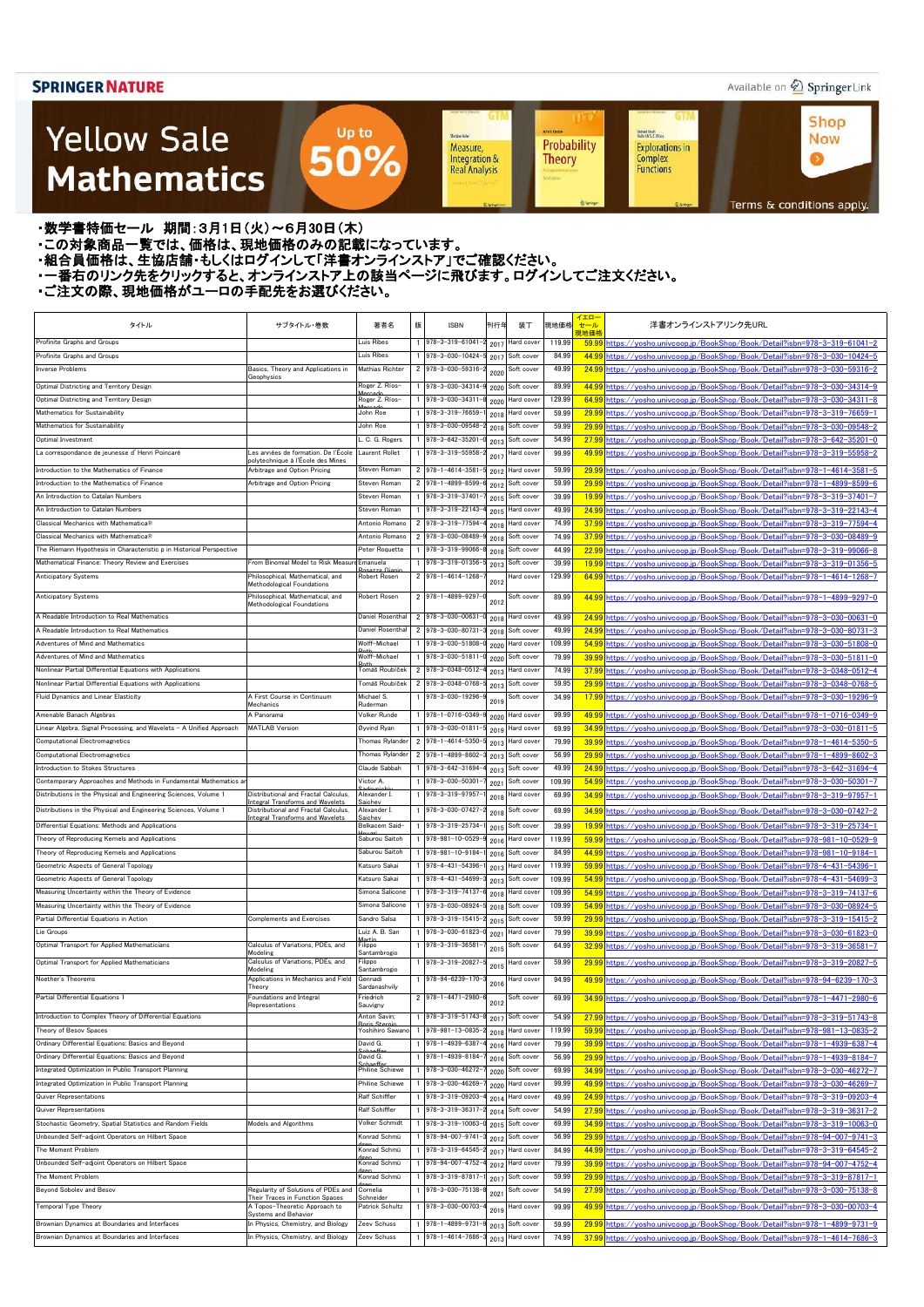### Available on 2 Springer Link

**Shop** 

**Now** 

 $\bullet$ 

**GTM** 

Kichard Beals<br>Rođenick S. C. Wong

Complex<br>Functions

**Explorations in** 

### **Yellow Sale Mathematics**

Probability Measure, Integration & **Theory Real Analysis** 

**GTM** 

Sheidon Auler

**UT** 

**Achim Hente** 

Terms & conditions apply.

・数学書特価セール 期間:3月1日(火)~6月30日(木)

・この対象商品一覧では、価格は、現地価格のみの記載になっています。

- ニッパルプロは、ここには、このファンストリングのコンティングファンストア」でご確認ください。<br>・組合員価格は、生協店舗・もしくはログインして「洋書オンラインストア」でご確認ください。

・一番右のリンク先をクリックすると、オンラインストア上の該当ページに飛びます。ログインしてご注文ください。

Up to

50%

| タイトル                                                                                           | サブタイトル・巻数                                                       | 著者名                               | 版<br>刊行年<br><b>ISBN</b>                     | 装丁                       | 現地価格            | イエロー<br>セール<br>現地価格 | 洋書オンラインストアリンク先URL                                                                                                                                          |
|------------------------------------------------------------------------------------------------|-----------------------------------------------------------------|-----------------------------------|---------------------------------------------|--------------------------|-----------------|---------------------|------------------------------------------------------------------------------------------------------------------------------------------------------------|
| Mordell-Weil Lattices                                                                          |                                                                 | Matthias Schütt                   | 978-981-32-9300-<br>2019                    | Hard cover               | 119.99          |                     | 59.99 https://vosho.univcoop.jp/BookShop/Book/Detail?isbn=978-981-32-9300-7                                                                                |
| Mordell-Weil Lattices                                                                          |                                                                 | Matthias Schütt                   | 978-981-32-9303-<br>2019                    | Soft cover               | 84.99           |                     | 44.99 https://vosho.univcoop.jp/BookShop/Book/Detail?isbn=978-981-32-9303-8                                                                                |
| A Mathematical Approach to Protein Biophysics<br>A Mathematical Approach to Protein Biophysics |                                                                 | Ridgway Scott<br>. Ridgway Scott  | 978-3-319-88158-<br>2017<br>978-3-319-66031 | Soft cover<br>Hard cover | 79.99<br>109.99 |                     | 39.99 https://vosho.univcoop.jp/BookShop/Book/Detail?isbn=978-3-319-88158-4<br>54.99 https://vosho.univcoop.jp/BookShop/Book/Detail?isbn=978-3-319-66031-8 |
| Geometric Inequalities                                                                         | Methods of Proving                                              | Hayk Sedrakyan                    | 2017<br>978-3-319-55079-                    | Hard cover               | 69.99           |                     | 34.99 https://yosho.univcoop.jp/BookShop/Book/Detail?isbn=978-3-319-55079-4                                                                                |
| Geometric Inequalities                                                                         | Methods of Proving                                              | Hayk Sedrakyan                    | 2017<br>978-3-319-85561                     | Soft cover               | 49.99           |                     | 24.99 https://yosho.univcoop.jp/BookShop/Book/Detail?isbn=978-3-319-85561-5                                                                                |
| Geometric Continuum Mechanics                                                                  |                                                                 | Reuven Segev                      | 2017<br>978-3-030-42685-                    | Soft cover               | 69.99           |                     | 34.99 https://yosho.univcoop.jp/BookShop/Book/Detail?isbn=978-3-030-42685-9                                                                                |
| Geometric Continuum Mechanics                                                                  |                                                                 | Reuven Segev                      | 2020<br>978-3-030-42682-<br>2020            | Hard cover               | 99.99           |                     | 49.99 https://vosho.univcoop.jp/BookShop/Book/Detail?isbn=978-3-030-42682-8                                                                                |
| Magic Squares                                                                                  | Their History and Construction from                             | Jacques Sesiano                   | 978-3-030-17995-                            | Soft cover               | 84.99           |                     | 44.99 https://yosho.univcoop.jp/BookShop/Book/Detail?isbn=978-3-030-17995-3                                                                                |
| Magic Squares                                                                                  | Ancient Times to AD 1600<br>Their History and Construction from | Jacques Sesiano                   | 2019<br>978-3-030-17992-                    | Hard cover               | 119.99          |                     | 59.99 https://yosho.univcoop.jp/BookShop/Book/Detail?isbn=978-3-030-17992-2                                                                                |
|                                                                                                | Ancient Times to AD 1600                                        |                                   | 2019                                        |                          |                 |                     |                                                                                                                                                            |
| <b>Tools for Computational Finance</b>                                                         |                                                                 | Rüdiger U. Seydel                 | 6 978-1-4471-7337<br>2017                   | Soft cover               | 74.99           |                     | 37.99 https://yosho.univcoop.jp/BookShop/Book/Detail?isbn=978-1-4471-7337-3                                                                                |
| A Fixed-Point Farrago                                                                          |                                                                 | Joel H. Shapiro                   | 978-3-319-80251<br>2016                     | Soft cover               | 59.99           |                     | 29.99 https://vosho.univcoop.jp/BookShop/Book/Detail?isbn=978-3-319-80251-0                                                                                |
| A Fixed-Point Farrago                                                                          |                                                                 | Joel H. Shapiro                   | 978-3-319-27976<br>2016                     | Hard cover               | 59.99           |                     | 29.99 https://vosho.univcoop.jp/BookShop/Book/Detail?isbn=978-3-319-27976-3                                                                                |
| Problems in Probability                                                                        |                                                                 | Albert N.                         | 978-1-4614-3687<br>2012                     | Hard cover               | 69.99           |                     | 34.99 https://vosho.univcoop.jp/BookShop/Book/Detail?isbn=978-1-4614-3687-4                                                                                |
| Problems in Probability                                                                        |                                                                 | Albert N.                         | 978-1-4899-9941<br>2012                     | Soft cover               | 49.99           |                     | 24.99 https://vosho.univcoop.jp/BookShop/Book/Detail?isbn=978-1-4899-9941-2                                                                                |
| Complex Analysis with Applications to Number Theory                                            |                                                                 | <b>Tarlok Nath</b>                | 978-981-15-9096-<br>2020                    | Hard cover               | 59.99           |                     | 29.99 https://yosho.univcoop.jp/BookShop/Book/Detail?isbn=978-981-15-9096-2                                                                                |
| Complex Analysis with Applications to Number Theory                                            |                                                                 | Tarlok Nath                       | 978-981-15-9099-<br>2020                    | Soft cover               | 59.99           |                     | 29.99 https://yosho.univcoop.jp/BookShop/Book/Detail?isbn=978-981-15-9099-3                                                                                |
| Calculus and Analysis in Euclidean Space                                                       |                                                                 | Jerry Shurman                     | 978-3-319-49312-<br>2016                    | Hard cover               | 59.99           |                     | 29.99 https://yosho.univcoop.jp/BookShop/Book/Detail?isbn=978-3-319-49312-1                                                                                |
| Calculus and Analysis in Euclidean Space                                                       |                                                                 | Jerry Shurman                     | 978-3-319-84130-<br>2016                    | Soft cover               | 64.99           |                     | 32.99 https://yosho.univcoop.jp/BookShop/Book/Detail?isbn=978-3-319-84130-4                                                                                |
| Dynamics and Analysis of Alignment Models of Collective Behavior                               |                                                                 | Roman Shvydkov                    | 978-3-030-68146-<br>2021                    | Soft cover               | 74.99           |                     | 37.99 https://yosho.univcoop.jp/BookShop/Book/Detail?isbn=978-3-030-68146-3                                                                                |
| <b>Functional Analysis and Applications</b>                                                    |                                                                 | Abul Hasan                        | 978-981-13-3830-<br>2018                    | Soft cover               | 64.99           |                     | 32.99 https://yosho.univcoop.jp/BookShop/Book/Detail?isbn=978-981-13-3830-4                                                                                |
| <b>Functional Analysis and Applications</b>                                                    |                                                                 | Abul Hasan                        | 978-981-10-3724<br>2018                     | Hard cover               | 89.99           |                     | 44.99 https://yosho.univcoop.jp/BookShop/Book/Detail?isbn=978-981-10-3724-5                                                                                |
| Ordinary Differential Equations and Dynamical Systems                                          |                                                                 | Thomas C.                         | 978-94-6239-020-<br>2013                    | Hard cover               | 84.99           |                     | 44.99 https://yosho.univcoop.jp/BookShop/Book/Detail?isbn=978-94-6239-020-1                                                                                |
| Loewner's Theorem on Monotone Matrix Functions                                                 |                                                                 | <b>Barry Simon</b>                | 978-3-030-22421-<br>2019                    | Hard cover               | 99.99           |                     | 49.99 https://yosho.univcoop.jp/BookShop/Book/Detail?isbn=978-3-030-22421-9                                                                                |
| Loewner's Theorem on Monotone Matrix Functions                                                 |                                                                 | <b>Barry Simon</b>                | 978-3-030-22424<br>2019                     | Soft cover               | 69.99           |                     | 34.99 https://yosho.univcoop.jp/BookShop/Book/Detail?isbn=978-3-030-22424-0                                                                                |
| Practical Mathematical Optimization                                                            | Basic Optimization Theory and<br>Gradient-Based Algorithms      | Jan A Snyman                      | 2 978-3-319-77585-<br>2018                  | lard cover               | 74.99           |                     | 37.99 https://yosho.univcoop.jp/BookShop/Book/Detail?isbn=978-3-319-77585-2                                                                                |
| Practical Mathematical Optimization                                                            | Basic Optimization Theory and<br>Gradient-Based Algorithms      | Jan A Snyman                      | 2 978-3-030-08486-<br>2018                  | Soft cover               | 49.99           |                     | 24.99 https://yosho.univcoop.jp/BookShop/Book/Detail?isbn=978-3-030-08486-8                                                                                |
| <b>Principal Bundles</b>                                                                       | The Classical Case                                              | Stephen Bruce                     | 978-3-319-14764<br>2015                     | Soft cover               | 64.99           |                     | 32.99 https://yosho.univcoop.jp/BookShop/Book/Detail?isbn=978-3-319-14764-2                                                                                |
| <b>Principal Bundles</b>                                                                       | The Quantum Case                                                | Stephen Bruce                     | 978-3-319-15828-<br>2015                    | Soft cover               | 64.99           |                     | 32.99 https://yosho.univcoop.jp/BookShop/Book/Detail?isbn=978-3-319-15828-0                                                                                |
| <b>Algorithm Portfolios</b>                                                                    | Advances, Applications, and                                     | Dimitris                          | 978-3-030-68513-                            | Soft cover               | 49.99           |                     | 24.99 https://vosho.univcoop.jp/BookShop/Book/Detail?isbn=978-3-030-68513-3                                                                                |
|                                                                                                | Challenges                                                      | Souravlias                        | 2021                                        |                          |                 |                     |                                                                                                                                                            |
| Nevanlinna Theory, Normal Families, and Algebraic Differential Equation                        |                                                                 | Norbert                           | 978-3-319-59799-<br>2017                    | Soft cover               | 59.99           |                     | 29.99 https://yosho.univcoop.jp/BookShop/Book/Detail?isbn=978-3-319-59799-7                                                                                |
| Mathematics and Its History                                                                    | A Concise Edition                                               | John Stillwell                    | 978-3-030-55192-<br>2020                    | Hard cover               | 49.99           |                     | 24.99 https://yosho.univcoop.jp/BookShop/Book/Detail?isbn=978-3-030-55192-6                                                                                |
| Positive Linear Maps of Operator Algebras                                                      |                                                                 | <b>Erling Størmer</b>             | 1 978-3-642-34368-<br>2013                  | Hard cover               | 99.99           |                     | 49.99 https://yosho.univcoop.jp/BookShop/Book/Detail?isbn=978-3-642-34368-1                                                                                |
| Positive Linear Maps of Operator Algebras                                                      |                                                                 | Erling Størmer                    | 1 978-3-642-42913-<br>2013                  | Soft cover               | 99.99           |                     | <u>49.99 https://yosho.univcoop.jp/BookShop/Book/Detail?isbn=978-3-642-42913-2</u>                                                                         |
| Elements of Stochastic Calculus and Analysis                                                   |                                                                 | Daniel W. Stroock                 | 1 978-3-030-08354-<br>2018                  | Soft cover               | 56.99           |                     | 29.99 https://yosho.univcoop.jp/BookShop/Book/Detail?isbn=978-3-030-08354-0                                                                                |
| Elements of Stochastic Calculus and Analysis                                                   |                                                                 | Daniel W. Stroock                 | 978-3-319-77037<br>2018                     | Hard cover               | 56.99           |                     | 29.99 https://yosho.univcoop.jp/BookShop/Book/Detail?isbn=978-3-319-77037-6                                                                                |
| <b>Elementary Fixed Point Theorems</b>                                                         |                                                                 | P.V.                              | 978-981-13-3157-<br>2018                    | Hard cover               | 64.99           |                     | 32.99 https://yosho.univcoop.jp/BookShop/Book/Detail?isbn=978-981-13-3157-2                                                                                |
| Introduction to Uncertainty Quantification                                                     |                                                                 | T.J. Sullivan                     | 978-3-319-23394-<br>2015                    | Hard cover               | 79.99           |                     | 39.99 https://yosho.univcoop.jp/BookShop/Book/Detail?isbn=978-3-319-23394-9                                                                                |
| Introduction to Uncertainty Quantification                                                     |                                                                 | T.J. Sullivan                     | 978-3-319-79478-                            | 2015 Soft cover          | 56.99           |                     | 29.99 https://yosho.univcoop.jp/BookShop/Book/Detail?isbn=978-3-319-79478-5                                                                                |
| Stochastic Linear-Quadratic Optimal Control Theory: Open-Loop and Cl                           |                                                                 | Jingrui Sun;                      | 978-3-030-20921                             | 2020 Soft cover          | 49.99           |                     | 24.99 https://yosho.univcoop.jp/BookShop/Book/Detail?isbn=978-3-030-20921-6                                                                                |
| Stochastic Linear-Quadratic Optimal Control Theory: Differential Game                          |                                                                 | Jingrui Sun;                      | 978-3-030-48305-<br>2020                    | Soft cover               | 49.99           |                     | 24.99 https://vosho.univcoop.jp/BookShop/Book/Detail?isbn=978-3-030-48305-0                                                                                |
| Mathematical Methods for Cancer Evolution                                                      |                                                                 | Takashi Suzuki                    | 978-981-10-3670-<br>2017                    | Soft cover               | 76.99           |                     | 39.99 https://vosho.univcoop.jp/BookShop/Book/Detail?isbn=978-981-10-3670-5                                                                                |
| Potential Method in Mathematical Theories of Multi-Porosity Media                              |                                                                 | Merab Svanadze                    | 978-3-030-28021-<br>2019                    | Hard cover               | 119.99          |                     | 59.99 https://yosho.univcoop.jp/BookShop/Book/Detail?isbn=978-3-030-28021-5                                                                                |
| Potential Method in Mathematical Theories of Multi-Porosity Media                              |                                                                 | Merab Svanadze                    | 978-3-030-28024-<br>2019                    | Soft cover               | 84.99           |                     | 44.99 https://yosho.univcoop.jp/BookShop/Book/Detail?isbn=978-3-030-28024-6                                                                                |
| A Statistical Mechanical Interpretation of Algorithmic Information Theor                       |                                                                 | Kohtaro Tadaki                    | 978-981-15-0738-<br>2019                    | Soft cover               | 49.99           |                     | 24.99 https://vosho.univcoop.jp/BookShop/Book/Detail?isbn=978-981-15-0738-0                                                                                |
| Boundary Value Problems and Markov Processes                                                   | Functional Analysis Methods for<br>Markov Processes             | Kazuaki Taira                     | 3 978-3-030-48787-<br>2020                  | Soft cover               | 54.99           |                     | 27.99 https://yosho.univcoop.jp/BookShop/Book/Detail?isbn=978-3-030-48787-4                                                                                |
| A Pythagorean Introduction to Number Theory                                                    | Right Triangles, Sums of Squares,                               | Ramin Takloo-                     | 1 978-3-030-02603-<br>2018                  | Hard cover               | 44.99           |                     | 22.99 https://yosho.univcoop.jp/BookShop/Book/Detail?isbn=978-3-030-02603-5                                                                                |
| A Pythagorean Introduction to Number Theory                                                    | and Arithmetic<br>Right Triangles, Sums of Squares,             | Bighash<br>Ramin Takloo-          | 978-3-030-80529-                            | Soft cover               | 44.99           |                     | 22.99 https://yosho.univcoop.jp/BookShop/Book/Detail?isbn=978-3-030-80529-6                                                                                |
|                                                                                                | and Arithmetic                                                  | <b>Bighash</b>                    | 2018                                        |                          |                 |                     |                                                                                                                                                            |
| A Cp-Theory Problem Book                                                                       | <b>Functional Equivalencies</b>                                 | Vladimir V.<br>$L_{\alpha\alpha}$ | 978-3-319-24383-<br>2016                    | Hard cover               | 69.99           |                     | 34.99 https://yosho.univcoop.jp/BookShop/Book/Detail?isbn=978-3-319-24383-2                                                                                |
| A Cp-Theory Problem Book                                                                       | Functional Equivalencies                                        | Vladimir V.<br>Fleacht.           | 978-3-319-79616-<br>2016                    | Soft cover               | 69.99           |                     | 34.99 https://yosho.univcoop.jp/BookShop/Book/Detail?isbn=978-3-319-79616-1                                                                                |
| Brakke's Mean Curvature Flow                                                                   | An Introduction                                                 | Yoshihiro                         | 978-981-13-7074<br>2019                     | Soft cover               | 49.99           |                     | 24.99 https://yosho.univcoop.jp/BookShop/Book/Detail?isbn=978-981-13-7074-8                                                                                |
| Mathematical Models with Singularities                                                         | A Zoo of Singular Creatures                                     | Pedro J. Torres                   | 978-94-6239-105-<br>2015                    | Soft cover               | 49.99           |                     | 24.99 https://yosho.univcoop.jp/BookShop/Book/Detail?isbn=978-94-6239-105-5                                                                                |
| An Introduction to Hamiltonian Mechanics                                                       |                                                                 | Gerardo F.                        | 978-3-030-06997<br>2018                     | Soft cover               | 49.99           |                     | 24.99 https://yosho.univcoop.jp/BookShop/Book/Detail?isbn=978-3-030-06997-1                                                                                |
| An Introduction to Hamiltonian Mechanics                                                       |                                                                 | Gerardo F.                        | 978-3-319-95224<br>2018                     | Hard cover               | 69.99           |                     | 34.99 https://yosho.univcoop.jp/BookShop/Book/Detail?isbn=978-3-319-95224-6                                                                                |
| Measures of Symmetry for Convex Sets and Stability                                             |                                                                 | Gabor Toth                        | 978-3-319-23732-<br>2015                    | Soft cover               | 59.99           |                     | 29.99 https://yosho.univcoop.jp/BookShop/Book/Detail?isbn=978-3-319-23732-9                                                                                |
| Optimal Stochastic Control, Stochastic Target Problems, and Backward                           |                                                                 | Nizar Touzi                       | 978-1-4614-4285-<br>2013                    | Hard cover               | 109.99          |                     | 54.99 https://yosho.univcoop.jp/BookShop/Book/Detail?isbn=978-1-4614-4285-1                                                                                |
| Optimal Stochastic Control, Stochastic Target Problems, and Backward                           |                                                                 | Nizar Touzi                       | 978-1-4939-0042-<br>2013                    | Soft cover               | 109.99          |                     | 54.99 https://yosho.univcoop.jp/BookShop/Book/Detail?isbn=978-1-4939-0042-8                                                                                |
| <b>Scientific Computing</b>                                                                    | Vol. I - Linear and Nonlinear Equation                          | John A.                           | 978-3-319-69104<br>2017                     | <b>Hard</b> cover        | 89.99           |                     | <u>44.99 https://yosho.univcoop.jp/BookShop/Book/Detail?isbn=978-3-319-69104-6</u>                                                                         |
| Scientific Computing                                                                           | Vol. I - Linear and Nonlinear Equation John A.                  |                                   | 978-3-030-09870-<br>2017                    | Soft cover               | 64.99           |                     | 32.99 https://yosho.univcoop.jp/BookShop/Book/Detail?isbn=978-3-030-09870-4                                                                                |
| <b>Scientific Computing</b>                                                                    | Vol. II - Eigenvalues and Optimization John A.                  |                                   | 978-3-319-69106<br>2017                     | Hard cover               | 84.99           |                     | 44.99 https://yosho.univcoop.jp/BookShop/Book/Detail?isbn=978-3-319-69106-0                                                                                |
| <b>Scientific Computing</b>                                                                    | Vol. II - Eigenvalues and Optimization John A.                  |                                   | 978-3-030-09871-<br>2017                    | Soft cover               | 59.99           |                     | 29.99 https://yosho.univcoop.jp/BookShop/Book/Detail?isbn=978-3-030-09871-1                                                                                |
| <b>Scientific Computing</b>                                                                    | Vol. III - Approximation and Integratio John A.                 |                                   | 978-3-319-69109-<br>2017                    | Hard cover               | 89.99           |                     | 44.99 https://vosho.univcoop.jp/BookShop/Book/Detail?isbn=978-3-319-69109-1                                                                                |
| <b>Scientific Computing</b>                                                                    | Vol. III - Approximation and Integratio John A.                 |                                   | 978-3-030-09872-<br>2017                    | Soft cover               | 64.99           |                     | 32.99 https://yosho.univcoop.jp/BookShop/Book/Detail?isbn=978-3-030-09872-8                                                                                |
| Theory of Function Spaces IV                                                                   |                                                                 | Hans Triebel                      | 978-3-030-35893-<br>2020                    | Soft cover               | 59.99           |                     | 29.99 https://yosho.univcoop.jp/BookShop/Book/Detail?isbn=978-3-030-35893-8                                                                                |
| Theory of Function Spaces IV                                                                   |                                                                 | Hans Triebel                      | 978-3-030-35890-<br>2020                    | Hard cover               | 84.99           |                     | 44.99 https://yosho.univcoop.jp/BookShop/Book/Detail?isbn=978-3-030-35890-7                                                                                |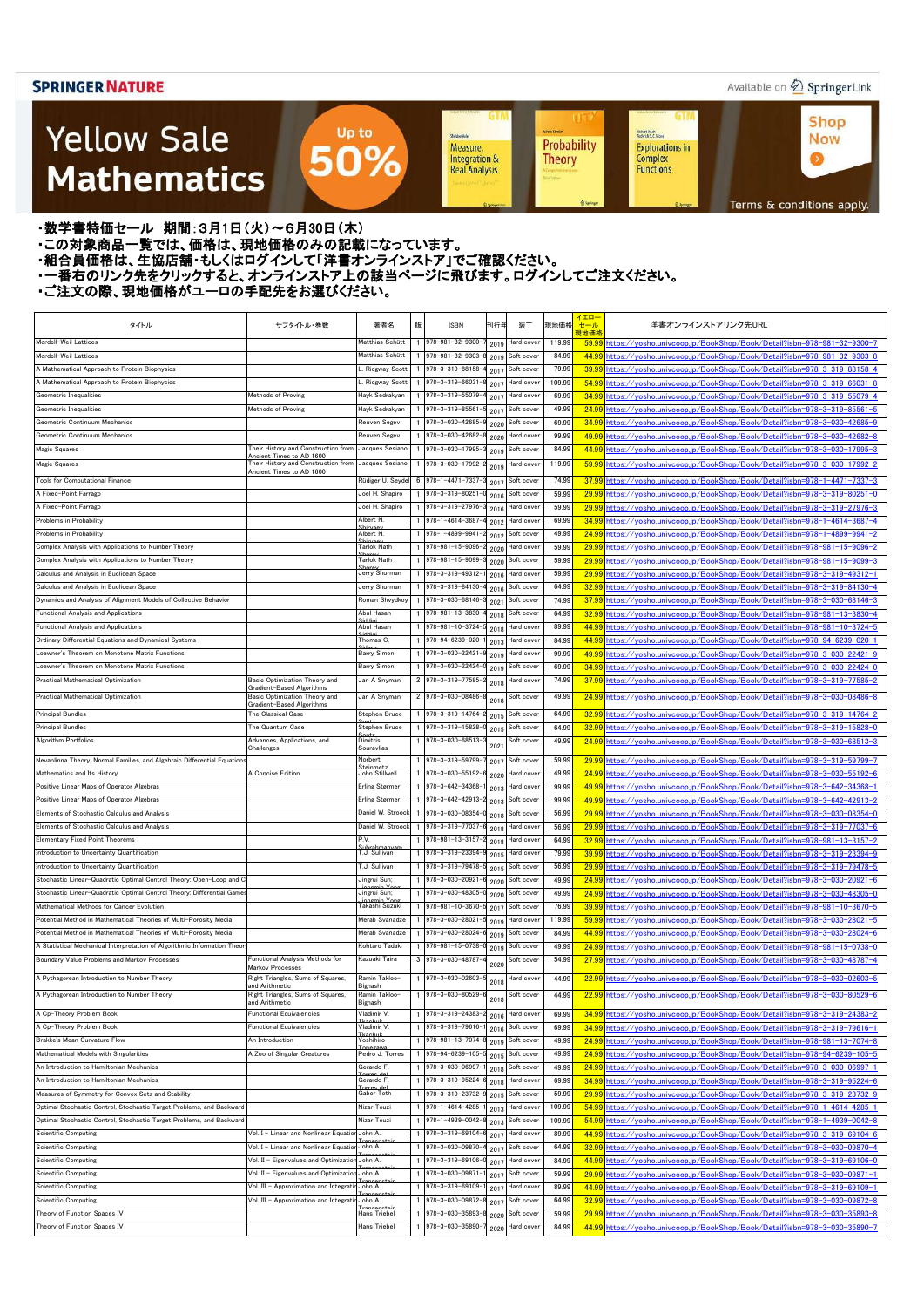### Available on 2 Springer Link

**Shop** 

**Now** 

 $\bullet$ 

**GTM** 

### **Yellow Sale Mathematics**

**Achim Hente** Kichard Beals<br>Rođenick S. C. Wong Sheidon Auler Probability **Explorations in** Measure, Integration & Complex<br>Functions **Theory Real Analysis** 

**UT** 

**GTM** 

Terms & conditions apply.

・数学書特価セール 期間:3月1日(火)~6月30日(木)

・この対象商品一覧では、価格は、現地価格のみの記載になっています。

- ニッパルプロは、ここには、このファンストリングのコンティングファンストア」でご確認ください。<br>・組合員価格は、生協店舗・もしくはログインして「洋書オンラインストア」でご確認ください。

・一番右のリンク先をクリックすると、オンラインストア上の該当ページに飛びます。ログインしてご注文ください。

Up to

50%

| タイトル<br>Algebraic Theory of Quadratic Numbers                                           | サブタイトル・巻数                                                                                                                    | 著者名                                        | 版 | <b>ISBN</b>                          | 刊行年     | 装丁              | 現地価格   | イエロー<br>セール<br>現地価格 | 洋書オンラインストアリンク先URL                                                                                                                                    |
|-----------------------------------------------------------------------------------------|------------------------------------------------------------------------------------------------------------------------------|--------------------------------------------|---|--------------------------------------|---------|-----------------|--------|---------------------|------------------------------------------------------------------------------------------------------------------------------------------------------|
|                                                                                         |                                                                                                                              | Mak Trifković                              |   | $1$ 978-1-4614-7716                  | 2013    | Soft cover      | 59.99  | 29.99               | https://yosho.univcoop.jp/BookShop/Book/Detail?isbn=978-1-4614-7716-7                                                                                |
| Raoul Bott: Collected Papers                                                            | Volume 5                                                                                                                     | Loring W. Tu                               |   | 1 978-3-319-51779                    | 2017    | Hard cover      | 139.99 | 69.99               | https://vosho.univcoop.jp/BookShop/Book/Detail?isbn=978-3-319-51779-7                                                                                |
| Raoul Bott: Collected Papers                                                            | Volume 5                                                                                                                     | Loring W. Tu                               |   | 1 978-3-030-09599                    | 2017    | Soft cover      | 139.99 | 69.99               | https://vosho.univcoop.jp/BookShop/Book/Detail?isbn=978-3-030-09599-4                                                                                |
| Convex Analysis and Global Optimization                                                 |                                                                                                                              | Hoang Tuy                                  |   | 2 978-3-319-31482-                   | 2016    | Hard cover      | 109.99 | 54.99               | https://vosho.univcoop.jp/BookShop/Book/Detail?isbn=978-3-319-31482-2                                                                                |
| Convex Analysis and Global Optimization                                                 |                                                                                                                              | Hoang Tuy                                  |   | 2 978-3-319-81049                    | 2016    | Soft cover      | 119.99 | 59.99               | https://yosho.univcoop.jp/BookShop/Book/Detail?isbn=978-3-319-81049-2                                                                                |
| Fundamentals of Hopf Algebras                                                           |                                                                                                                              | Robert G.                                  |   | 1 978-3-319-18990                    | 2015    | Soft cover      | 54.99  | 27.99               | https://yosho.univcoop.jp/BookShop/Book/Detail?isbn=978-3-319-18990-1                                                                                |
| A Compact Course on Linear PDEs                                                         |                                                                                                                              | Alberto Valli                              |   | 978-3-030-58204                      | 2020    | Soft cover      | 54.99  | 27.99               | https://vosho.univcoop.ip/BookShop/Book/Detail?isbn=978-3-030-58204-3                                                                                |
| Delays and Interconnections: Methodology, Algorithms and Applications                   |                                                                                                                              | Giorgio                                    |   | 1 978-3-030-11553                    |         | 2019 Hard cover | 119.99 | 59.99               | https://vosho.univcoop.ip/BookShop/Book/Detail?isbn=978-3-030-11553-1                                                                                |
| Numerical Methods for Flows                                                             | FEF 2017 Selected Contributions                                                                                              | Harald van                                 |   | 1 978-3-030-30704                    | 2020    | Hard cover      | 109.99 | 54.99               | https://vosho.univcoop.ip/BookShop/Book/Detail?isbn=978-3-030-30704-2                                                                                |
| Numerical Methods for Flows                                                             | FEF 2017 Selected Contributions                                                                                              | Harald van                                 |   | 978-3-030-30707                      | 2020    | Soft cover      | 79.99  | 39.99               | https://vosho.univcoop.ip/BookShop/Book/Detail?isbn=978-3-030-30707-3                                                                                |
| Model Theory in Algebra, Analysis and Arithmetic                                        | Cetraro, Italy 2012, Editors: H.<br>Dugald Macpherson, Carlo Toffalori                                                       | Lou van den<br><b>Dries</b>                |   | 1 978-3-642-54935-                   | 2014    | Soft cover      | 44.99  | 22.99               | https://vosho.univcoop.jp/BookShop/Book/Detail?isbn=978-3-642-54935-9                                                                                |
| Polynomial Automorphisms and the Jacobian Conjecture                                    | New Results from the Beginning of<br>the 21st Century                                                                        | Arno van den<br>Essen                      |   | 1 978-3-030-60533                    | $202 -$ | Soft cover      | 54.99  |                     | 27.99 https://vosho.univcoop.jp/BookShop/Book/Detail?isbn=978-3-030-60533-9                                                                          |
| Financial Risk Management for Cryptocurrencies                                          |                                                                                                                              | Eline Van der                              |   | 978-3-030-51092                      | 2020    | Soft cover      | 49.99  | 24.99               | https://vosho.univcoop.jp/BookShop/Book/Detail?isbn=978-3-030-51092-3                                                                                |
| String Figures as Mathematics?                                                          | An Anthropological Approach to                                                                                               | Eric                                       |   | 978-3-319-11993                      | 2015    | Hard cover      | 99.99  | 49.99               | https://vosho.univcoop.jp/BookShop/Book/Detail?isbn=978-3-319-11993-9                                                                                |
| String Figures as Mathematics?                                                          | String Figure-making in Oral<br>An Anthropological Approach to<br>String Figure-making in Oral<br><b>Tradition Societies</b> | Vandendriessche<br>Eric<br>Vandendriessche |   | 978-3-319-38394-                     | 2015    | Soft cover      | 99.99  |                     | 49.99 https://yosho.univcoop.jp/BookShop/Book/Detail?isbn=978-3-319-38394-1                                                                          |
| Generalized Principal Component Analysis                                                |                                                                                                                              | René Vidal                                 |   | 1 978-0-387-87810-                   | 2016    | Hard cover      | 69.99  |                     | 34.99 https://vosho.univcoop.jp/BookShop/Book/Detail?isbn=978-0-387-87810-2                                                                          |
| Generalized Principal Component Analysis                                                |                                                                                                                              | René Vidal                                 |   | 978-1-4939-7912-                     | 2016    | Soft cover      | 74.99  | 37.99               | https://vosho.univcoop.ip/BookShop/Book/Detail?isbn=978-1-4939-7912-7                                                                                |
| Saved from the Cellar                                                                   | Gerhard Gentzen's Shorthand                                                                                                  | Jan von Plato                              |   | 1 978-3-319-82502-                   | 201     | Soft cover      | 89.99  | 44.99               | https://vosho.univcoop.ip/BookShop/Book/Detail?isbn=978-3-319-82502-1                                                                                |
| Saved from the Cellar                                                                   | Notes on Logic and Foundations of<br>Gerhard Gentzen's Shorthand<br>Notes on Logic and Foundations of                        | Jan von Plato                              |   | 1 978-3-319-42119-                   | 201     | Hard cover      | 129.99 | 64.99               | https://yosho.univcoop.jp/BookShop/Book/Detail?isbn=978-3-319-42119-3                                                                                |
| La correspondance entre Henri Poincaré, les astronomes, et les géodés                   |                                                                                                                              | Scott A. Walter                            |   | 1 978-3-7643-7167                    | 2016    | Hard cover      | 169.99 | 84.99               | https://vosho.univcoop.jp/BookShop/Book/Detail?isbn=978-3-7643-7167-8                                                                                |
| The Fitted Finite Volume and Power Penalty Methods for Option Pricing                   |                                                                                                                              | Song Wang                                  |   | 978-981-15-9557                      | 2020    | Soft cover      | 49.99  | 24.99               | https://vosho.univcoop.jp/BookShop/Book/Detail?isbn=978-981-15-9557-8                                                                                |
| Lecture Notes in Real Analysis                                                          |                                                                                                                              | Xiaochang Wang                             |   | 1 978-3-319-98955                    | 2018    | Soft cover      | 49.99  | 24.99               | https://vosho.univcoop.jp/BookShop/Book/Detail?isbn=978-3-319-98955-6                                                                                |
| Time Optimal Control of Evolution Equations                                             |                                                                                                                              | Gengsheng Wang                             |   | 978-3-030-07021                      | 2018    | Soft cover      | 84.99  | 44.99               | https://vosho.univcoop.jp/BookShop/Book/Detail?isbn=978-3-030-07021-2                                                                                |
| Time Optimal Control of Evolution Equations                                             |                                                                                                                              | Gengsheng Wang                             |   | 978-3-319-95362                      | 2018    | Hard cover      | 119.99 | 59.99               | nttps://vosho.univcoop.jp/BookShop/Book/Detail?isbn=978-3-319-95362-5                                                                                |
| Fundamentals of Algebraic Topology                                                      |                                                                                                                              | Steven H.                                  |   | 978-1-4939-1843                      | 2014    | Hard cover      | 49.99  | 24.99               | https://yosho.univcoop.jp/BookShop/Book/Detail?isbn=978-1-4939-1843-0                                                                                |
| Fundamentals of Algebraic Topology                                                      |                                                                                                                              | Steven H.                                  |   | 978-1-4939-4885                      | 2014    | Soft cover      | 54.99  | 27.99               | https://vosho.univcoop.jp/BookShop/Book/Detail?isbn=978-1-4939-4885-7                                                                                |
| Convergence and Summability of Fourier Transforms and Hardy Spaces                      |                                                                                                                              | Ferenc Weisz                               |   | 978-3-319-86008                      | 2017    | Soft cover      | 109.99 | 54.99               | https://yosho.univcoop.jp/BookShop/Book/Detail?isbn=978-3-319-86008-4                                                                                |
| Convergence and Summability of Fourier Transforms and Hardy Spaces                      |                                                                                                                              | Ferenc Weisz                               |   | 978-3-319-56813                      | 2017    | Hard cover      | 109.99 | 54.99               | https://yosho.univcoop.jp/BookShop/Book/Detail?isbn=978-3-319-56813-3                                                                                |
| Holomorphic Curves in Low Dimensions                                                    | From Symplectic Ruled Surfaces to                                                                                            | Chris Wendl                                |   | 1 978-3-319-91369-                   |         | Soft cover      | 49.99  |                     | 24.99 https://yosho.univcoop.jp/BookShop/Book/Detail?isbn=978-3-319-91369-8                                                                          |
|                                                                                         | Planar Contact Manifolds                                                                                                     |                                            |   |                                      | 2018    |                 |        |                     |                                                                                                                                                      |
| Stochastic Dynamics in Computational Biology                                            |                                                                                                                              | Stefanie                                   |   | 978-3-030-62386                      | 2020    | Soft cover      | 69.99  | 34.99               | https://vosho.univcoop.jp/BookShop/Book/Detail?isbn=978-3-030-62386-9                                                                                |
| Methods of Mathematical Modelling                                                       | Continuous Systems and Differential<br>Equations                                                                             | Thomas Witelski;<br>Mark Bowen             |   | 978-3-319-23041                      | 2015    | Soft cover      | 34.99  |                     | 17.99 https://vosho.univcoop.jp/BookShop/Book/Detail?isbn=978-3-319-23041-2                                                                          |
| 2018 MATRIX Annals                                                                      |                                                                                                                              | David R. Wood                              |   | $1 \overline{978 - 3 - 030 - 38229}$ |         | 2020 Hard cover | 109.99 |                     | <u>  https://yosho.univcoop.jp/BookShop/Book/Detail?isbn=978-3-030-38229-</u>                                                                        |
| 2018 MATRIX Annals                                                                      |                                                                                                                              | David R. Wood                              |   | 978-3-030-38232-                     | 2020    | Soft cover      | 79.99  | 39.99               | https://yosho.univcoop.jp/BookShop/Book/Detail?isbn=978-3-030-38232-2                                                                                |
| How We Understand Mathematics                                                           | Conceptual Integration in the<br>Language of Mathematical                                                                    | Jacek Woźnv                                |   | 1 978-3-030-08513                    | 2018    | Soft cover      | 69.99  |                     | 34.99 https://yosho.univcoop.jp/BookShop/Book/Detail?isbn=978-3-030-08513-1                                                                          |
| How We Understand Mathematics                                                           | Conceptual Integration in the                                                                                                | Jacek Woźny                                |   | 1 978-3-319-77687                    | 201     | Hard cover      | 99.99  |                     | 49.99 https://yosho.univcoop.jp/BookShop/Book/Detail?isbn=978-3-319-77687-3                                                                          |
| Quadratic Residues and Non-Residues                                                     | Language of Mathematical<br><b>Selected Topics</b>                                                                           | <b>Steve Wright</b>                        |   | 1 978-3-319-45954                    |         | Soft cover      | 49.99  | 24.99               |                                                                                                                                                      |
| Optimal Coverage in Wireless Sensor Networks                                            |                                                                                                                              | Weili Wu                                   |   | 978-3-030-52822                      | 2016    | Hard cover      | 119.99 | 59.99               | https://yosho.univcoop.jp/BookShop/Book/Detail?isbn=978-3-319-45954-7                                                                                |
| Transmission Dynamics of Tick-Borne Diseases with Co-Feeding.                           |                                                                                                                              | Jianhong Wu                                |   | 1 978-3-030-54023                    | 2020    | Soft cover      | 64.99  |                     | https://yosho.univcoop.jp/BookShop/Book/Detail?isbn=978-3-030-52822-5<br>32.99 https://vosho.univcoop.jp/BookShop/Book/Detail?isbn=978-3-030-54023-4 |
| Developmental and Behavioural Diapause                                                  |                                                                                                                              |                                            |   |                                      | 2020    |                 |        |                     |                                                                                                                                                      |
| Abstract Parabolic Evolution Equations and Lojasiewicz-Simon Inequality Abstract Theory |                                                                                                                              | Atsushi Yagi                               |   | 1 978-981-16-1895-                   | 2021    | Soft cover      | 54.99  |                     | 27.99 https://yosho.univcoop.jp/BookShop/Book/Detail?isbn=978-981-16-1895-6                                                                          |
| Quantitative Methods for Investigating Infectious Disease Outbreaks                     |                                                                                                                              | Ping Yan                                   |   | 1 978-3-030-21922                    | 2019    | Hard cover      | 64.99  | 32.99               | https://yosho.univcoop.jp/BookShop/Book/Detail?isbn=978-3-030-21922-2                                                                                |
| Introduction to Stochastic Finance                                                      |                                                                                                                              | Jia-An Yan                                 |   | 1 978-981-13-1656                    | 2018    | Soft cover      | 64.99  | 32.99               | https://vosho.univcoop.ip/BookShop/Book/Detail?isbn=978-981-13-1656-2                                                                                |
| Quantitative Methods for Investigating Infectious Disease Outbreaks                     |                                                                                                                              | Ping Yan                                   |   | 1 978-3-030-21925                    | 2019    | Soft cover      | 46.99  | 24.99               | https://yosho.univcoop.jp/BookShop/Book/Detail?isbn=978-3-030-21925-3                                                                                |
| Real-Variable Theory of Musielak-Orlicz Hardy Spaces                                    |                                                                                                                              | Dachun Yang                                |   | 1 978-3-319-54360                    | 2017    | Soft cover      | 64.99  | 32.99               | https://yosho.univcoop.jp/BookShop/Book/Detail?isbn=978-3-319-54360-4                                                                                |
| The Hardy Space H1 with Non-doubling Measures and Their Application                     |                                                                                                                              | Dachun Yang                                |   | 1 978-3-319-00824                    | 2013    | Soft cover      | 79.99  | 39.99               | https://yosho.univcoop.jp/BookShop/Book/Detail?isbn=978-3-319-00824-0                                                                                |
| On-Orbit Operations Optimization                                                        | Modeling and Algorithms                                                                                                      | Leping Yang                                |   | 1 978-1-4939-0837                    | 2014    | Soft cover      | 49.99  | 24.99               | https://yosho.univcoop.jp/BookShop/Book/Detail?isbn=978-1-4939-0837-0                                                                                |
| Involutive Category Theory                                                              |                                                                                                                              | Donald Yau                                 |   | 1 978-3-030-61202                    | 2020    | Soft cover      | 49.99  | 24.99               | https://yosho.univcoop.jp/BookShop/Book/Detail?isbn=978-3-030-61202-3                                                                                |
| Frontiers in Games and Dynamic Games                                                    | Theory, Applications, and Numerical                                                                                          | David Yeung                                |   | 1 978-3-030-39791                    | 2020    | Soft cover      | 59.99  | 29.99               | https://yosho.univcoop.jp/BookShop/Book/Detail?isbn=978-3-030-39791-3                                                                                |
| Frontiers in Games and Dynamic Games                                                    | Methods<br>Theory, Applications, and Numerical<br>Methods                                                                    | David Yeung                                |   | 1 978-3-030-39788                    | 2020    | Hard cover      | 79.99  |                     | 39.99 https://yosho.univcoop.jp/BookShop/Book/Detail?isbn=978-3-030-39788-3                                                                          |
| Shapes and Diffeomorphisms                                                              |                                                                                                                              | <b>Laurent Younes</b>                      |   | 2 978-3-662-58495-                   | 2019    | Hard cover      | 84.99  |                     | 44.99 https://yosho.univcoop.jp/BookShop/Book/Detail?isbn=978-3-662-58495-8                                                                          |
| Stochastic Networked Control Systems                                                    | Stabilization and Optimization under<br><b>Information Constraints</b>                                                       | Serdar Yüksel                              |   | 1 978-1-4899-9282-                   | 2013    | Soft cover      | 109.99 |                     | 54.99 https://yosho.univcoop.jp/BookShop/Book/Detail?isbn=978-1-4899-9282-6                                                                          |
| Stochastic Networked Control Systems                                                    | Stabilization and Optimization under<br><b>Information Constraints</b>                                                       | Serdar Yüksel                              |   | 1 978-1-4614-7084                    | 2013    | Hard cover      | 149.99 |                     | 74.99 https://vosho.univcoop.jp/BookShop/Book/Detail?isbn=978-1-4614-7084-7                                                                          |
| Geometric Invariant Theory, Holomorphic Vector Bundles and the Harde                    |                                                                                                                              | Alfonso Zamora                             |   | 978-3-030-67828                      | 2021    | Soft cover      | 49.99  | 24.99               | https://vosho.univcoop.ip/BookShop/Book/Detail?isbn=978-3-030-67828-9                                                                                |
| The Projected Subgradient Algorithm in Convex Optimization                              |                                                                                                                              | Alexander J.                               |   | 1 978-3-030-60299                    | 2020    | Soft cover      | 49.99  | 24.99               | https://yosho.univcoop.jp/BookShop/Book/Detail?isbn=978-3-030-60299-4                                                                                |
| Convex Optimization with Computational Errors                                           |                                                                                                                              | Alexander J.                               |   | 1 978-3-030-37824                    | 2020    | Soft cover      | 59.99  | 29.99               | https://yosho.univcoop.jp/BookShop/Book/Detail?isbn=978-3-030-37824-0                                                                                |
| Turnpike Conditions in Infinite Dimensional Optimal Control                             |                                                                                                                              | Alexander J.<br>'aelavek                   |   | 1 978-3-030-20177                    | 2019    | Hard cover      | 119.99 | 59.99               | https://yosho.univcoop.jp/BookShop/Book/Detail?isbn=978-3-030-20177-7                                                                                |
| Turnpike Conditions in Infinite Dimensional Optimal Control                             |                                                                                                                              | Alexander J.<br>oelovek                    |   | 1 978-3-030-20180-                   | 2019    | Soft cover      | 84.99  | 44.99               | https://yosho.univcoop.jp/BookShop/Book/Detail?isbn=978-3-030-20180-7                                                                                |
| Convex Optimization with Computational Errors                                           |                                                                                                                              | Alexander J.                               |   | 1 978-3-030-37821                    | 2020    | Hard cover      | 84.99  | 44.99               | https://yosho.univcoop.jp/BookShop/Book/Detail?isbn=978-3-030-37821-9                                                                                |
| Ricci Flow for Shape Analysis and Surface Registration                                  | Theories, Algorithms and Applications Wei Zeng                                                                               |                                            |   | $1$ 978-1-4614-8780                  | 2013    | Soft cover      | 54.99  | 27.99               | https://yosho.univcoop.jp/BookShop/Book/Detail?isbn=978-1-4614-8780-7                                                                                |
| Backward Stochastic Differential Equations                                              | From Linear to Fully Nonlinear Theory Jianfeng Zhang                                                                         |                                            |   | 1 978-1-4939-7254                    | 2017    | Hard cover      | 84.99  | 44.99               | https://yosho.univcoop.jp/BookShop/Book/Detail?isbn=978-1-4939-7254-8                                                                                |
| Numerical Methods for Stochastic Partial Differential Equations with Wh                 |                                                                                                                              | Zhongqiang                                 |   | $1$ 978-3-319-86181                  | 2017    | Soft cover      | 84.99  | 44.99               | https://vosho.univcoop.jp/BookShop/Book/Detail?isbn=978-3-319-86181-4                                                                                |
| Quantitative Tamarkin Theory                                                            |                                                                                                                              | Jun Zhang                                  |   | 1 978-3-030-37890-                   | 2020    | Soft cover      | 54.99  | 27.99               | https://yosho.univcoop.jp/BookShop/Book/Detail?isbn=978-3-030-37890-5                                                                                |
| Backward Stochastic Differential Equations                                              | From Linear to Fully Nonlinear Theory Jianfeng Zhang                                                                         |                                            |   | 1 978-1-4939-8432-                   | 2017    | Soft cover      | 59.99  | 29.99               | https://yosho.univcoop.jp/BookShop/Book/Detail?isbn=978-1-4939-8432-9                                                                                |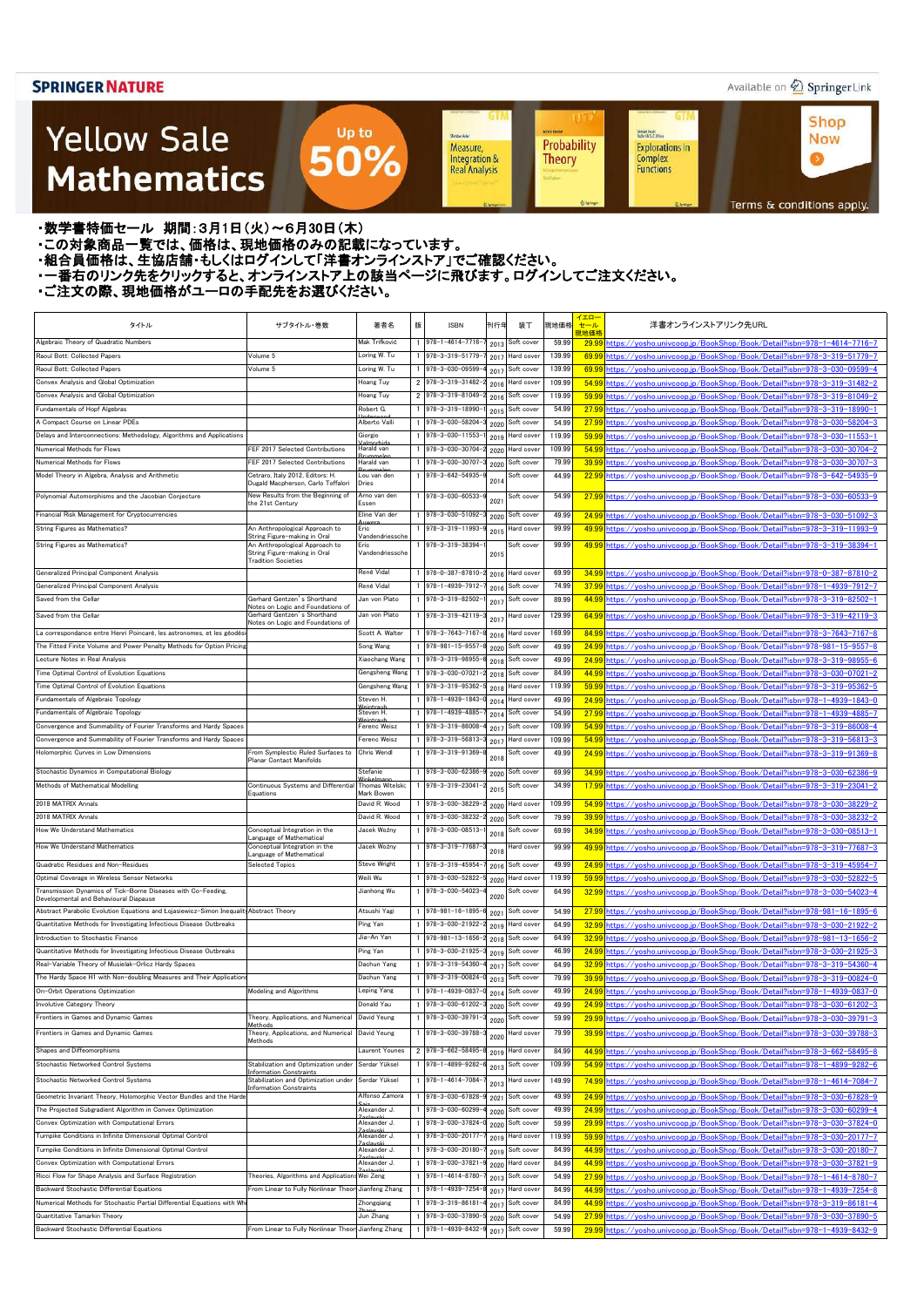### Available on 2 Springer Link



・数学書特価セール 期間:3月1日(火)~6月30日(木)

・この対象商品一覧では、価格は、現地価格のみの記載になっています。

- ニッパルプロは、ここには、このファンストリングのコンティングファンストア」でご確認ください。<br>・組合員価格は、生協店舗・もしくはログインして「洋書オンラインストア」でご確認ください。

・一番右のリンク先をクリックすると、オンラインストア上の該当ページに飛びます。ログインしてご注文ください。

| タイトル                                                                     | サブタイトル・巻数 | 著者名                            | 版 | <b>ISBN</b>                                    | 刊行年 | 装丁 | 現地価格 セール | イエロー<br>現地価格 | 洋書オンラインストアリンク先URL                                                           |
|--------------------------------------------------------------------------|-----------|--------------------------------|---|------------------------------------------------|-----|----|----------|--------------|-----------------------------------------------------------------------------|
| Numerical Methods for Stochastic Partial Differential Equations with Whi |           | Zhongqiang                     |   | 978-3-319-57510-0 2017 Hard cover              |     |    | 119.99   |              | 59.99 https://yosho.univcoop.jp/BookShop/Book/Detail?isbn=978-3-319-57510-0 |
| Quantitative Tamarkin Theory                                             |           | Jun Zhang                      |   | 978-3-030-37887-5 2020 Hard cover              |     |    | 54.99    |              | 27.99 https://yosho.univcoop.jp/BookShop/Book/Detail?isbn=978-3-030-37887-5 |
| Dynamical Systems in Population Biology                                  |           | Xiao-Qiang Zhao                |   | 2 978-3-319-56432-6 2017 Hard cover            |     |    | 109.99   |              | 54.99 https://yosho.univcoop.jp/BookShop/Book/Detail?isbn=978-3-319-56432-6 |
| Dynamical Systems in Population Biology                                  |           | Xiao-Qiang Zhao                |   | 2 978-3-319-85911-8 <sub>2017</sub> Soft cover |     |    | 109.99   |              | 54.99 https://vosho.univcoop.jp/BookShop/Book/Detail?isbn=978-3-319-85911-8 |
| Bayesian and High-Dimensional Global Optimization                        |           | Anatoly<br><b>Zhioliavelar</b> |   | 978-3-030-64711-7 2021 Soft cover              |     |    | 49.99    |              | 24.99 https://yosho.univcoop.jp/BookShop/Book/Detail?isbn=978-3-030-64711-7 |
| Analysis on Fock Spaces                                                  |           | Kehe Zhu                       |   | 978-1-4899-7340-5 $_{2012}$ Soft cover         |     |    | 59.99    |              | 29.99 https://yosho.univcoop.jp/BookShop/Book/Detail?isbn=978-1-4899-7340-5 |
| Analysis on Fock Spaces                                                  |           | Kehe Zhu                       |   | 978-1-4419-8800-3 2012 Hard cover              |     |    | 69.99    |              | 34.99 https://yosho.univcoop.jp/BookShop/Book/Detail?isbn=978-1-4419-8800-3 |
| Modern Real Analysis                                                     |           | William P. Ziemer              |   | 2 978-3-319-64628-2 2017 Hard cover            |     |    | 66.99    |              | 34.99 https://yosho.univcoop.jp/BookShop/Book/Detail?isbn=978-3-319-64628-2 |
| Modern Real Analysis                                                     |           | William P. Ziemer              |   | 2 978-3-319-87840-9 $_{2017}$ Soft cover       |     |    | 66.99    |              | 34.99 https://yosho.univcoop.jp/BookShop/Book/Detail?isbn=978-3-319-87840-9 |